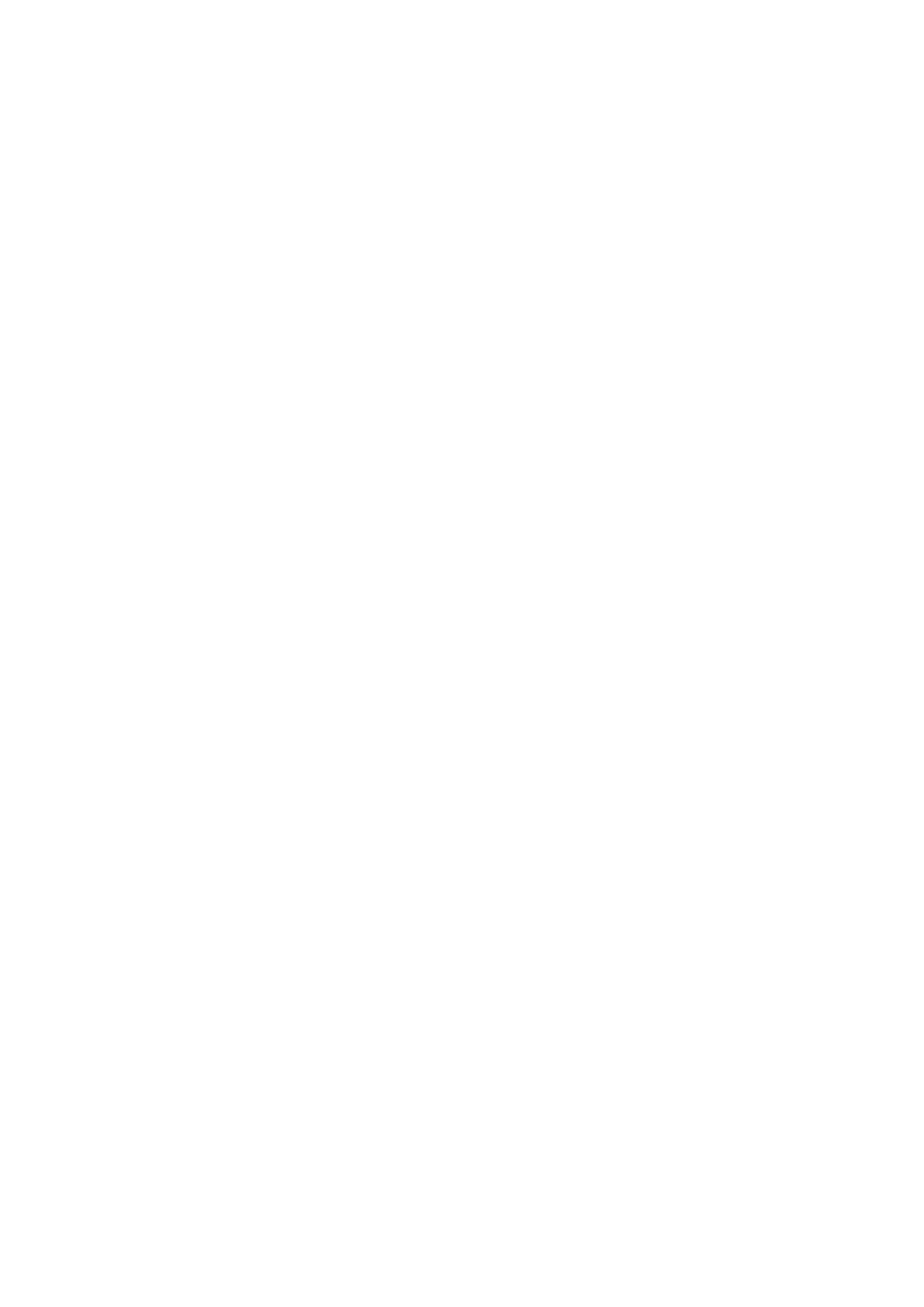# **Contents**

| Abbreviations used in this document<br>3 |                                                         |    |
|------------------------------------------|---------------------------------------------------------|----|
| 1                                        | Overview                                                | 5  |
| 2                                        | Credit brokers                                          | 7  |
| 3                                        | Lending issues                                          | 16 |
| 4                                        | Financial promotions                                    | 21 |
| 5                                        | Debt issues                                             | 25 |
| 6                                        | Cost benefit analysis and equality impact<br>assessment | 31 |
| 7                                        | Next steps                                              | 35 |
|                                          |                                                         |    |
|                                          | <b>Annexes</b>                                          |    |
| 1                                        | List of non-confidential respondents                    | 37 |

| Further feedback (and our responses) on |    |
|-----------------------------------------|----|
| individual questions                    | 40 |

# **Appendix 1**

| Made rules and guidance (legal instrument) |  | 57 |
|--------------------------------------------|--|----|
|--------------------------------------------|--|----|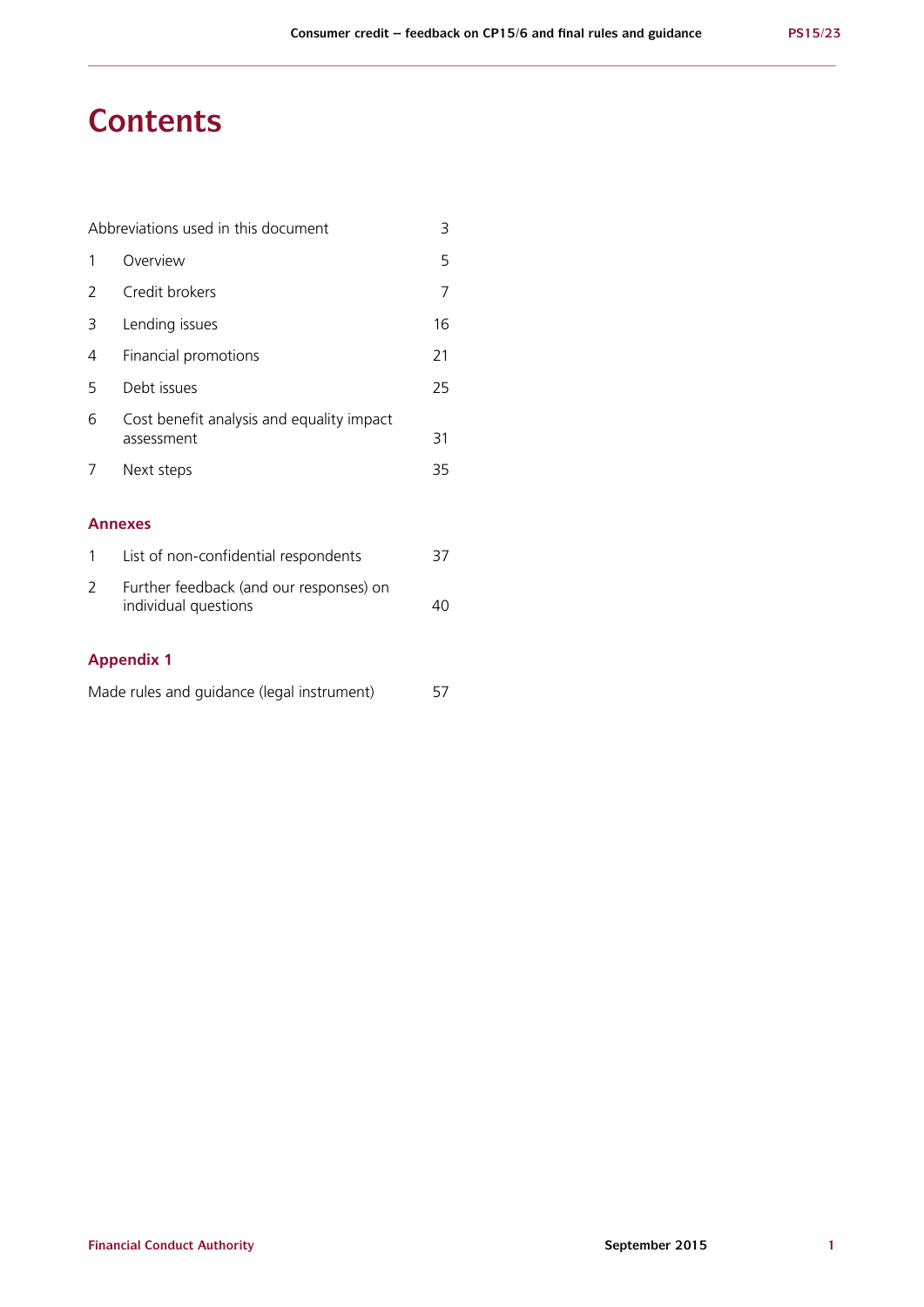In this Policy Statement we report on the main issues arising from Consultation Paper 15/6 *(Consumer credit – proposed changes to our rules and guidance*) and publish the final rules and guidance.

# **Please send any comments or queries to:**

Muhunthan Vaithianathar Consumer Credit Policy Team Financial Conduct Authority 25 The North Colonnade Canary Wharf London E14 5HS

**Telephone:** 020 7066 7672<br>**Email:** cp15-06@fca.or **Email:** cp15-06@fca.org.uk

You can download this Policy Statement from our website: www.fca.org.uk.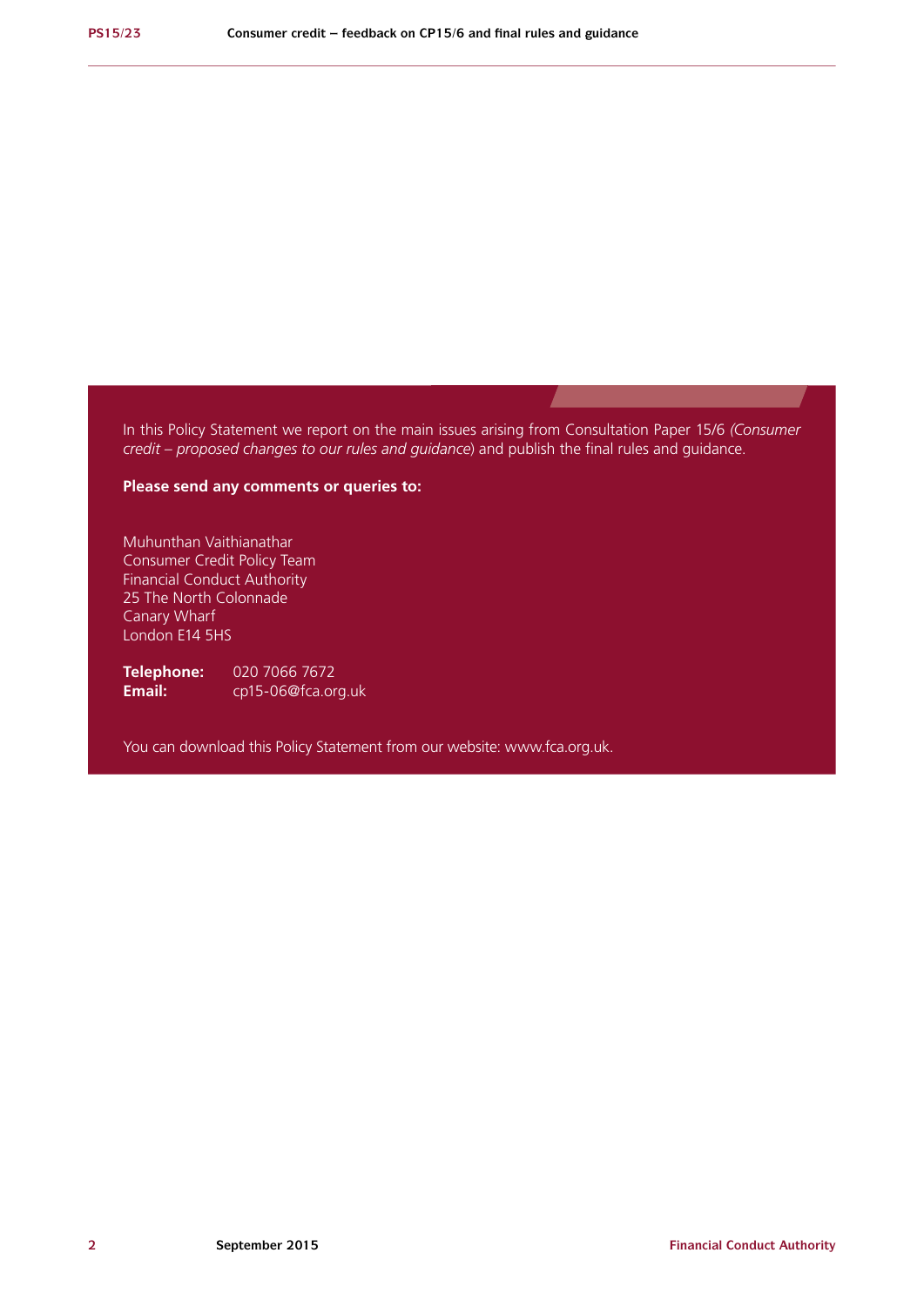# **Abbreviations used in this paper**

| <b>APR</b>     | Annual percentage rate of charge             |
|----------------|----------------------------------------------|
| <b>BIS</b>     | Department for Business, Innovation & Skills |
| <b>CBA</b>     | Cost benefit analysis                        |
| <b>CCA</b>     | Consumer Credit Act 1974                     |
| <b>CCD</b>     | <b>Consumer Credit Directive</b>             |
| <b>CDFI</b>    | Community development finance institution    |
| <b>CFO</b>     | Community finance organisation               |
| <b>CMA</b>     | Competition and Markets Authority            |
| <b>CONC</b>    | Consumer Credit sourcebook                   |
| <b>CP</b>      | Consultation paper                           |
| <b>CPA</b>     | Continuous payment authority                 |
| <b>CRA</b>     | Credit reference agency                      |
| <b>DISP</b>    | Dispute Resolution: Complaints sourcebook    |
| <b>FCA</b>     | Financial Conduct Authority                  |
| <b>FSMA</b>    | Financial Services and Markets Act 2000      |
| <b>GABRIEL</b> | The FCA's online regulatory reporting system |
| <b>HCSTC</b>   | High-cost short-term credit                  |
| <b>OFT</b>     | Office of Fair Trading                       |
| <b>PERG</b>    | Perimeter Guidance manual                    |
| <b>PRIN</b>    | Principles for Businesses sourcebook         |
| <b>PS</b>      | Policy statement                             |
| <b>PSRs</b>    | Payment Services Regulations 2009            |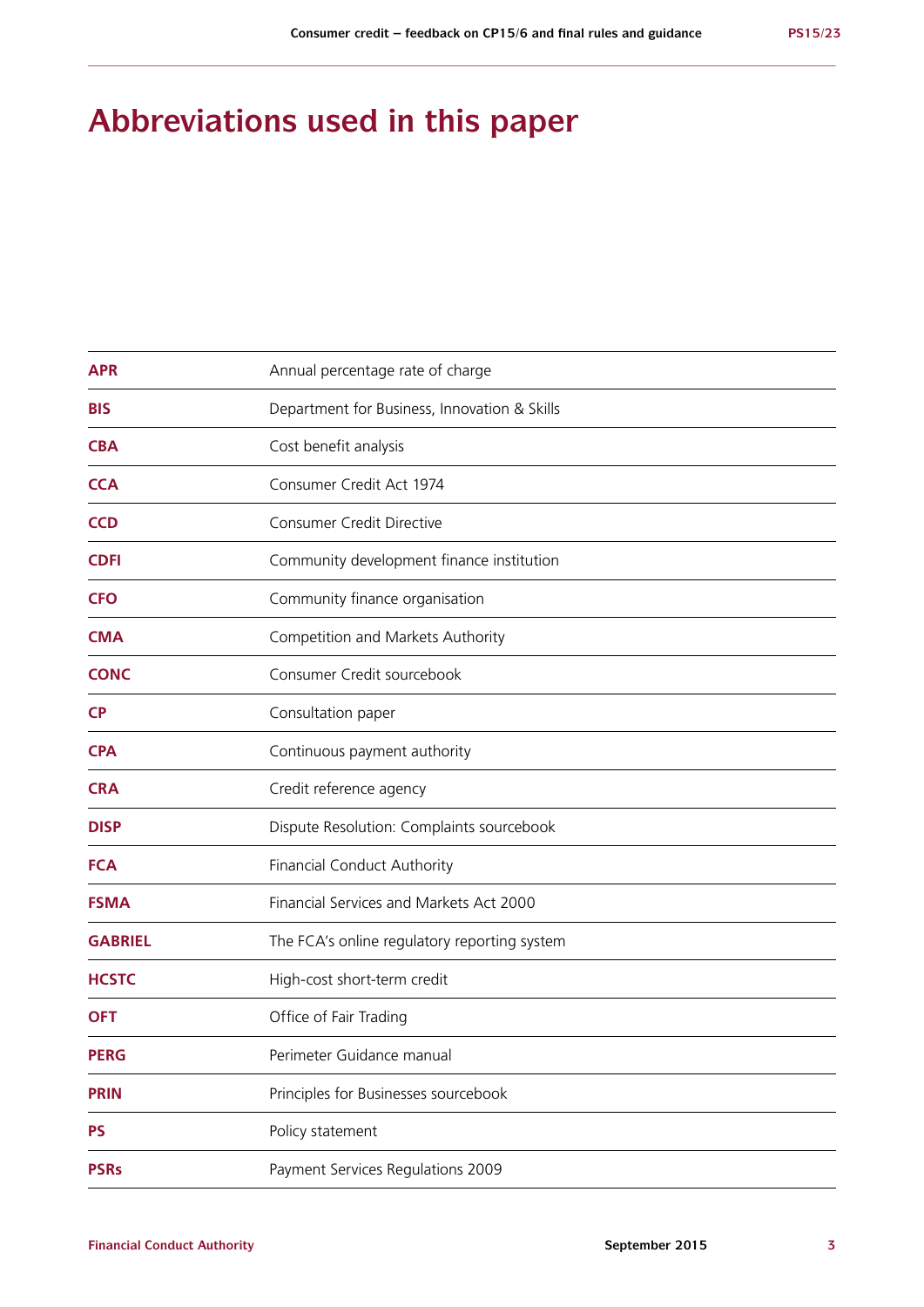| P <sub>2</sub> P | Peer-to-peer          |
|------------------|-----------------------|
| <b>SMS</b>       | Short Message Service |
| <b>SUP</b>       | Supervision manual    |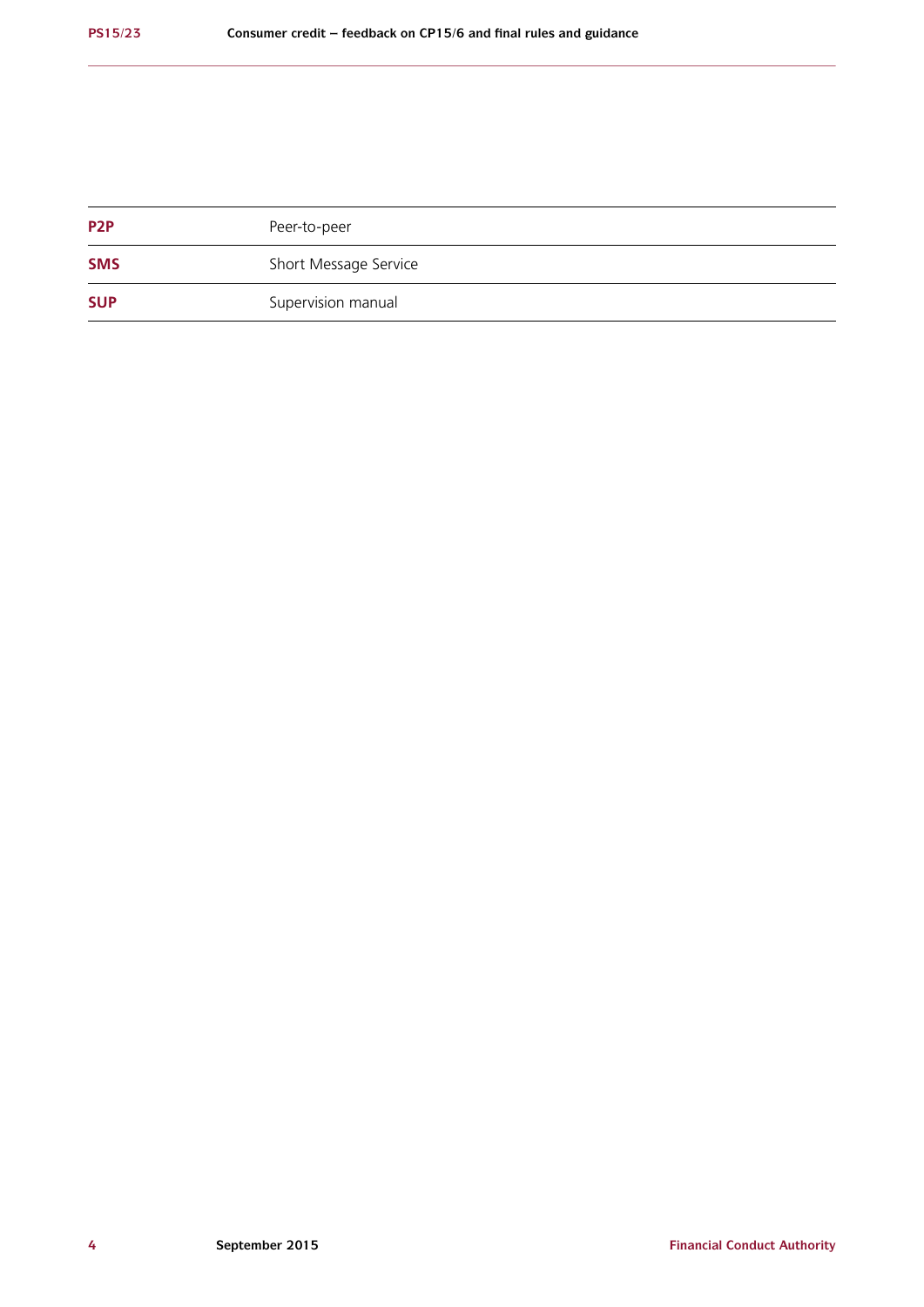# **1. Overview**

### **Introduction**

- **1.1** In this policy statement we set out our responses to the feedback we received to our consultation *Consumer credit – proposed changes to our rules and guidance* (CP15/6), published in February 2015.<sup>1</sup> This response deals with the issues relating to credit broking, lending, financial promotions and debt. Our response on issues relating to the Mortgage Credit Directive was published in PS15/20 in July 2015.<sup>2</sup>
- **1.2** As noted in CP15/6, our consumer credit regime is relatively new. We are still learning more about how the market operates, and the risks to consumers. We are therefore finding it necessary to propose more changes to our requirements than we would usually do for a sector that we have been regulating for longer. We will continue to monitor developments in the market, and outcomes of our work in authorising and supervising firms, and may need to propose further changes.

# **Who should read this document?**

- **1.3** This policy statement will primarily interest:
	- authorised firms with permissions in relation to credit-related regulated activities, including firms with interim permission
	- **•** firms that are considering applying for authorisation to carry out these activities
	- **•** trade bodies representing consumer credit firms
	- **•** not-for-profit debt advice bodies
	- **•** consumer organisations
- **1.4** This document may also interest consumers, in particular anyone who has taken out a loan or other credit product, either directly or via a credit broker, or had difficulties paying back debt.

<sup>1</sup> www.fca.org.uk/static/fca/documents/cp-15-06.pdf

<sup>2</sup> *Implementation of the Mortgage Credit Directive: Consequential Changes to the Consumer Credit Sourcebook (CONC)*, PS15/20, July 2015.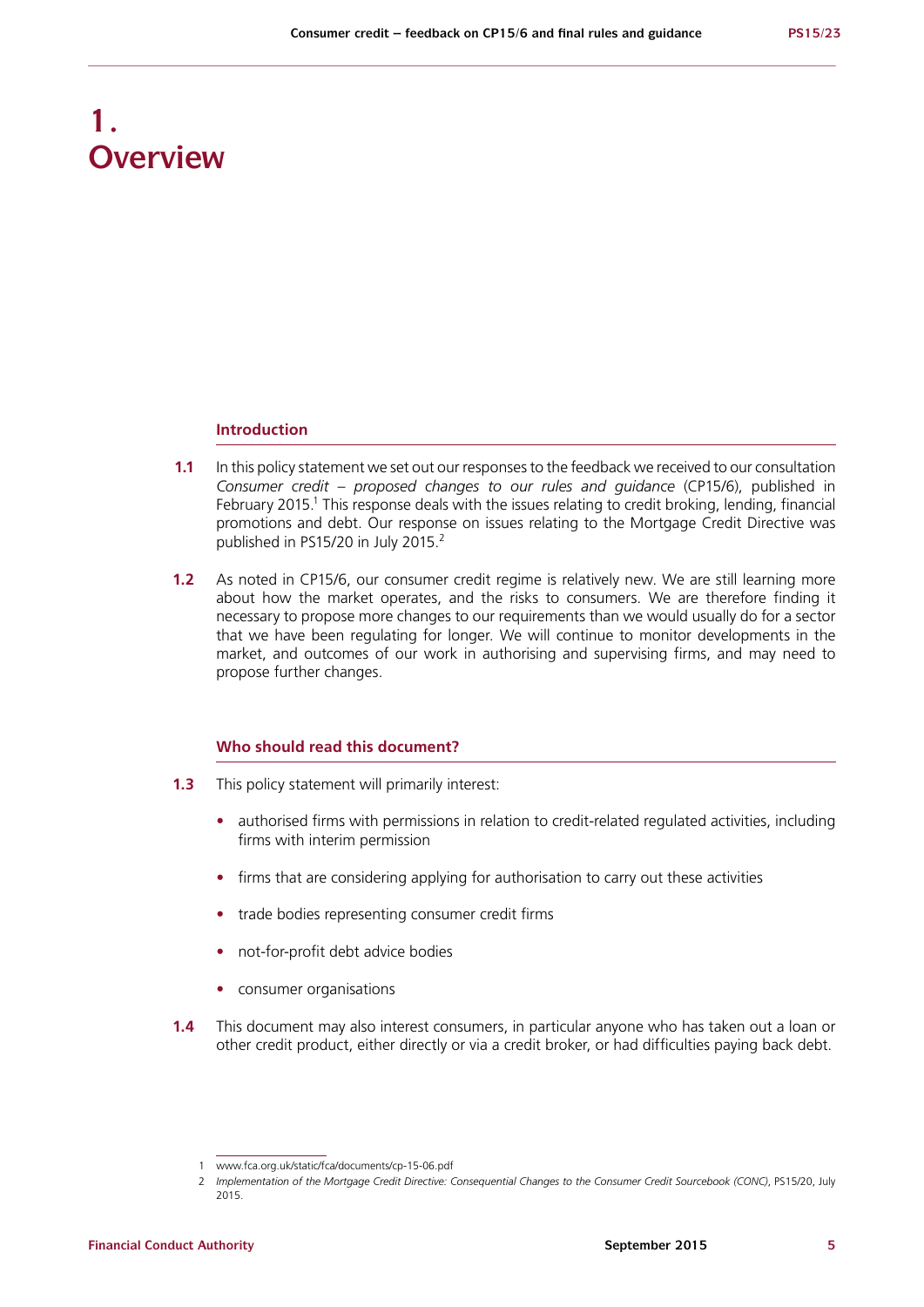### **Context**

- **1.5** Since taking over credit regulation from the Office of Fair Trading (OFT) in April 2014, we have made a number of changes to our rules and guidance. In particular, we published rules for a price cap on high-cost short-term credit (HCSTC) in November 2014<sup>3</sup> and new rules on credit broking in December 2014.<sup>4</sup>
- **1.6** In CP15/6 we proposed some relatively minor changes to our rules and guidance in relation to credit brokers, lending (including guarantor lending), financial promotions and debt. Some of these were intended to address areas of harm to consumers that had come to light through our experience of supervising the consumer credit market. Others were clarifications or amendments to ensure our rules clearly reflect our policy intention or to respond to issues raised by firms or other stakeholders.

### **Responses to our consultation**

- **1.7** We received around 70 responses to our consultation from a wide range of stakeholders. We also received feedback in other ways including from six roadshows that we held across the country, and a webinar, where we spoke directly to firms affected by our proposals. Some stakeholders also corresponded with us directly.
- **1.8** In general, respondents supported the proposed changes, but a number of concerns were raised together with requests for clarification, as highlighted in this document.
- **1.9** In light of comments, we have amended some of the proposals, and have deferred some issues for further consideration. In particular, we have amended the scope of the proposals on guarantor lending and allowed for the pre-contract explanation to be provided as part of independent legal advice, subject to appropriate safeguards. We have also modified aspects of our proposals on financial promotions.

### **What happens next?**

- **1.10** Most of the changes will come into force on **2 November 2015**. 5
- **1.11** The changes in relation to COND, DISP, PERG, CONC 7.6 (exercise of continuous payment authority) and CONC 8.3 (information and advice) come into force on **28 September 2015**.
- **1.12** Chapter 7 sets out our plans for future consumer credit policy work, including in relation to credit broking and guarantor lending.

<sup>3</sup> *Detailed rules for the price cap on high-cost short-term credit (including feedback on CP14/20 and final rules),* PS14/16, November 2014.

<sup>4</sup> *Credit broking and fees*, PS14/18, December 2014.

<sup>5</sup> See also paragraph 1.22 of CP15/6.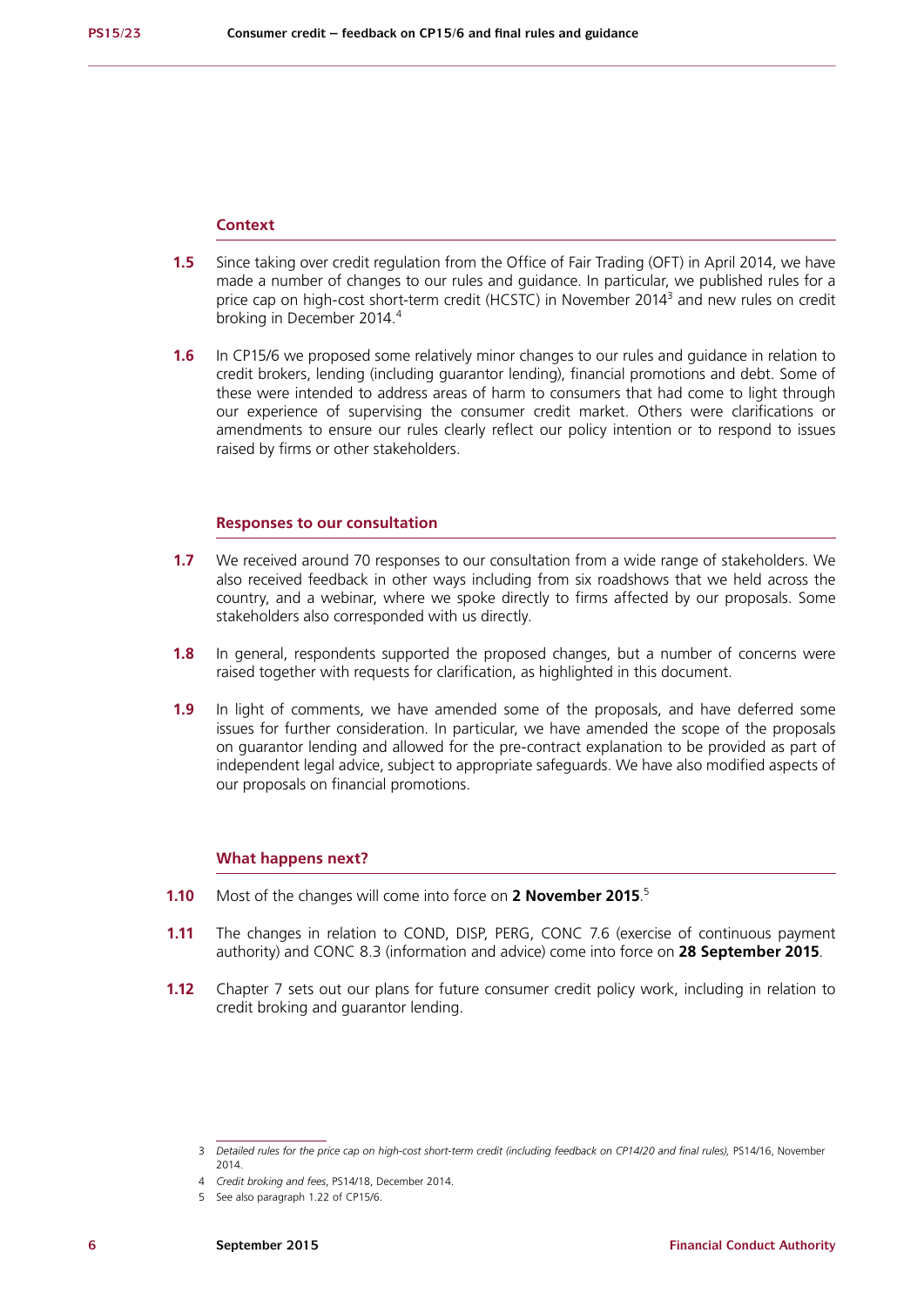# **2. Credit brokers**

### **Introduction**

- **2.1** We consulted on whether to retain the rules on credit broking published in PS14/18, with a small modification, and whether to make some minor additional rules (Q1 to Q3). We also sought views and evidence on wider issues relating to credit broking, including appropriate forms of remuneration, disclosure of fees/commissions and the timing of fee payments (Q4).
- **2.2** This chapter summarises feedback on Q1 to Q3 together with our response. Further detail can be found in the table in Annex 2. It also provides feedback on our review of the initial impact of the PS14/18 rules and explains how we intend to proceed with the wider issues raised in response to Q4.
- **2.3** We have made all but one of the rules consulted upon. The one exception is the small modification to the PS14/18 rule on the GABRIEL reporting of web domain names. We have decided to delay implementing the proposal to make GABRIEL reporting mandatory for authorised firms, pending further consideration.

### **Initial impact of the PS14/18 rules**

- **2.4** We wanted to test whether the rules published in PS14/18 have addressed the concerns that we had identified.
- **2.5** We requested updated information in April 2015 from the same stakeholders whose information helped inform the decision to introduce the rules in PS14/18, and we compared data before the rules were published with data after publication. We were aware that, as the rules came into effect in January, any conclusions drawn at this early stage have to be viewed in that context.
- **2.6** Information provided by the majority of the stakeholders suggested that, in conjunction with proactive supervisory and enforcement action, the rules appear to have made a significant difference and have reduced consumer harm. In addition, the rules have equipped the FCA with stronger tools with which to challenge poor practice by firms.
- **2.7** We also found evidence to suggest that some firms are attempting to avoid or game the rules by moving to alternative business models or changing practices in ways that could themselves cause harm. We are continuing to monitor this and using our powers to take action where appropriate.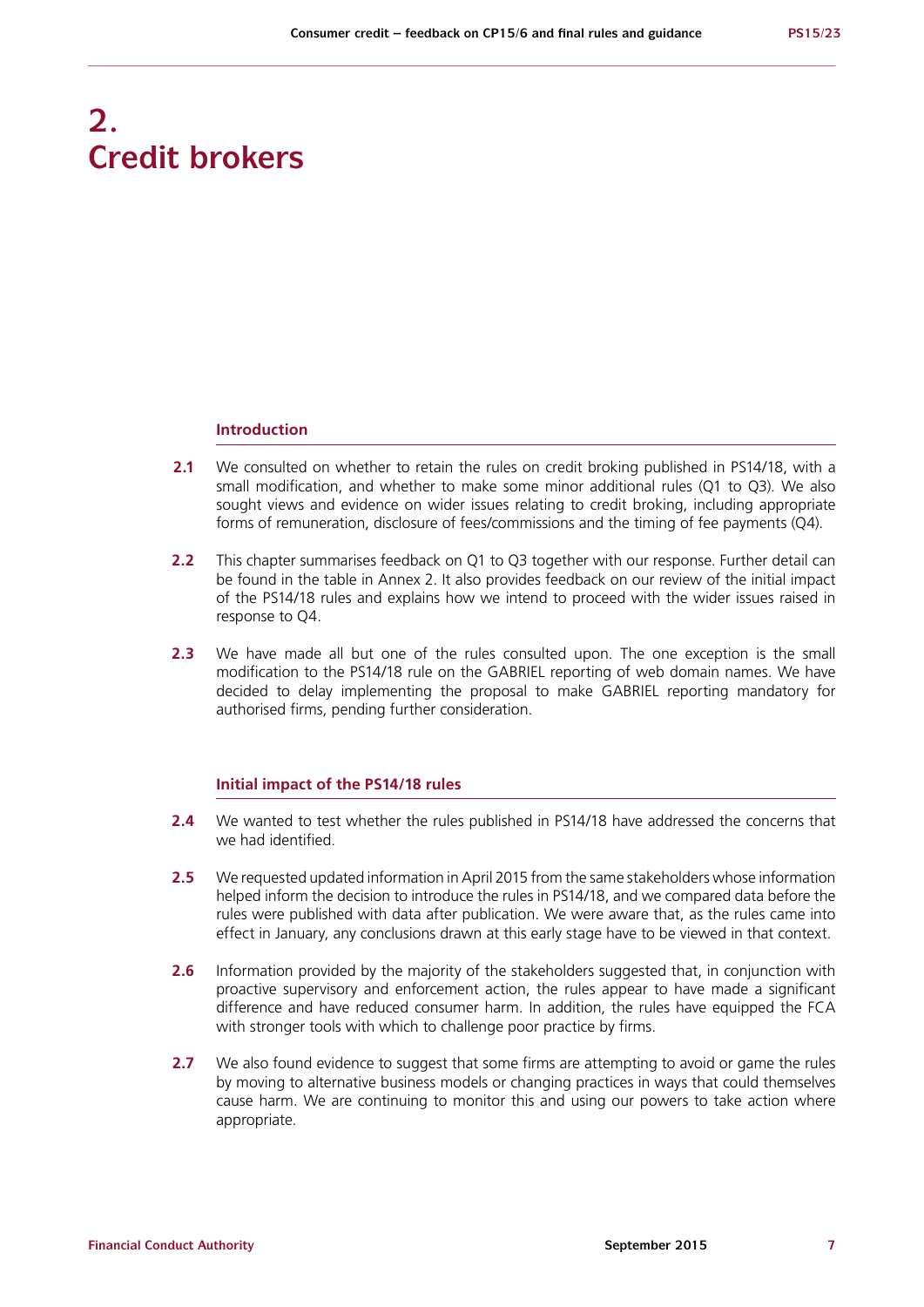### **General feedback on the introduction of the rules**

# **Q1: Do you agree that the rules in PS14/18 should be retained? If not, please explain what changes you would propose and why.**

- **2.8** Some respondents expressed reservations about the introduction of the rules and the fact that this was done without prior consultation or formal cost benefit analysis. Others felt that our reliance on section 138L of the Financial Services and Markets Act (FSMA) was inappropriate in this case and more conventional regulatory action could have been taken. Some complained that the time for implementation had been too short.
- **2.9** Most concluded that, having had to adapt their processes to meet the new requirements, they would prefer not to have to change again.

### **Our response**

This is the first time, since we became the FCA on 1 April 2013, that we have relied on section 138L of FSMA to introduce rules without consultation. We did so because the practices the rules were intended to address were causing substantial harm, in particular to vulnerable consumers and those in financial difficulty. We took the view that giving firms a month to adapt their systems and processes to comply with the rules achieved a fair balance between the need to act urgently to address the harm being caused to consumers and the impact on firms.

We were already taking supervisory and enforcement action with regard to a number of firms. However, we considered that the new rules, targeted at ensuring that key features of brokers' relationships with consumers are transparent, would both protect consumers and help the FCA take action where firms breach our rules or the law.

### **Fee and payment details**

- **2.10** Most respondents agreed that the rules on fee and payment details should be retained. Two lenders stated that they no longer accept business from fee-charging brokers.
- **2.11** One respondent asked that Financial Ombudsman Service (the ombudsman service) details should be added to the information notice, while another proposed that the notice be incorporated into the terms of business document which the customer signs.
- **2.12** A respondent suggested that insurance intermediaries should be able to offer a credit agreement at point of sale ensuring that all of the details in the notice are read out during the call with verbal agreement obtained from the consumer. The notice would then be sent in a durable medium afterwards. They argued that, for telesales, having to get an information notice signed before taking payment would leave the consumer having to pay the whole premium in one go, or having to seek an alternative insurance policy that might be less competitive or offer a lower level of cover.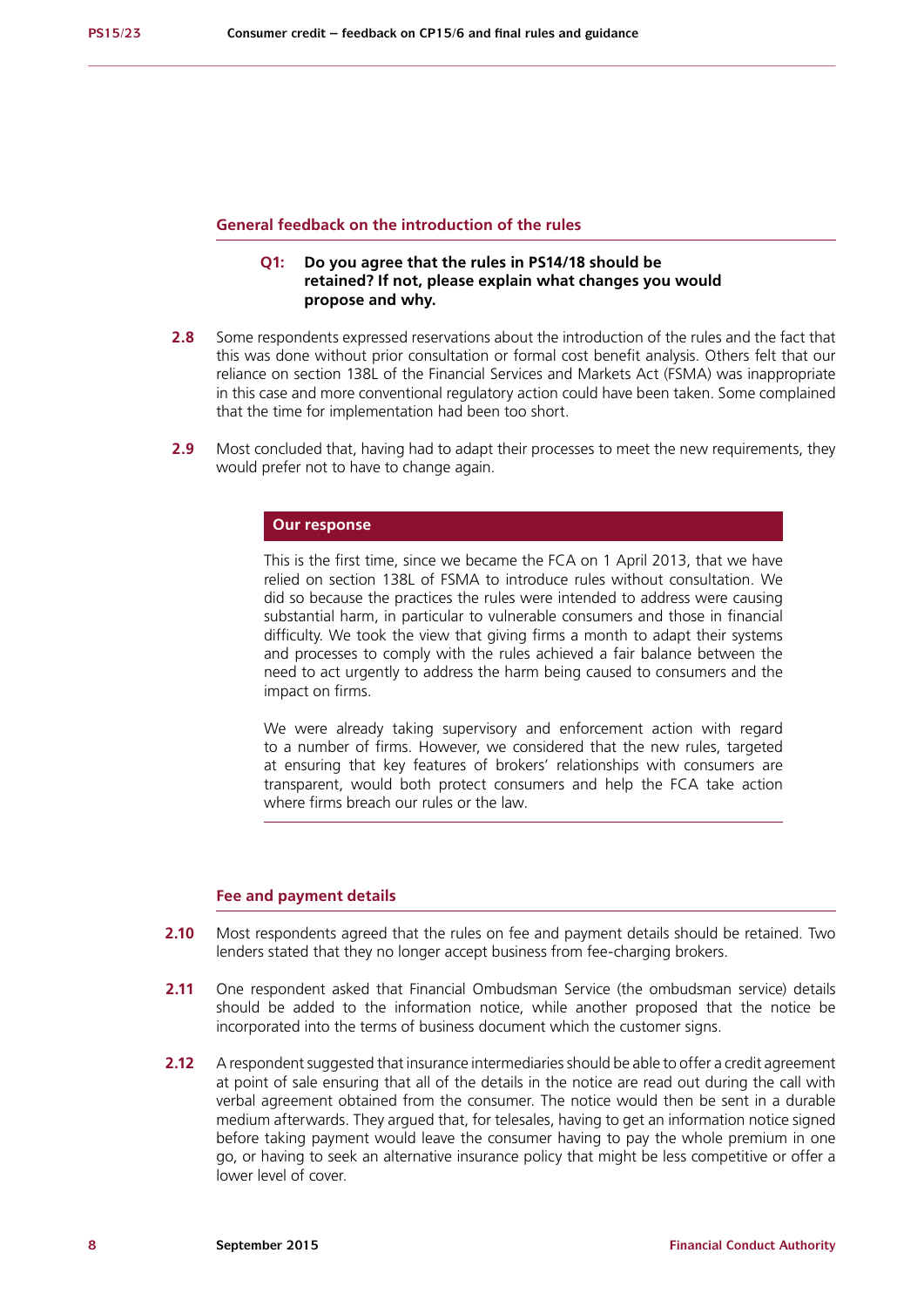# **Our response**

The intent is to keep the information notice as short as possible to ensure that the key messages are understood by the consumer. Similarly, if the information notice were incorporated within other paperwork, we consider that its purpose would be limited. We have not therefore amended these aspects of our rules.

Rules in DISP 1.2 already specify how and when firms must inform consumers of their rights in relation to the ombudsman service.

We do not endorse any particular durable medium $^6$  method and it is for firms to seek legal advice about their particular circumstances. We are aware that some firms involved in telesales have adapted their processes since the rules came into effect; each firm must ensure that they comply with the rules.

### **Transparency**

- 2.13 One respondent asked for more specific guidance on the placement of the 'broker not lender' statement on websites and other promotional material. Another proposed that prominence of the required information should be specified.
- **2.14** A respondent felt that consumers should be invited in all instances to consent to their personal data being passed on. In particular, credit brokers should list in financial promotions each person or organisation to which they propose to disclose personal data so that consumers can give or withhold consent on a case-by-case basis.
- **2.15** Another respondent asked for consistency in relation to transparency rules across all consumer credit and other financial services.
- **2.16** One respondent asked for clarification as to whether the limited space exclusion in electronic communications<sup>7</sup> also applies to the transparency statements.
- **2.17** A respondent said that a huge amount of damage can be done with a new website in four and half months (i.e. the period of a quarterly report, delivered within 30 business days) and suggested that firms should be required to notify the FCA of a new web domain name within 30 days of registration of the name. Another felt that quarterly reporting is excessive for firms transacting only half a dozen deals a year.
- **2.18** A respondent suggested that the FCA should publish the list of domain names supplied by the relevant brokers. It also called for the FCA to publish guidance for lenders on the steps that it expects them to take to monitor compliance with the rules.
- **2.19** A respondent argued that there should be an exemption or amendment to the rules to cover the direct promotion of single credit products by intermediaries. They felt that the 'broker not lender' statement may confuse customers in such cases.

<sup>6</sup> As defined in the Glossary of terms in the FCA Handbook.

<sup>7</sup> CONC 3.4.1R(2), see Chapter 4 of this document.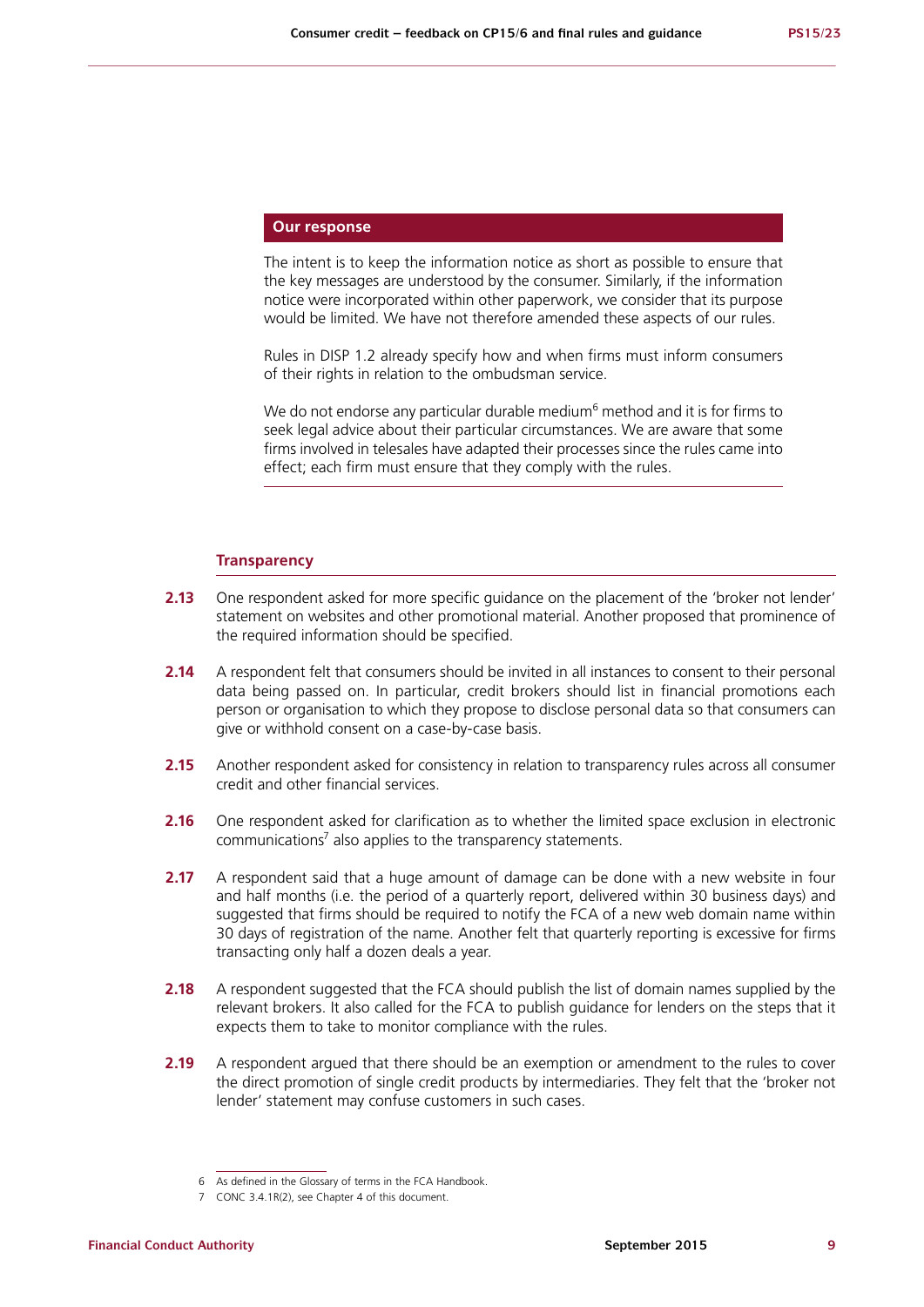# **Our response**

The following explains our decisions on the points raised by respondents.

**Placement/prominence:** CONC 3.7.7R requires the 'broker not lender' statement to be prominent. CONC 3.7.8G gives guidance on this rule, that a statement will not be treated as prominent unless it is presented, in relation to other content of the promotion, in such a way that it is likely that the attention of the average person to whom it is directed would be drawn to it.

**Customer consent:** CONC 2.5.3R(4) requires brokers to obtain customer consent before referring them to a third party which carries on regulated activities, a claims management service or other services. CONC 2.5.3R(5) to (9) and 2.5.8R(21) impose further requirements as regards customer consent to the processing of personal data.

**Rule consistency between sectors:** The consumer credit sector is very diverse, as is the wider financial services market. As a regulator, we aim to ensure that all financial markets work well and that consumers are appropriately protected. In determining what protection is appropriate, we must consider the differing degrees of risk involved in different kinds of transactions, and the differing degrees of experience and expertise consumers may have and their need for information or advice that is timely, accurate and fit for purpose. We must also have regard to the regulatory principles in FSMA, which include that burdens should be proportionate to expected benefits and the desirability of considering the differences in the nature or objectives of businesses carried on by regulated firms. Our Principles for Businesses set out the high-level standards that apply across the board, but regulation must be adapted to the relevant market. In our view, it would not be consistent with our statutory duties to apply the same detailed rules across all sectors.

**Limited space:** As explained in Chapter 4 of this document, we have removed the limited space exemption in CONC 3.4.1R(2). For the same reasons, we do not consider it appropriate to confer an equivalent exemption for the rules published in PS14/18.

**Quarterly reporting:** The requirement is a balance between not overloading firms with our requirements and having enough timely information to ensure we can supervise firms effectively within our risk appetite. It is our view that the balance is currently right. However, we are considering a number of options for the future. In the meantime, we would remind firms that the requirement to notify quarterly is in addition to the SUP 16.10.4R requirement for authorised firms to submit Standing Data to the FCA; this includes website information. SUP 15.5.1R also requires firms to give the FCA reasonable advance notice of a change in any business name.

**Promotion of single products:** The rule in CONC 4.4.3R is about the information notice. It is open to the firm to make clear in an accompanying email or letter, or in prior advertising material, that it is operating on behalf of a specific lender and is offering products only of that lender, and CONC 3.3.2R requires firms to specify the name of the lender where known.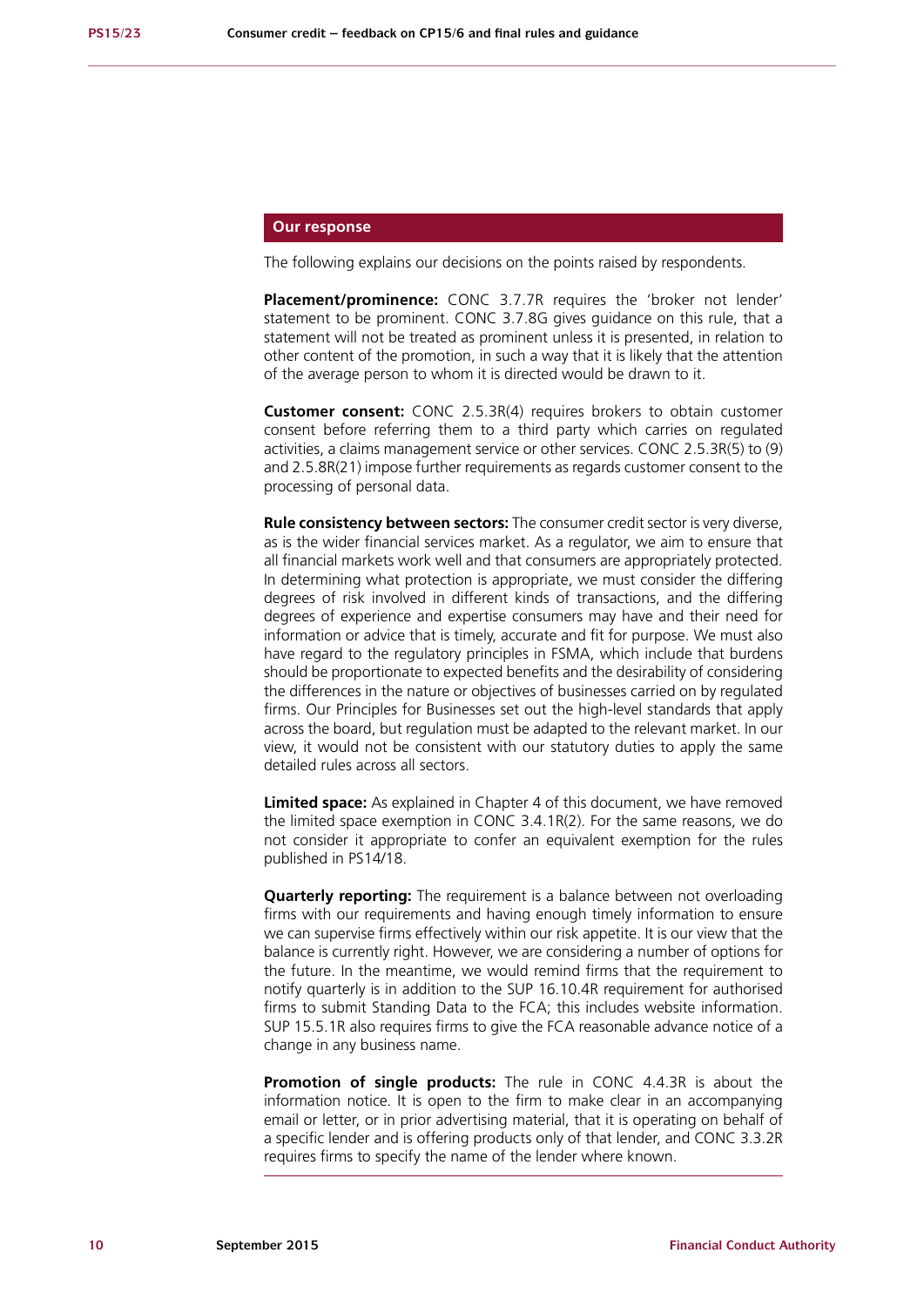#### **Cancellation rights**

**2.20** One respondent was not confident about the current level of consumer awareness of cancellation rights. They felt that there should be a requirement to inform consumers explicitly of their rights when a credit broking contract is entered into.

### **Our response**

Our view is that the existing rules are sufficient.

CONC 11.1.6R requires the firm to disclose to a consumer in good time before (or, if that is not possible, immediately after) the consumer is bound by a contract to which the right to cancel applies under CONC 11.1.1 R, and in a durable medium, the existence of the right to cancel, its duration and the conditions for exercising it.

CONC 6.8.4AR specifies that if a customer has not entered into a relevant agreement within six months of an introduction to a potential source of credit, the firm must – as soon as reasonably practicable after the expiry of that sixmonth period – by any method, clearly bring to the customer's attention the right to request a refund under section 155 of the Consumer Credit Act (CCA) and how to exercise this right.

# **Reporting requirements**

### **Q2: Do you agree with our proposed minor amendment to the reporting requirements?**

- **2.21** We proposed making submission of the CCR008 return (domain names) via GABRIEL, rather than by other means, mandatory for authorised firms. We also proposed to align the reporting dates with standard GABRIEL reporting dates.
- **2.22** There were no objections to the proposed amendments. More general comments about the frequency of reporting and publication of domain names have been addressed under Q1 above.

### **Our response**

We have proceeded with our proposal to align the reporting dates. However, we have decided to delay our plan to make GABRIEL reporting mandatory, pending further consideration of the wider issues discussed later in this chapter.

Fully authorised firms are encouraged to report via GABRIEL if the return appears on their schedule, but all firms can still report via email, fax, post or by hand.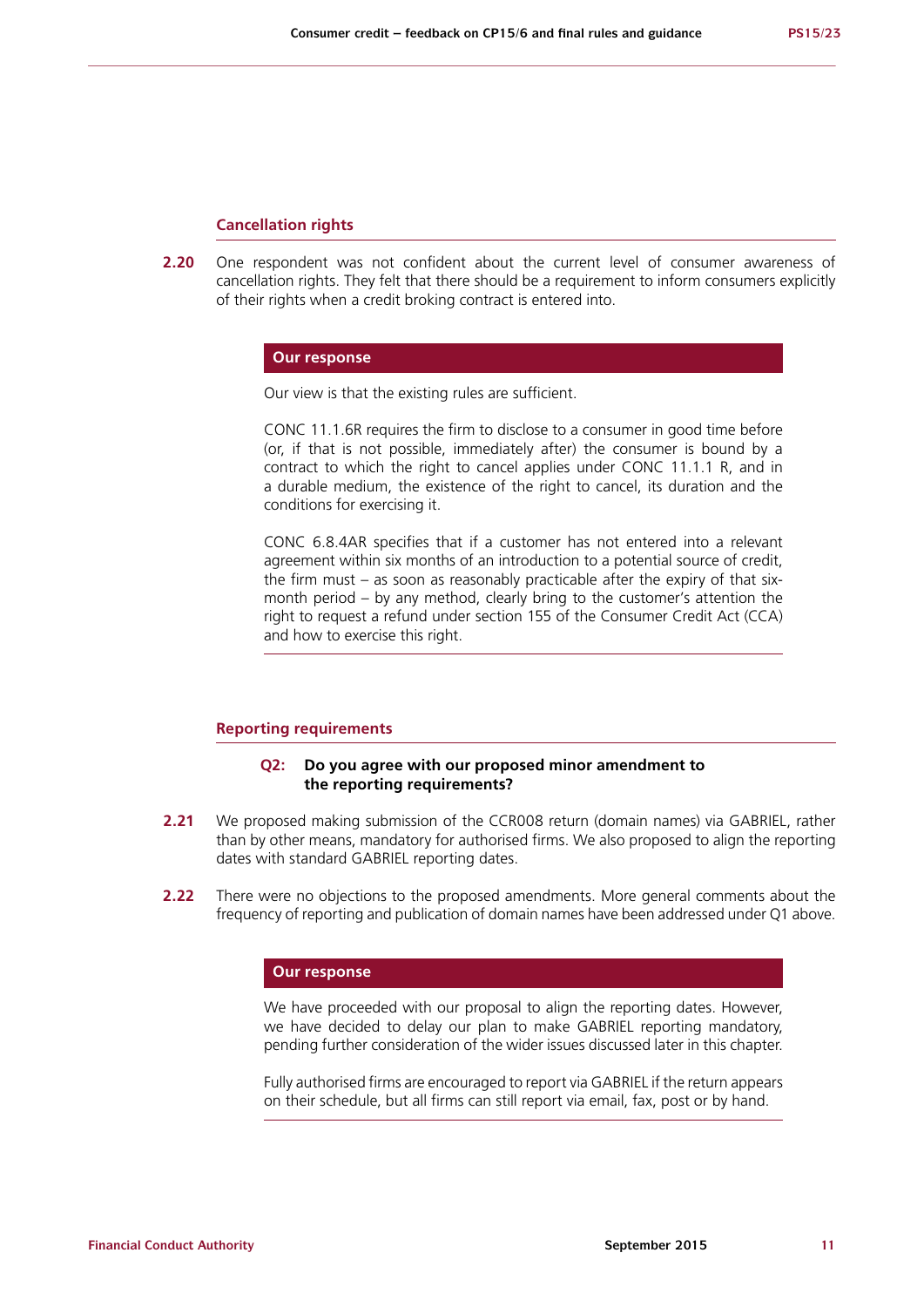### **Other changes to CONC rules**

# **Q3: Do you have any comments on our proposed minor changes to the CONC rules on credit brokers?**

- **2.23** There were no objections to the proposed minor changes to CONC rules.
- **2.24** In relation to CONC 2.5.8R(20), a respondent asked for 'payment account' to be made a defined term to ensure that the scope is clear.
- **2.25** In relation to CONC 6.8.4R, a respondent agreed with the insertion of the word 'promptly' but was concerned that this is open to misinterpretation. They recommended that firms be required to respond to a request for a refund within 14 days and where appropriate make a refund payment within 28 days.
- **2.26** Another respondent asked that CONC 6.8.4R be amended to ban the practice of credit brokers negotiating a partial refund of upfront fees with consumers in exchange for immediate repayment (rather than refunding the consumer in full). They cited evidence to suggest that this practice is occurring when the consumer has told the broker that they want to exercise their right to cancel within the 14-day cooling-off period.
- **2.27** A respondent agreed with the proposed change to CONC App 1.2.3R but requested that the rule be amended to clarify that this is only in relation to a fee paid for credit and not any other fee (such as a 'reservation fee' for goods/services which is charged regardless of whether the customer is paying on credit). Another respondent stated that lenders will only be able to reflect in the APR such brokerage fees as have been advised to them by the introducing broker, and so any failure by the broker to disclose the fee should not impact on the lender or the enforceability of the credit agreement.
- **2.28** Another respondent also welcomed the proposed change to CONC App 1.2.3R but wanted to know how the FCA suggests that the cost of premium rate telephone calls should be factored into APRs and how lenders and brokers should make clear to the consumer which part of the APR is the cost of the loan and which part is the broker fee.

# **Our response**

We have made the rules consulted upon, subject to one clarificatory change.

**Payment account:** The Payment Services Regulations (PSRs) define a 'payment account' as "an account held in the name of one or more payment service users which is used for the execution of payment transactions". We have clarified in the instrument that 'payment account' has the same meaning as in the PSRs.

**Quantifying 'promptly':** We do not agree with the suggestion to quantify 'promptly' as a response within 14 days and refund within 28 days. A problem with specifying a figure is the temptation to use that figure as a standard. We would expect firms, in applying the Principle 6 requirement to treat customers fairly, not to delay refunds unnecessarily. If a firm is able to take payment from a customer quickly (for example, within two hours), we would question why a refund should not be given within a similar timeframe.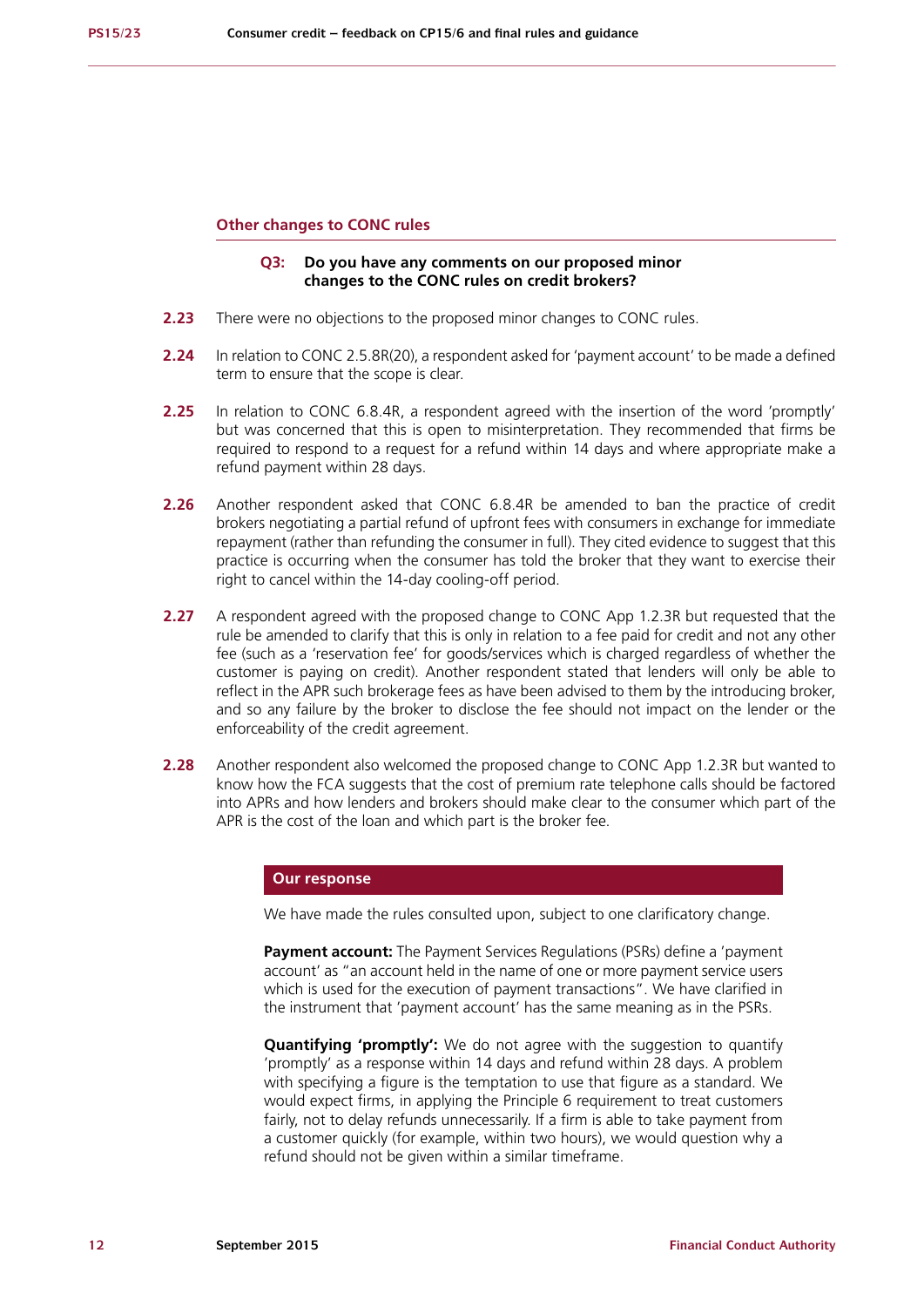**Partial refunds:** We are concerned to hear about the practice of negotiating partial refunds. It is our view that this is a breach of section 155 and our rules where the consumer is entitled to a full refund.

**Request for clarity:** CONC App 1.2.3R already states that the total cost of credit to the borrower does not include charges which the borrower is obliged to pay whether the transaction is effected in cash or on credit. CONC 4.4.2R(3) requires the broker to notify any fee to the lender so that it can be included in the APR.

**Premium rates:** A premium rate call has a similar effect as a broker fee and is part of the total charge for credit as it has to be paid in order to access credit via the broker. As such, it should be factored into the APR for the credit agreement. We would expect the broker to notify the existence and amount of the charge to the lender, so that it can be included in the APR. We would also expect a lender who is aware that business is being procured through the use of premium rate calls to proactively establish the cost, or typical cost, of a call, and to reflect this in the APR.

**APR breakdown:** There is no requirement to break the APR down between the cost of the loan and a broker fee. However, the existence and amount of any non-interest charges within the total charge for credit must be stated in the pre-contract information and credit agreement (and in advertising as part of the representative example if required).

# **Our future policy on credit broking**

### **Q4: Do you have any views on remuneration processes for brokers, or on the specific issues raised in this chapter?**

**2.29** We sought views and evidence more generally on wider issues relating to credit broking including appropriate forms of remuneration, disclosure of fees and commissions and the timing of fee payments. In the sections below, we give our response to the consultation responses received.

### **Appropriate forms of remuneration**

- **2.30** The consultation highlighted various remuneration models and invited views on their appropriateness, risks, advantages and disadvantages.
- **2.31** While some respondents suggested that there is equal room for both fee and commission models, subject to adequate disclosure, there was an almost even split between those who favoured fee models or commission models.
- **2.32** All responses that commented on the use of premium rate services were opposed to this. One respondent expressed support for the principle of remuneration through the price of goods and services, subject to clarity and transparency.
- **2.33** In general, respondents emphasised the importance of understanding business models in the wider credit broking market, such as the broking of loans to small or medium-sized enterprises, and not applying a 'one size fits all' approach. It was argued that there are few problems outside the high-cost short-term credit (HCSTC) sector, and caution was required to avoid unintended consequences.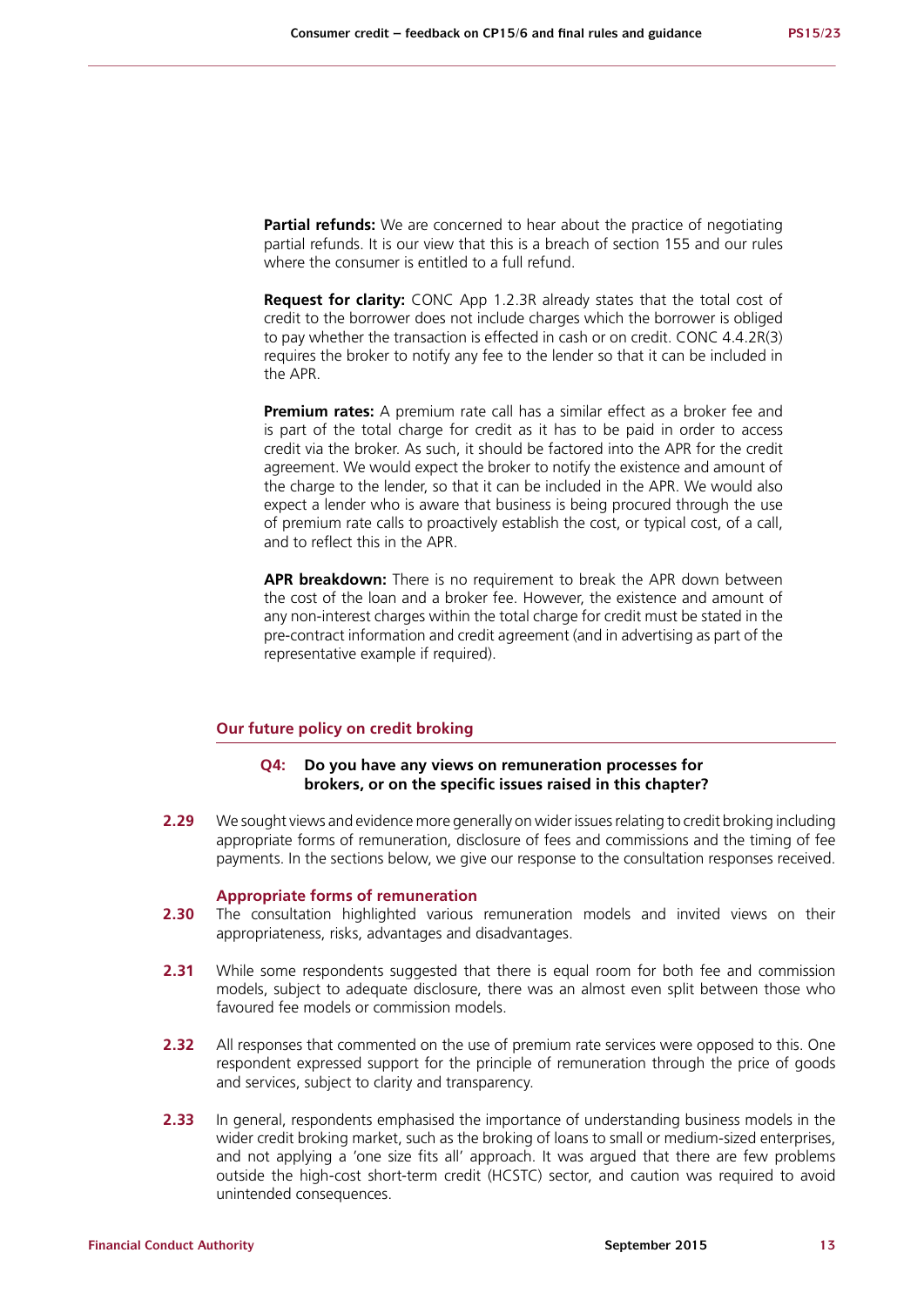### **Disclosure of fees/commissions**

- **2.34** While some respondents suggested that the existing rules on disclosure of fees/commissions are adequate, others argued that they should be modified.
- **2.35** A few responses referred to the Plevin judgment.<sup>8</sup> Most cautioned against applying this to all credit broker situations, although one respondent asked that the FCA consider amending CONC 4.5 to require all lenders and brokers to disclose commission in all circumstances for credit and any ancillary services funded by the credit agreement.

# **Timing of fee payments**

- **2.36** While some respondents expressed opposition to upfront or advance fees, others expressed support. An upfront fee is a fee before a brokerage contract has been entered into and the contracted service has been provided, and an advance fee is a fee before a credit agreement is entered into.
- **2.37** Those who expressed opposition all felt that fees should not be charged until a service has been provided to the consumer. Some respondents did not define what they meant by a 'service', but most made it clear that, in their view, this means successfully securing a credit agreement.
- **2.38** Those who expressed support felt that that there is some justification for upfront or advance fees – for example, if the broker is a member of a recognised trade body with a defined code of practice. It was argued that some brokers (such as commercial finance brokers) have to carry out a lot of work including reviewing business plans and providing advice before matching the client with a provider, and that firms may be unable to offer their services to some clients if they are not allowed advance fees.

### **Our response**

**Appropriate forms of remuneration:** We note the mixed views on fees and commissions. The views on some of the other remuneration models are clearer, in particular in relation to use of premium rate services. New FCA rules ban premium rate calls following entry into a contract for the provision of credit broking services<sup>9</sup> and there may be merit in considering restrictions more widely. We are aware of a recent Tribunal decision in a case brought by PhonepayPlus.<sup>10</sup>

**Disclosure of fees/commissions:** The FCA is still considering its response to the Plevin judgment, and we will have regard to this when considering whether to amend or extend the existing CONC rules. CONC 4.5 requires disclosure of a commission payable to the credit broker by the lender, or by a third party (such as an insurer), in relation to a credit agreement where knowledge of the existence or amount could affect the broker's impartiality or have a material impact on the customer's transactional decision.

**Timing of fee payments:** It is clear from responses that most references to upfront fees actually mean advance fees. Banning advance (as opposed to upfront) fees would require legislative change, given that section 155 of the

<sup>8</sup> In *Plevin v Paragon Personal Finance Limited [2014] UKSC 61* the Supreme Court decided that under section 140A of the CCA, non-disclosure of excessive commission in relation to a payment protection insurance policy sold alongside a loan rendered the relationship between the lender and the consumer unfair.

<sup>9</sup> *Improving complaints handling, feedback on CP14/30 and final rules, PS15/19*, July 2015, Chapter 3.

<sup>10</sup> PhonepayPlus is the UK's independent regulator of premium rate services –

https://www.phonepayplus.org.uk/~/media/Files/PhonepayPlus/Adjudications/0001Tribunal\_decisions/Tribunal-minutes-63304.pdf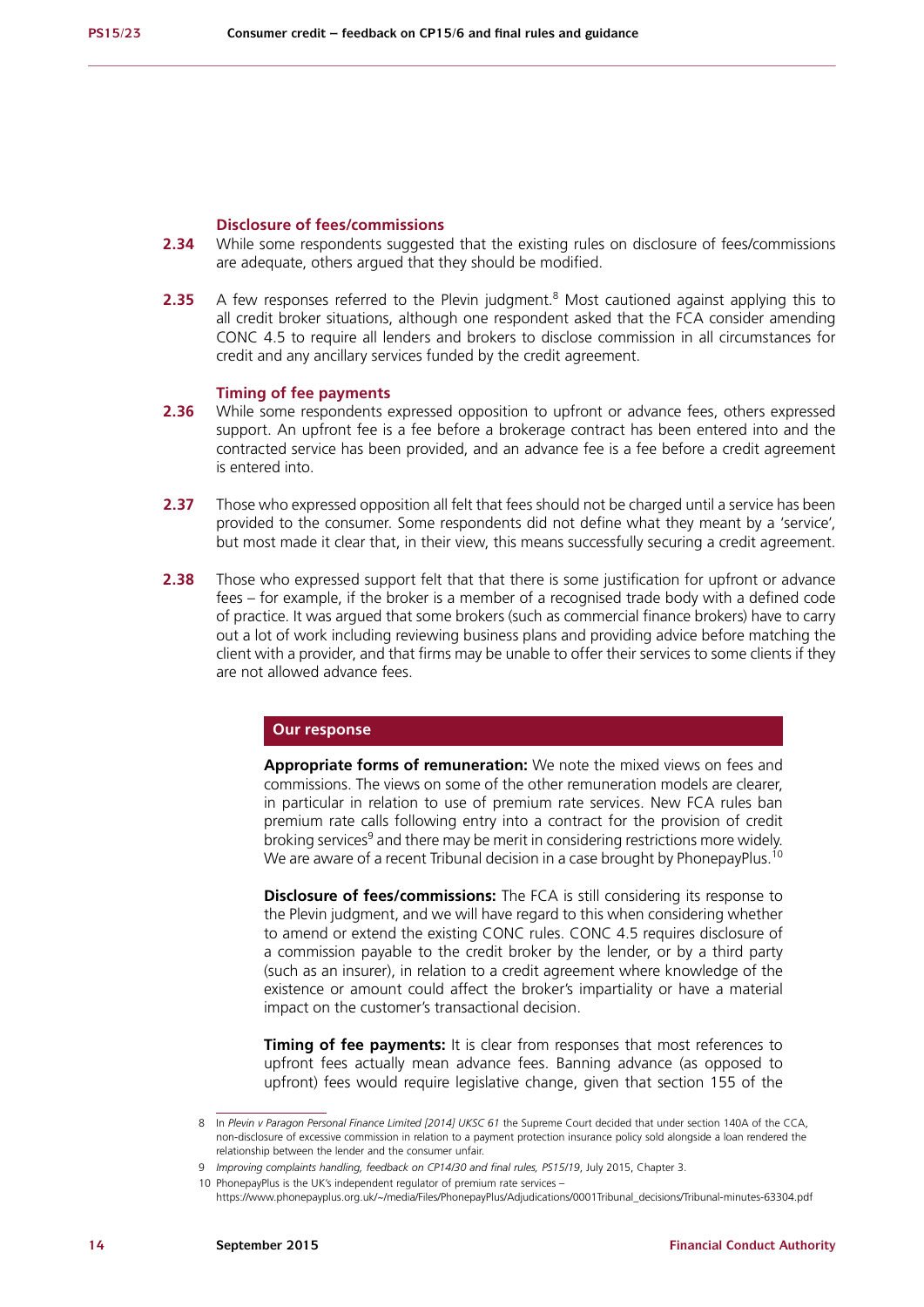CCA provides for a credit broker to charge a fee following an introduction, subject to the right to a refund less £5 if no credit agreement is entered into within six months of the introduction.

**The way forward:** While the responses have given us food for thought, they do not provide enough information to develop an informed view on what the appropriate remuneration models for credit brokers should be and how they should be disclosed.

Before proposing any other significant policy action, we consider it important to conduct some further analysis to understand the range and impact of different remuneration models. This supports the regulatory principle in section 3B of FSMA, namely the desirability of the FCA exercising its functions in a way which recognises differences in the nature and objectives of businesses carried on by different persons.

We are therefore planning to commission some work to help analyse relevant issues across the credit broking market generally. Various external stakeholders have offered to engage with us on this, and we intend to take them up on these offers.

This will help us to consider whether there are gaps in the current rules that need filling, and whether additional rules are required, and if so, in what areas.

We will also undertake an impact assessment in Q1 2016. The trend of consumer harm, as evidenced by the April assessment, appears to be downward but the further assessment should help establish whether this is continuing or whether new problems have emerged, potentially requiring further regulatory intervention.

In the meantime, supervisory and enforcement action will continue to be taken where appropriate if firms breach our rules or engage in unauthorised broking activity.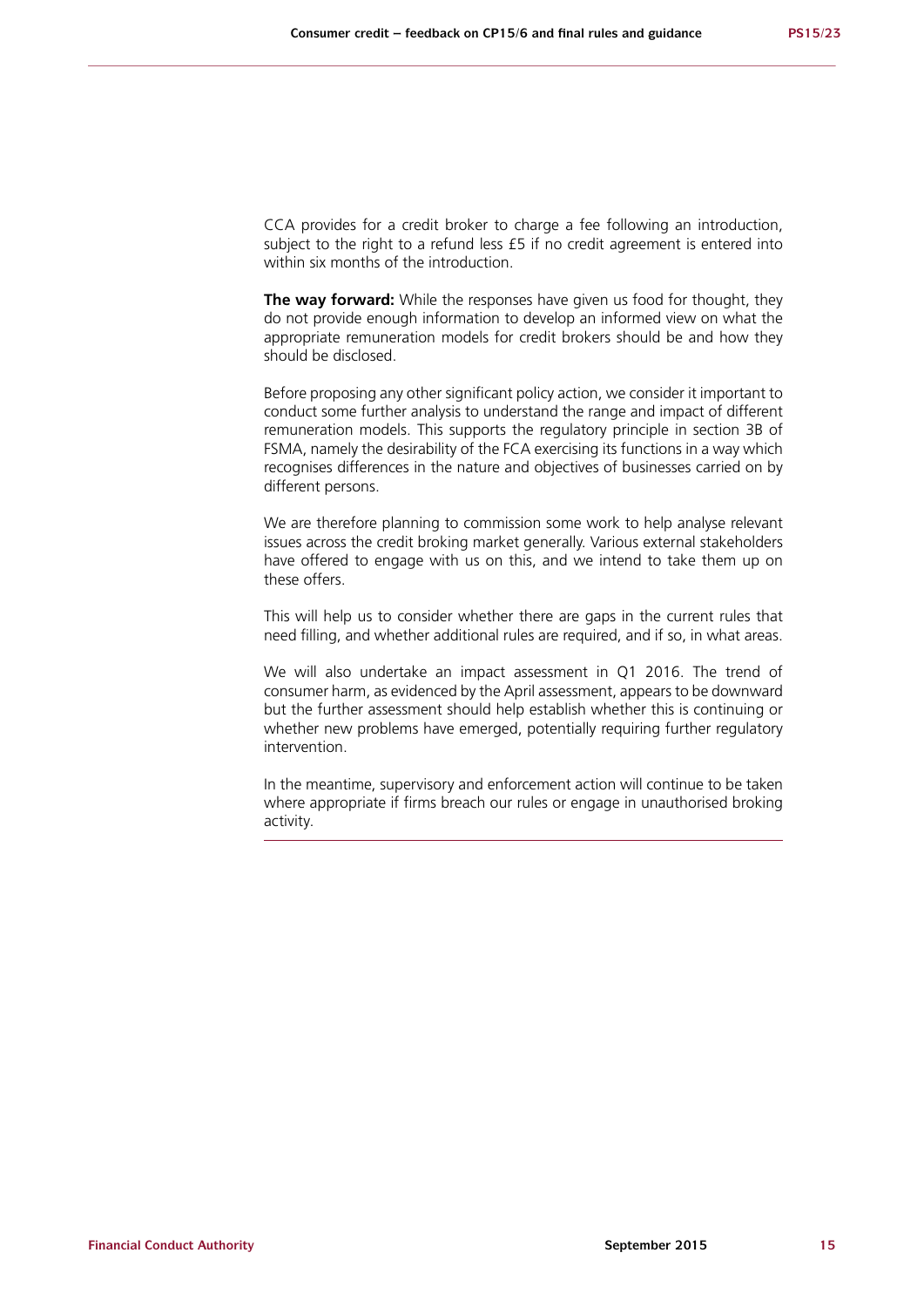# **3. Lending issues**

- **3.1** This chapter summarises feedback on Q5 to Q8 in Chapter 3 of CP15/6 and our responses to the issues raised by respondents.
- **3.2** These are in four sections: guarantor loans: joint borrowers: credit reference agencies: and other lending proposals. Further detail can be found in the table in Annex 2.

### **Guarantor loans**

# **Q5: Do you have any comments on our proposed changes to CONC rules in relation to guarantor lending, or suggestions for further changes?**

**3.3** We proposed changes to provide that a guarantor is to be treated as a 'customer' in relation to Principles 6 and 7 and key CONC rules, in particular on pre-contract explanations, creditworthiness assessment and the rules on arrears, default and recovery (including the exercise of forbearance). We also invited views on whether we should consider additional requirements as part of a subsequent consultation – for example, to stipulate when it may be reasonable to seek payment from a guarantor and the steps a lender should take before doing so.

# *Proposed changes to rules*

- **3.4** In general, responses supported our policy proposals. However, a number of concerns were raised, some of which have caused us to reconsider aspects of the proposals.
- **3.5** On scope, it was argued that the proposals should not apply to guarantors if they are companies or employers or if the loan is to a company. It was also suggested that the changes be limited to sub-prime or specialist guarantor lending.
- **3.6** On pre-contract explanations, it was argued that it was sufficient to encourage the guarantor to obtain independent legal advice, and it would be duplicative to require the lender to provide an explanation. It was suggested that this would expose firms to undue legal risk, and could lead firms to reduce lending, with implications for financial exclusion and competition. One respondent argued that it would be impracticable to provide an explanation as it had no direct dealings with a guarantor.
- **3.7** On creditworthiness, it was argued that firms should not have to make the same assessment of the guarantor as the borrower, or to assess creditworthiness of a business guarantor. Others though argued for the requirements to be enhanced.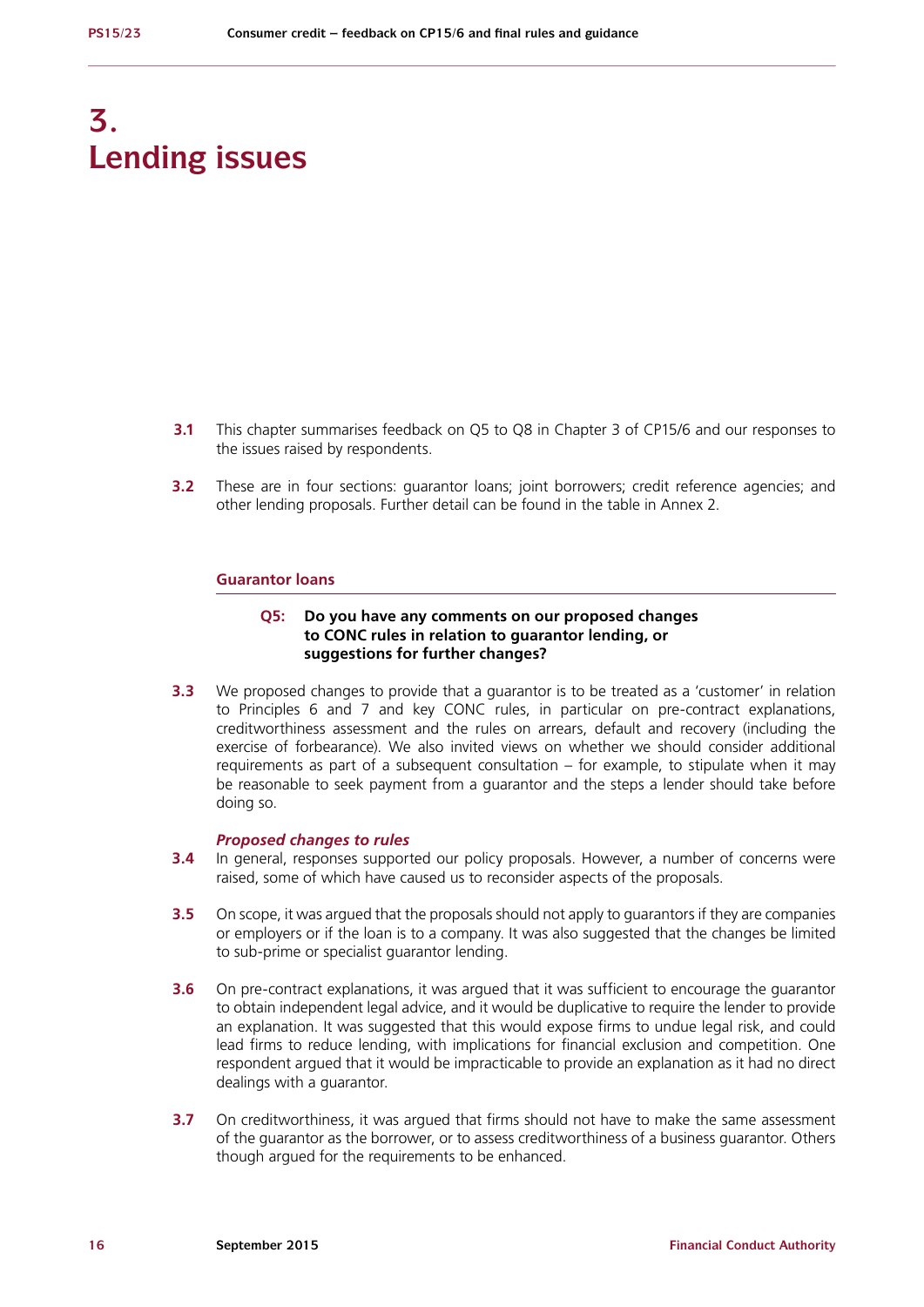# **Our response**

**Scope:** We accept that the provisions should be limited to quarantors who are 'individuals' and to agreements under which the borrower is an 'individual'. However, we do not otherwise agree that the scope of the provisions should be limited. The rules we consulted on require the guarantor to be treated as a 'customer' for the purpose of key CONC rules and principles; they are not currently so protected. 'Treating customers fairly' should apply across the board, to guarantors as well as borrowers.

**Pre-contract explanations:** It is important that a quarantor is given an adequate explanation covering the circumstances in which the guarantee or indemnity may be called on, and the implications of this, to enable an informed decision on whether to act as guarantor. We accept, however, that it should be permissible for this to be provided as part of independent legal advice (for example by a solicitor), or by a credit broker, subject to appropriate safeguards. In particular, the lender must take reasonable steps to satisfy itself that an explanation was provided, and was adequate, and that the person giving the explanation had access to the credit agreement and guarantee and any other relevant documentation, to facilitate an adequate explanation.

If the lender provides the explanation, this can be done orally or in writing (or both).

**Creditworthiness:** In response to the feedback we received, we have clarified that creditworthiness checks may be different for a guarantor than the borrower, reflecting the contingent nature of the liability.

We have otherwise implemented the changes we consulted on.

See also Q5 (Guarantor loans) in Annex 2.

### *Suggestions for further work*

- **3.8** We did not receive many responses on this aspect, but a number of suggestions were made, and some stakeholders offered to work with us on taking this forward.
- **3.9** Some respondents suggested elaborating on the requirement for a pre-contract explanation, or requiring additional information or explanation to be provided to the guarantor – for example, in relation to the extent of the potential liability, how quickly the guarantor may be approached if the borrower does not pay, and how payment will be taken. It was also argued that the process relating to execution of the guarantee should be explained, and that firms should be required to evaluate whether the guarantor has been subject to coercion or undue influence.
- **3.10** Others suggested that the guarantor's potential liability should be limited, for example so that they are not liable for default charges incurred by the borrower.
- **3.11** It was argued that firms should not be permitted to take money from a quarantor using continuous payment authority (CPA), or should be required to provide prior warning or a default notice. It was also suggested that firms should be precluded from approaching the guarantor for payment unless they have taken reasonable steps to ascertain the reason for the borrower's non-payment, or until a specified period has elapsed.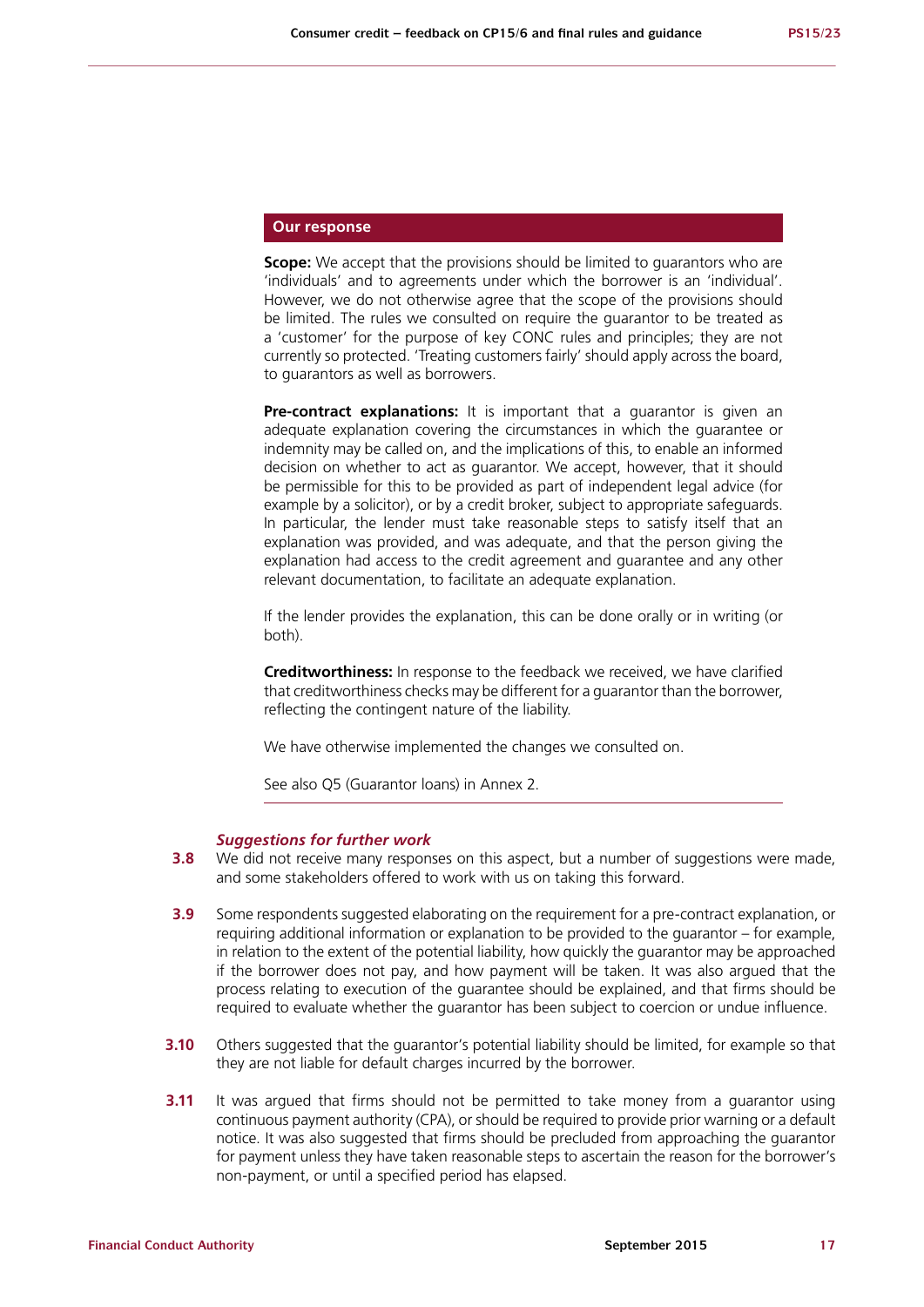**3.12** In addition, it was suggested that guarantors should be notified if the borrower has failed to make payment, and should be given arrears notices and statements.

# **Our response**

**The way forward:** We are grateful for the views expressed by respondents. In light of these, we intend to undertake further work to understand better how the guarantor lending market operates, and the risks to consumers (both borrowers and guarantors), and how best these can be addressed – whether through targeted rules and/or supervisory action. We will look at issues both in relation to sub-prime guarantor lending, where concerns have principally arisen to date, and also mainstream lending including guarantees provided in relation to business lending to individuals.

Subject to this further analysis, if we conclude that additional or different rules are needed, we would consult on these.

See also Q5 (Guarantor loans) in Annex 2.

# **Joint borrowers**

### **Q6: Do you have any comments on our proposed changes to CONC rules in relation to joint borrowers?**

- **3.13** We proposed adding guidance about the provision of adequate pre-contract explanations to, and creditworthiness assessment of, joint borrowers.
- **3.14** Respondents sought clarity on the scope of the guidance and what we were expecting of firms. It was suggested that applying this to partnerships could constrain the supply of finance to small and medium-sized businesses.
- **3.15** On pre-contract explanations, it was argued that it was impracticable or unnecessary to give separate explanations to each joint borrower, and that it should not be necessary to determine the level of understanding of each customer.
- **3.16** On creditworthiness, it was argued that requiring an individual assessment of affordability could lead firms to deny loans to joint borrowers where one customer is not currently in employment and so could not afford the repayments individually.

# **Our response**

**Pre-contract explanations:** We have amended the quidance in light of consultation responses to clarify that an explanation must be provided to each customer, but that firms should consider whether it may be appropriate to give explanations separately to each customer (rather than jointly) and whether, if separate, the explanations should be the same or different. In deciding this, the firm should have regard to relevant factors, to the extent these are evident and discernible.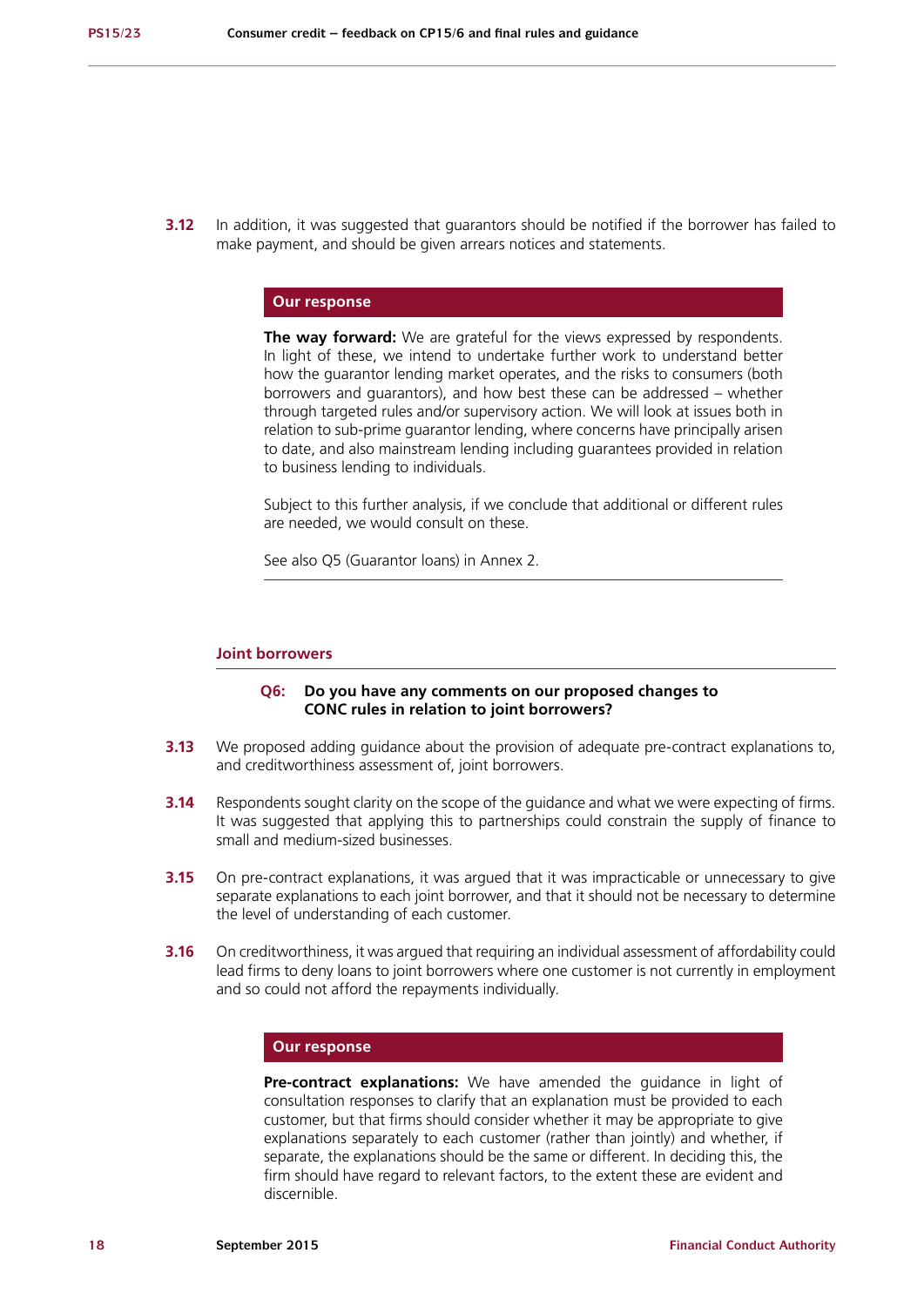**Creditworthiness:** We have clarified that the firm should consider whether it may be appropriate to assess each customer separately (as well as collectively), having regard to the risk to that customer were they to become solely responsible for the debt. We do not expect a firm to be satisfied that each joint borrower can afford the loan individually on current income, but it should not ignore evidence that the loan would not be sustainable. In addition, firms should exercise appropriate forbearance in the event that the loan becomes unaffordable for one or more of the customers.

**Partnerships:** We recognise that it will generally be appropriate to treat a partnership as a single 'customer' for these purposes, and have amended the guidance accordingly. However, there may be circumstances in which a firm could be in breach of Principle 6 (treating customers fairly) if it did not have regard to the position of the individual partners. Firms should consider what is appropriate in each case.

See also Q6 (Joint borrowers) in Annex 2.

### **Credit reference agencies**

### **Q7: Do you agree with the deletion of CONC 9 on credit reference information?**

- **3.17** We proposed removing CONC 9, which requires credit reference agencies (CRAs) to notify any person to whom the CRA provided information about the individual within the previous month if the information is amended or removed.
- **3.18** Most respondents supported the proposal, on the grounds that the provision no longer serves any useful purpose, but a small number of respondents objected. They argued that incorrect CRA data can impact on account management, and in areas outside credit, and so there should be an obligation on CRAs to notify previous recipients.

### **Our response**

**Wider use:** We appreciate the arguments, but do not consider that the potential benefits outweigh the costs, including to recipients of the information. It is open to the consumer to bring the amended information to the attention of persons whose decisions might be materially affected. There is no requirement generally under data protection legislation to notify previous recipients of incorrect data, unless ordered by a court.

See also Q7 (Credit reference agencies) in Annex 2.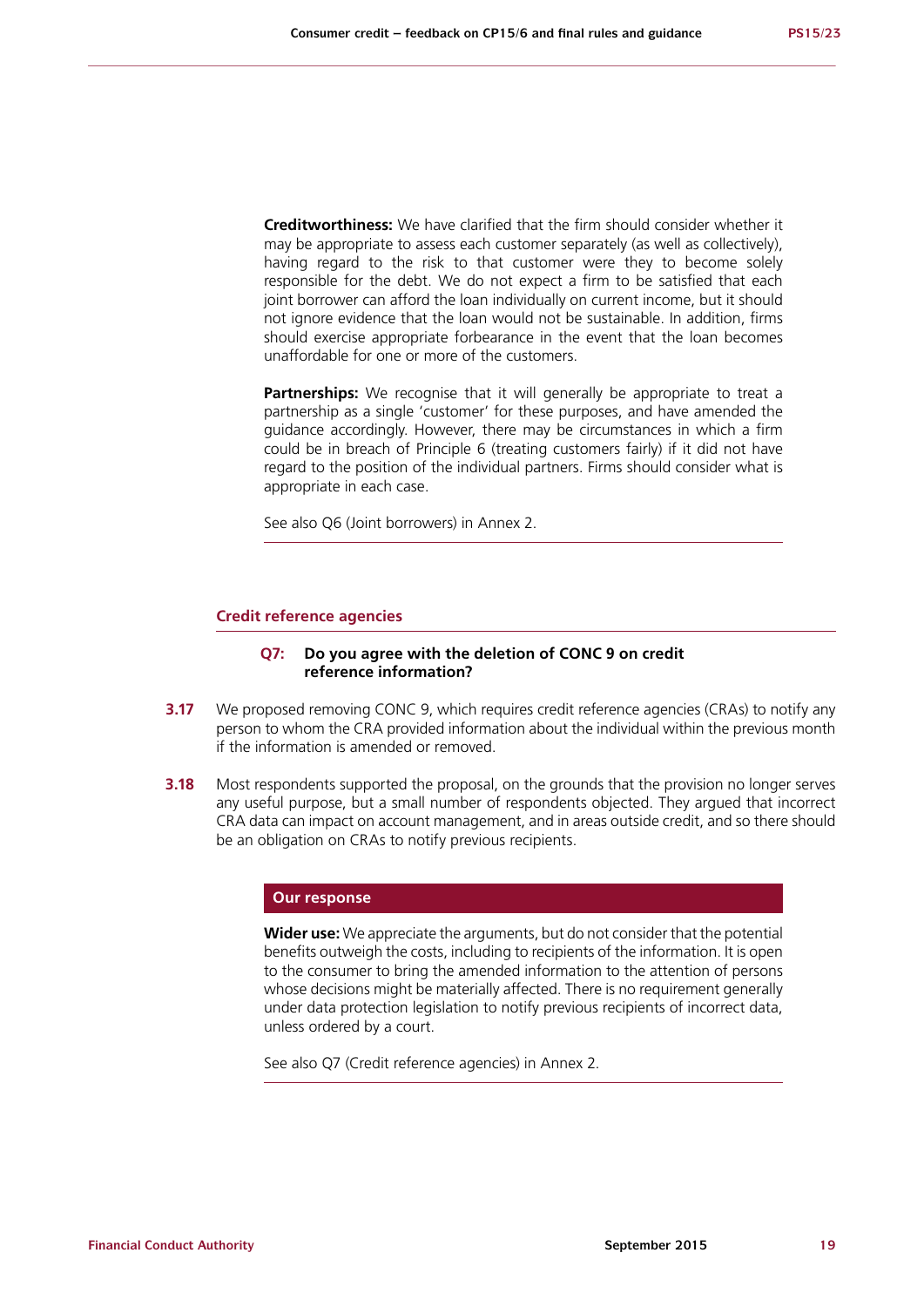### **Other lending proposals**

# **Q8: Do you have any comments on our proposed changes to other rules for lenders and guidance for firms?**

- **3.19** We proposed various changes to other lending rules and guidance. In general, respondents supported our policy proposals, but some raised concerns or sought clarification on aspects of the proposals.
- **3.20** On pre-contract explanations, some questioned the list of factors to be taken into account by firms, and in particular reference to the customer's 'sophistication'.
- **3.21** On creditworthiness, a number of respondents argued that it was inappropriate to require default charges to be taken into account in the assessment. It was also pointed out that the reference to credit brokers in CONC 5.2.4G was inappropriate as the obligation to assess creditworthiness falls solely on the lender.
- **3.22** There were also comments in relation to unenforceability, and PERG guidance.

## **Our response**

Pre-contract explanations: Having reflected on the feedback received, we have amended the guidance to remove reference to 'sophistication' and have instead enhanced the existing reference to the customer's level of understanding, to the extent this is evident and discernible. We would note that firms are expected to have regard to such factors only to the extent that it is appropriate to do so.

**Creditworthiness:** Our proposal was not intended to imply that default charges should be factored into the assessment, but rather that high default charges may increase the risk to the customer if the loan becomes unaffordable, and so may be a factor in determining the extent and scope of an assessment. We accept however that the proposal has given rise to some confusion, and on reflection have decided to leave this to our wider work on creditworthiness (including affordability). We have removed the reference to credit brokers in relation to creditworthiness requirements.

**Other changes:** We have amended CONC 13.1.6G to clarify that it does not apply to a monthly or annual statement which does not constitute a request for payment. We have also amended the PERG guidance in line with the policy intention.

We have otherwise implemented the changes we consulted on.

See also Q8 (Other lending proposals) in Annex 2.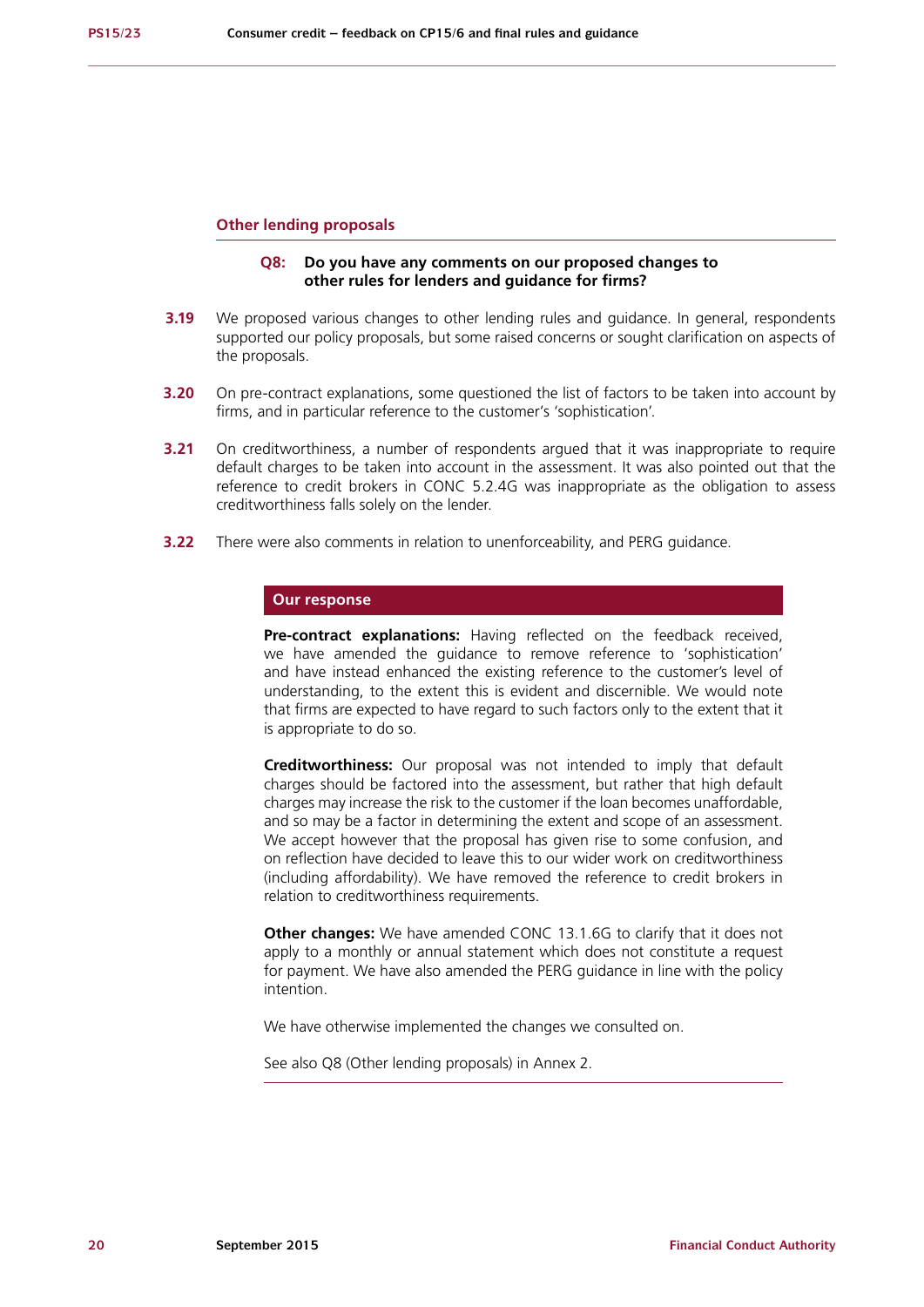# **4. Financial promotions**

- **4.1** This chapter summarises feedback on Q9 to Q13 in Chapter 4 of CP15/6 and our responses to the issues raised by respondents.
- **4.2** These are in five sections: the high-cost short-term credit (HCSTC) risk warning; clear, fair and not misleading; prominence; the representative APR; and other financial promotion proposals. Further detail can be found in the table in Annex 2.

### **HCSTC risk warning**

# **Q9: Do you agree with the removal of the exemption from the HCSTC risk warning requirement?**

- **4.3** We proposed removing the exemption from the requirement to include a risk warning in promotions for high-cost short-term credit where – owing to space constraints – it is not reasonably practicable to include one.
- **4.4** Most respondents strongly supported the proposal, but a few (principally HCSTC lenders) were opposed, arguing that it is impracticable to include the risk warning in certain media such as SMS text messages and tweets, and that removing the exemption supports incumbents at the expense of new entrants and start-ups.

### **Our response**

We do not agree that the exemption should be retained, or that its removal would significantly increase costs for firms or barriers to entry or expansion. The circumstances where it might be impracticable to include the risk warning are extremely limited, given in particular the scope for 'SMS concatenation' and embedding images in tweets, and it is open to firms to advertise in a way that does not require inclusion of the risk warning. We have seen evidence of firms abusing the exemption or acting in ways that undermine the consumer protection objective of the risk warning.

We have therefore proceeded with our proposal to remove the exemption.

See also Q9 (HCSTC risk warning) in Annex 2.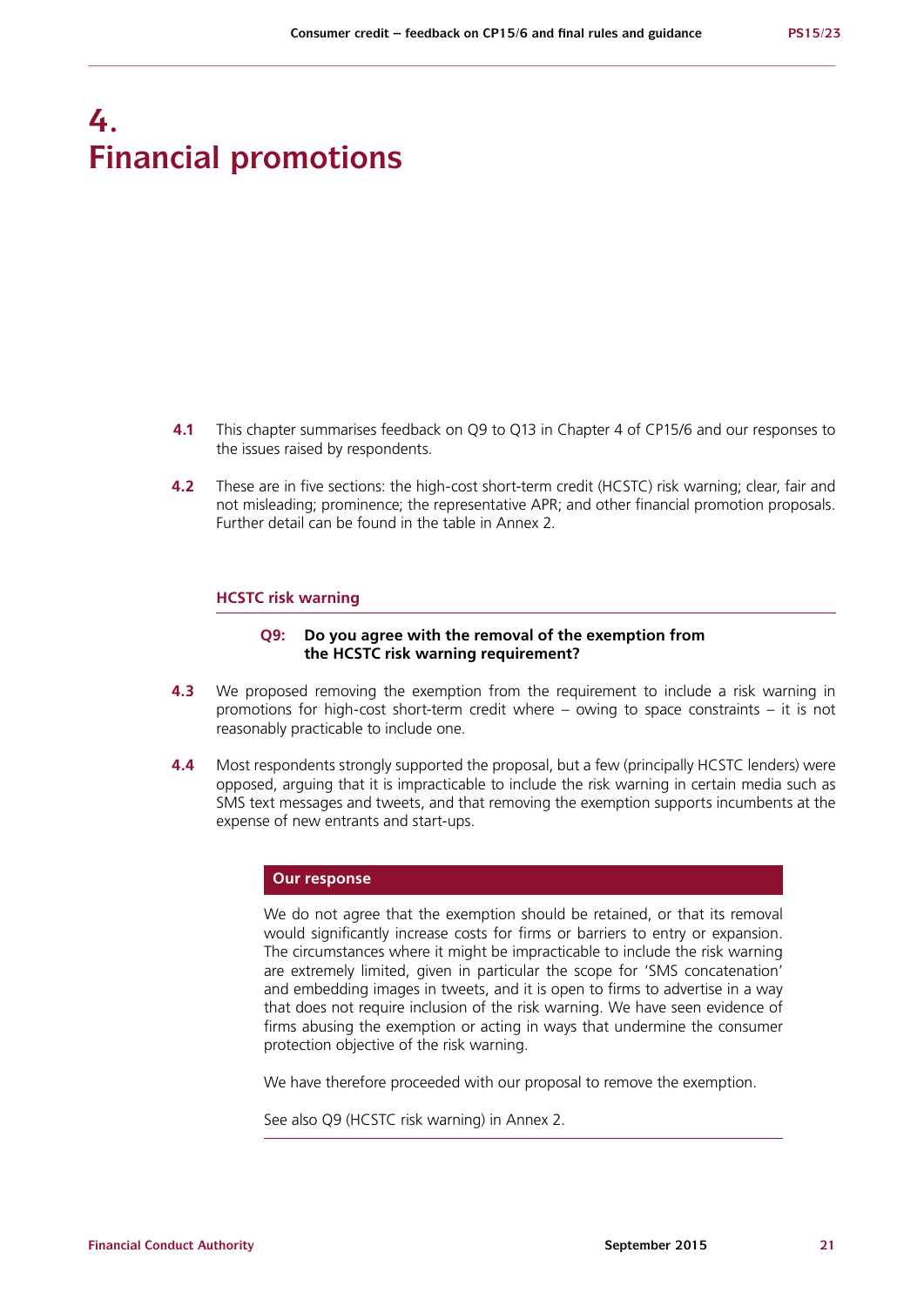### **Clear, fair and not misleading**

# **Q10: Do you have any comments on our proposed changes in relation to 'clear, fair and not misleading'?**

- **4.5** We proposed elevating guidance on 'clear, fair and not misleading' to a rule, with some amendments to the text.
- **4.6** Respondents were generally supportive, but some argued that the concept is too subjective to justify making it a rule, and that this increases regulatory uncertainty. They called for the FCA to take a balanced approach to supervision. Clarification was sought on elements of the provisions, with a request for further guidance to assist firms.

### **Our response**

We have proceeded with the proposal, which replaces the previous guidance with a rule that supplements the high-level Principles and the rule at CONC 3.3.1R. We think this gives greater clarity to the rules, and will increase both regulatory certainty and protection for consumers. We have however moved the provision into CONC 3.3.1R so that it is subject to the existing 'reasonable steps' defence.

We may consider additional guidance as part of a future consultation.

See also Q10 (Clear, fair and not misleading) in Annex 2.

#### **Prominence**

### **Q11: Do you have any comments on our proposed changes in relation to prominence?**

- **4.7** We proposed amending requirements for information to be 'more prominent' to 'no less prominent', and clarifying the meaning of 'prominence'.
- **4.8** Respondents were generally supportive, but some argued for less prescription or for additional clarification of how firms should apply the requirements.

### **Our response**

We have proceeded with the proposals, which are consistent with the Consumer Credit Directive (CCD) but enable firms to comply more easily (for example, by removing the requirement for *greater* prominence in certain media such as radio). This should reduce costs to firms, without any material reduction in consumer protection.

See also Q11 (Prominence) in Annex 2.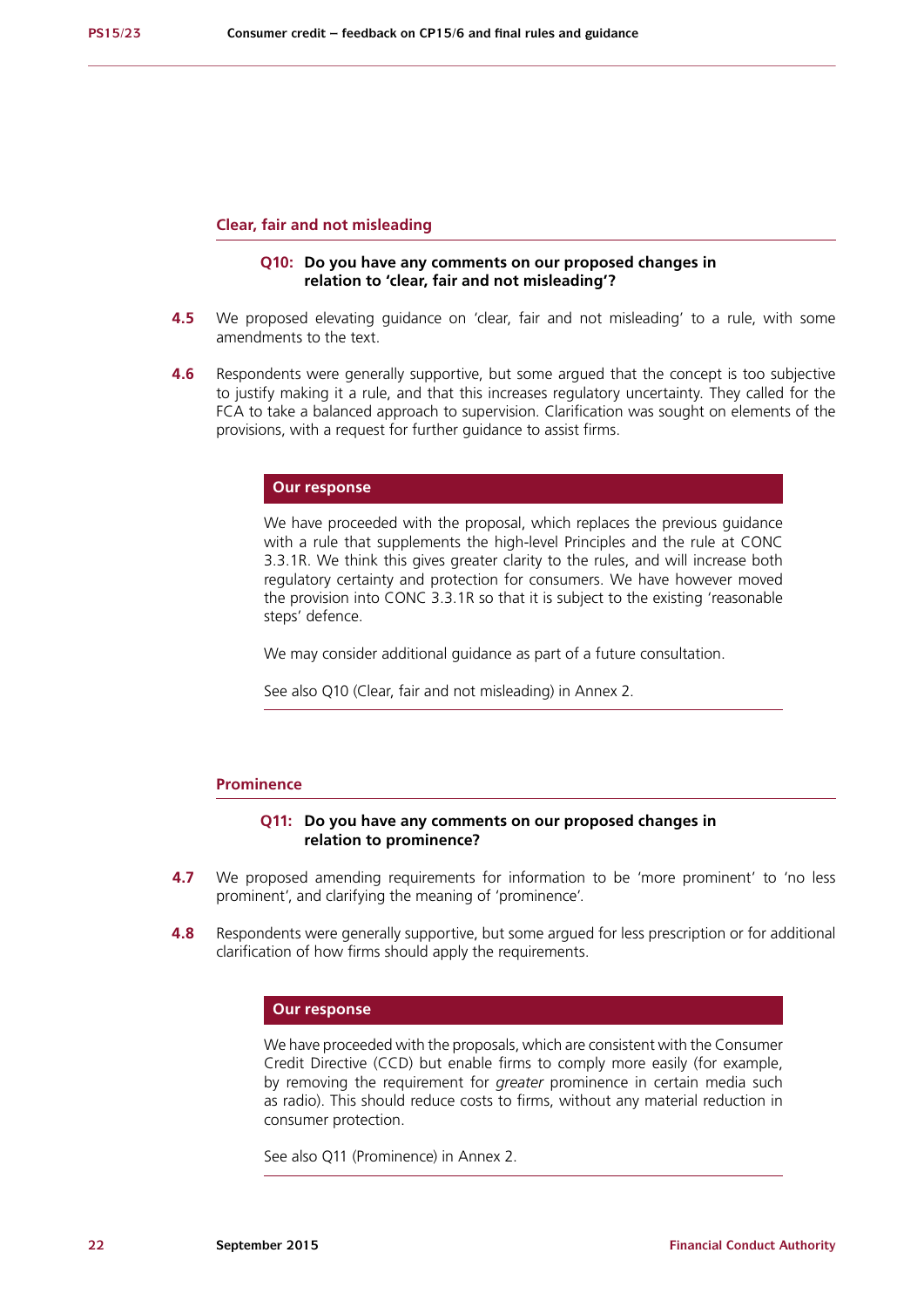### **Representative APR**

# **Q12: Do you have any comments on our proposed changes to the triggers for a representative APR?**

- **4.9** We proposed amending the circumstances in which financial promotions must include a representative APR, to clarify the provisions and enhance regulatory certainty for firms.
- **4.10** Respondents were generally supportive, but some argued for additional clarity, possibly in the form of examples of statements that would (or would not) require inclusion of a representative APR. It was also noted that aspects of the proposals appeared inadvertently to expand the scope of the requirement.
- **4.11** A request was made for an exemption from the requirement for community development finance institutions (CDFIs), given the nature of their activities.

## **Our response**

We have amended the provisions, in light of the feedback, to clarify that a 'comparison' for these purposes means a comparison relating to the credit (rather than for example the goods or services financed by the credit), in line with the policy intention. We have also clarified the basis for calculation of a representative APR.

We are minded to consult in December on an exemption for community finance organisations (CFOs) from the representative APR requirement (but not from the requirement for a representative example, including a representative APR, which is required by the CCD). CFOs are exempt from the HCSTC rules on the basis that (like credit unions) they are constituted to serve a social purpose.

See also Q12 (Representative APR) in Annex 2.

### **Other financial promotion proposals**

# **Q13: Do you have any comments on our proposed changes to other rules and guidance on financial promotions?**

- **4.12** We proposed various changes to other financial promotion rules and guidance. In general, respondents supported our policy proposals, but some raised concerns or sought clarification on aspects of the proposals.
- **4.13** Some respondents were strongly opposed to the proposed change to the guidance on the conditions requiring inclusion of a representative example, arguing that 'interest free' is not a statement of a rate of interest. It was argued that, where credit is free of interest and charges, a representative example has no value to consumers and amounts to information overload.
- **4.14** There was concern that the proposals appeared to imply a ban on pre-approved promotions, even if this was not intended. An exemption was requested for pawnbroking agreements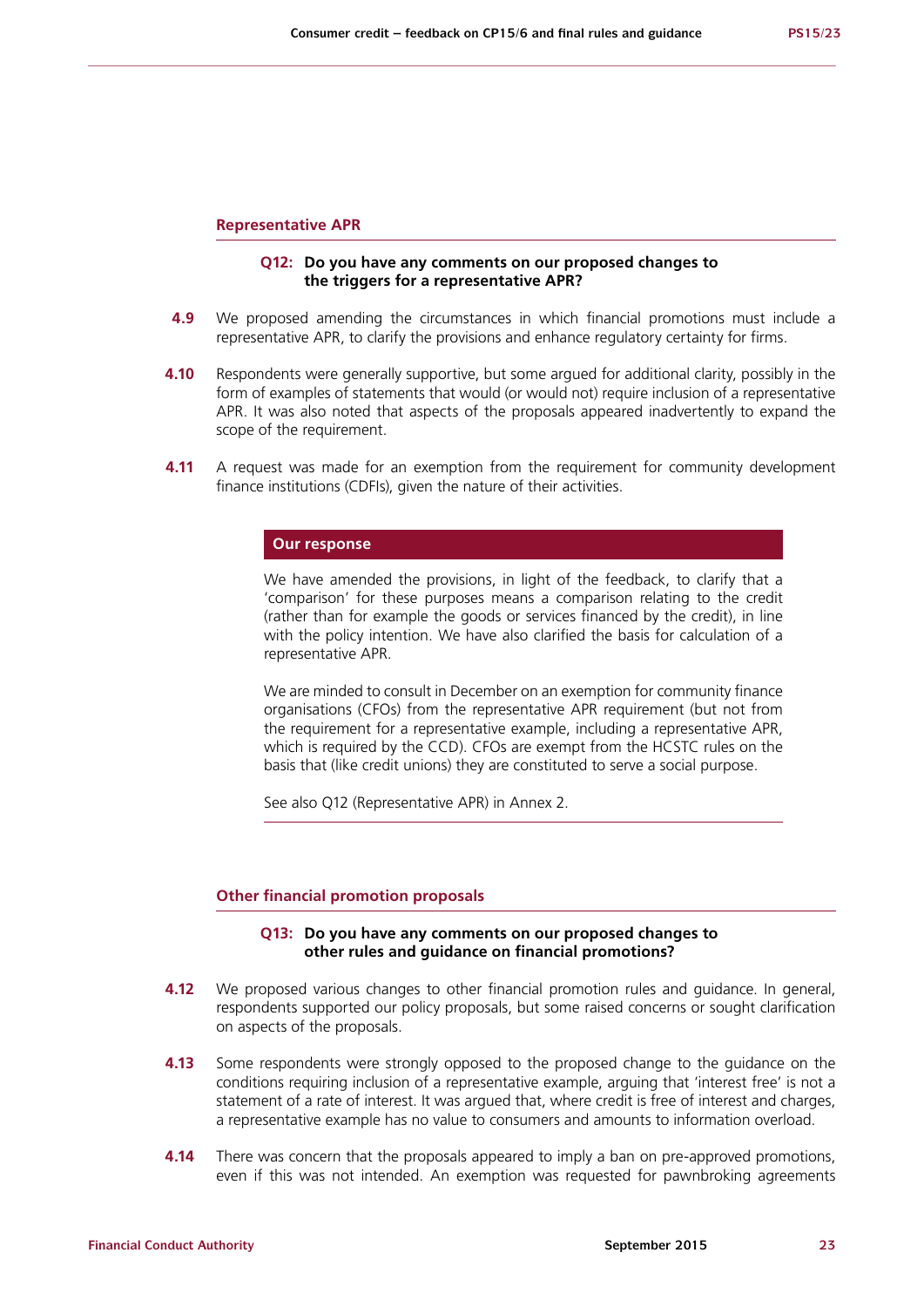where the customer's liability is limited to the market value of the item and so no additional creditworthiness checks are required.

- **4.15** It was noted that the guidance on calculation of the representative example does not fully reflect the relevant requirements, and could be enhanced.
- **4.16** It was argued that the requirement to state the lender's name in a financial promotion was problematic for credit brokers with a panel of lenders.

### **Our response**

**'Interest-free credit':** Having reflected on the feedback received, we are minded to consult (in December) on exempting promotions from the requirement for a representative example or APR where the credit is free of all interest and charges (in accordance with CONC 3.5.12R). We accept that this is permissible under the CCD, and that the information is unlikely to be of particular benefit to consumers in such cases. In the meantime, we have not made the change consulted on. We cannot provide an exemption without further consultation and cost benefit analysis (CBA) given that we did not consult on it specifically in CP15/6.

**'Pre-approved' promotions:** We have amended the guidance on 'preapproved' and 'guaranteed' promotions to clarify its application, but making clear there must already have been an assessment of creditworthiness or affordability in line with CONC 5 (and a fresh assessment may be needed if there is a material change in circumstances).

We have added an exemption for certain pawnbroking agreements, subject to conditions matching those in CONC 5.

**Other changes:** We have amended and expanded the guidance on the representative example to clarify its application and the basis on which firms should determine what is 'representative'. We have not amended the requirement to state the lender's name in a credit broking promotion, but would note that this applies only if the identity of the lender is known at that point.

We have otherwise implemented the changes we consulted on.

See also Q13 (Other financial promotion proposals) in Annex 2.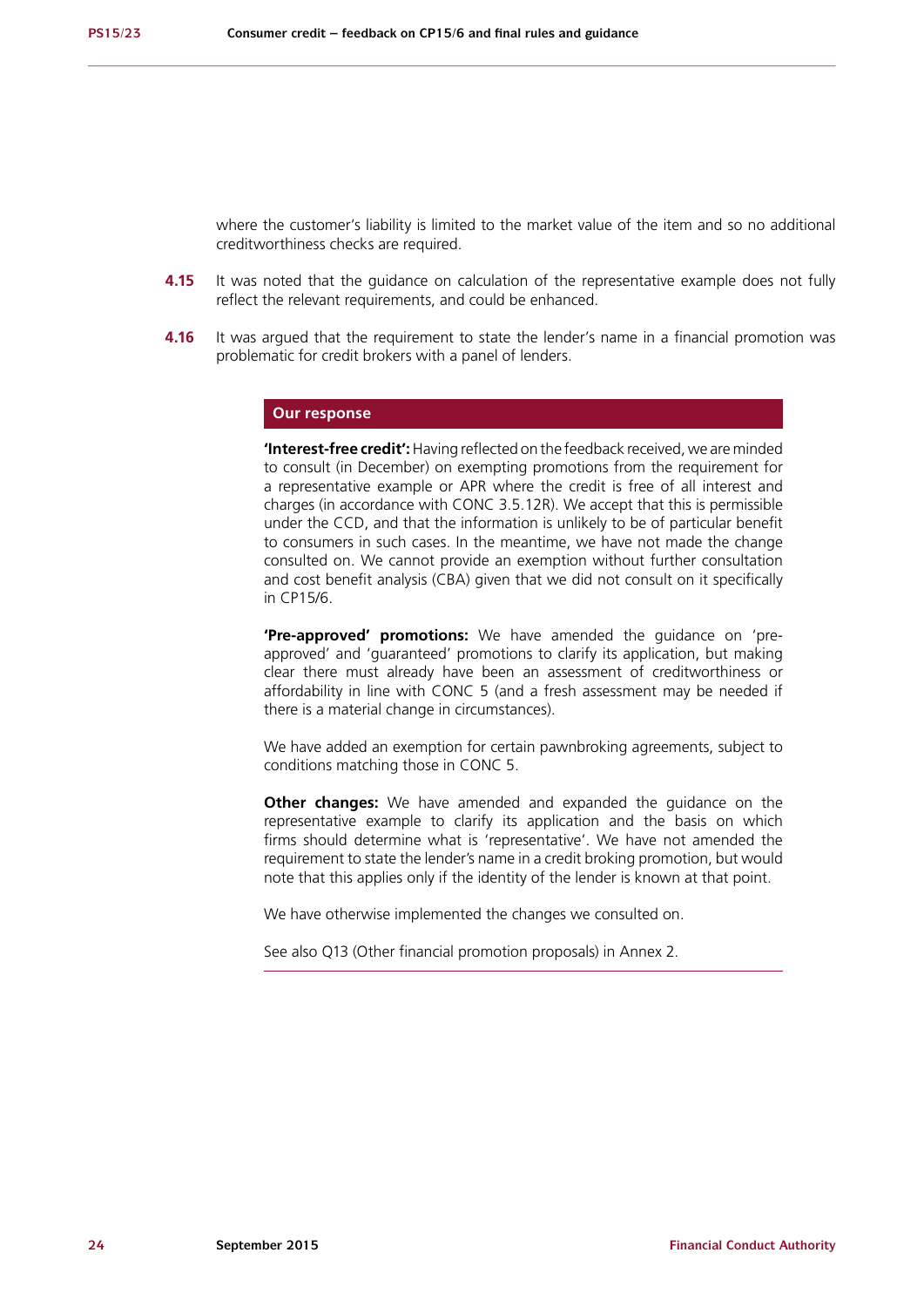# **5. Debt issues**

- **5.1** This chapter summarises feedback on Q14 to Q18 in Chapter 5 of CP15/6 and our responses to the issues raised by respondents. These concern referrals to debt advice, exercise of continuous payment authority (CPA), duration of debt management plans, complaints procedures and other minor debt-related proposals.
- **5.2** Having given due regard to the responses we received we are not making any changes to our proposals. Further detail can be found in the table in Annex 2.

### **Referrals to debt advice**

# **Q14: Do you have any comments on our proposed changes to guidance regarding referrals to debt advice?**

- **5.3** We consulted on amending CONC 7.3.7G, which states that, where appropriate, firms should refer a customer in default or arrears difficulty to a source of free and independent debt advice. By this, we mean a source of not-for-profit debt advice, but firms can in addition make a referral to other FCA-regulated firms with debt counselling permissions.
- **5.4** Most respondents supported the proposed clarification, but some opposed it, arguing that the proposal made an unjustified distinction between profit-seeking and not-for-profit business models and could harm the provision of free debt advice.
- **5.5** Others argued that a referral to a not-for-profit debt advice body should be clearly differentiated from referrals to other sources of debt advice, and firms should not prioritise referrals to debt advice providers with whom they have commercial relationships.
- **5.6** One respondent argued that the proposal was not compatible with the FCA's competition objective and noted that it was not accompanied by a cost benefit analysis.

# **Our response**

The guidance we consulted on reflects the policy intention that debtors should be made aware that free debt advice is available from not-for-profit debt advice bodies. This intention underlies a number of other provisions in our Handbook. The provision is guidance, not a rule, and is explicitly worded in such a way as to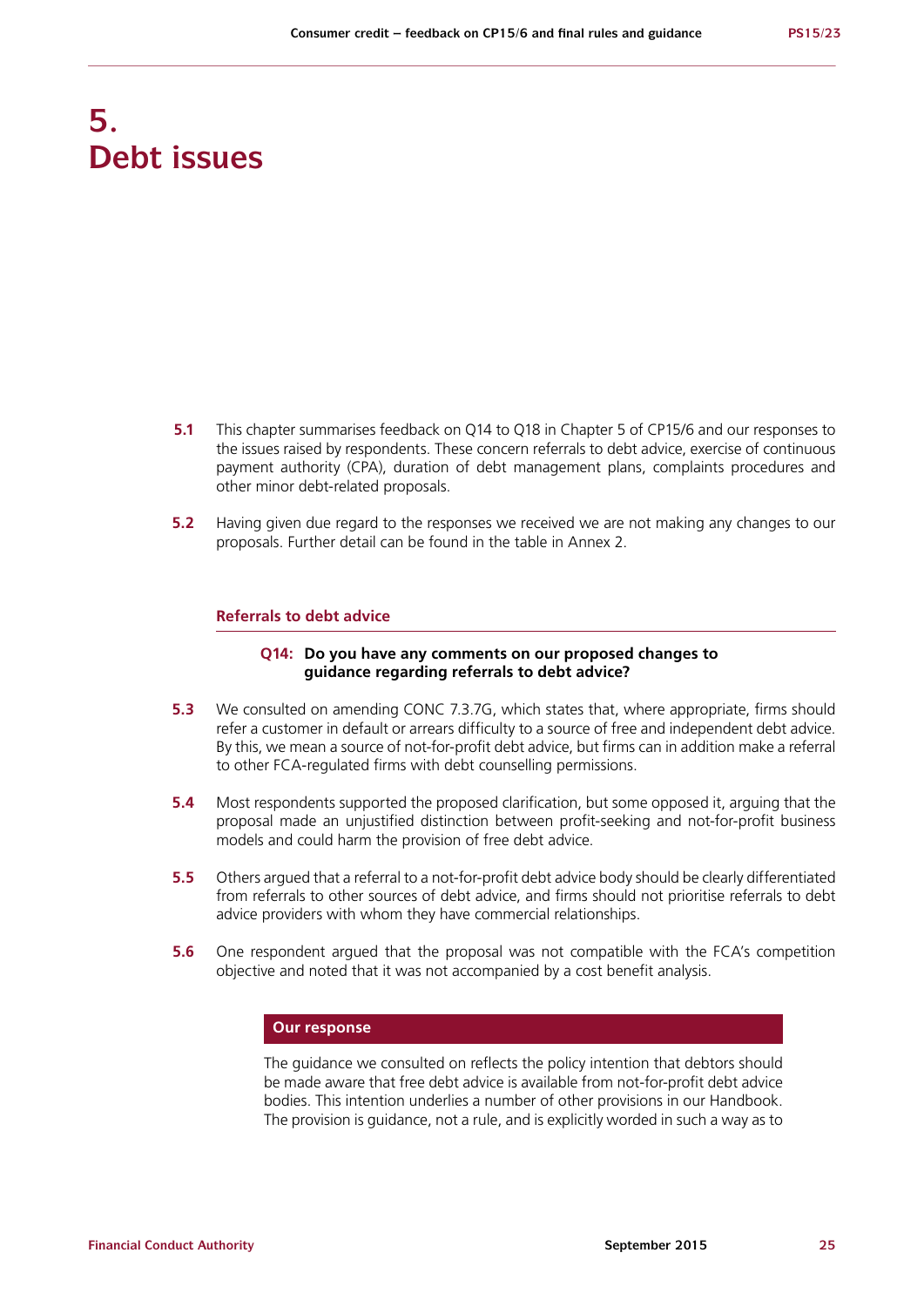avoid being misread as interfering in the ability of creditors to form appropriate referral relationships, as had been inferred from the previous quidance.<sup>11</sup>

Firms are obliged to be clear, fair and not misleading in communications with customers and this would apply when making referrals to not-for-profit debt advice. We do not feel it is necessarily inappropriate for a firm to prioritise referrals to a debt advice provider with whom they have a commercial relationship. We would note that prioritisation in this context may include 'hotkeying' customers' calls to not-for-profit or commercial debt advice providers, something we would not wish to discourage where it is in customers' interests.

The proposal is intended to further our consumer protection objective and so is required to be compatible with our competition duty. As it does not prevent creditors referring customers to appropriate sources of debt advice we are satisfied that it is consistent with the duty. As it is guidance, there is no requirement to carry out a cost benefit analysis although as a matter of policy the FCA will carry out such an analysis where it expects proposed guidance to materially affect firm behaviour. We do not expect this guidance to have such an effect.

The provisions include a reminder that firms making referrals to sources of debt advice in addition to a not-for-profit debt advice body should only do so where it is compatible with their wider regulatory obligations.

See also Q14 (Guidance on referrals to debt advice) in Annex 2.

### **Exercise of continuous payment authority**

# **Q15: Do you have any comments on our proposals to allow the introduction of CPA without a modifying agreement in certain circumstances?**

- **5.7** We proposed an amendment that, where use of CPA was not included in the original credit agreement, would allow lenders (and debt collectors acting under an arrangement with a lender) to introduce it as a debt collection mechanism if the lender is exercising forbearance to a customer in arrears or default, without this requiring a modifying agreement under section 82 of the CCA.
- **5.8** We received a range of responses from firms including lenders, trade bodies and not-forprofit debt advice bodies. Most respondents were in favour, with a small number expressing opposition.
- **5.9** A number of respondents noted the proposed requirement for information and explanations to be in a durable medium, and with a reasonable opportunity for the customer to consider these, and questioned whether this could prevent setting up a CPA over the telephone using the mechanism we proposed.

<sup>11</sup> Further information on the role of guidance can be found at page 24 of the FCA Handbook Reader's Guide: http://www.fca.org.uk/ your-fca/documents/handbook/handbook-readers-guide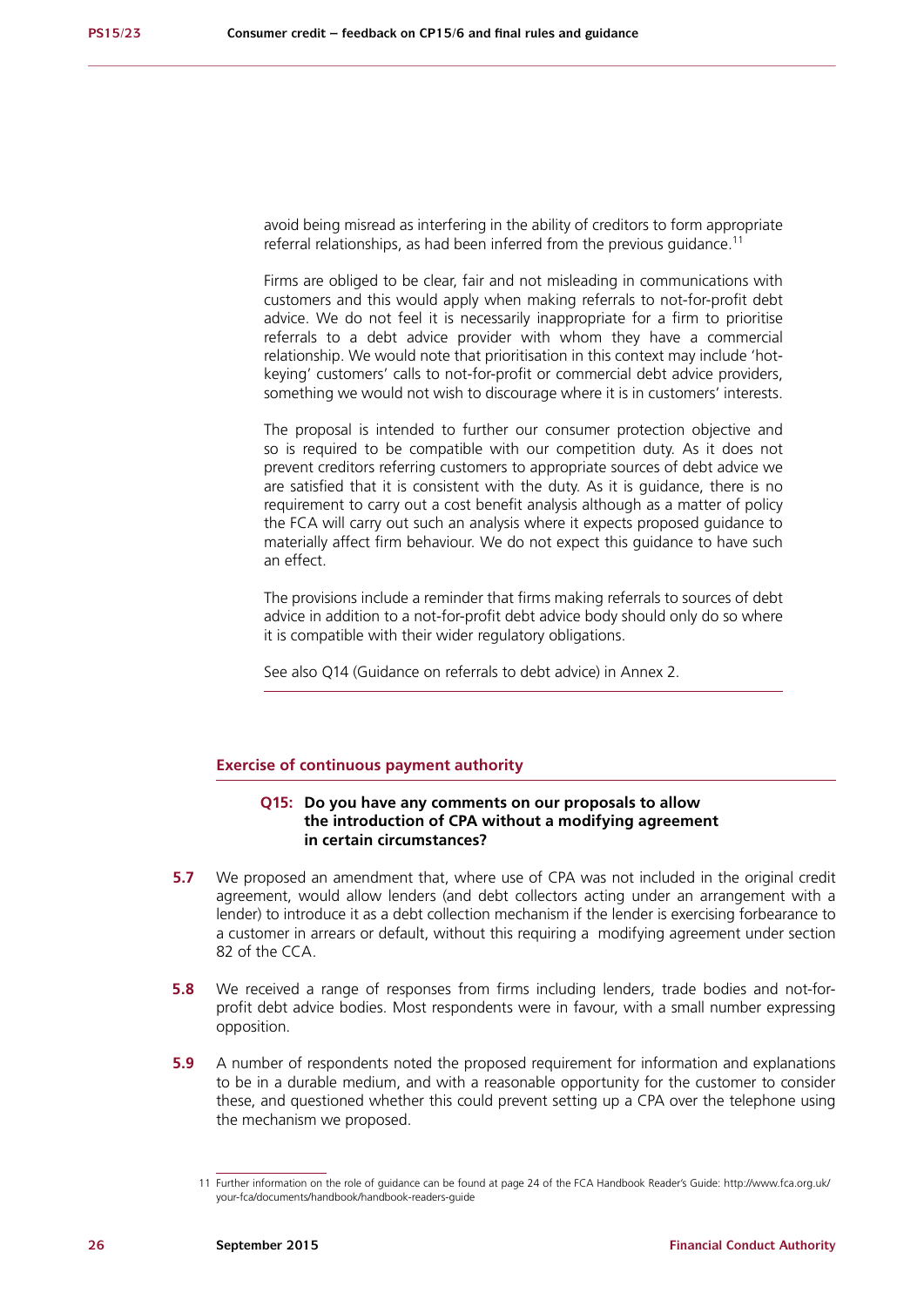- **5.10** Other respondents suggested that the proposal could exacerbate financial difficulties of customers who agree an unaffordable repayment plan.
- **5.11** A number of respondents proposed that we should place the same restrictions on CPA that apply to HCSTC products where CPA is introduced under our proposal.
- **5.12** Several respondents suggested that we should extend the proposal to include customers who are in pre-arrears financial difficulty.

### **Our response**

Our proposal does not prevent an arrangement being set up over the telephone but it is unlikely that it will be possible to do so in one phone call. Given the significant power that CPA gives over a customer's bank account, we believe it is proportionate to require a reasonable time for customers to consider the information. Information must be provided in a durable medium which includes email or text, for example, and so does not necessarily make agreeing the use of CPA a disproportionately difficult process.

The issue of unaffordable repayment plans is not directly related to the method of making repayments and we do not expect that introducing CPA makes an unaffordable repayment agreement more likely. In some circumstances a CPA may limit the consequences of a missed payment as direct debits are more likely to see unpaid item charges levied by the customer's bank.

The restrictions that apply to the use of CPA in HCSTC agreements would apply if a firm were to use our proposal to introduce CPA to such an agreement. Those restrictions were put in place to address specific evidence we had of abuse in the HCSTC sector. At this point we have no evidence of similar misconduct in other consumer credit sectors but we will consider the issue if we become aware of such evidence.

We understand the logic behind the argument that the proposal should apply pre-arrears, in seeking to prevent small financial problems escalating. In practice, however, the issues are different and it is not immediately clear that introducing CPA at this point would make a meaningful difference. There is also a danger that such a mechanism would allow firms to much more easily introduce CPA without a customer being in crystallised financial difficulty and without offering forbearance.

See also Q15 (Use of CPA where it is not specified in the original credit agreement) in Annex 2.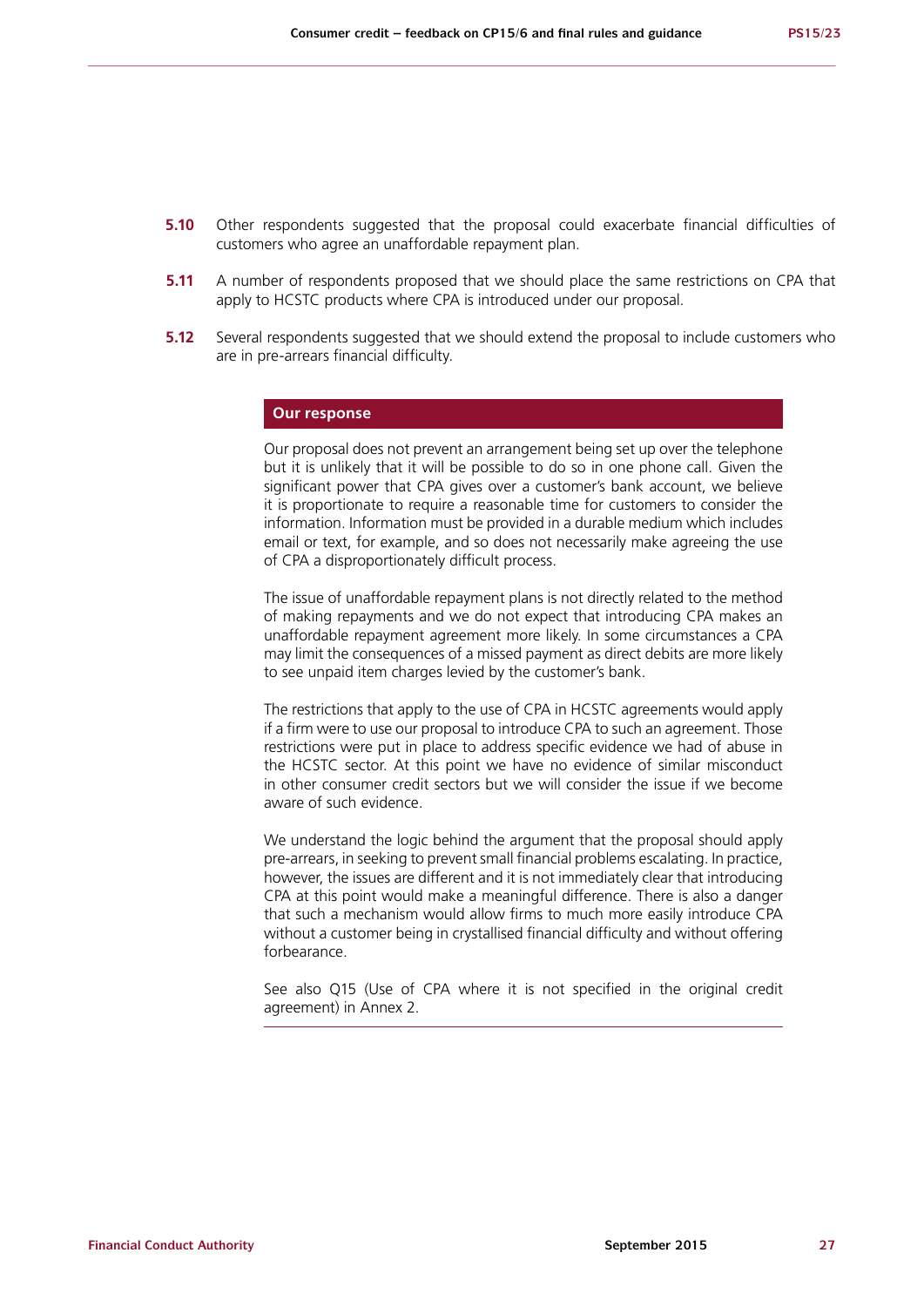### **Duration of debt management plans**

# **Q16: Do you have any comments on our proposal to add guidance on the duration of debt management plans?**

- **5.13** We consulted on proposed guidance that would remind firms carrying out debt counselling that the prospective duration of a recommended debt solution is a relevant factor in complying with our high-level Principles for Businesses.
- **5.14** This proposal received wide support, with only one respondent opposing it on the grounds that, while the principle behind the proposal was correct, it was unnecessary to spell it out.
- **5.15** Some respondents suggested that the FCA should offer guidance on how a firm should proceed where a customer is insistent that they want a long duration debt management plan against the firm's advice.
- **5.16** Others asked whether we would provide guidance on the maximum length of a debt management plan.
- **5.17** One respondent suggested that the issue only exists with the commercial debt management sector.

# **Our response**

Our expectations where a firm is dealing with an insistent client are no different from where the customer is following the firm's advice: firms should ensure they are complying with all of their regulatory obligations, including those regarding record keeping. Our rules regarding the ongoing administration and review of debt management plans would continue to apply in any case.

While there may be merit in proposing guidance on the maximum length of a debt management plan, the evidence is not yet conclusive. For example, there are some circumstances where a longer debt management plan may be in the customer's interests such as if their finances are reasonably expected to improve in the foreseeable future and the firm can justify that expectation. We will keep the issue of long duration debt management plans under review as part of our ongoing supervisory work.

We have encountered long duration debt management plans in all sectors of the market. Our debt advice rules apply in the same way to all debt advice providers regardless of their business model.

See also Q16 (Duration of debt management plans) in Annex 2.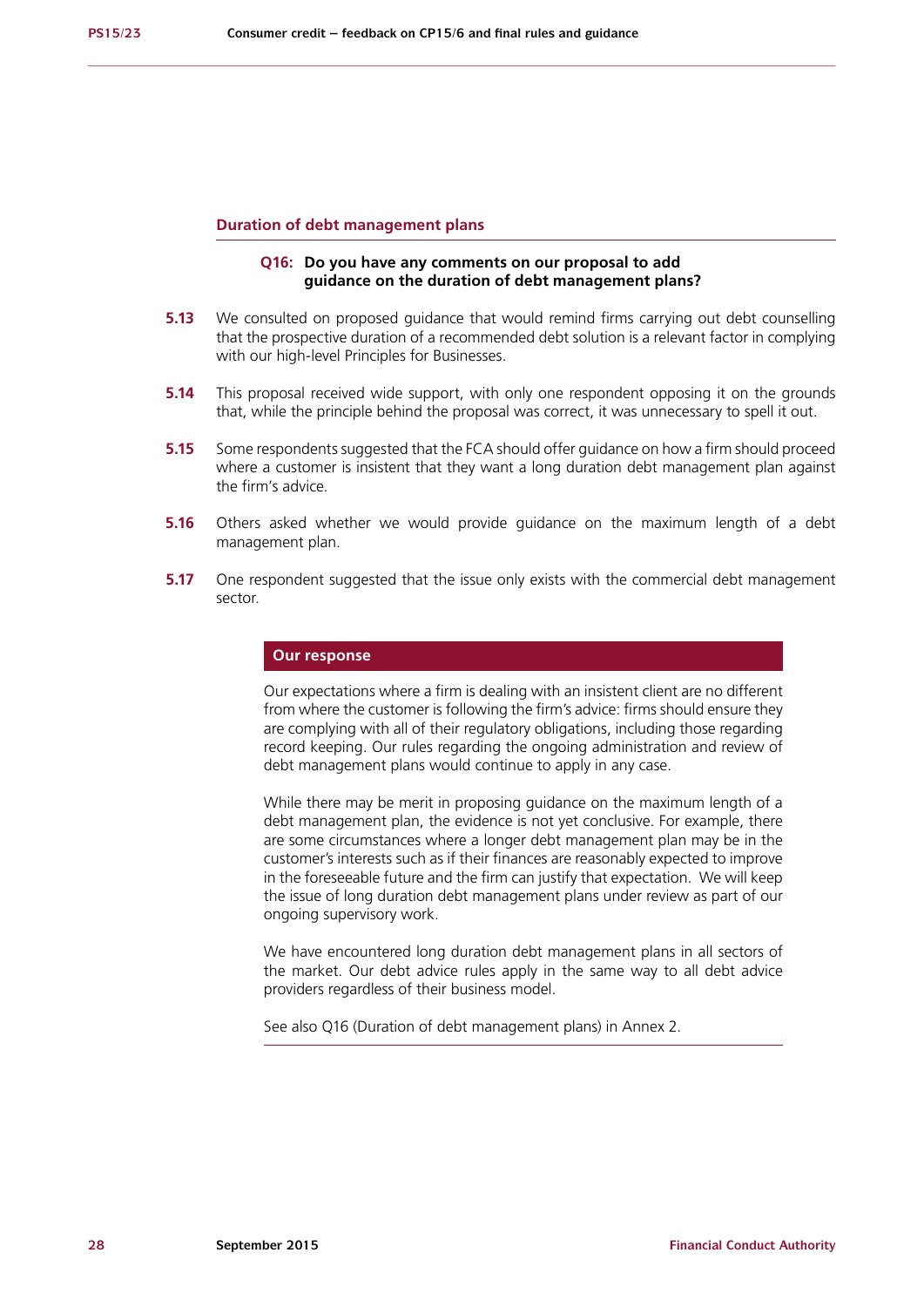#### **Not-for-profit debt advice bodies and awareness of complaints procedures**

# **Q17: Do you have any comments about our proposals to amend rules relating to not-for-profit debt advice bodies and referring customers to information about complaints procedures?**

- **5.18** The proposal we consulted on in CP15/6 was to amend a rule in the Complaints sourcebook (DISP) to allow not-for-profit debt advice bodies to make a referral to information about complaints procedures orally at the first point of contact, with a further referral required in the first subsequent written communication if there is one.
- **5.19** Responses to this question were uniformly supportive although we received a comment that the same considerations would apply more generally.

### **Our response**

Specific issues were raised regarding the situation of not-for-profit debt advice bodies in relation to this rule, in particular their inability to recoup the additional costs from customers as these firms do not charge fees. We are not persuaded that the rule is a disproportionate burden on other types of firm.

See also Q17 (Amendment of DISP in relation to not-for-profit debt advice bodies) in Annex 2.

### **Other minor debt-related proposals**

# **Q18: Do you have any comments on our other proposals relating to debt?**

- **5.20** We consulted on three minor proposals in relation to debt in CP15/6:
	- to italicise the word 'person' in CONC 7.13.3R to match the Glossary definition of the term
	- **•** to amend the headings of the Arrears Information Sheets which must accompany notices of sums in arrears relating to peer-to-peer agreements, and
	- **•** to amend the rules to reflect our policy intention by removing the requirement that debt advice must be provided in a durable medium where the firm has not entered into a contract with a customer and is satisfied that it is unlikely to do so
- **5.21** We only received comments in relation to the third proposal, with all respondents expressing support.
- **5.22** A number of respondents requested that the FCA provide an explanation of when an agreement in relation to debt advice will be a contract.
- **5.23** Others suggested that the FCA provide a list of circumstances where it would be appropriate for firms to issue debt advice in a durable medium (in circumstances where it is not required).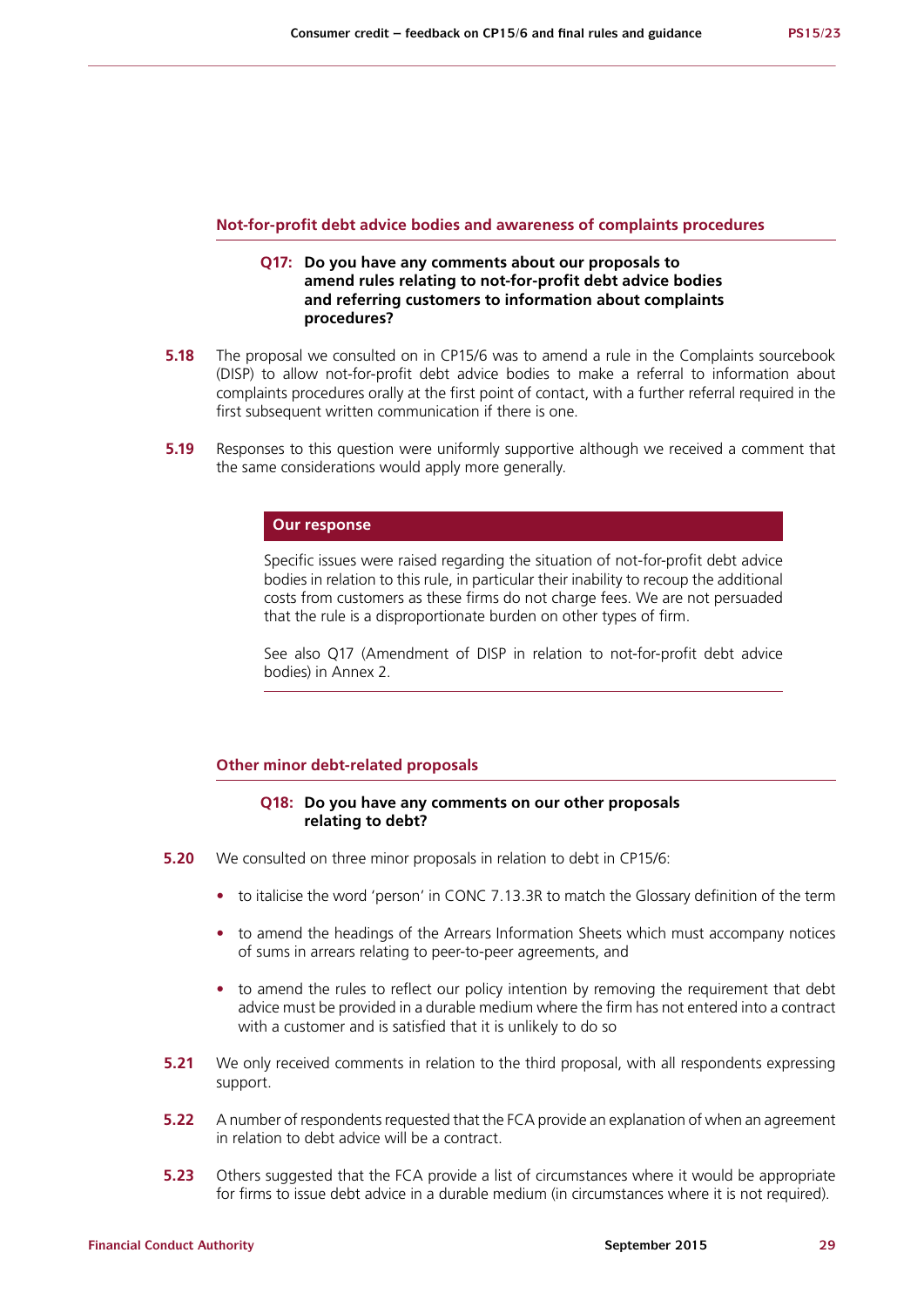# **Our response**

Broadly speaking, it is unlikely that an agreement to provide debt advice or related services where there is no consideration from the customer to the firm would constitute a contract, but a firm in any doubt should seek its own legal advice.

We believe firms should be able to use their own discretion and judgement to decide whether it is in their customers' interests to have debt advice confirmed to them in writing even where it is not required.

See also Q18 (Other minor debt-related proposals) in Annex 2.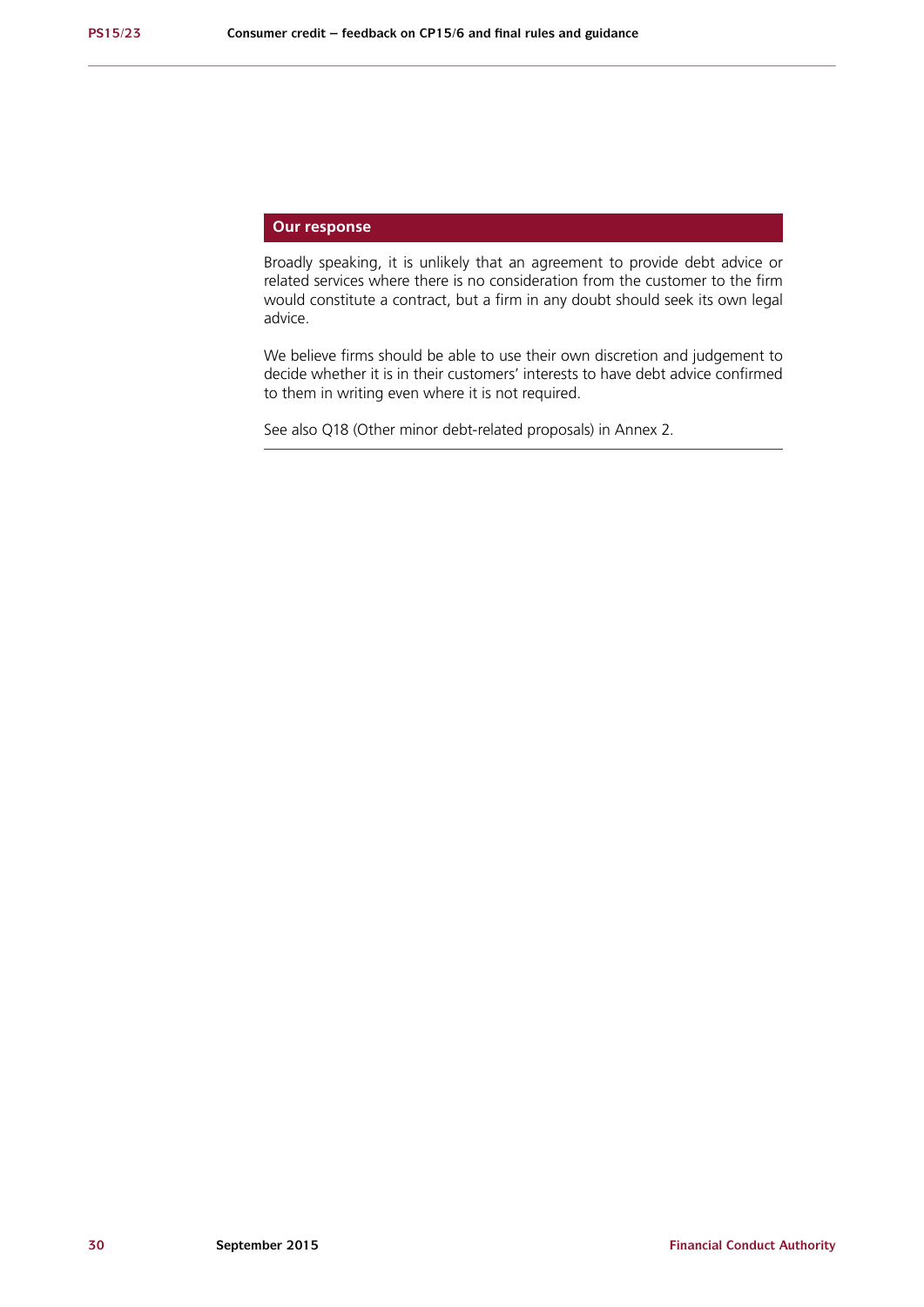# **6. Cost benefit analysis and equality impact assessment**

- **6.1** The instrument published in the Appendix to this policy statement does not differ from the instrument published for consultation in Appendix 1 to CP15/6 in a way which is, in our view, significant. We are therefore not required by section 138I(5) of FSMA to publish details of the difference and a cost benefit analysis (CBA).
- **6.2** In this chapter we summarise the comments we received on the CBA in the consultation paper and our responses.

### **Credit brokers**

- **6.3** As explained in paragraph 2.16 of CP15/6, we did not prepare and publish a CBA for the rules published in PS14/18 before making them, for the reason given in paragraph 2.2 of CP15/6. However, as part of the decision-making leading to the new rules, we did assess the expected costs and benefits of the rules in order to satisfy ourselves on proportionality. We published information in relation to that assessment in Chapter 2 of CP15/6.
- **6.4** Some respondents stated that the costs and benefits associated with the FCA's intervention, as detailed in the consultation, support the action taken against the segment of the credit broker market where customers were paying upfront fees to credit brokers. However, they noted that the PS14/18 rules extend beyond this segment and impact all credit brokers with respect to financial promotions and cancellation rights. They were not convinced from the description of the benefits in the CP whether any extend beyond the fee-charging segment of the market.
- **6.5** A respondent stated that the FCA analysis suggests that the potential benefits from the changes to the credit broking rules could be as low as 8%. They queried that rule changes would need to be supported by incremental supervisory and enforcement action. They appreciated that both supervision and enforcement are areas requiring a high level of confidentiality, so details must necessarily be restricted, but queried the effectiveness of current regulation.
- **6.6** A respondent suggested that the analysis should have considered whether the same or greater benefits could have been achieved, and sooner, via direct enforcement action using existing FCA powers. They felt that the one-off costs suggested in the analysis appeared to significantly underestimate the cost to industry of the new rules.
- **6.7** We note this feedback, and will continue to keep the efficacy and effect of the rules under review. The rules, targeted at ensuring that key features of brokers' relationships with consumers are transparent, were needed to achieve an appropriate degree of protection for consumers and prevent ongoing harm. They were not introduced in isolation but were (and are) supported by ongoing supervisory and enforcement action. As set out in Chapter 2 of this policy statement, the initial indications are that they have been effective, and have equipped the FCA with stronger supervisory and enforcement tools with which to challenge poor practice in firms.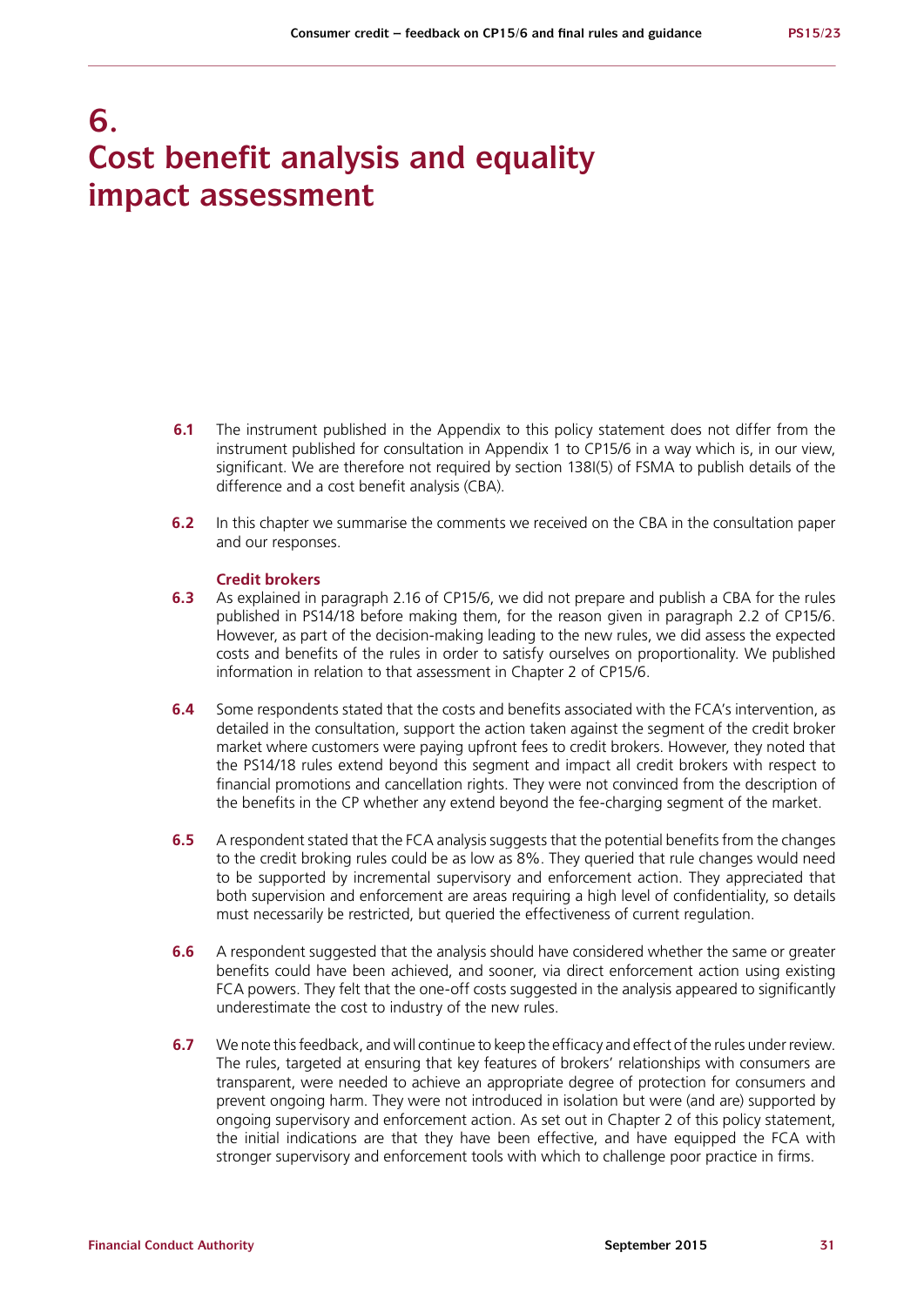### **Guarantor lending**

- **6.8** Concerns were expressed regarding the application of the proposals to mainstream guarantor lending, given that the FCA's survey of firms appeared to have been limited to specialist guarantor lenders, primarily serving the sub-prime market. There were particular concerns in relation to the scope of the proposals and the requirement for an adequate pre-contract explanation to be given to the guarantor. There was also a question about the level of creditworthiness assessment expected.
- **6.9** These are addressed in Chapter 3 of this policy statement. On scope, we have amended the provisions so that they do not apply to guarantors which are not 'individuals' or in relation to lending to borrowers who are not 'individuals'.
- **6.10** On explanations, we have amended the provisions to enable the explanation to be provided by a solicitor or barrister, or by a credit broker, subject to appropriate safeguards. We have also clarified that an explanation can be written or oral.
- **6.11** We understand that in the mainstream market, quarantors are frequently advised (or required) to obtain independent legal advice, so an explanation can be provided as part of that (subject to the lender being reasonably satisfied that an explanation was provided and was adequate). We further note that, under the Lending Code, subscribers are required to provide information to the guarantor (including on the extent of their liability) and to explain relevant features upon request (even if the person has obtained independent legal advice).
- **6.12** On creditworthiness, we have clarified that the creditworthiness assessment for a guarantor does not have to be the same as for the borrower. As noted in the CBA, lenders are likely to have strong incentives to assess the quarantor's creditworthiness in any event, and they must assess the borrower's creditworthiness in addition (but we do not prescribe what checks must be made or what information must be sought).
- **6.13** We remain of the view, therefore, that our proposals (as modified) are unlikely to result in costs of more than minimal significance.

# **Financial promotions**

- **6.14** Concerns were expressed in relation to removing the HCSTC risk warning exemption and the proposed guidance on 'interest free' credit (see Chapter 4).
- **6.15** On the former, we remain of the view that removing the exemption will not significantly increase costs for firms or barriers to entry. We note that the circumstances where it might be impracticable to include the risk warning are extremely limited, given in particular the scope for 'SMS concatenation' and embedding images in tweets. In addition, it is open to firms to advertise in a way that does not require inclusion of the risk warning, for example by taking advantage of the 'image advertising' exclusion or by including a link to a website with the promotional material.
- **6.16** On the latter, we recognise the concerns, and have decided not to proceed with the change we consulted on. Instead, we intend to consult subsequently on a proposed exemption for promotions from the requirement for a representative example or representative APR where the credit is free of all interest and charges.

### **Continuous payment authority**

**6.17** A number of respondents argued that our CBA did not adequately consider the potential costs to consumers of firms misusing CPA as a result of our proposal.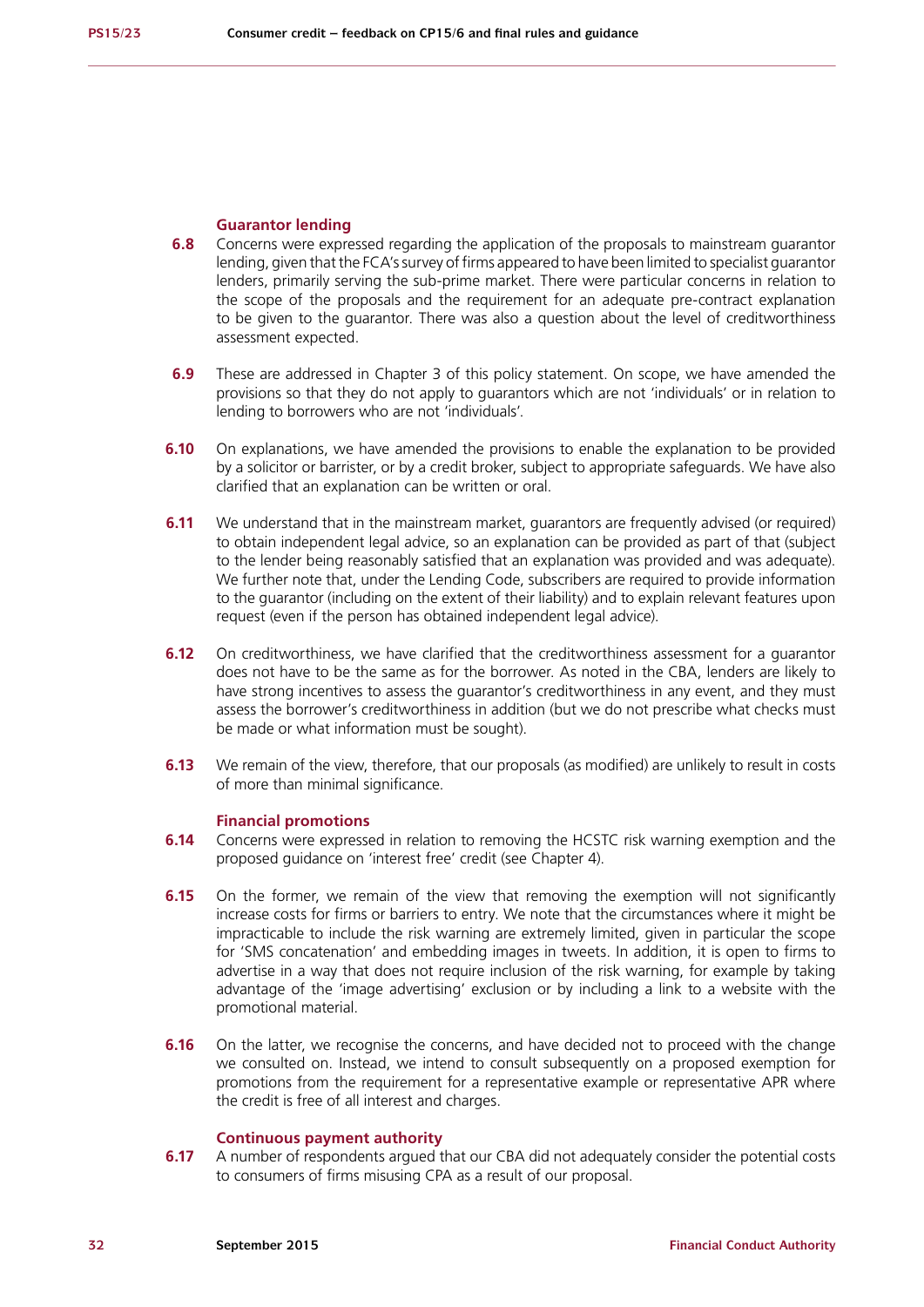- **6.18** Against the baseline of the status quo at the time we wrote the CBA, we would not expect a large degree of incremental harm to customers. At the time, most of the market was using CPA to take repayments even where its use had not been specified in the original credit agreement. Only the most risk-averse firms were compliant and, in principle, these are the firms that are least likely to misuse CPA. In addition, using CPA in a way which was not agreed with a customer is likely to be a breach of our rules. As such we do not intend to change the CBA.
- **6.19** We are conscious that if misused CPA can cause significant issues for consumers. We will monitor evidence received from consumer complaints and intelligence from consumer groups for any issues developing in this area.
- **6.20** One respondent felt that we should have carried out a CBA when turning the OFT guidance on CPAs into FCA rules, arguing that our rules went further than the previous OFT guidance. Specifically, the respondent argued that, before April 2014, creditors did not have to specify the terms of use for CPA in the original credit agreement provided that it was not abused. This is a misunderstanding of the position under the previous OFT guidance which from November 2012 required that the terms of use for CPA must be included in the credit agreement.

### **Referrals to sources of debt advice**

**6.21** One respondent argued that we should have included a CBA on our proposal to amend guidance on referrals to sources of debt advice. This is based on a misunderstanding of our proposal. We proposed to amend guidance, on which there is no requirement under FSMA to carry out a CBA. Nevertheless, we carried out a short survey of lenders, none of whom expected the change to have a significant effect on their behaviour. We decided therefore to proceed without a CBA, a decision we continue to stand by.

### **Equality impact assessment**

#### **Introduction**

- **6.22** We are required under the Equality Act 2010 to consider whether our proposals could have a potentially discriminatory effect on groups with protected characteristics (age, gender, disability, race or ethnicity, pregnancy and maternity, religion, sexual orientation and gender reassignment). We are also required to have due regard to the need to eliminate discrimination and to advance equality of opportunity when carrying out our activities.
- **6.23** Annex 4 to CP15/6 contained an equality impact assessment. Our initial assessment was that the proposals we were consulting on built on the package of measures introduced in April 2014. In CP13/10<sup>12</sup> we noted that consumers, including the protected groups, would benefit in a range of ways, including better treatment by firms and better choice of products which meet their needs.
- **6.24** Our assessment in preparing the consultation was that in the most part our proposals would have minor impacts on protected groups but would generally provide greater clarity for consumers on some key matters, as well as assisting firms. We have considered our proposals in relation to the protected groups and do not believe that they will have a particular impact on those groups.

<sup>12</sup> *Detailed proposals for the FCA regime for consumer credit (including feedback to FSA CP13/7 and the policy statement on high-level rules that we consulted on in FSA CP13/7*, CP13/10, October 2013.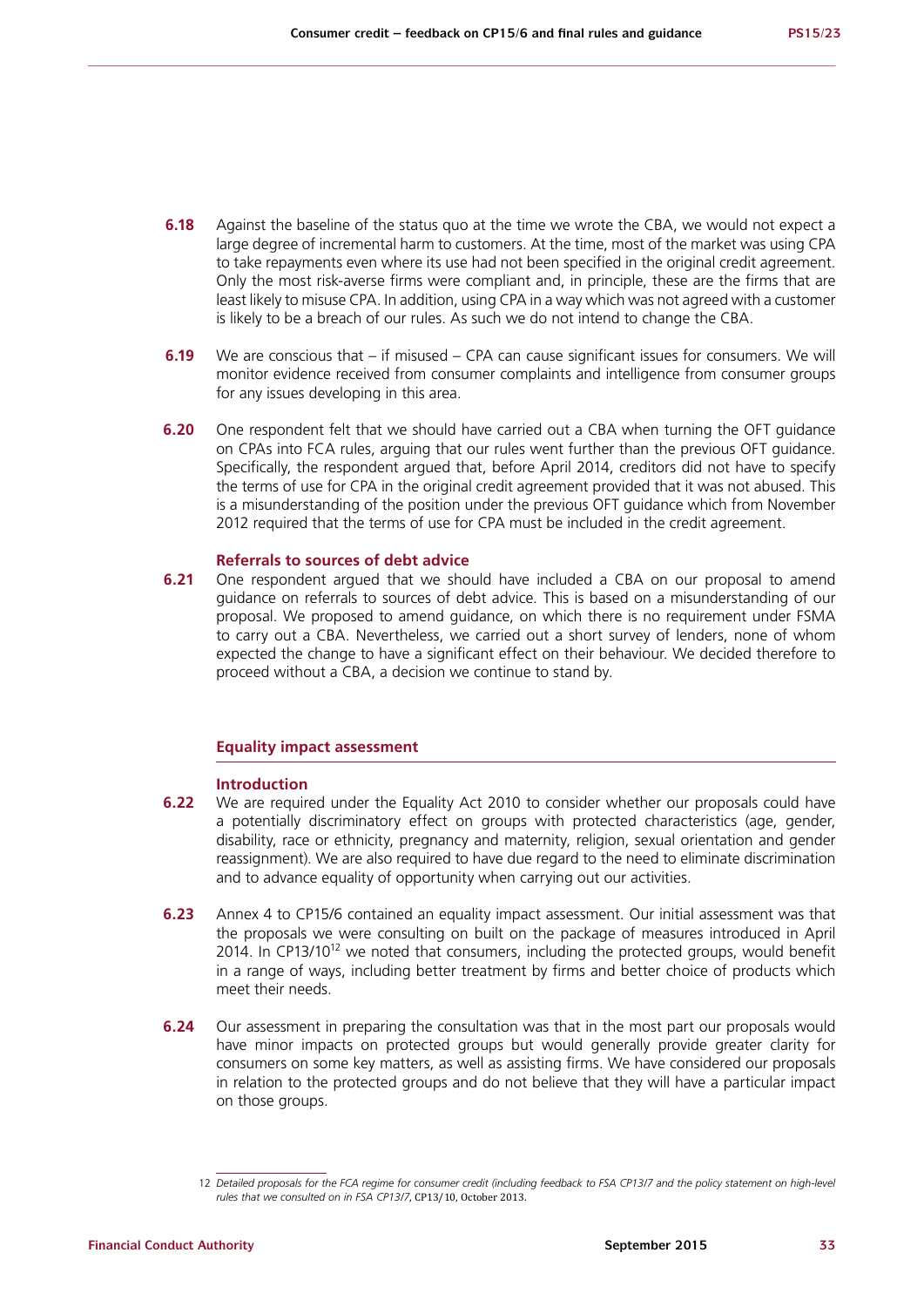### **Responses to consultation**

**6.25** Responses to the equality impact assessment either offered no further comments or agreed with our assessment. One consumer group provided a breakdown of the incidence of protected characteristics in their evidence relating to complaints about credit products.

# **Our response**

As we considered responses and finalised our rules, we have not found any evidence that would alter our original assessment that our proposals will have minor impacts on protected groups but will generally be beneficial to consumers overall.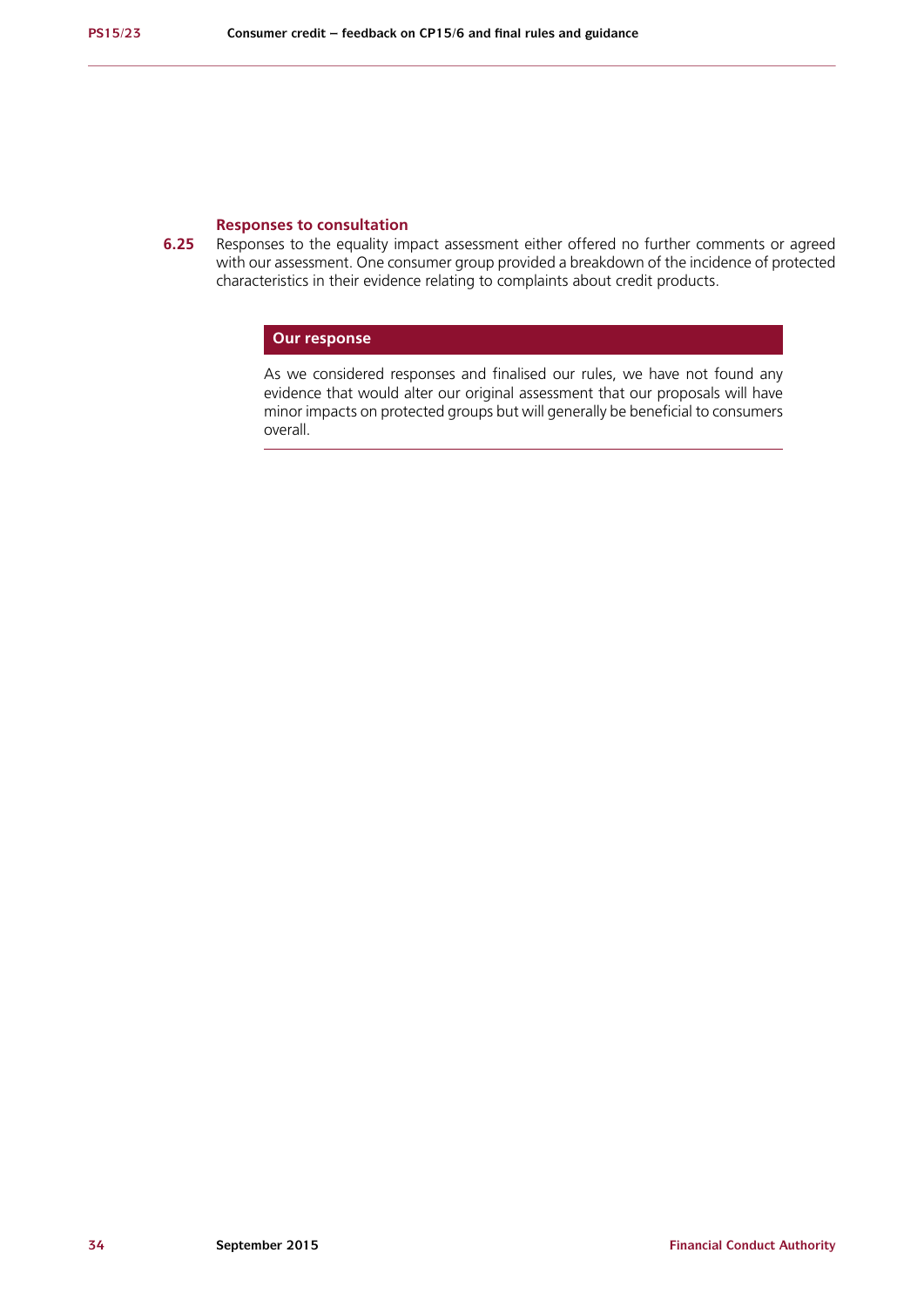# **7. Next steps**

#### **Commencement dates**

- **7.1** The rules and quidance in the instrument at Appendix 1 will generally come into effect on 2 November 2015.
- **7.2** Certain changes come into force on 28 September 2015. These are set out in Annex B, Annex D, Part 1 of Annex E and Annex F of the instrument, and concern:
	- **•** amendments to the guidance in COND in relation to the threshold conditions
	- amendments to the complaints awareness rules in DISP 1.2 in respect of not-for-profit debt advice bodies
	- **•** changes to CONC 7.6 in relation to exercise of a continuous payment authority
	- **•** changes to CONC 8.3 in relation to pre-contractual debt information and advice, and
	- **•** amendments to the perimeter guidance in PERG

#### **Future consumer credit policy work**

- **7.3** As discussed in earlier chapters of this policy statement, we plan to take forward further work on credit broking and guarantor lending with a view to potentially consulting on new rules and guidance in 2016.
- **7.4** We have also previously announced:<sup>13</sup>
	- **•** a review of how our consumer credit rules apply to cold-calling and unsolicited marketing of credit products and services
	- **•** a review of repeat and multiple borrowing in the high-cost short-term credit (HCSTC) market, and
	- work on how firms assess creditworthiness (including affordability), with a view to consulting on changes to our rules and guidance
- **7.5** We will shortly be publishing a consultation paper on the Competition and Markets Authority (CMA)'s recommendations to the FCA in relation to remedies in the HCSTC market following

<sup>13</sup> Chapter 7 (Next steps) of CP15/6.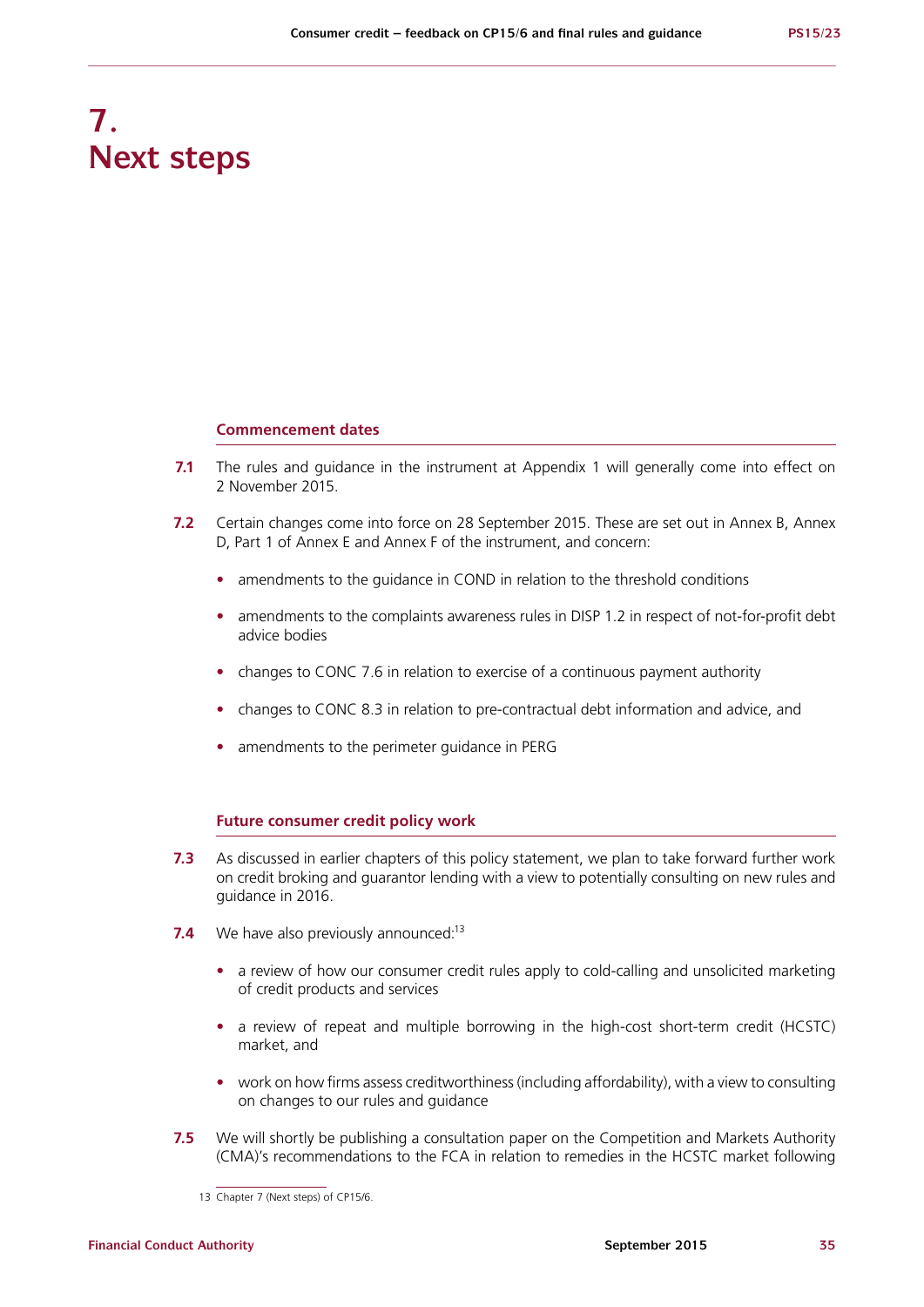its payday lending market study. This will include proposals for new rules for price comparison websites that offer comparisons of HCSTC products, and our response to other CMA recommendations.

**7.6** We are required to review the remaining provisions of the Consumer Credit Act (CCA) and report to Ministers by 1 April 2019. Before that we must publish and consult on an interim report. We are starting preparatory work for this major review, including considering how to involve industry and consumer stakeholders.

#### **Forthcoming consumer credit thematic reviews**

- **7.7** We announced two thematic reviews in our Business Plan for 2015-16:14
	- **• Staff remuneration:** The review will cover a broad range of sectors including firms where consumer credit is secondary to their main business.

The first stage will review firms' incentives policies, remuneration arrangements and controls. The second stage will involve on-site visits and more detailed testing on a selection of firms. The review work will take place throughout the business year with the findings at each stage shaping our approach.

**• Early arrears management in unsecured lending:** The project will look at early arrears – from the identification of customers in probable difficulties at a pre-arrears stage to the point at which the lender formally defaults the customer and/or 'charges off' the debt.

The project aims to test whether firms have due regard to the interests of their customers and appropriately exercise forbearance. It will also assess firms to see whether they are compliant with our existing rules and principles, and consider whether good or poor practices are employed.

**7.8** More information on both thematic reviews is available on our website.<sup>15 16</sup>

#### **Credit card market study**

**7.9** We plan to publish an interim report outlining our interim findings from the credit card market study in autumn 2015.<sup>17</sup>

#### **Authorisation**

**7.10** The FCA continues to assess the applications of firms with interim permission that apply for full permission, and new applications. Firms started applying for full permission from October 2014 with each interim permission firm allocated to an application period.<sup>18</sup>

<sup>14</sup> http://www.fca.org.uk/news/our-business-plan-2015-16

<sup>15</sup> http://fca.org.uk/news/tr-early-arrears-management-in-unsecured-lending

<sup>16</sup> http://fca.org.uk/news/tr-staff-remuneration-and-incentives

<sup>17</sup> http://www.fca.org.uk/news/credit-card-market-study

<sup>18</sup> http://www.fca.org.uk/your-fca/documents/application-periods-direction-to-firms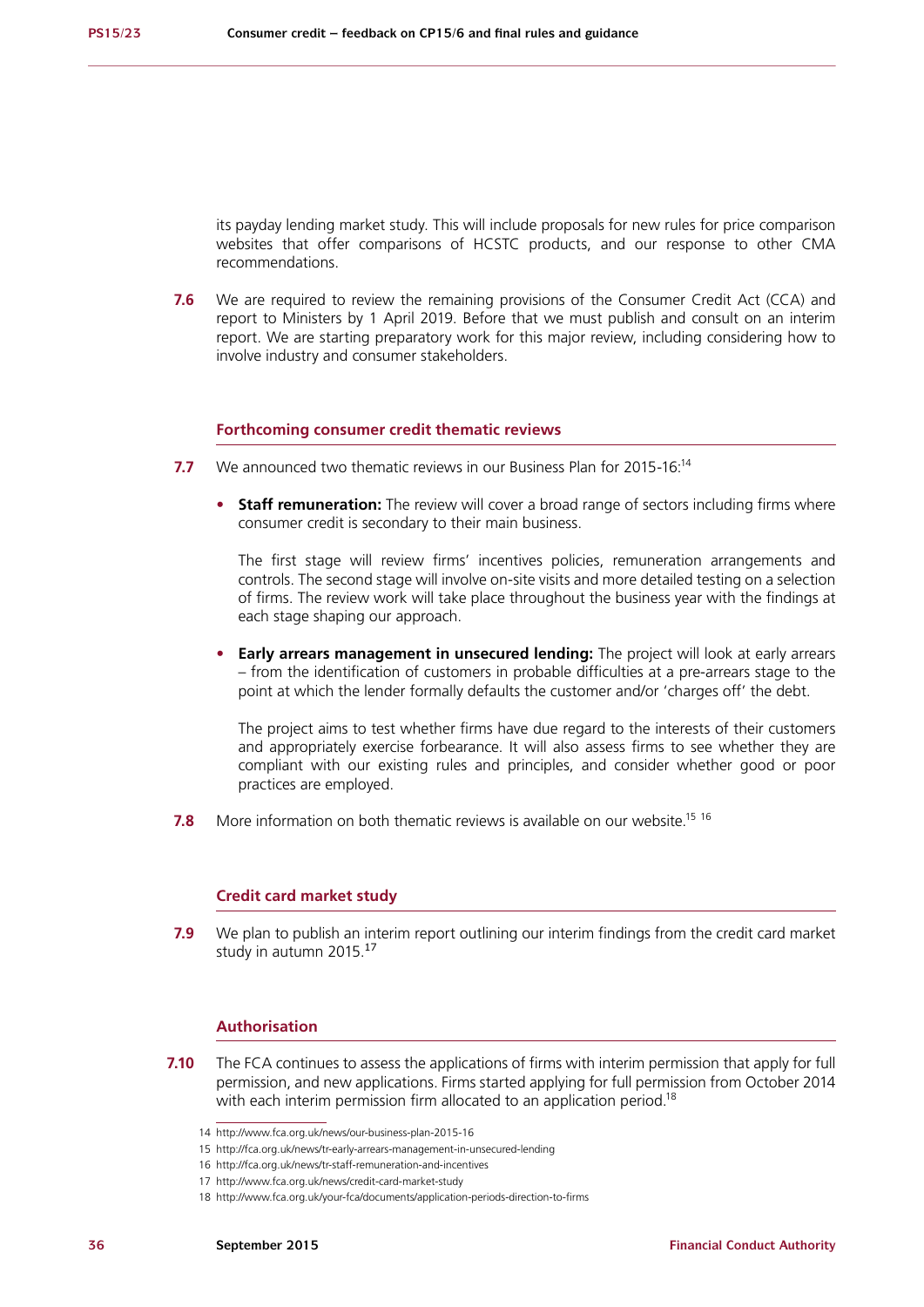# **Annex 1: List of non-confidential respondents**

| Advice NI                                                |
|----------------------------------------------------------|
| Ageas UK                                                 |
| Allianz Insurance plc                                    |
| Amigo Loans (Nova)                                       |
| Association of Mortgage Intermediaries                   |
| Association of Professional Debt Solution Intermediaries |
| <b>Balmoral Financial Ltd</b>                            |
| <b>Bond Dickinson LLP</b>                                |
| <b>British Bankers Association</b>                       |
| <b>British Retail Consortium</b>                         |
| British Vehicle Rental and Leasing Association           |
| Callcredit Information Group                             |
| CashEuroNetUK LLC                                        |
| Chartered Institute of Credit Management                 |
| Christians Against Poverty                               |
| Citizens Advice                                          |
| Citizens Advice Scotland                                 |
| Coast & Country Housing                                  |
| Community Development Finance Association                |
| <b>Consumer Finance Association</b>                      |
| Council of Mortgage Lenders                              |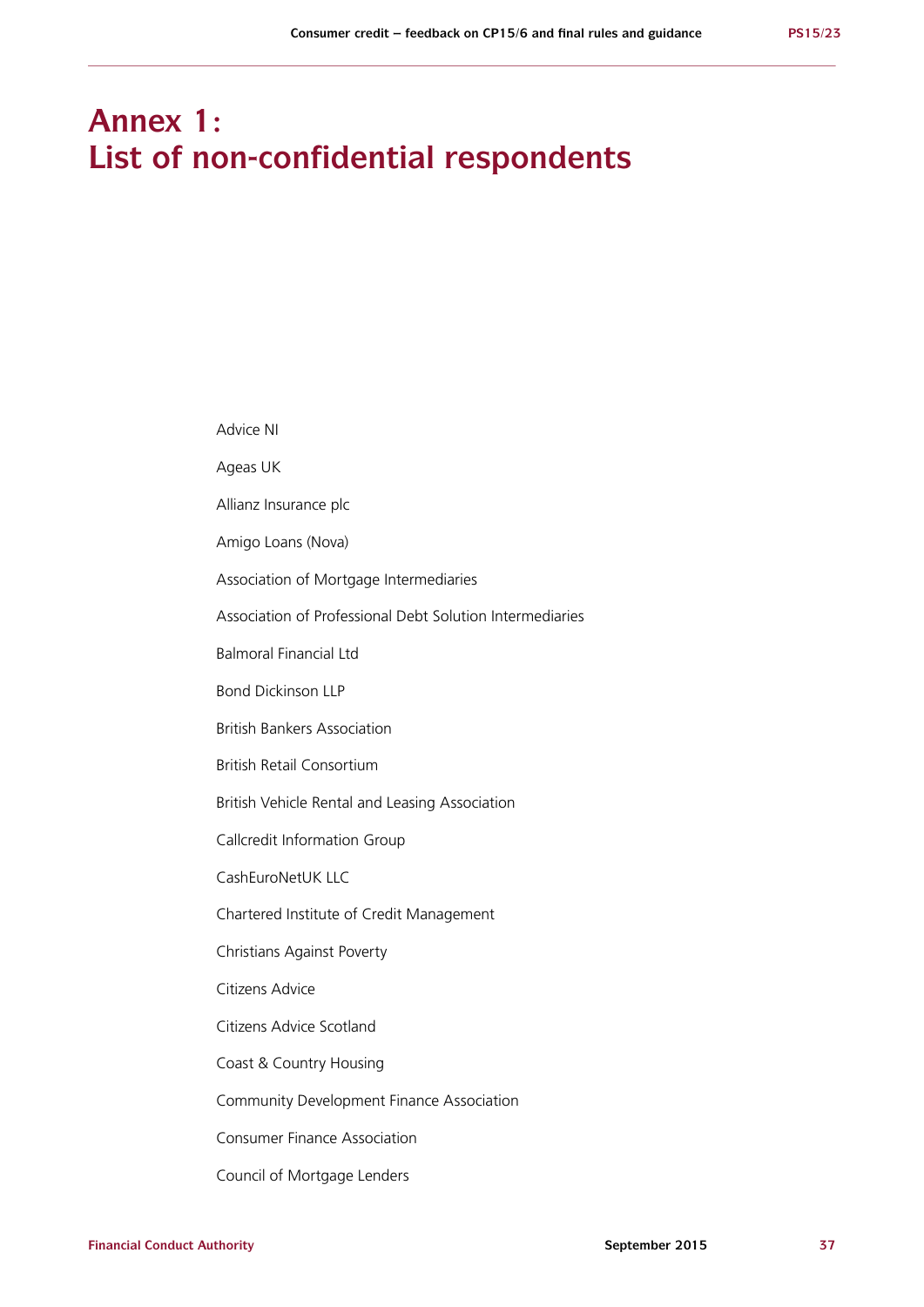Creative Leasing limited Credit Services Association Crystal Business Finance ltd DCSI Ltd Debt Advice Foundation Ecofleet UK Ltd Equifax Ltd Experian FH Debt Solutions Ltd Farr Finance Ltd Fidelity Works Ltd Finance & Leasing Association Financial Services Consumer Panel First Independent Finance Ltd ISBA (The Incorporated Society of British Advertisers Ltd) Insolvency Practitioners Association Lean on a Friend Limited Legal & General Group Plc Lloyds Banking Group Plc MI Money Ltd Mann Island Finance Limited Mendip Community Credit Union Ltd Mia Bristow Money Advice Service Money Advice Trust MoneyPlus Group

Moneyline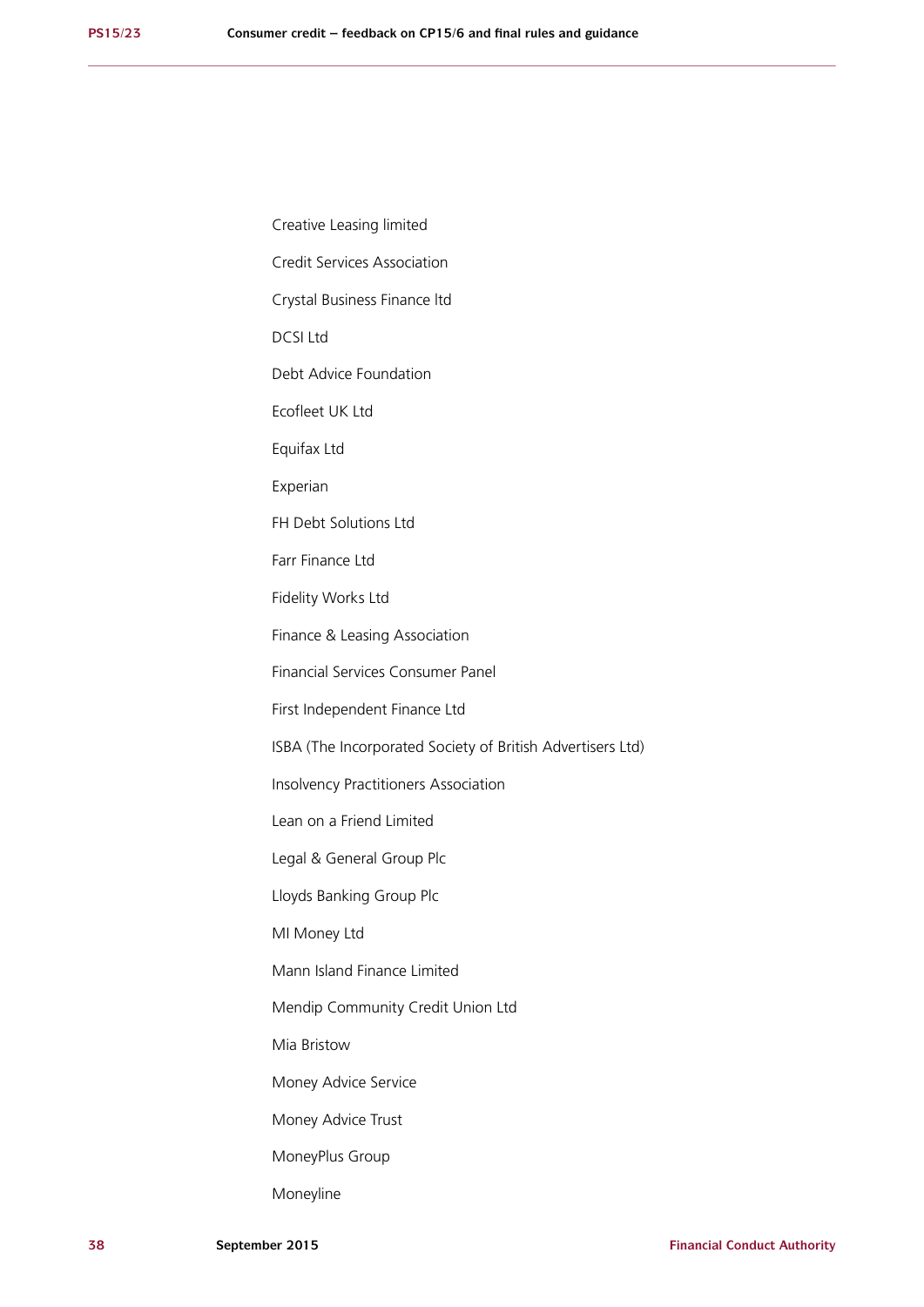NAFCB (National Association of Commercial Finance Brokers)

National Consumer Federation

National Pawnbrokers Association

Nick Lord

Nottingham Building Society

P Edmonds

The Royal Bank of Scotland Plc

RadioCentre Ltd

Sky Insurance Services Group Ltd

StepChange Debt Charity

Stephen Bassett

The Advertising Association

The General Consumer Council for Northern Ireland

The Institute of Money Advisers

The UK Cards Association Limited

Totemic Limited t/a PayPlan

Toynbee Hall

Wescot Credit Services Ltd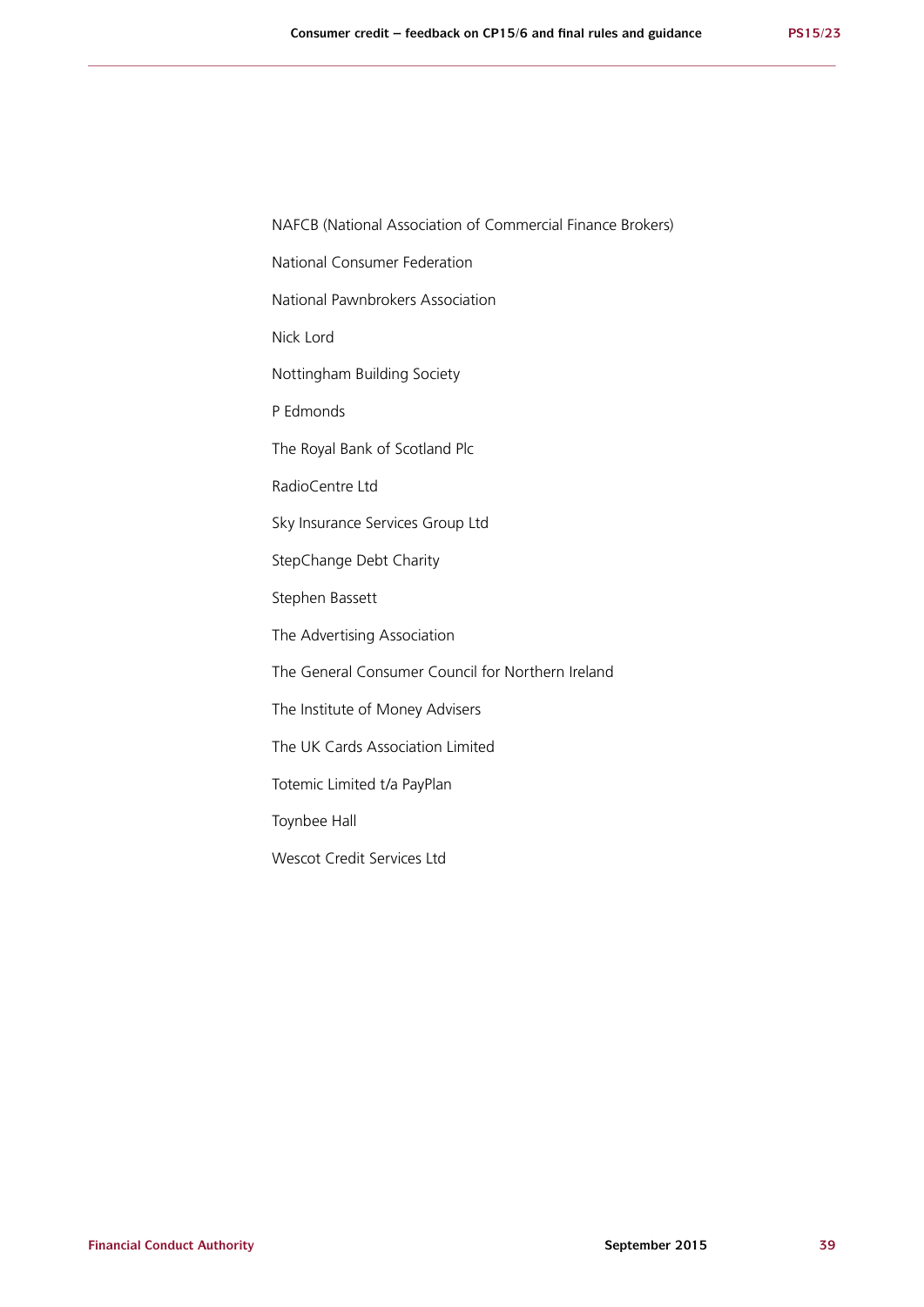# **Annex 2: Further feedback (and our responses) on individual questions**

#### **Q1-Q4: Credit broking**

| <b>Issue raised</b>                                                                                                                                                                                                                 | <b>Our response</b>                                                                                                                                                                                                                                                                                                                                                                                                                                                                          |
|-------------------------------------------------------------------------------------------------------------------------------------------------------------------------------------------------------------------------------------|----------------------------------------------------------------------------------------------------------------------------------------------------------------------------------------------------------------------------------------------------------------------------------------------------------------------------------------------------------------------------------------------------------------------------------------------------------------------------------------------|
| Recent legislative change in relation to the type<br>of permission that brokers need was introduced<br>too late by which time many firms had invested<br>considerable time and money.                                               | Changes to legislation (for example in relation<br>to the treatment of domestic premises suppliers<br>and the instalment credit exemption) are a<br>matter for HM Treasury, not the FCA. We have<br>adjusted our processes in light of the changes.                                                                                                                                                                                                                                          |
| The legislative change does not go far enough<br>as there is still a requirement for leasing brokers<br>to have full permission if they carry out ancillary<br>debt adjusting or debt counselling.                                  | As above, changes to legislation are a matter for<br>HM Treasury and not the FCA.                                                                                                                                                                                                                                                                                                                                                                                                            |
| A non-paid referral should not be considered<br>credit broking activity. 'By way of business' was<br>intended to cover only brokers seeking payment<br>for work.                                                                    | Some credit broking activities - such as<br>presenting or offering credit agreements or<br>assisting the borrower by undertaking other<br>preparatory work - are excluded where the<br>broker receives no fee or commission. But other<br>activities - notably, effecting an introduction<br>to a lender or broker - will require permission<br>if they are undertaken by way of business.<br>Receipt of a fee or commission is not a necessary<br>element of the 'by way of business' test. |
| What constitutes 'land' as most of the PS14/18<br>rules provide an exemption for credit broking<br>secured on land?                                                                                                                 | 'Land' is defined in the FCA Handbook Glossary.                                                                                                                                                                                                                                                                                                                                                                                                                                              |
| The guidance given on 'durable medium'<br>(for example, including email) does not meet<br>European and UK legislation (the Distance<br>Marketing Directive and the Distance Selling<br>Directive) or the FCA's Glossary definition. | We believe that it does.                                                                                                                                                                                                                                                                                                                                                                                                                                                                     |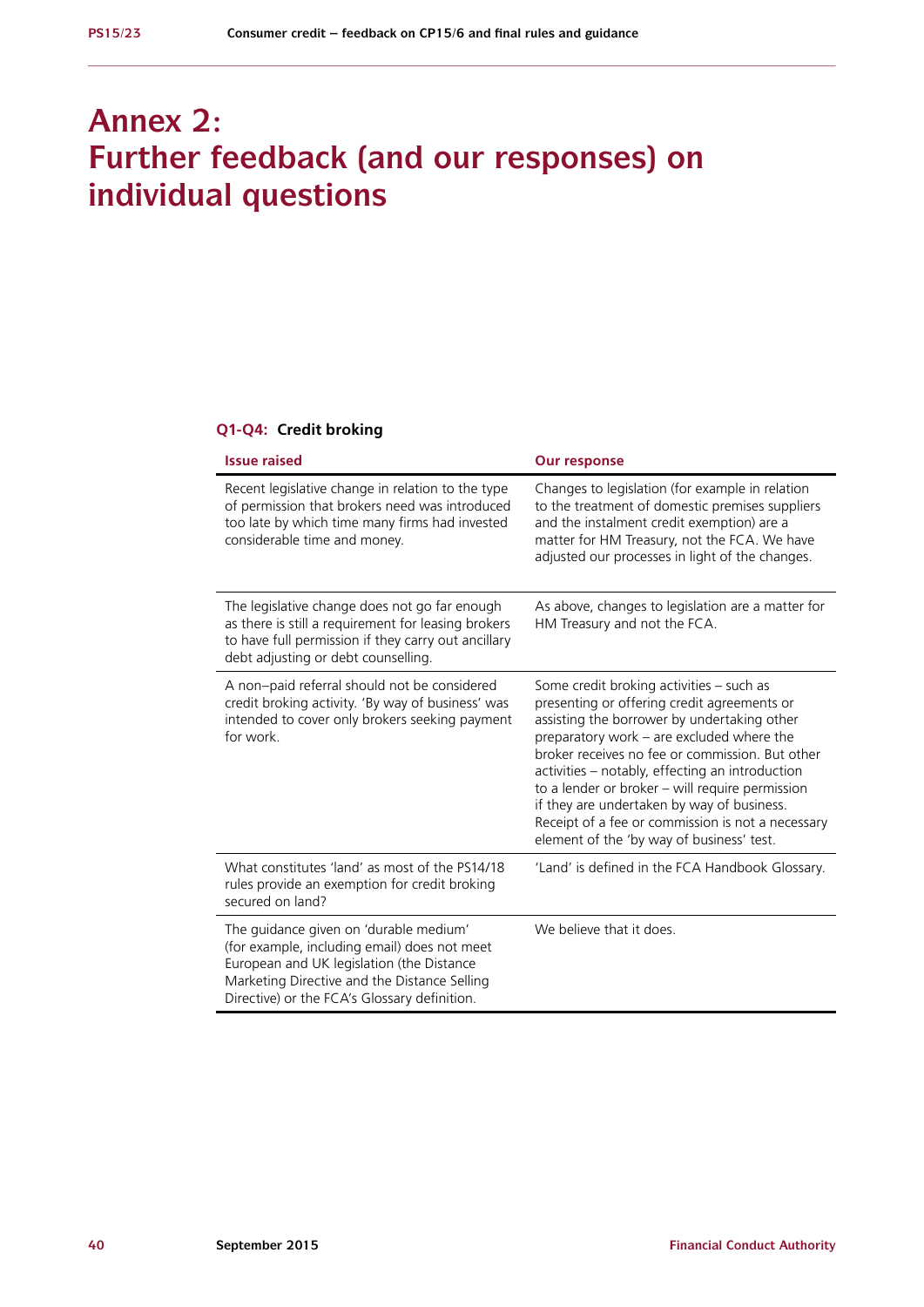#### **Q5: Guarantor loans**

| <b>Issue raised</b>                                                                                                                                                                                                                                                                                                                                             | <b>Our response</b>                                                                                                                                                                                                                                                                                                                                                                                                                                                                                                                                  |
|-----------------------------------------------------------------------------------------------------------------------------------------------------------------------------------------------------------------------------------------------------------------------------------------------------------------------------------------------------------------|------------------------------------------------------------------------------------------------------------------------------------------------------------------------------------------------------------------------------------------------------------------------------------------------------------------------------------------------------------------------------------------------------------------------------------------------------------------------------------------------------------------------------------------------------|
| The proposals should not apply to guarantors<br>which are body corporates, or state-backed<br>guarantees.                                                                                                                                                                                                                                                       | We accept that the provisions should be limited<br>to guarantors who are 'individuals' (rather<br>than all 'persons') so that the protections for<br>borrowers and guarantors are aligned. We have<br>amended the instrument accordingly.                                                                                                                                                                                                                                                                                                            |
| The proposals should not apply to guarantors<br>who are employers.                                                                                                                                                                                                                                                                                              | As above, if (as in most cases) the employer<br>is a company, the provisions will not apply.<br>However, if the employer is a sole trader or small<br>partnership (i.e. an 'individual'), and so would<br>be protected as a borrower, we believe that it<br>should also be protected as a quarantor.                                                                                                                                                                                                                                                 |
| The proposals should not apply to guarantors<br>for lending to limited companies (non-CCA<br>regulated).                                                                                                                                                                                                                                                        | As amended, the provisions apply only in<br>relation to regulated credit agreements (with<br>'individuals'), and P2P agreements (as defined)<br>where the borrower is an 'individual'.                                                                                                                                                                                                                                                                                                                                                               |
| The proposals should be limited to 'security' as<br>defined in the CCA.                                                                                                                                                                                                                                                                                         | The provisions apply where the individual is<br>to provide a guarantee or indemnity (or both).<br>There are terms used in the CCA definition of<br>'security'. We specify that a guarantee does not<br>include a legal or equitable mortgage or pledge.                                                                                                                                                                                                                                                                                              |
| The provisions should be limited to sub-prime<br>guarantor lending or loans designed and<br>marketed specifically to be supported by a<br>guarantee.                                                                                                                                                                                                            | We do not agree. Although issues to date have<br>tended to arise mainly in the sub-prime area,<br>that is not a reason to restrict the application of<br>the provisions, which are solely about treating<br>the guarantor as a 'customer' for the purpose of<br>key CONC rules and the Principles (and thereby<br>closing an unintended gap in the regulatory<br>regime). Treating guarantors fairly and with<br>transparency should apply across the board.                                                                                         |
| The proposals imply a duty to advise, and hence<br>a duty of care. This raises risks that guarantors<br>will try to assert misrepresentation to avoid<br>liability. To avoid this, lenders may insist that<br>all guarantors obtain independent legal advice<br>(raising additional costs) or limit the availability<br>of products (reducing customer choice). | We do not agree that provision of a pre-contract<br>explanation, in the terms proposed, would<br>amount to 'advice'. It is a requirement imposed<br>by the CCD in relation to borrowers, and we<br>see no reason why it should not apply also to<br>guarantors. It can be delivered in a way that<br>does not constitute advice. The purpose is to<br>provide information to enable the individual to<br>assess risks and potential consequences, so they<br>can make an informed decision on whether to<br>act as guarantor in the particular case. |
| The proposals are inconsistent with developed<br>principles under caselaw on independent legal<br>advice.                                                                                                                                                                                                                                                       | We do not agree. The caselaw in question<br>relates to relationships involving undue<br>influence. Our proposals go wider but this does<br>not amount to inconsistency.                                                                                                                                                                                                                                                                                                                                                                              |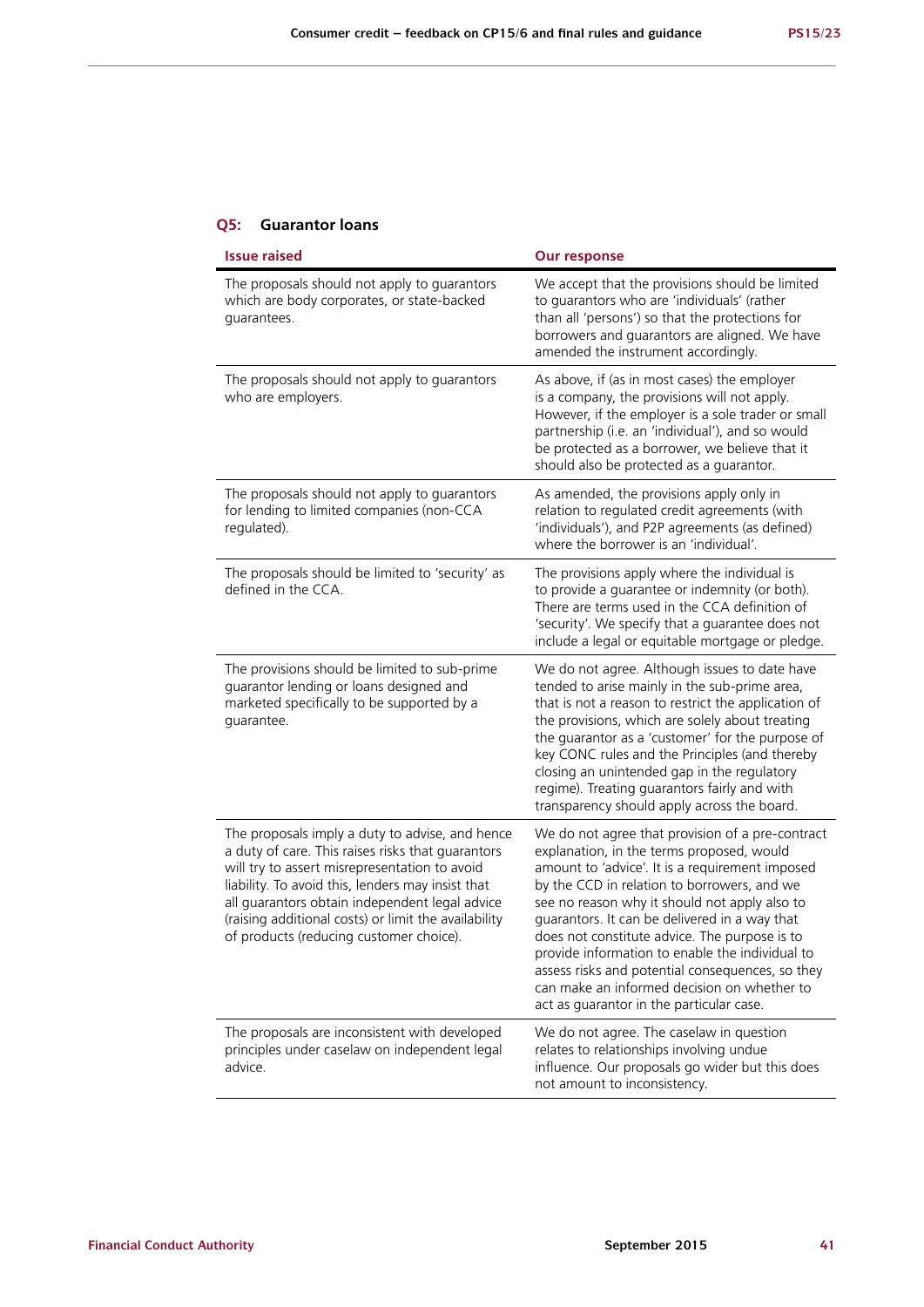| <b>Issue raised</b>                                                                                                                                                                                                               | <b>Our response</b>                                                                                                                                                                                                                                                                                                                                                                                                                                                                                                                                 |
|-----------------------------------------------------------------------------------------------------------------------------------------------------------------------------------------------------------------------------------|-----------------------------------------------------------------------------------------------------------------------------------------------------------------------------------------------------------------------------------------------------------------------------------------------------------------------------------------------------------------------------------------------------------------------------------------------------------------------------------------------------------------------------------------------------|
| The proposals are inconsistent with the Lending<br>Code provisions.                                                                                                                                                               | We do not agree. The Lending Code encourages<br>guarantors to obtain independent legal advice,<br>but the subscriber must also provide information<br>to the guarantor (including the extent of their<br>liability) and must explain relevant features<br>upon request (even if the person has obtained<br>independent legal advice).                                                                                                                                                                                                               |
| It should be sufficient to encourage the<br>guarantor to obtain independent legal advice.                                                                                                                                         | We do not agree, as this does not ensure that<br>the guarantor obtains independent legal advice,<br>or that this constitutes an adequate explanation<br>of the matters covered by CONC 4.2.22R.                                                                                                                                                                                                                                                                                                                                                     |
| It is unnecessary duplication to require the<br>lender to provide an explanation if one has been<br>provided by a solicitor.                                                                                                      | We agree on reflection (and our proposals<br>envisaged that an explanation could be provided<br>by a credit broker on the lender's behalf). We<br>have amended the instrument to allow for the<br>explanation to be provided by a solicitor or<br>barrister, as part of independent legal advice.<br>However, the lender must be reasonably<br>satisfied that an explanation was provided, and<br>is compliant with CONC 4.2.22R, and that the<br>person had copies of relevant documents to<br>enable an adequate explanation to be provided.      |
| It is impracticable for a lender to provide an<br>explanation to a guarantor as there is no direct<br>relationship.                                                                                                               | We do not agree. The lender is required under<br>the CCA to obtain a signed security instrument<br>and provide a copy to the guarantor, and the<br>Lending Code requires subscribers to provide<br>information (and explanations upon request).<br>We do not prescribe how the explanation is<br>provided - it could be oral or written. As above,<br>we have made an amendment to allow for the<br>explanation to be provided by a credit broker, or<br>a solicitor or barrister (or other relevant person),<br>subject to appropriate safeguards. |
| The FCA should mandate a standard format for<br>adequate explanations.                                                                                                                                                            | We do not agree, and this is not something<br>we mandate in relation to the explanation to<br>the borrower. As above, it is open to firms to<br>provide the explanation in writing or orally,<br>provided that it is adequate to enable the<br>guarantor to make an informed decision.                                                                                                                                                                                                                                                              |
| The FCA should require additional content for<br>the explanation, including the extent of potential<br>liability, how quickly the guarantor will be<br>approached if the borrower does not pay, and<br>how payment will be taken. | We may consider as part of our future work<br>elaborating on the minimum content of the pre-<br>contract explanation.                                                                                                                                                                                                                                                                                                                                                                                                                               |
| Firms should be required to provide pre-contract<br>information to the guarantor, including in<br>respect of the process relating to the guarantee<br>and what constitutes a 'signature'.                                         | We may consider this as part of our future work.                                                                                                                                                                                                                                                                                                                                                                                                                                                                                                    |
| Firms should be required to evaluate whether<br>the guarantor has been subject to coercion or<br>undue influence, and advise the guarantor to<br>seek independent legal or debt advice.                                           | We may consider this as part of our future<br>work. As above, we are permitting the<br>adequate explanation to be provided as part of<br>independent legal advice.                                                                                                                                                                                                                                                                                                                                                                                  |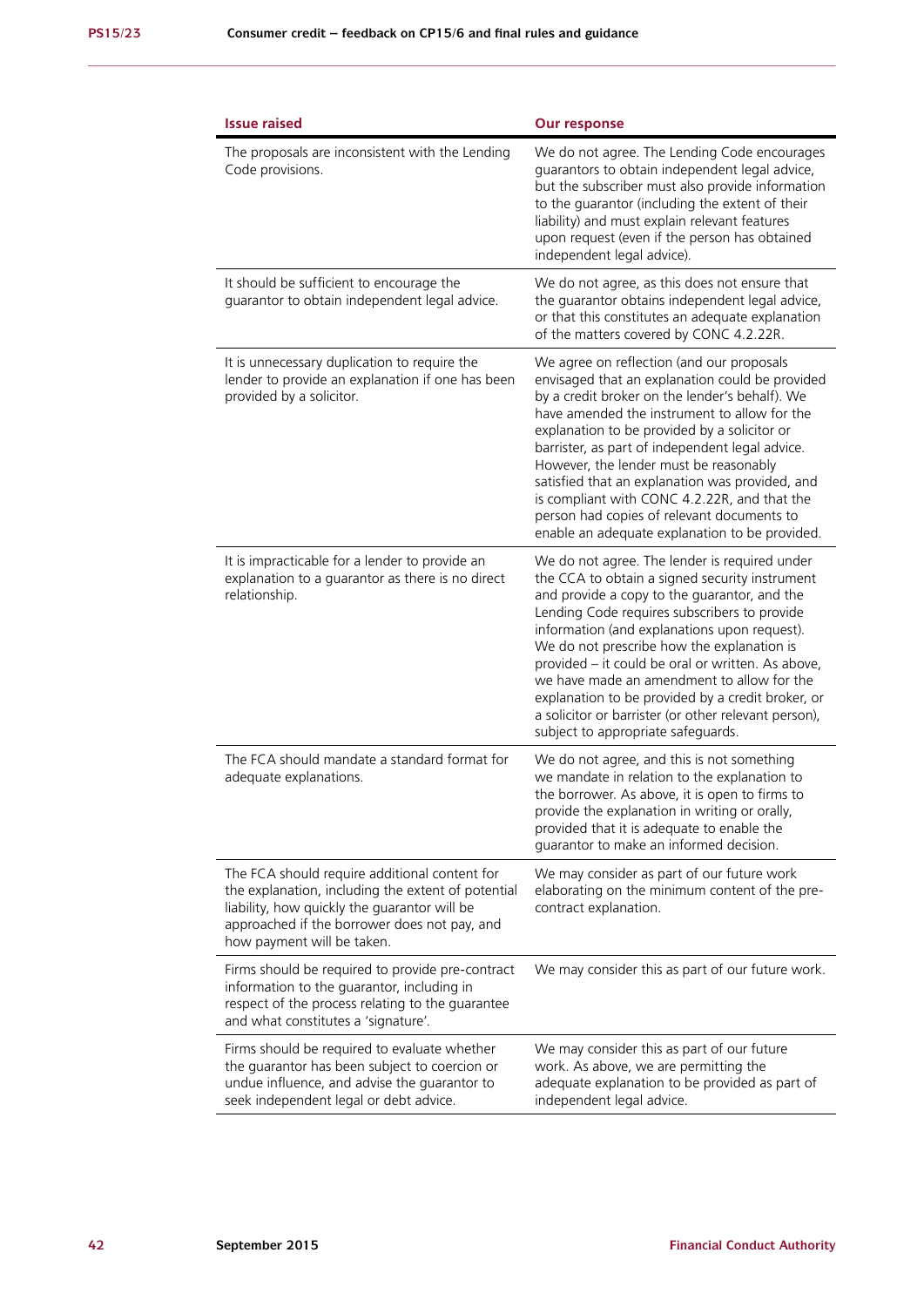| <b>Issue raised</b>                                                                                                                                                                                                                                       | <b>Our response</b>                                                                                                                                                                                                                                                                                                                                                                                                                      |
|-----------------------------------------------------------------------------------------------------------------------------------------------------------------------------------------------------------------------------------------------------------|------------------------------------------------------------------------------------------------------------------------------------------------------------------------------------------------------------------------------------------------------------------------------------------------------------------------------------------------------------------------------------------------------------------------------------------|
| Firms should not have to make the same<br>creditworthiness checks on a guarantor as the<br>borrower, or use the same types of information.<br>They should be free to determine what is<br>necessary and proportionate in the particular<br>circumstances. | We do not prescribe generally how firms should<br>assess creditworthiness or what information<br>they should use (but we are reviewing our<br>creditworthiness rules more generally). We<br>have amended the instrument to make clear<br>that the assessment need not be identical for<br>the quarantor and the borrower, but should be<br>sufficient in depth and scope having regard to<br>the potential obligations on the guarantor. |
| The firm should be required to assess the<br>guarantor's ability to make repayments as they<br>fall due or within a reasonable period (CONC<br>$5.2.1R$ ).                                                                                                | We have applied to guarantors the rule in<br>CONC 5.2.1R(2)(a), relating to the potential<br>for the commitments to adversely impact the<br>guarantor's financial situation, but do not<br>consider it necessary also to apply (2)(b), given<br>the contingent nature of the liability.                                                                                                                                                  |
| Business guarantors should not require<br>creditworthiness assessment.                                                                                                                                                                                    | As explained above, we have excluded corporate<br>guarantors from the scope of the provisions.<br>If a sole trader or small partnership is acting<br>as guarantor, its creditworthiness should be<br>assessed, just as it would be if it were the<br>borrower under a regulated agreement.                                                                                                                                               |
| In assessing creditworthiness, firms should<br>be required to take account of whether the<br>individual is already a guarantor under other<br>loans.                                                                                                      | We may consider this as part of our future work.                                                                                                                                                                                                                                                                                                                                                                                         |
| The guarantor should not be liable for the<br>borrower's arrears, or other costs over and<br>above the original capital.                                                                                                                                  | We may consider as part of our future work,<br>measures to ensure that the extent of potential<br>liability is clear, and whether to limit this.                                                                                                                                                                                                                                                                                         |
| Details of a CPA should be provided in writing<br>but should not be required to be documented in<br>the guarantee.                                                                                                                                        | We do not agree. Where a CPA is provided<br>upfront by a borrower, it has to be documented<br>as part of the credit agreement, and the same<br>should apply to a guarantor. This helps ensure<br>that the information is reasonably prominent<br>and is likely to be retained.                                                                                                                                                           |
| Firms should not be permitted to take money<br>from a guarantor using a CPA.                                                                                                                                                                              | Borrowers are able to set up a CPA, subject to<br>appropriate transparency and informed consent,<br>and we see no reason why the same should not<br>apply to a guarantor.                                                                                                                                                                                                                                                                |
| Firms should not be permitted to take money<br>from a guarantor without prior warning or issue<br>of a default notice.                                                                                                                                    | We may consider as part of our future work<br>whether to require pre-notification to the<br>guarantor before taking payment. We do<br>not consider that taking or demanding<br>payment from a guarantor would amount<br>to 'enforcement' of the security (see CONC<br>13.1.6G) and so it would not require a CCA<br>default notice.                                                                                                      |
| Firms should be required to pursue the borrower<br>for payment, over a minimum period, before<br>approaching the guarantor for payment, and<br>should be precluded from doing so until the<br>borrower has missed a certain number of<br>payments.        | We may consider this as part of our future work.                                                                                                                                                                                                                                                                                                                                                                                         |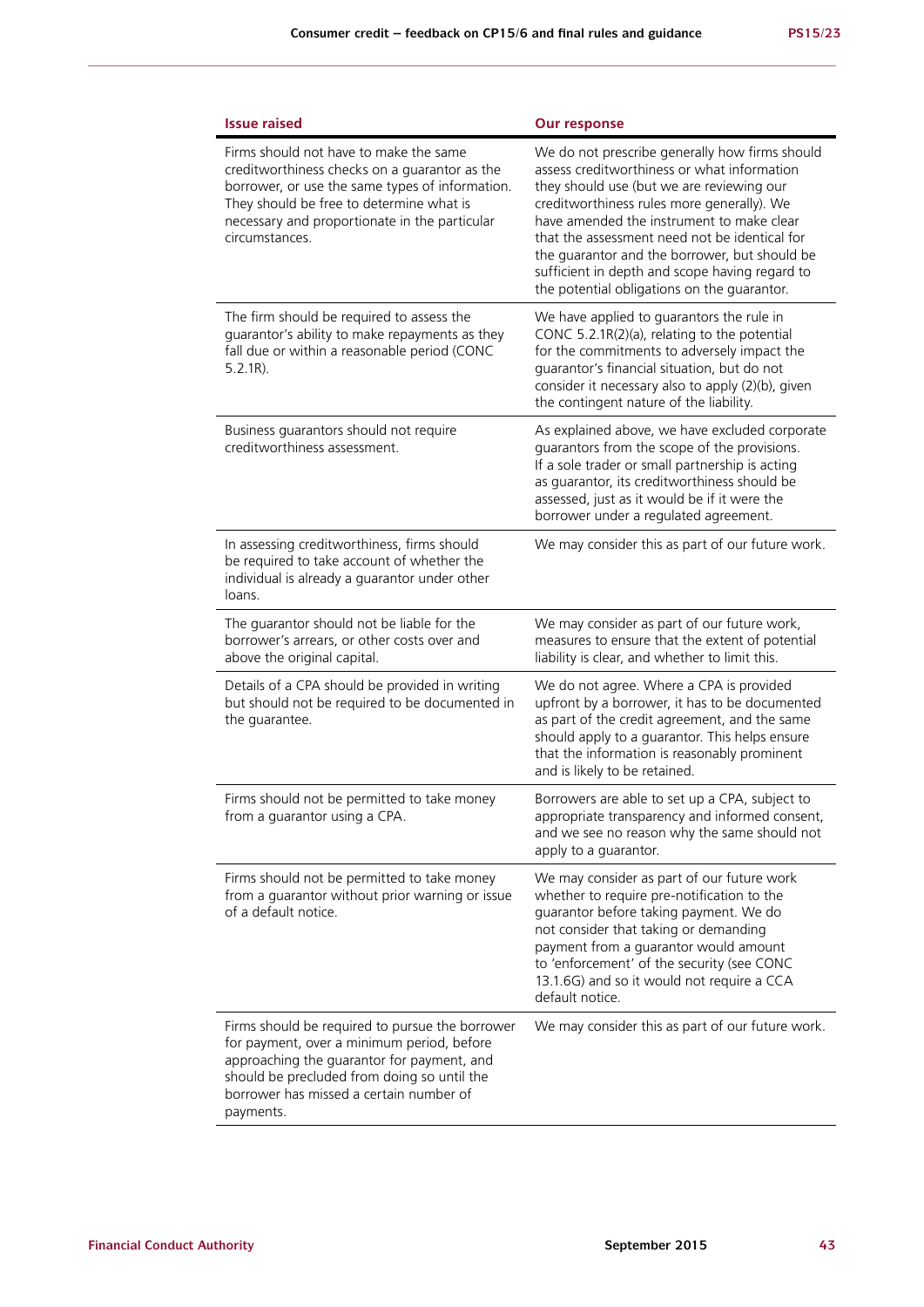| <b>Issue raised</b>                                                                                                                                                                | Our response                                     |
|------------------------------------------------------------------------------------------------------------------------------------------------------------------------------------|--------------------------------------------------|
| Guarantors should receive post-contract<br>information including annual statements and<br>arrears notices, and should be notified if the<br>borrower has failed to make a payment. | We may consider this as part of our future work. |

#### **Q6: Joint borrowers**

| <b>Issue raised</b>                                                                                                                    | <b>Our response</b>                                                                                                                                                                                                                                                                                                                                                                                                                                                                                                                                                                                     |
|----------------------------------------------------------------------------------------------------------------------------------------|---------------------------------------------------------------------------------------------------------------------------------------------------------------------------------------------------------------------------------------------------------------------------------------------------------------------------------------------------------------------------------------------------------------------------------------------------------------------------------------------------------------------------------------------------------------------------------------------------------|
| The proposals should not apply to partnerships<br>or unincorporated bodies, as this could constrain<br>business lending unnecessarily. | In general, the 'customer' will be the partnership<br>or unincorporated body, rather than the<br>individual partners or members, and we have<br>amended the guidance to reflect this. There may<br>however be circumstances in which a firm may<br>be in breach of Principle 6 (treating customers<br>fairly) if it does not have regard to the position<br>of the individual partners. Even though legal<br>action would be taken against the partnership,<br>a judgment or order could be enforced against<br>any of the property of the partnership and any<br>partner who is not a limited partner. |
| It is unclear whether this requires separate<br>explanations, or assessment of whether these<br>should be given.                       | This is guidance, not a rule, and states merely<br>that firms should consider whether it may be<br>appropriate to give separate explanations to<br>each customer.                                                                                                                                                                                                                                                                                                                                                                                                                                       |
| Separate explanations should always be given to<br>each borrower.                                                                      | CONC 4.2.5R(1) requires each customer to be<br>provided with an adequate explanation. The<br>question is whether this is a single explanation<br>to all customers jointly, or separate explanations<br>to each customer. As above, the firm should<br>consider what is appropriate in the situation. We<br>have amended the guidance to clarify this.                                                                                                                                                                                                                                                   |
| Firms should be permitted to provide the<br>explanation to only one borrower.                                                          | CCA regulations require pre-contract<br>information to be disclosed to each borrower<br>(subject to a limited carve-out for certain<br>overdrafts) and CONC similarly requires an<br>explanation to be provided to each customer.<br>This can be a single explanation to all of them<br>jointly, but each customer must be provided<br>with an explanation.                                                                                                                                                                                                                                             |
| Flexibility should be allowed in the case of<br>overdrafts.                                                                            | The requirement to provide an adequate<br>explanation does not generally apply in the case<br>of overdrafts, given CONC 4.2.1R(5).                                                                                                                                                                                                                                                                                                                                                                                                                                                                      |
| Firms will always give the same explanation to<br>each borrower.                                                                       | We have amended the guidance to clarify that,<br>in deciding what is appropriate, the firm should<br>consider whether (if separate explanations are<br>provided) these should be the same or different<br>for each customer. In deciding this, the firm<br>should consider the factors in CONC 4.2.7G<br>separately for each customer.                                                                                                                                                                                                                                                                  |
| It is unclear whether the firm must determine<br>the level of understanding of each borrower.                                          | The factors in CONC 4.2.7G include the<br>customer's level of understanding, but only to<br>the extent evident and discernible. Firms should<br>not ignore evidence suggesting that a customer<br>does not understand the explanation provided<br>or the commitment they are taking on.                                                                                                                                                                                                                                                                                                                 |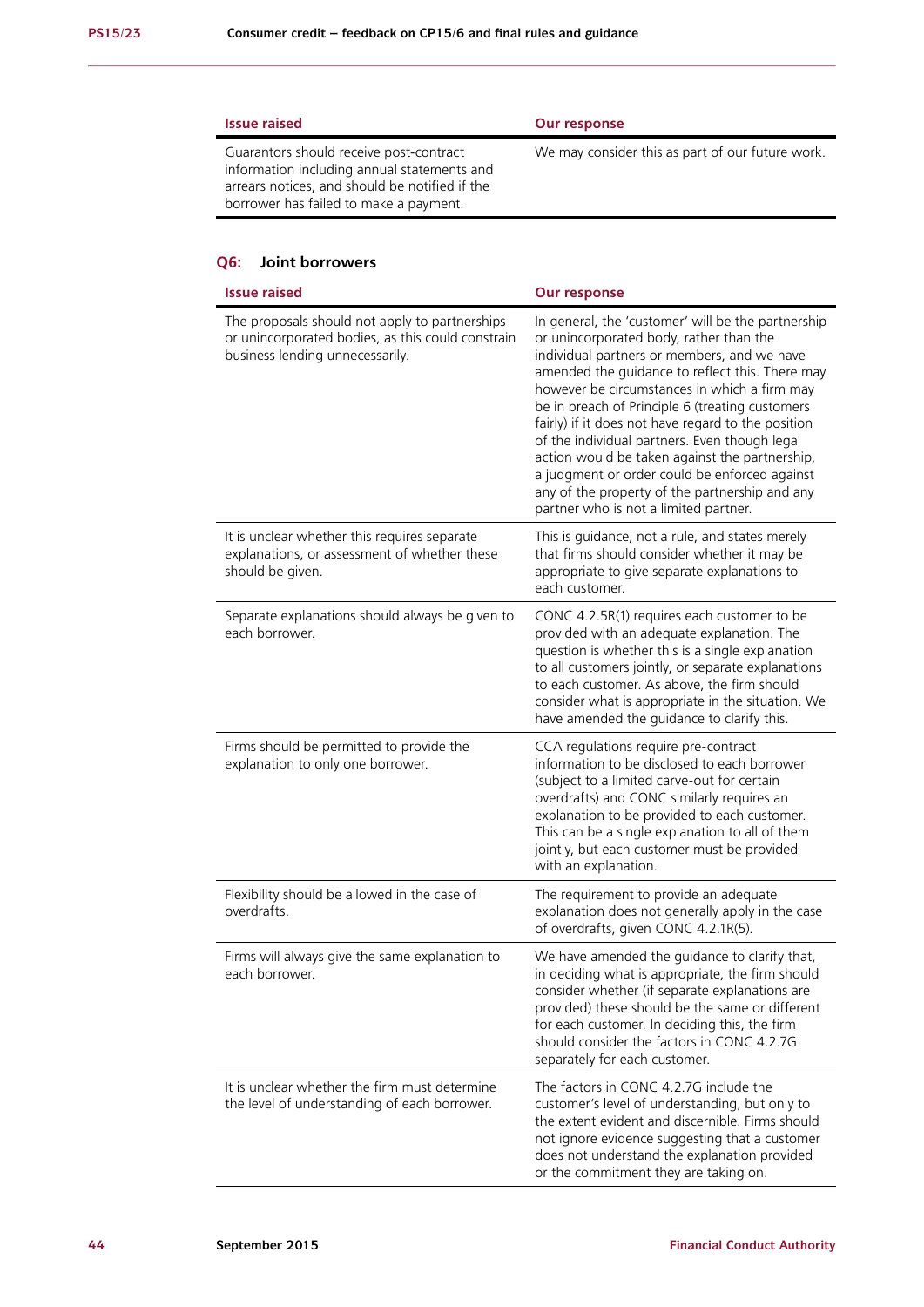| <b>Issue raised</b>                                                                                                                                                                                                            | <b>Our response</b>                                                                                                                                                                                                                                                                                                                          |
|--------------------------------------------------------------------------------------------------------------------------------------------------------------------------------------------------------------------------------|----------------------------------------------------------------------------------------------------------------------------------------------------------------------------------------------------------------------------------------------------------------------------------------------------------------------------------------------|
| It is unclear whether lenders are precluded from<br>offering credit unless all borrowers are physically<br>present.                                                                                                            | It is open to firms to give an explanation<br>separately to each customer, and this can be<br>oral or written. The fact that an oral explanation<br>is given to one customer does not mean that it<br>must be given orally to each other customer.                                                                                           |
| It is impracticable to provide explanations to<br>both customers.                                                                                                                                                              | We do not agree. As noted above, firms<br>are already required to provide pre-contract<br>information and explanations to all customers.<br>The guidance merely covers whether this is joint<br>or separate, and if separate, whether it is the<br>same or different for each customer.                                                      |
| Firms should not be required to confirm that<br>each borrower can demonstrate ability to service<br>the borrowing from current income. This could<br>lead to joint loans not being offered, increasing<br>financial exclusion. | As explained above, this is guidance not a rule,<br>and states merely that the firm should consider<br>whether it may be appropriate to assess each<br>customer separately as well as collectively. We<br>have amended the guidance to refer to the risk<br>to each customer were they to become solely<br>responsible for the obligations.  |
| Lenders cannot forecast what may happen to<br>a relationship and whether a borrower may<br>become wholly liable for payments under a joint<br>loan.                                                                            | We do not expect the firm to be satisfied in all<br>cases that each joint borrower can afford the<br>loan individually on current income. However,<br>the firm should not ignore evidence suggesting<br>that the loan would not be sustainable, and<br>should exercise appropriate forbearance in the<br>event that it becomes unaffordable. |
| Firms should have flexibility so that<br>proportionate and appropriate approaches can<br>be adopted in light of the circumstances.                                                                                             | As we say above, we do not prescribe how<br>firms should assess creditworthiness or what<br>information they should use. Proportionality is a<br>key element of our current rules in CONC 5.                                                                                                                                                 |
| The FCA should issue guidance on when it<br>may be appropriate or necessary to undertake<br>separate assessments.                                                                                                              | We may consider this as part of our future work.                                                                                                                                                                                                                                                                                             |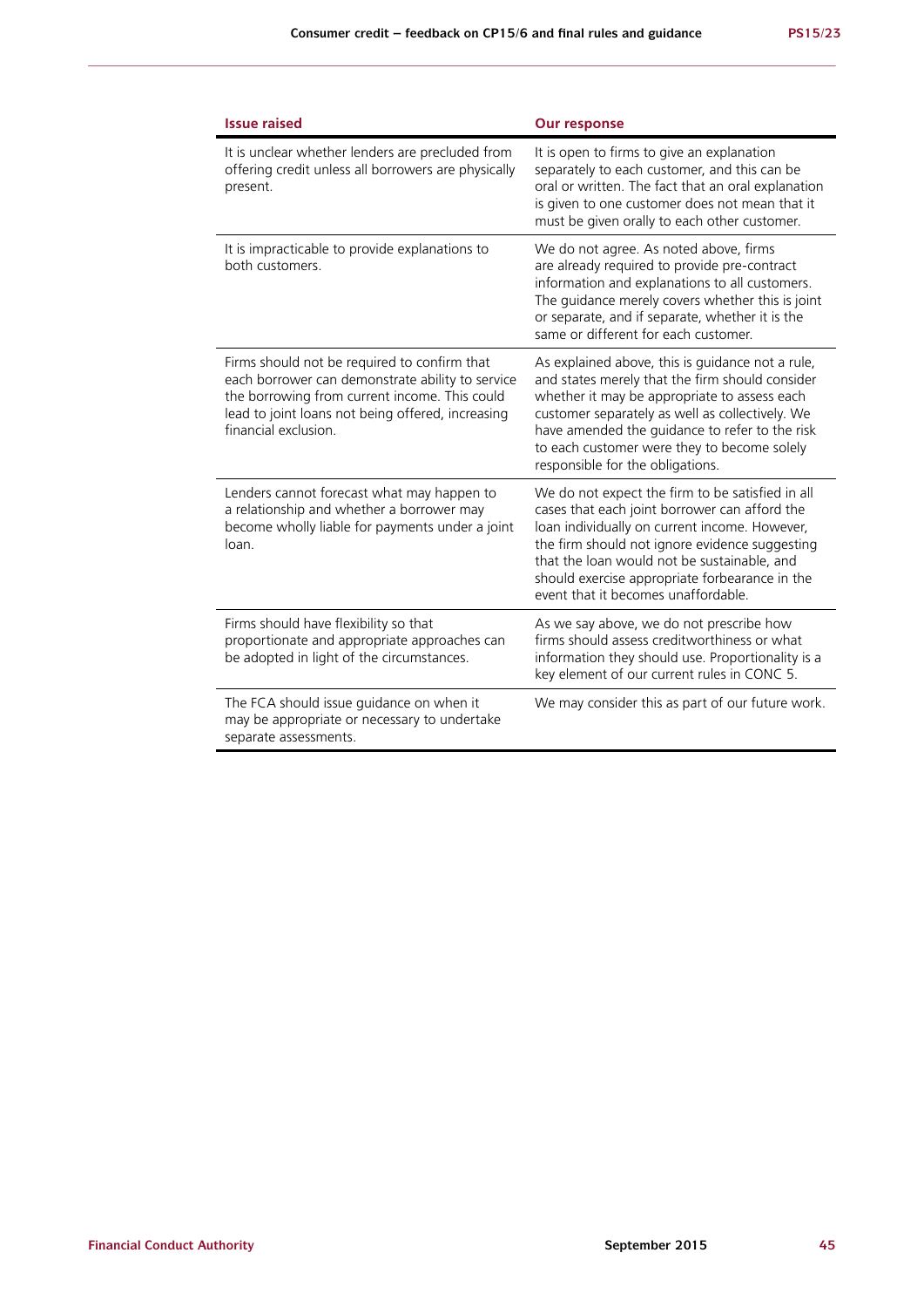## **Q7: Credit reference ag encies**

| <b>Issue raised</b>                                                                                                                                                                         | <b>Our response</b>                                                                                                                                                                                                                                                                                                                                                                                                                                                                   |
|---------------------------------------------------------------------------------------------------------------------------------------------------------------------------------------------|---------------------------------------------------------------------------------------------------------------------------------------------------------------------------------------------------------------------------------------------------------------------------------------------------------------------------------------------------------------------------------------------------------------------------------------------------------------------------------------|
| The provisions should be retained, as incorrect<br>CRA data can also impact on ongoing account<br>management and in areas outside consumer<br>credit (such as job applications or housing). | We appreciate the arguments, but do not<br>consider that the potential benefits of the rule<br>outweigh the costs, including for recipients<br>of the information. It is open to the consumer<br>to notify such persons directly where the<br>new information could impact materially on<br>a previous or ongoing decision. There is no<br>requirement generally under data protection<br>legislation to notify previous recipients of<br>incorrect data (unless ordered by a court). |
| Consumers should not have to re-apply for<br>credit to have the correction acknowledged.                                                                                                    | It is open to the consumer to bring the amended<br>information to the attention of persons whose<br>decisions might be materially affected. In the<br>case of credit, a new application involving a<br>fresh CRA check will take account of the revised<br>information in the usual way.                                                                                                                                                                                              |

## **Q8: Other lending proposals**

| <b>Issue raised</b>                                                                                                                                                                 | <b>Our response</b>                                                                                                                                                                                                                                                                                                                                                                                                                                 |
|-------------------------------------------------------------------------------------------------------------------------------------------------------------------------------------|-----------------------------------------------------------------------------------------------------------------------------------------------------------------------------------------------------------------------------------------------------------------------------------------------------------------------------------------------------------------------------------------------------------------------------------------------------|
| 'Sophistication' is nebulous, and it is unclear<br>how it should be assessed or factored in. It<br>should be qualified as with the existing reference<br>to level of understanding. | We have amended the guidance, to remove<br>the reference to sophistication, and have<br>inserted in its place a more concrete reference<br>to the customer's level of understanding<br>of the pre-contract information and the<br>agreement, alongside the existing reference to<br>the customer's level of understanding of the<br>explanation (and so have made this subject<br>to the qualification 'to the extent evident and<br>discernible'). |
| It is not practicable to make an assessment of<br>relative sophistication at the customer level,<br>especially for online or other distance sales.                                  | As we say above, we have amended the<br>guidance. We do not expect firms to proactively<br>assess whether the customer understands the<br>pre-contract explanation, but they should not<br>ignore evidence suggesting the customer does<br>not understand the commitment they are taking<br>on.                                                                                                                                                     |
| It is unduly prescriptive to mandate factors that<br>must be taken into account in deciding the level<br>and extent of an explanation.                                              | The list of factors in CONC 4.2.7G is guidance,<br>not a rule, and is qualified to make clear that<br>firms are only expected to have regard to these<br>factors 'to the extent appropriate to do so'.                                                                                                                                                                                                                                              |
| It is unclear whether the lender should establish<br>the borrower's intended purpose, and how this<br>should impact on the explanation.                                             | The purpose of the credit may be a relevant<br>factor in deciding on the level and extent of the<br>explanation, but we qualify this as being where<br>the firm knows what the purpose is. We do not<br>expect firms to proactively establish this, unless<br>it is central to the assessment.                                                                                                                                                      |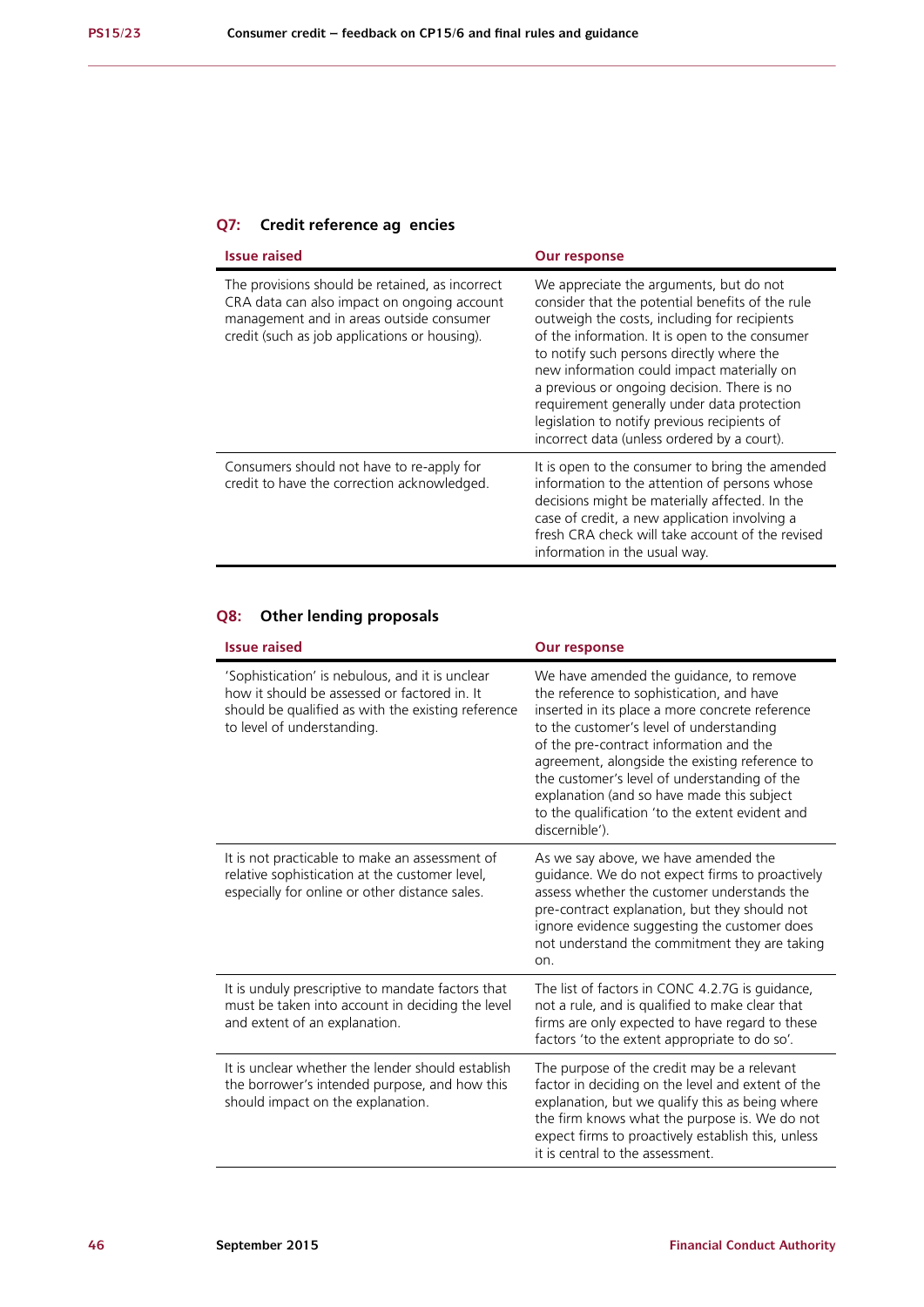| <b>Issue raised</b>                                                                                                                                                                                                                                                                                                      | <b>Our response</b>                                                                                                                                                                                                                                                                                                                                                                                                                                                                                                                                                                                                                                                                                                                                                                        |
|--------------------------------------------------------------------------------------------------------------------------------------------------------------------------------------------------------------------------------------------------------------------------------------------------------------------------|--------------------------------------------------------------------------------------------------------------------------------------------------------------------------------------------------------------------------------------------------------------------------------------------------------------------------------------------------------------------------------------------------------------------------------------------------------------------------------------------------------------------------------------------------------------------------------------------------------------------------------------------------------------------------------------------------------------------------------------------------------------------------------------------|
| The FCA should clarify that explanations are<br>'advice' and so should be suitable and take<br>account of the customer's circumstances.                                                                                                                                                                                  | We do not agree that an explanation is 'advice' -<br>it is about the provision of information to enable<br>the customer to make an informed decision. The<br>firm should take account of relevant factors.                                                                                                                                                                                                                                                                                                                                                                                                                                                                                                                                                                                 |
| Default charges should not be included as a<br>factor in assessing creditworthiness (and this<br>contradicts CONC 5.3.1G). The test should be<br>based on the customer's ability to make the<br>contractual repayments, assuming no default<br>(and lenders cannot predict the frequency or<br>cost of likely defaults). | We were not proposing to amend CONC 5.2.1R<br>which deals with the factors to be considered<br>as part of the creditworthiness assessment.<br>The proposal was in relation to CONC 5.2.4G<br>which gives guidance on the extent and scope<br>of the assessment and states that the firm<br>should consider what is appropriate having<br>regard to (for example) the potential risks to<br>the customer. As noted in PS14/3, the risk of<br>credit being unsustainable is likely to be greater,<br>the higher the actual and potential costs of<br>the credit relative to the borrower's financial<br>circumstances; the risks will be correspondingly<br>lower if the credit is free of interest and charges<br>or there are no charges payable on default or<br>these are insignificant. |
| The reference to default charges is confusing,<br>and the policy position set out in CP15/6 does<br>not appear to accord with the drafting proposal<br>which refers to 'the cost of the credit'.                                                                                                                         | We accept that the proposed amendment has<br>given rise to some confusion. On reflection,<br>we have decided not to make the change, and<br>instead will address the issue as part of our<br>wider creditworthiness work.                                                                                                                                                                                                                                                                                                                                                                                                                                                                                                                                                                  |
| Agree in principle that the business plan is<br>unlikely to be the sole consideration, but for<br>a start-up there may not be any prior trading<br>history.                                                                                                                                                              | We make clear that the assessment must not<br>be based solely on the business plan, and this is<br>irrespective of whether it is an existing business<br>or a start-up. There may be adverse impacts on<br>the individuals as consumers if the business fails<br>(unlike with a limited company).                                                                                                                                                                                                                                                                                                                                                                                                                                                                                          |
| Affordability checks should include an<br>assessment of whether the consumer is in a debt<br>solution, whether formal or informal.                                                                                                                                                                                       | We may consider this as part of our future work.                                                                                                                                                                                                                                                                                                                                                                                                                                                                                                                                                                                                                                                                                                                                           |
| CONC 5.2.4G(3B) should not refer to a<br>credit broker, as the obligation to assess<br>creditworthiness is solely on the lender.                                                                                                                                                                                         | We have removed the reference.                                                                                                                                                                                                                                                                                                                                                                                                                                                                                                                                                                                                                                                                                                                                                             |
| It is impossible with telephone-based processes<br>to provide the terms of a CPA before it is<br>granted.                                                                                                                                                                                                                | CONC 4.6.3R already requires the terms of a<br>CPA to be included in the credit agreement, and<br>we have just clarified the drafting.                                                                                                                                                                                                                                                                                                                                                                                                                                                                                                                                                                                                                                                     |
| CONC 13.1.6G should not apply to regular<br>statements (monthly bills). It should be limited to<br>a demand to pay arrears or the full balance.                                                                                                                                                                          | We have amended the guidance to make clear<br>that a 'communication' for these purposes does<br>not include a statement under the CCA which<br>does not itself constitute or contain a request<br>for payment.                                                                                                                                                                                                                                                                                                                                                                                                                                                                                                                                                                             |
| Lenders should always inform the customer if a<br>debt is legally unenforceable.                                                                                                                                                                                                                                         | We may consider this as part of our future work.                                                                                                                                                                                                                                                                                                                                                                                                                                                                                                                                                                                                                                                                                                                                           |
| Guidance on the total charge for credit should<br>make clear that it refers to discounts or<br>payments which are separate from the credit<br>agreement or are received post-agreement.                                                                                                                                  | We believe that the wording is clear on this.                                                                                                                                                                                                                                                                                                                                                                                                                                                                                                                                                                                                                                                                                                                                              |
| The proposed PERG change on employee<br>loans does not appear to accurately reflect the<br>statutory provision or the policy intention.                                                                                                                                                                                  | We have amended the guidance. The loan may<br>be an incident of employment with the lender or<br>with an undertaking in the same group.                                                                                                                                                                                                                                                                                                                                                                                                                                                                                                                                                                                                                                                    |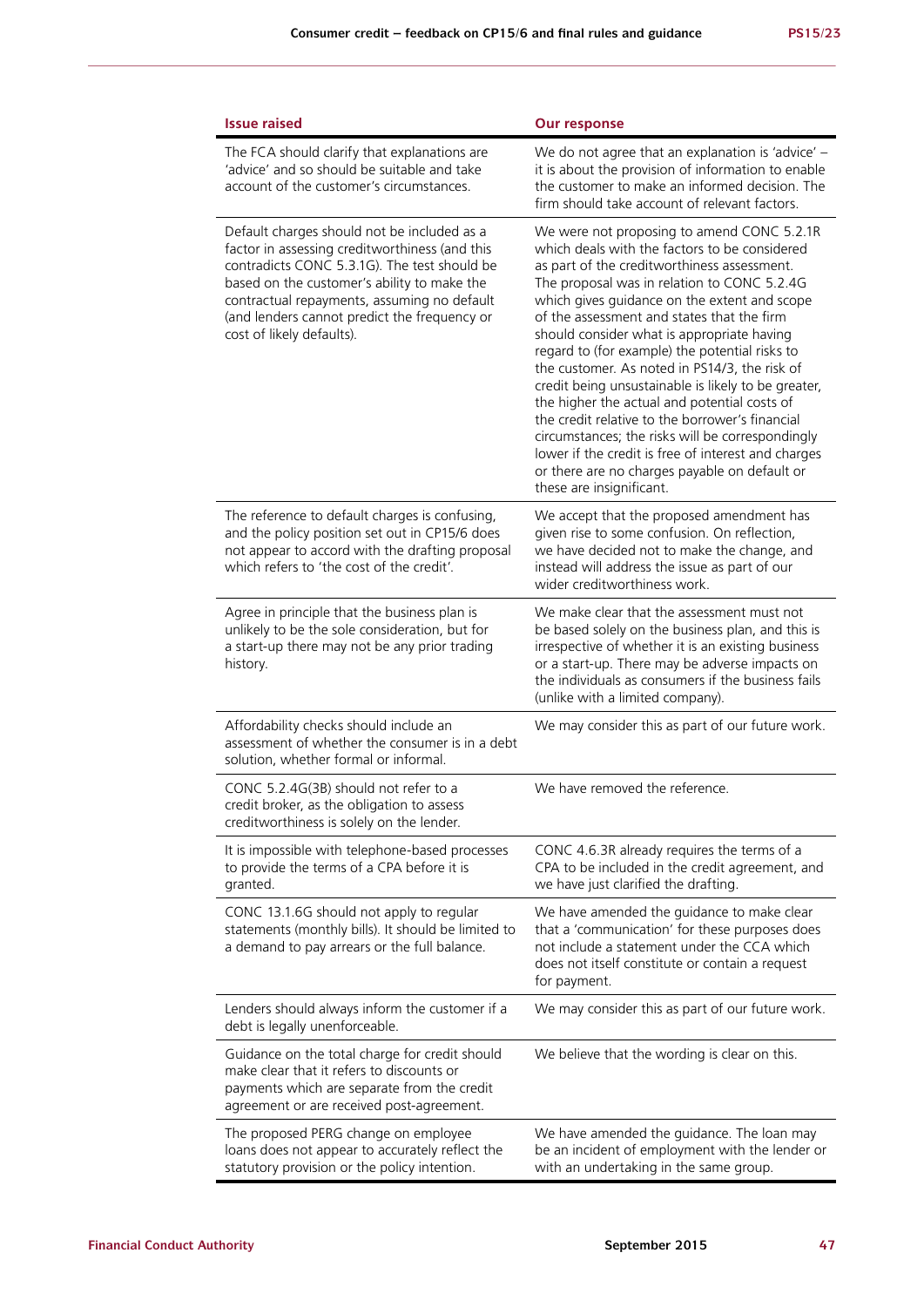## **Q9: HCSTC risk warning**

| <b>Issue raised</b>                                                                                                                                                                    | <b>Our response</b>                                                                                                                                                                                                                                                                                                                                                                                                                                                                                                   |
|----------------------------------------------------------------------------------------------------------------------------------------------------------------------------------------|-----------------------------------------------------------------------------------------------------------------------------------------------------------------------------------------------------------------------------------------------------------------------------------------------------------------------------------------------------------------------------------------------------------------------------------------------------------------------------------------------------------------------|
| It is impracticable to include the risk warning<br>in SMS text messages, so this is ruled out for<br>advertising.                                                                      | We do not agree. Although the technical length<br>of one SMS message is 160 characters, firms<br>can use 'SMS concatenation' to combine several<br>SMS together. If three SMS are combined, this<br>allows up to 459 characters per message (and<br>some devices and network services allow more<br>than three SMS to be concatenated).                                                                                                                                                                               |
| It is impracticable to include the risk warning<br>in Twitter or Facebook, which are very cost-<br>effective media for unestablished brands to<br>advertise and attract custom.        | We do not agree. As noted in our Social Media<br>and Customer Communications guidance<br>(GC14/1), it is possible to insert images, including<br>the use of infographics, into tweets and similar<br>communications. Alternatively, the tweet can<br>include a link to a website, with the tweet being<br>constructed in such a way that it is not itself a<br>financial promotion or is exempt.                                                                                                                      |
| Removal of the exemption is dogmatic and<br>uncommercial, and supports incumbents at the<br>expense of new entrants and start-ups.                                                     | We do not agree. As above, the circumstances<br>where it might be impracticable to include the<br>risk warning are extremely limited, and it is<br>open to firms to advertise in a way that does<br>not require its inclusion, for example by taking<br>advantage of the image advertising exclusion in<br>CONC 3.1.7R. As noted in the CBA, we consider<br>that there is sufficient flexibility in our rules<br>to mean that any increase in costs for firms or<br>barriers to entry are unlikely to be significant. |
| The FCA should tighten the rule so that it<br>cannot be abused, and take enforcement action<br>against firms that are not abiding by the spirit,<br>but without a blanket requirement. | We take supervisory or enforcement action<br>where appropriate, but the existence of the<br>exemption can make this problematic by<br>allowing for arguments on 'practicability' which<br>in all cases to date have proved to be unjustified<br>or where the firm could have advertised without<br>requiring inclusion of the risk warning.                                                                                                                                                                           |
| The HCSTC risk warning requirement should<br>be extended to all credit products so that<br>consumers understand the risks of borrowing.                                                | We do not agree, as there are particular risks<br>with HCSTC. However, we will keep under<br>review whether to extend the requirement (or<br>indeed whether to remove it if it is no longer<br>necessary for HCSTC given the price cap).                                                                                                                                                                                                                                                                              |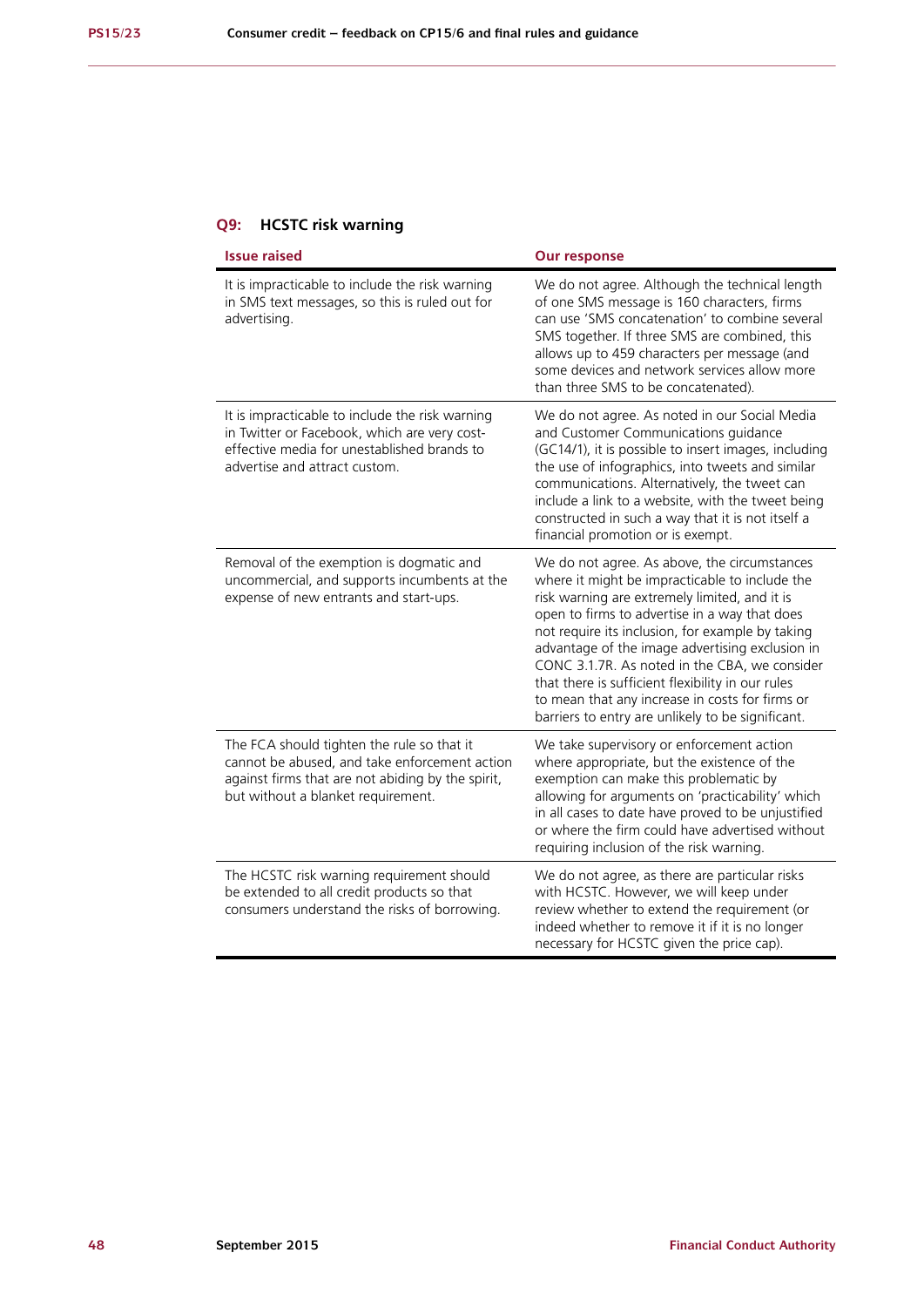|  |  |  |  |  |  | Q10: Clear, fair and not misleading |  |
|--|--|--|--|--|--|-------------------------------------|--|
|--|--|--|--|--|--|-------------------------------------|--|

| <b>Issue raised</b>                                                                                                                                                                                                   | <b>Our response</b>                                                                                                                                                                                                                                                                                                                                                                                                                                                                                                                 |
|-----------------------------------------------------------------------------------------------------------------------------------------------------------------------------------------------------------------------|-------------------------------------------------------------------------------------------------------------------------------------------------------------------------------------------------------------------------------------------------------------------------------------------------------------------------------------------------------------------------------------------------------------------------------------------------------------------------------------------------------------------------------------|
| 'Clear, fair and not misleading' is too subjective<br>to justify making it a rule. As guidance, the<br>FCA can take a balanced view, but as a rule<br>the position is binary. This creates regulatory<br>uncertainty. | We recognise that enforcement of the proposed<br>rule requires the exercise of discretion and<br>supervisory judgement, but this is the case<br>for other rules in this area such as the general<br>requirements in CONC 3.3 or the rules on<br>prominence. We think the detail of the rule<br>will give greater certainty to firms and better<br>protection to consumers, and we have moved<br>the provision into CONC 3.3.1R to make clear<br>that it is subject to the existing 'reasonable<br>steps' defence in CONC 3.3.1R(2). |
| It is important that the FCA takes a sensible<br>approach to supervision. There is a risk<br>advertisers include unnecessary details to 'play<br>safe'.                                                               | We do so already, using a variety of internal<br>processes and precedents. Firms are subject to<br>Principle 7, so are expected to arrive at their own<br>interpretation of 'clear, fair and not misleading'<br>and be able to justify this if challenged. We<br>agree that information overload should be<br>avoided.                                                                                                                                                                                                              |
| Clarification is needed as to what the FCA<br>considers 'important' information and in what<br>circumstances. This is likely to vary significantly.                                                                   | We agree that what is 'important' may vary<br>according to the product and target market,<br>but as above it is for firms to make a reasonable<br>assessment. The Consumer Protection from<br>Unfair Trading Regulations 2008 similarly refer to<br>omitting 'material' information.                                                                                                                                                                                                                                                |
| Comparisons or contrasts in CONC 3.3.5AR<br>should be limited to credit-related products or<br>services.                                                                                                              | This is aimed primarily at comparisons with other<br>financial products or services, but is not limited<br>to these. A promotion may breach 'clear, fair<br>and not misleading' in respect of some other<br>aspect.                                                                                                                                                                                                                                                                                                                 |
| The FCA should provide further guidance (e.g.<br>via examples of good/bad practice), to help firms<br>understand regulatory expectations and what<br>they should do to comply.                                        | We may consider this as part of our future work.                                                                                                                                                                                                                                                                                                                                                                                                                                                                                    |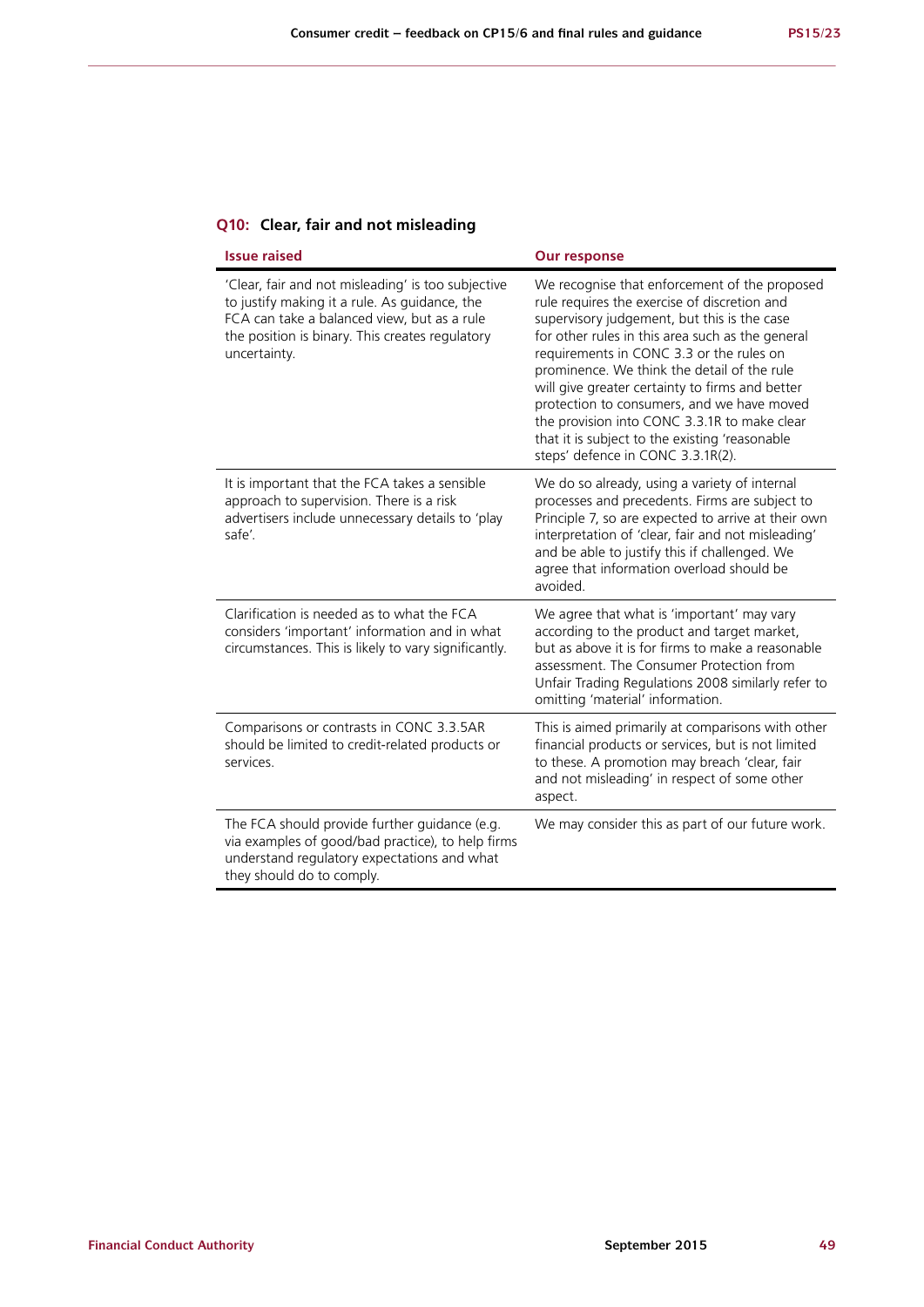#### **Q11: Prominence**

| <b>Issue raised</b>                                                                                                                                                                                                      | <b>Our response</b>                                                                                                                                                                                                                                                                                                                                                                                                                                                                                                                                                                                      |
|--------------------------------------------------------------------------------------------------------------------------------------------------------------------------------------------------------------------------|----------------------------------------------------------------------------------------------------------------------------------------------------------------------------------------------------------------------------------------------------------------------------------------------------------------------------------------------------------------------------------------------------------------------------------------------------------------------------------------------------------------------------------------------------------------------------------------------------------|
| CONC 3.5.5R is unduly prescriptive. It should be<br>sufficient that matters required by regulation are<br>'prominent'.                                                                                                   | The CCD requires the representative example<br>to be 'clear, concise and prominent', and<br>the European Commission's report on CCD<br>implementation makes clear that relative<br>prominence is integral to this. We are making<br>it easier for firms to comply with the rule (for<br>example, by removing the difficulty of complying<br>with the requirement for information to be of<br>greater prominence in certain media such as<br>radio by allowing information to be 'no less<br>prominent'). This should reduce costs to firms,<br>without any material reduction in consumer<br>protection. |
| Do not agree that the representative example<br>should be more prominent than any indication<br>or incentive requiring inclusion of the<br>representative APR, and this is not in line with<br>the intention of the CCD. | The CCD permits Member States to introduce<br>national rules requiring a representative APR<br>in cases where a representative example is not<br>otherwise required. Our amended rules require<br>the representative APR to be no less prominent<br>(rather than more prominent) than any of<br>the content which requires inclusion of the<br>representative APR, so a representative example<br>(containing the representative APR) must<br>similarly be no less prominent.                                                                                                                            |
| The FCA should clarify whether it expects the<br>'average customer' to vary between products or<br>promotions. Examples would help firms.                                                                                | We agree that the 'average customer' may vary<br>by product or sector, but it is for firms to take a<br>reasonable view and be prepared to justify this if<br>challenged.                                                                                                                                                                                                                                                                                                                                                                                                                                |
| Prominence should require firms to take account<br>of the relative sophistication of the target<br>customer segment.                                                                                                     | We require firms as part of 'clear, fair and not<br>misleading' to ensure that the promotion is<br>sufficient for, and presented in a way likely to<br>be understood by, the average member of the<br>group to which it is directed or by which it is<br>likely to be received.                                                                                                                                                                                                                                                                                                                          |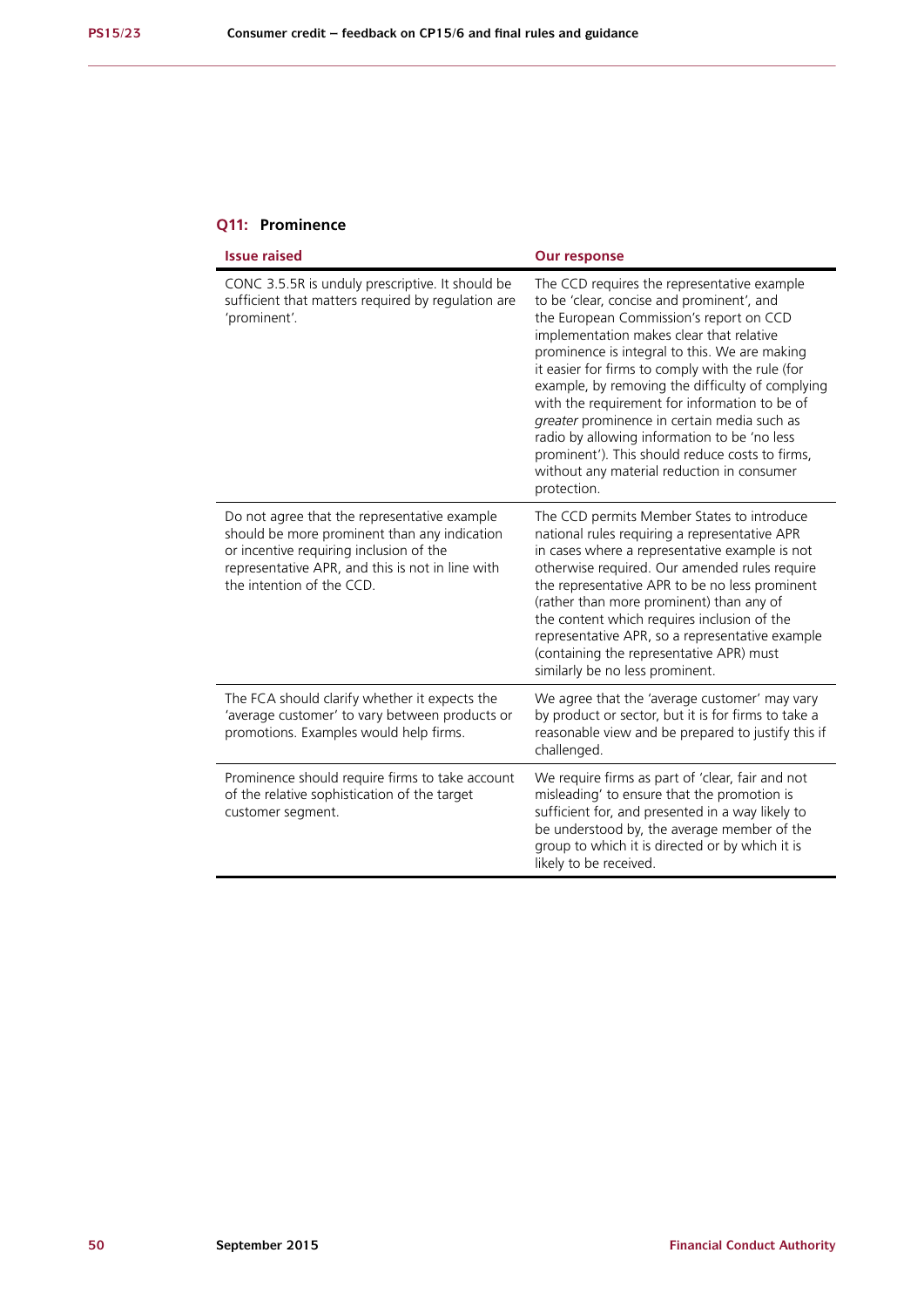## **Q12: Representative APR**

| <b>Issue raised</b>                                                                                                                                                                                                                                                                                                                 | <b>Our response</b>                                                                                                                                                                                                                                                                                                                                                                                                                                                                     |
|-------------------------------------------------------------------------------------------------------------------------------------------------------------------------------------------------------------------------------------------------------------------------------------------------------------------------------------|-----------------------------------------------------------------------------------------------------------------------------------------------------------------------------------------------------------------------------------------------------------------------------------------------------------------------------------------------------------------------------------------------------------------------------------------------------------------------------------------|
| The proposal implies that all financial<br>promotions should be regarded as including an<br>'incentive' as they are intended to attract new<br>customers.                                                                                                                                                                           | A representative APR is not required merely<br>because something is a financial promotion.<br>The question is whether it contains certain<br>types of statement which are clearly intended<br>to influence the customer in a certain way, or<br>are likely to have that effect, rather than being<br>merely factual statements presented in a neutral<br>manner.                                                                                                                        |
| All promotions should include a representative<br>APR or example.                                                                                                                                                                                                                                                                   | We do not agree. It should be open to firms to<br>advertise in a generic way, provided that they<br>do not include information requiring inclusion<br>of the representative APR or a representative<br>example. This may be particularly important in<br>space-limited media.                                                                                                                                                                                                           |
| Need to clarify whether 'product' is confined<br>to financial aspects (in line with the CCD).<br>The reference to 'any other aspect' potentially<br>expands the scope of the requirement.                                                                                                                                           | We have amended CONC 3.5.7R and 3.5.8G to<br>clarify that a 'comparison' for these purposes<br>means a comparison relating to the credit.                                                                                                                                                                                                                                                                                                                                               |
| There is a contradiction with CONC 3.1.7R which<br>exempts a name or trading name from CONC 3.                                                                                                                                                                                                                                      | CONC 3.1.7R sets out the 'image advertising'<br>exclusion, and a promotion is exempt from<br>aspects of CONC 3 if it contains only the<br>information specified. However, it is not<br>exempt from the requirements relating to the<br>representative example and representative APR.                                                                                                                                                                                                   |
| Consumers may not receive the advertised<br>representative APR but may pay a much higher<br>rate, especially via brokers.                                                                                                                                                                                                           | We have clarified the basis for calculation of<br>the representative APR and that at least 51% of<br>consumers entering into agreements as a result<br>of the promotion must be expected to receive<br>that rate or better.                                                                                                                                                                                                                                                             |
| The FCA should publish further guidance<br>(including examples of statements requiring<br>inclusion of a representative APR) to assist with<br>understanding of regulatory expectations.                                                                                                                                            | We may consider this in future.                                                                                                                                                                                                                                                                                                                                                                                                                                                         |
| Firms should be allowed to abbreviate<br>'representative' (e.g. 'Rep APR') in space-<br>limited promotions.                                                                                                                                                                                                                         | We do not agree. A media-neutral approach is<br>preferable, and it is questionable whether all<br>consumers would understand what 'Rep' means.                                                                                                                                                                                                                                                                                                                                          |
| There should be an exemption for community<br>development finance institutions (CDFIs) from<br>the representative APR requirement. Inclusive<br>and affordable products and services are a core<br>part of what CDFIs offer and so an APR will<br>generally be required (but does not properly<br>reflect the true cost of credit). | We are minded to include this in a future<br>consultation, given that community finance<br>organisations (CFOs) are exempt from the<br>HCSTC rules on the basis that they are<br>constituted to serve a social purpose (like credit<br>unions) and it is the nature of their customer<br>base which is likely to require a representative<br>APR. The exemption would be solely in relation<br>to the representative APR (and not the CCD<br>requirement for a representative example). |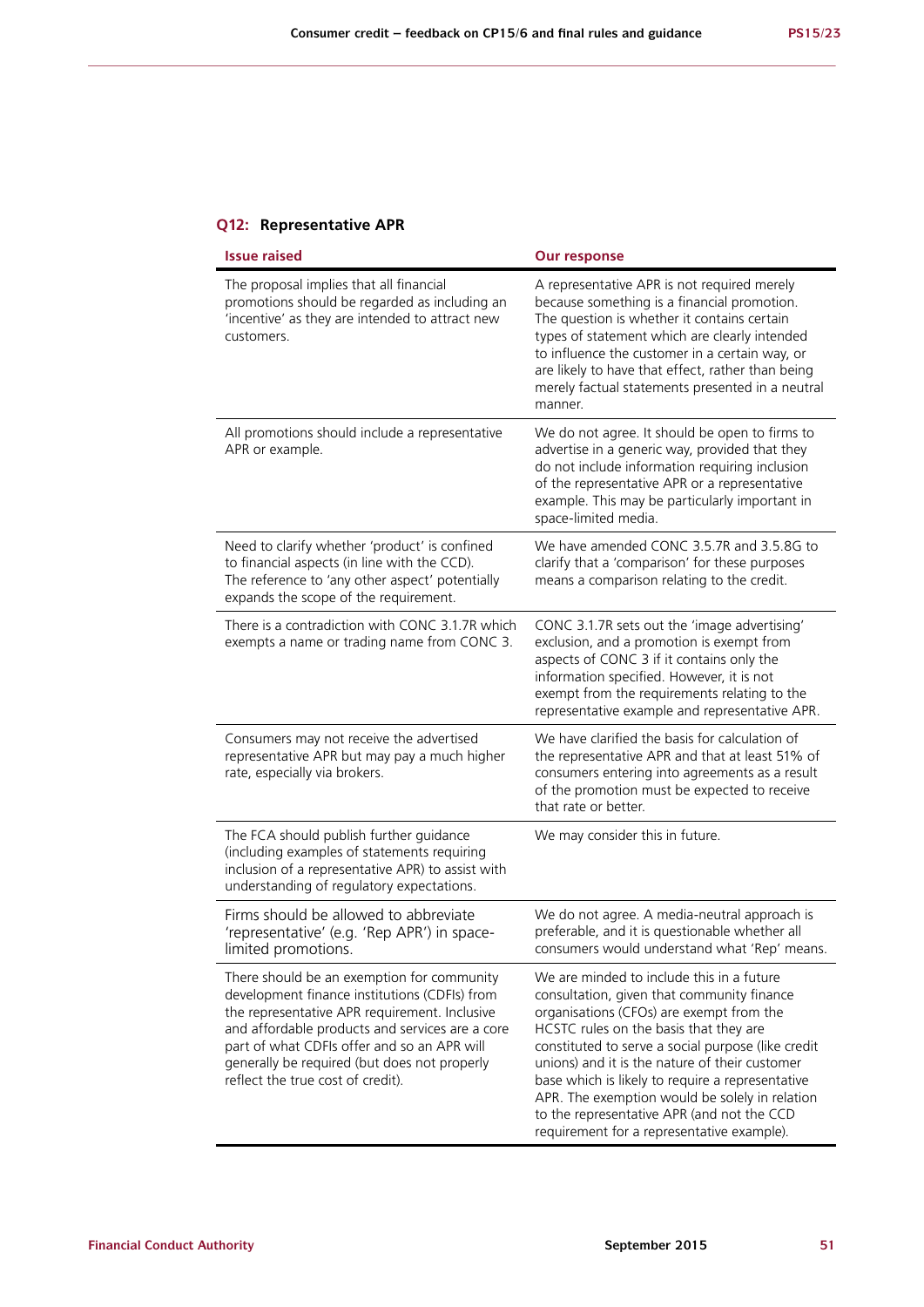## **Q13: Other financial promotion proposals**

| <b>Issue raised</b>                                                                                                                                                                                                                                                                                                                              | <b>Our response</b>                                                                                                                                                                                                                                                                                                                                                                                                                                                                                                                                                                                                                     |
|--------------------------------------------------------------------------------------------------------------------------------------------------------------------------------------------------------------------------------------------------------------------------------------------------------------------------------------------------|-----------------------------------------------------------------------------------------------------------------------------------------------------------------------------------------------------------------------------------------------------------------------------------------------------------------------------------------------------------------------------------------------------------------------------------------------------------------------------------------------------------------------------------------------------------------------------------------------------------------------------------------|
| 'Interest free' is not a statement of a rate of<br>interest. It merely indicates the absence of<br>interest, and that the product cost is the same<br>whichever mechanism is used to pay.                                                                                                                                                        | We do not agree. The CCD refers to advertising<br>which 'indicates' an interest rate, and in our<br>view this would include an indication in words<br>rather than merely figures. An interest rate that<br>is 0% is still an interest rate. However, we accept<br>that such promotions are outside the scope of<br>the CCD as Article 2.2(f) exempts agreements<br>where the credit is granted free of interest and<br>without any other charges.                                                                                                                                                                                       |
| If credit is genuinely interest-free (and the<br>credit price is identical to the cash price),<br>a representative example has no value to<br>consumers, and amounts to information<br>overload. It may confuse consumers and detract<br>attention from more important information,<br>and makes compliance difficult in space-limited<br>media. | We are minded to consider a proposal to<br>exempt promotions from the requirement for a<br>representative example or representative APR<br>if the credit is free of all interest and charges<br>(in accordance with CONC 3.5.12R). In the<br>meantime we have not made the change<br>proposed in CP15/6.                                                                                                                                                                                                                                                                                                                                |
| It is unclear whether 'no fees' or 'fee free' is an<br>indication of cost, requiring a representative<br>example.                                                                                                                                                                                                                                | As above, we are minded to exclude promotions<br>where credit is free of all interest and charges.<br>If it is not, such a statement may require a<br>representative APR but would not require a<br>representative example.                                                                                                                                                                                                                                                                                                                                                                                                             |
| The proposal appears to imply a ban on 'pre-<br>approved' promotions.                                                                                                                                                                                                                                                                            | A reference to 'pre-approved' credit will breach<br>CONC 3.3.3R only if the financial promotion or<br>communication states or implies that credit is<br>available regardless of the customer's financial<br>circumstances or status. The guidance at CONC<br>3.3.4R uses the word 'may' deliberately - this<br>will depend upon the particular facts.                                                                                                                                                                                                                                                                                   |
| It is possible to carry out affordability checks<br>in advance of mailings, and therefore have<br>promotions which are completely free of<br>conditions relating to additional criteria.                                                                                                                                                         | We have expanded the guidance at CONC<br>3.3.4G to remind firms that they must assess<br>the customer's creditworthiness in accordance<br>with CONC 5. The firm must make a reasonable<br>assessment, and - in accordance with CONC<br>5.3.3G - should take reasonable steps, insofar<br>as it is reasonable and practicable to do so, to<br>ensure that relevant information is complete<br>and correct. This may, for example, mean that a<br>further assessment may be needed if there is a<br>material change in the customer's circumstances<br>between the promotion or communication and<br>a subsequent application for credit. |
| CONC 3.3.4G should be amended to accord<br>with 5.3.4R which provides a 'carve-out' for<br>certain pawnbroking agreements from having to<br>undertake a full creditworthiness assessment.                                                                                                                                                        | We have amended CONC 3.3.3R to disapply the<br>rule in cases where the customer's total financial<br>liability under a pawnbroking agreement is<br>limited under the agreement to the proceeds<br>of sale which would represent the true market<br>value (within the meaning of s121 CCA) of the<br>article(s) pawned by the customer.                                                                                                                                                                                                                                                                                                  |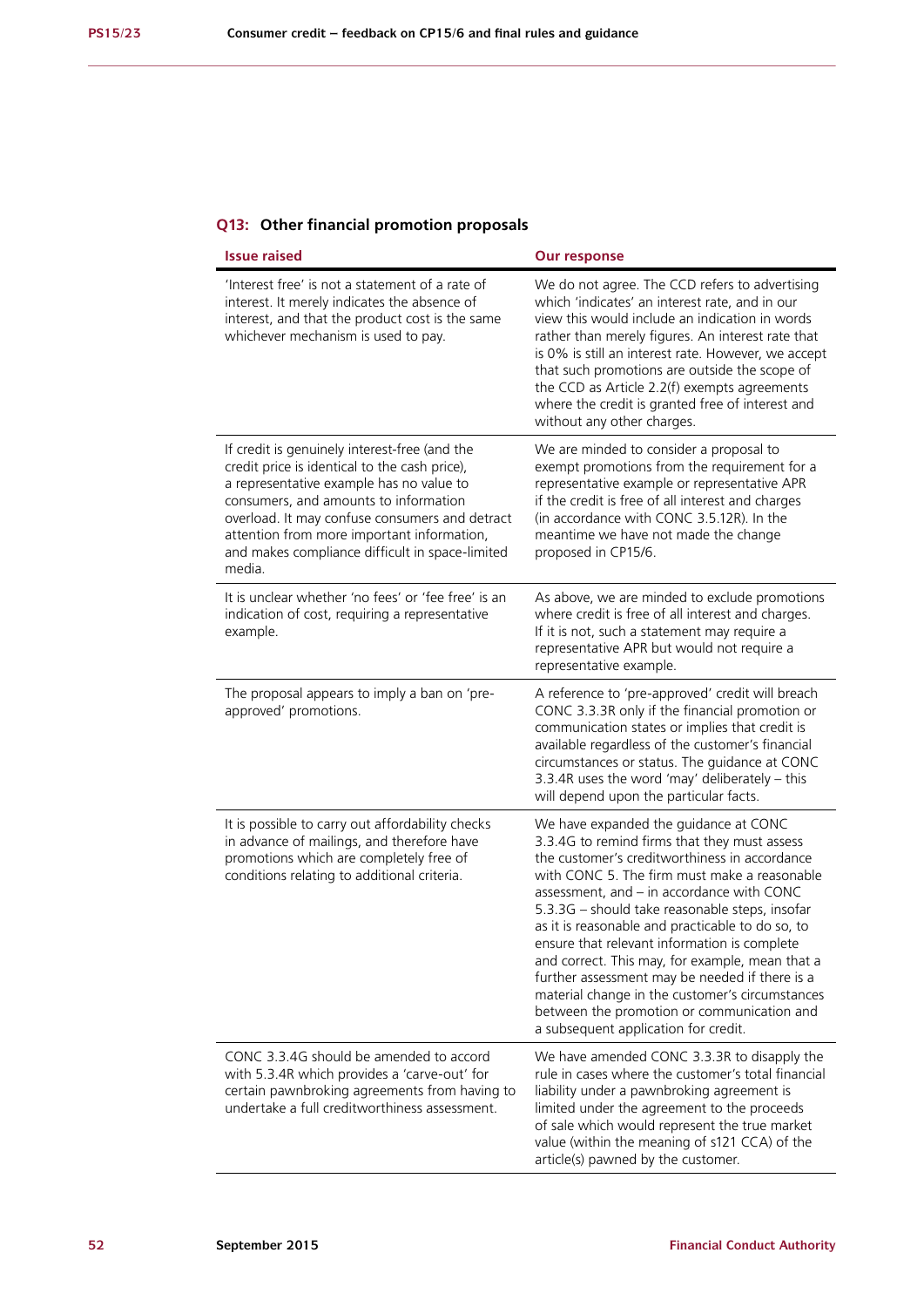| <b>Issue raised</b>                                                                                                                                                                                                                                       | <b>Our response</b>                                                                                                                                                                                                                                                                                                                                                                                                                                                                          |
|-----------------------------------------------------------------------------------------------------------------------------------------------------------------------------------------------------------------------------------------------------------|----------------------------------------------------------------------------------------------------------------------------------------------------------------------------------------------------------------------------------------------------------------------------------------------------------------------------------------------------------------------------------------------------------------------------------------------------------------------------------------------|
| CONC $3.5.6G(1A)$ is inconsistent with (1) and the<br>Glossary definition, as it refers to agreements<br>the lender expects to enter into.                                                                                                                | We have amended the guidance to clarify<br>that the representative APR is by reference to<br>agreements which are expected to be entered<br>into (whether with the firm or a third party)<br>as a result of the promotion. The 51% test<br>must take account of the APR of each of those<br>agreements.                                                                                                                                                                                      |
| CONC 3.5.6G(1B) does not appear to add<br>anything of substance, and misses a more<br>significant aspect of the BIS guidance, that<br>assessing what is representative is effectively a<br>two-stage process.                                             | We have amended CONC 3.5.6G(1A) to<br>clarify that the representative example must<br>be representative of agreements to which the<br>representative APR applies. (1B) elaborates<br>on this, in line with the BIS guidance on<br>the regulations implementing the CCD, as<br>referenced elsewhere in CONC 3.5.6G.                                                                                                                                                                           |
| CONC 3.5.6G implies that information in the<br>representative example is up to the advertiser's<br>choice, but this is not the case given the CCD.                                                                                                        | The CCD does not preclude national rules<br>setting out how to determine a representative<br>example (but it must contain all the information<br>specified).                                                                                                                                                                                                                                                                                                                                 |
| CONC 3.5.4G(2) has a disproportionate impact<br>on firms with different interest rates. It would<br>require significant changes, and at least six<br>months should be allowed.                                                                            | We are merely clarifying the application of<br>existing guidance (which was previously in the<br>BIS guidance). We do not see why it should<br>take six months to amend systems, but it is<br>open to a firm to apply to the FCA for a waiver<br>or modification of a rule on the grounds that<br>compliance would be unduly burdensome, or<br>would not achieve the purpose, and the waiver<br>or modification would not adversely affect the<br>advancement of our operational objectives. |
| CONC 3.3.2R creates potential problems<br>for brokers with a panel of lenders as they<br>would have to refer to all of them. This raises<br>practical difficulties, and lenders might want<br>to approve the promotion, making the process<br>cumbersome. | The requirement to specify the name of the<br>lender applies only where this is known. If a<br>broker has a panel of lenders, and it is not<br>known at the point of advertising which one will<br>be used, the requirement does not apply.                                                                                                                                                                                                                                                  |
| There should be flexibility to use trading names<br>and not necessarily the full legal name. A trading<br>name is often likely to be more recognisable and<br>meaningful to customers.                                                                    | We do not specify in CONC 3.3.2R that the<br>name must be the firm's legal name (unlike in<br>CONC 3.7.5R) but it should be one which is<br>sufficient to enable the firm to be identified.                                                                                                                                                                                                                                                                                                  |
| Firms should be able to trade under a variety of<br>names where appropriate.                                                                                                                                                                              | The additional guidance at CONC 2.2.4G does<br>not preclude multiple trading names, but the<br>firm should take particular care to ensure that<br>customers are not misled as to the identity of<br>the firm or the nature or scale of its business.                                                                                                                                                                                                                                         |
| The FCA should prohibit unsolicited real-time<br>promotions of high-risk credit products such as<br>payday loans and fee-charging debt solutions.                                                                                                         | We will be doing further work on unsolicited<br>marketing.                                                                                                                                                                                                                                                                                                                                                                                                                                   |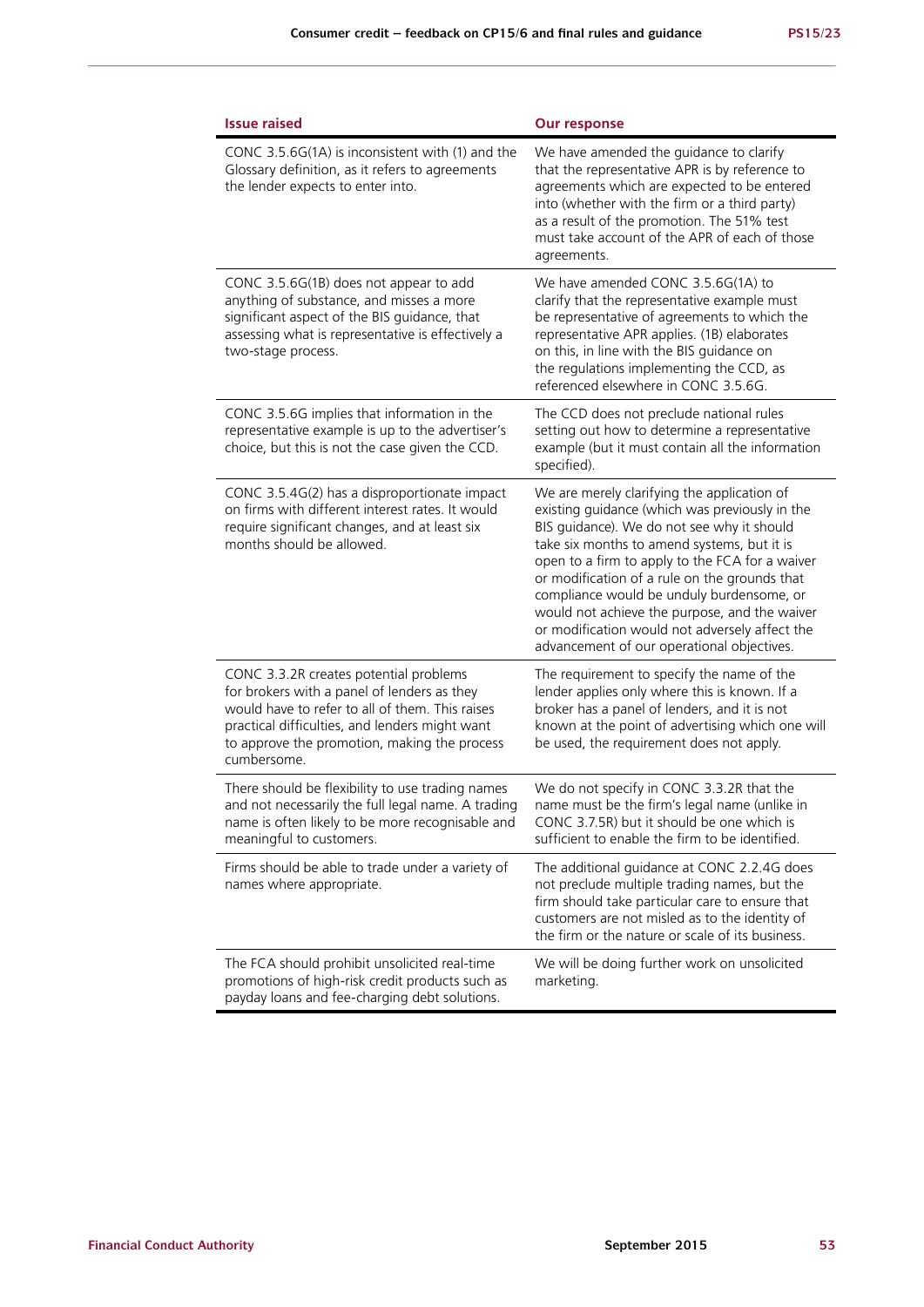### **Q14: Guidance on referrals to debt advice**

| <b>Issue raised</b>                                                                                                                                                                                                 | <b>Our response</b>                                                                                                                                                                                                                                                             |
|---------------------------------------------------------------------------------------------------------------------------------------------------------------------------------------------------------------------|---------------------------------------------------------------------------------------------------------------------------------------------------------------------------------------------------------------------------------------------------------------------------------|
| The guidance may prevent 'hot-keying' to<br>commercial debt advice providers.                                                                                                                                       | The quidance does not prevent this.                                                                                                                                                                                                                                             |
| How does the FCA define a not-for-profit debt<br>advice body?                                                                                                                                                       | We use the FCA Handbook Glossary definition.                                                                                                                                                                                                                                    |
| The guidance should require that creditors refer<br>customers to the Money Advice Service.                                                                                                                          | As guidance it cannot require this, but we<br>have included a reference to the Money Advice<br>Service as an example of a way in which a firm<br>may refer customers to a source of not-for-profit<br>debt advice. We would not wish to preclude<br>others                      |
| The FCA should provide guidance on when it is<br>appropriate for a lender to refer a customer to a<br>source of debt advice.                                                                                        | We consider that the range of circumstances<br>under which it would be appropriate to make<br>such a referral are diverse and fact-dependent.<br>We expect firms to be able to exercise good<br>judgement and understand when a referral<br>would be in a customer's interests. |
| The line in the guidance on consistency with<br>firms' obligations should have further guidance<br>to enable firms to understand when a referral<br>to another source of debt counselling would be<br>inconsistent. | We expect firms to have a thorough<br>understanding of their regulatory obligations<br>and to be able to appreciate when a reference<br>to a particular source or sources of debt advice<br>would not be in keeping with those obligations.                                     |

#### **Q15: Use of CPA where it is not specified in the original credit agreement**

| <b>Issue raised</b>                                                                                           | <b>Our response</b>                                                                                                                                                                                                                                                                                                                                                        |
|---------------------------------------------------------------------------------------------------------------|----------------------------------------------------------------------------------------------------------------------------------------------------------------------------------------------------------------------------------------------------------------------------------------------------------------------------------------------------------------------------|
| The new mechanism should only apply to credit<br>granted after 1 April 2014.                                  | The CONC rules that require the terms of use<br>of CPA to be included in the credit agreement<br>apply in the same way as the OFT guidance<br>did before April 2014 so we see no reason to<br>limit the mechanism to credit granted after<br>1 April 2014.                                                                                                                 |
| Is the definition of 'forbearance' the same as in<br>CONC 6.7.17R? Firms may not understand what<br>it means. | The definition of 'exercising forbearance'<br>in CONC 6.7 applies only in the context of<br>refinancing. The definition of forbearance as<br>it applies in CONC 7 is wider and includes<br>unilateral indulgence, for example.                                                                                                                                             |
| Will there be legislative clarification as a result of<br>this proposal?                                      | We are not proposing that a change in the credit<br>agreement to include a CPA would not be a<br>modifying agreement, but that it would be open<br>to firms to introduce a CPA for repayment in<br>certain circumstances without having to amend<br>the original credit agreement. There is no need<br>for the Government to amend legislation for this<br>to have effect. |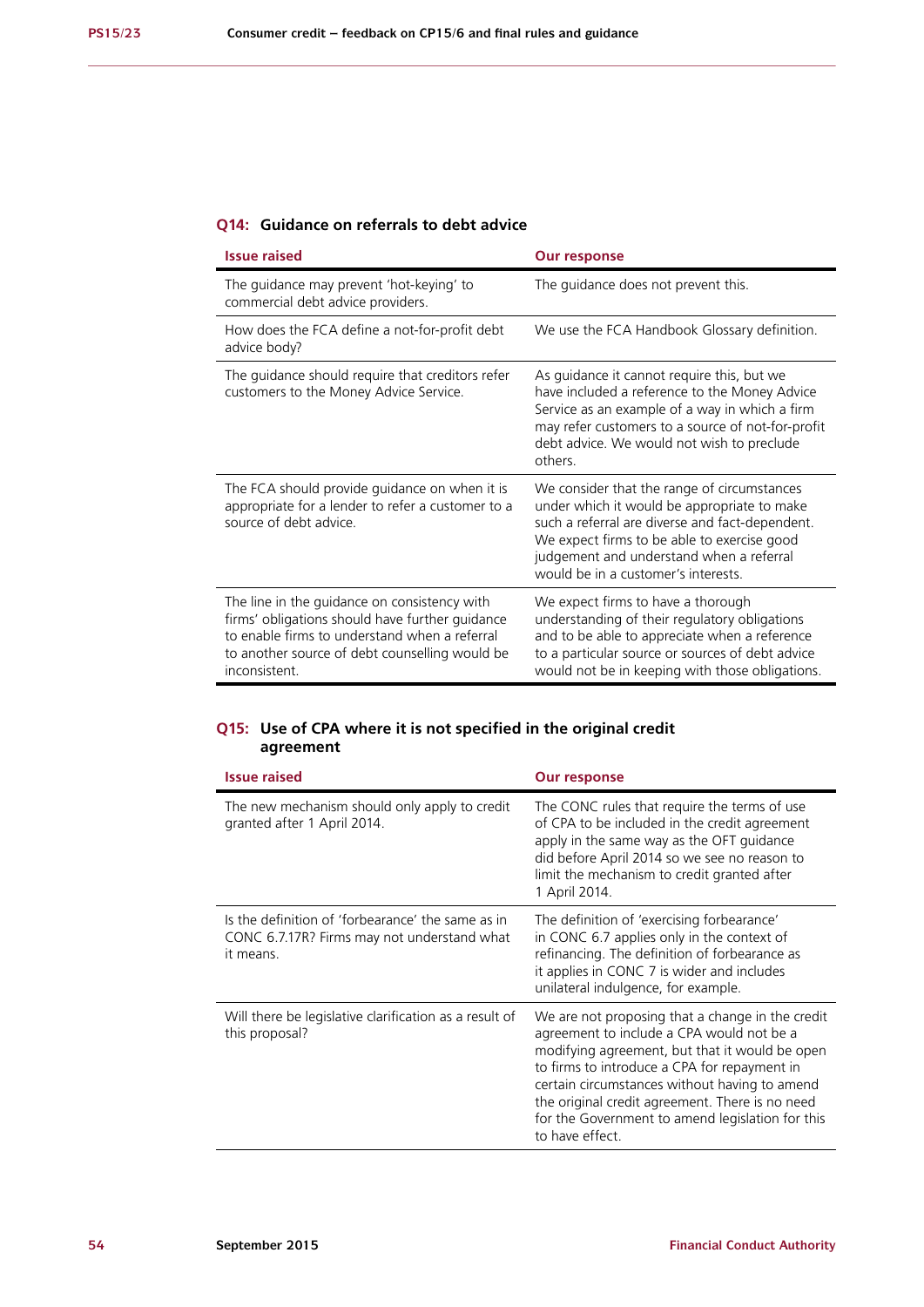| <b>Issue raised</b>                                                                                                                                | <b>Our response</b>                                                                                                                                                                                                                  |
|----------------------------------------------------------------------------------------------------------------------------------------------------|--------------------------------------------------------------------------------------------------------------------------------------------------------------------------------------------------------------------------------------|
| The proposal does not require an explanation of<br>cancellation rights and it should be amended to<br>do so.                                       | This appears to be a misunderstanding. The<br>proposal requires the same information about a<br>CPA that would be provided at the outset of an<br>agreement, which includes cancellation rights.                                     |
| The FCA should consider allowing continued use<br>of a CPA where the customer has brought their<br>account up to date and is no longer in arrears. | Our proposal allows for this.                                                                                                                                                                                                        |
| There should be a requirement for customers to<br>confirm their agreement in a durable medium.                                                     | This would be disproportionate for a change in<br>payment method, and we are already requiring<br>that the information be provided in a durable<br>medium and customers be given a reasonable<br>period to consider the information. |

## **Q16: Duration of debt management plans**

| <b>Issue raised</b>                                                                                                                                                                    | <b>Our response</b>                                                                                                                                                                                                                                                            |
|----------------------------------------------------------------------------------------------------------------------------------------------------------------------------------------|--------------------------------------------------------------------------------------------------------------------------------------------------------------------------------------------------------------------------------------------------------------------------------|
| The guidance may make it harder to defend<br>consumers from lenders' enforcement actions<br>if clients choose a long-term debt management<br>plan.                                     | We are not sure why this should be the case. A<br>customer should only be on a long-term debt<br>management plan if it is in their interests and,<br>in these circumstances, it seems likely that a<br>creditor would be more likely to accept the<br>proposed repayment plan. |
| We seek clarification of to whom the guidance<br>applies.                                                                                                                              | The guidance applies to firms carrying out debt<br>counselling.                                                                                                                                                                                                                |
| There is value in ostensibly long-debt<br>management plans as they allow people<br>in temporary difficulty to recover, and they<br>encourage people who can repay in full to do<br>SO. | We agree, and said this in the consultation<br>paper.                                                                                                                                                                                                                          |
| The majority of clients do not experience<br>significant improvement in their financial<br>situation.                                                                                  | This is why it is important that firms take into<br>account the likely term of a debt solution. If<br>there is no realistic prospect of improvement or<br>a better alternative then it is unlikely to be in the<br>customer's best interests.                                  |
| Does the proposed guidance apply to advice to<br>set up a self-service repayment plan?                                                                                                 | The guidance would apply where, as part of<br>debt counselling, there is a recommendation<br>to enter into a debt solution. That is likely to<br>include a recommendation to enter into a<br>'self-help' repayment plan.                                                       |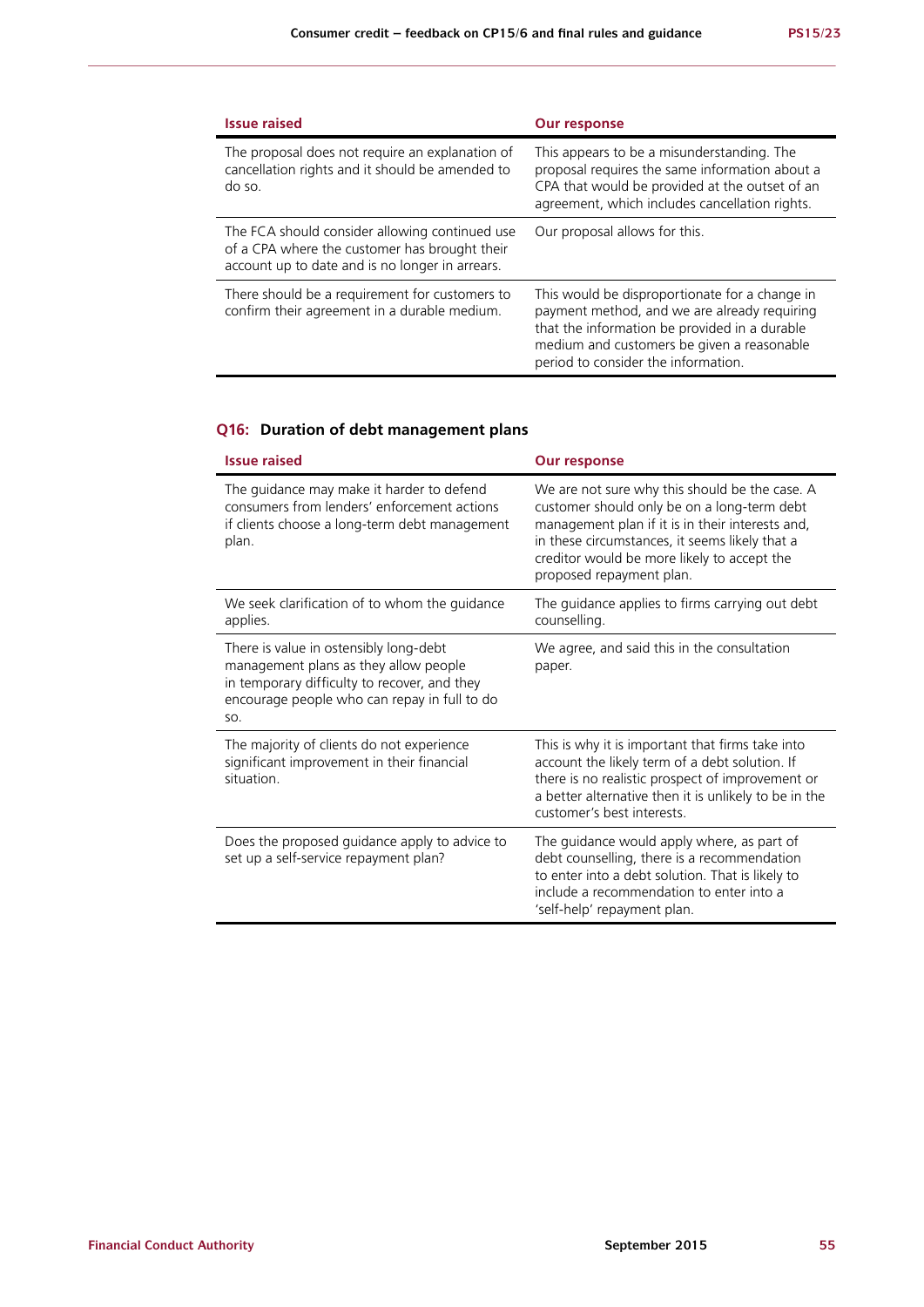#### **Q17: Amendment of DISP in relation to not-for-profit debt advice bodies**

| <b>Issue raised</b>                                                                                                                     | <b>Our response</b>                                                                                                                                                                                                                                                                                                                                                                  |
|-----------------------------------------------------------------------------------------------------------------------------------------|--------------------------------------------------------------------------------------------------------------------------------------------------------------------------------------------------------------------------------------------------------------------------------------------------------------------------------------------------------------------------------------|
| Proposal that DISP should state clearly that<br>information about complaints procedures can be<br>made orally in face-to-face settings. | The rule we consulted on does not refer to any<br>particular advice settings (e.g. telephone or face<br>to face) $-$ it merely states that at the first point<br>of contact, an oral reference to the availability of<br>the information is acceptable if the firm does not<br>communicate in writing at that point. Where this<br>is the case, the requirement can be met verbally. |

#### **Q18: Other minor debt-related proposals**

| <b>Issue raised</b>                                                                                                                                                                                     | <b>Our response</b>                                                                                                                                                                                                                                                                                                                                                                                                                                                                            |
|---------------------------------------------------------------------------------------------------------------------------------------------------------------------------------------------------------|------------------------------------------------------------------------------------------------------------------------------------------------------------------------------------------------------------------------------------------------------------------------------------------------------------------------------------------------------------------------------------------------------------------------------------------------------------------------------------------------|
| Concern that a firm providing advice but<br>transferring to another firm for the solution<br>would not have to provide the advice in a<br>durable medium and this could offer a way<br>round the rules. | Assuming the firm was providing debt advice<br>in accordance with our rules, there is likely to<br>be little to gain by structuring the business in<br>such a way so as to avoid the requirement to<br>confirm that advice in a durable medium. In any<br>case, as the proposed guidance accompanying<br>the rule states, it may be appropriate to provide<br>advice in a durable medium even when the firm<br>has concluded on reasonable grounds that a<br>contract will not be entered into |
| The solicitors' exemption means solicitors<br>can in some circumstances carry out certain<br>debt-related regulated activities without<br>authorisation, whereas insolvency practitioners<br>cannot.    | This is a legislative issue, which is a matter for<br>HM Treasury.                                                                                                                                                                                                                                                                                                                                                                                                                             |
| The single financial statement should be<br>reflected in CONC.                                                                                                                                          | CONC includes guidance that firms should use a<br>method of producing a financial statement such<br>as the common financial statement. We will<br>consider updating this reference once the single<br>financial statement is fully introduced.                                                                                                                                                                                                                                                 |
| Money Advice Service advice quality standards<br>should be reflected in the FCA regime.                                                                                                                 | We do not believe this is necessary at this time,<br>as the scrutiny we apply to firms at authorisation<br>exceeds the scrutiny required for a firm to meet<br>the debt advice quality standards.                                                                                                                                                                                                                                                                                              |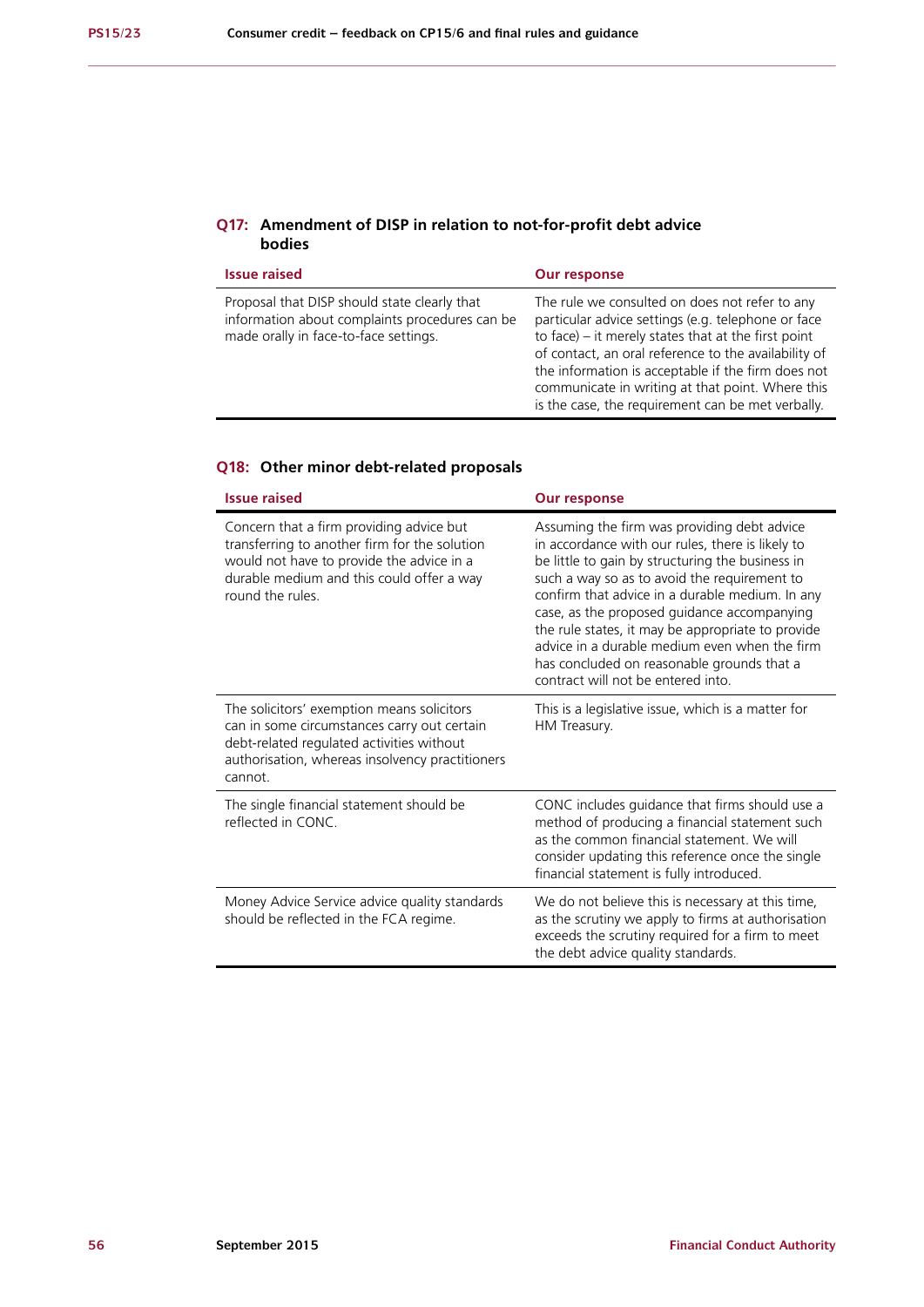# **Appendix 1: Made rules and guidance (legal instrument)**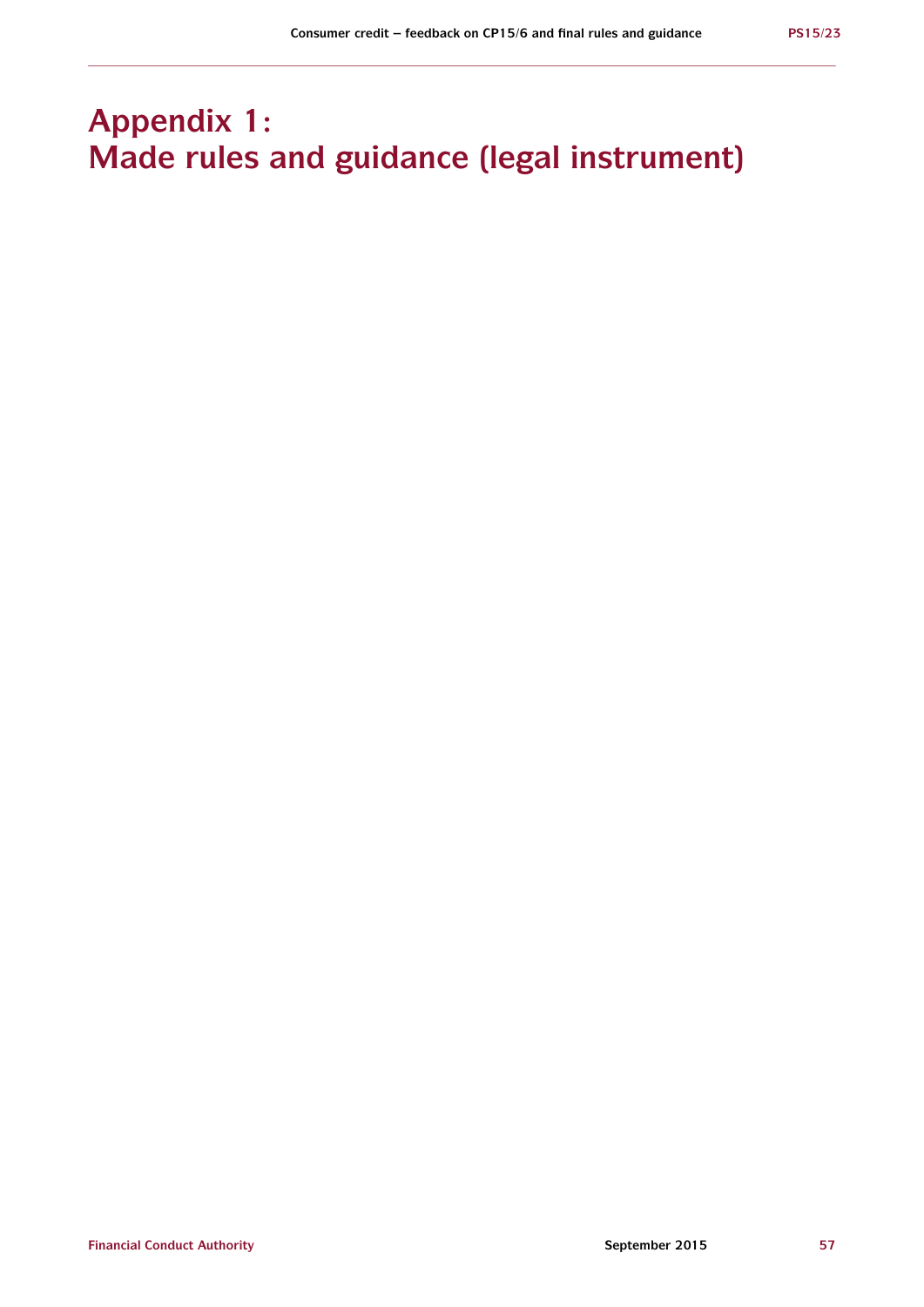## **CONSUMER CREDIT (AMENDMENT NO 2) INSTRUMENT 2015**

#### **Powers exercised by the Financial Ombudsman Service Limited**

- A. The Financial Ombudsman Service Limited fixes and varies the standard terms for Voluntary Jurisdiction participants as set out in Annex D to this instrument in the exercise of the following powers and related provisions in the Financial Services and Markets Act 2000 ("the Act"):
	- (1) section 227 (Voluntary jurisdiction);
	- (2) paragraph 18 (Terms of reference to the scheme) of Schedule 17; and
	- (3) paragraph 22 (Consultation) of Schedule 17.
- B. The fixing and variation of the standard terms in Annex D by the Financial Ombudsman Service Limited is subject to the approval of the Financial Conduct Authority.

#### **Powers exercised by the Financial Conduct Authority**

- C. The Financial Conduct Authority makes this instrument in the exercise of the following powers and related provisions in the Act:
	- (1) section 137A (The FCA's general rules);
	- (2) section 137R (Financial promotion rules);
	- (3) section 137T (General supplementary powers);
	- (4) section 139A (The FCA's power to give guidance);
	- (5) section 226 (Compulsory jurisdiction); and
	- (6) paragraph 13 (FCA's rules) of Schedule 17.
- D. The rule-making powers listed above are specified for the purpose of section 138G(2) (Rule-making instruments) of the Act.
- E. The Financial Conduct Authority consents to and approves the standard terms fixed and varied by the Financial Ombudsman Service Limited.

#### **Commencement**

- F. (1) Subject to (2), this instrument comes into force on 2 November 2015.
	- (2) Annex B (COND), Annex D (DISP), Part 1 of Annex E (CONC) and Annex F (PERG) to this instrument come into force on 28 September 2015.

#### **Amendments to the Handbook**

G. The modules of the FCA's Handbook of rules and guidance listed in column (1) below are amended in accordance with the Annexes to this instrument listed in column (2).

| Principles for Businesses (PRIN) | nnex |
|----------------------------------|------|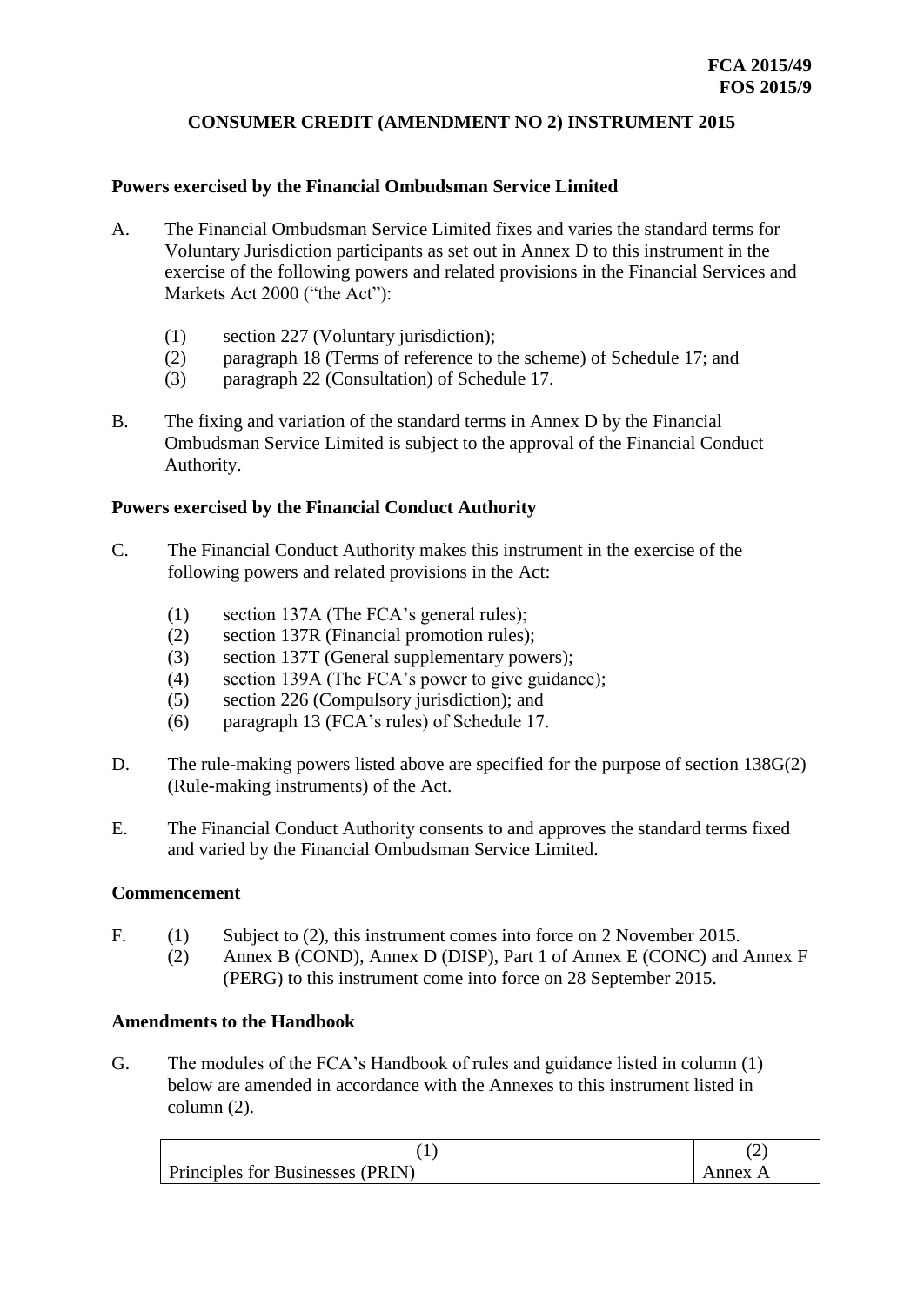| Threshold Conditions (COND)                      | Annex B |
|--------------------------------------------------|---------|
| Supervision manual (SUP)                         | Annex C |
| Dispute Resolution: Complaints sourcebook (DISP) | Annex D |
| Consumer Credit sourcebook (CONC)                | Annex E |

### **Amendments to material outside the Handbook**

H. The Perimeter Guidance manual (PERG) is amended in accordance with Annex F to this instrument.

#### **Notes**

I In Annex E, the "notes" (indicated by "**Note:**") are included for the convenience of readers but do not form part of the legislative text.

#### **Citation**

J. This instrument may be cited as the Consumer Credit (Amendment No 2) Instrument 2015.

By order of the Board of the Financial Ombudsman Service Limited 23 September 2015

By order of the Board of the Financial Conduct Authority 24 September 2015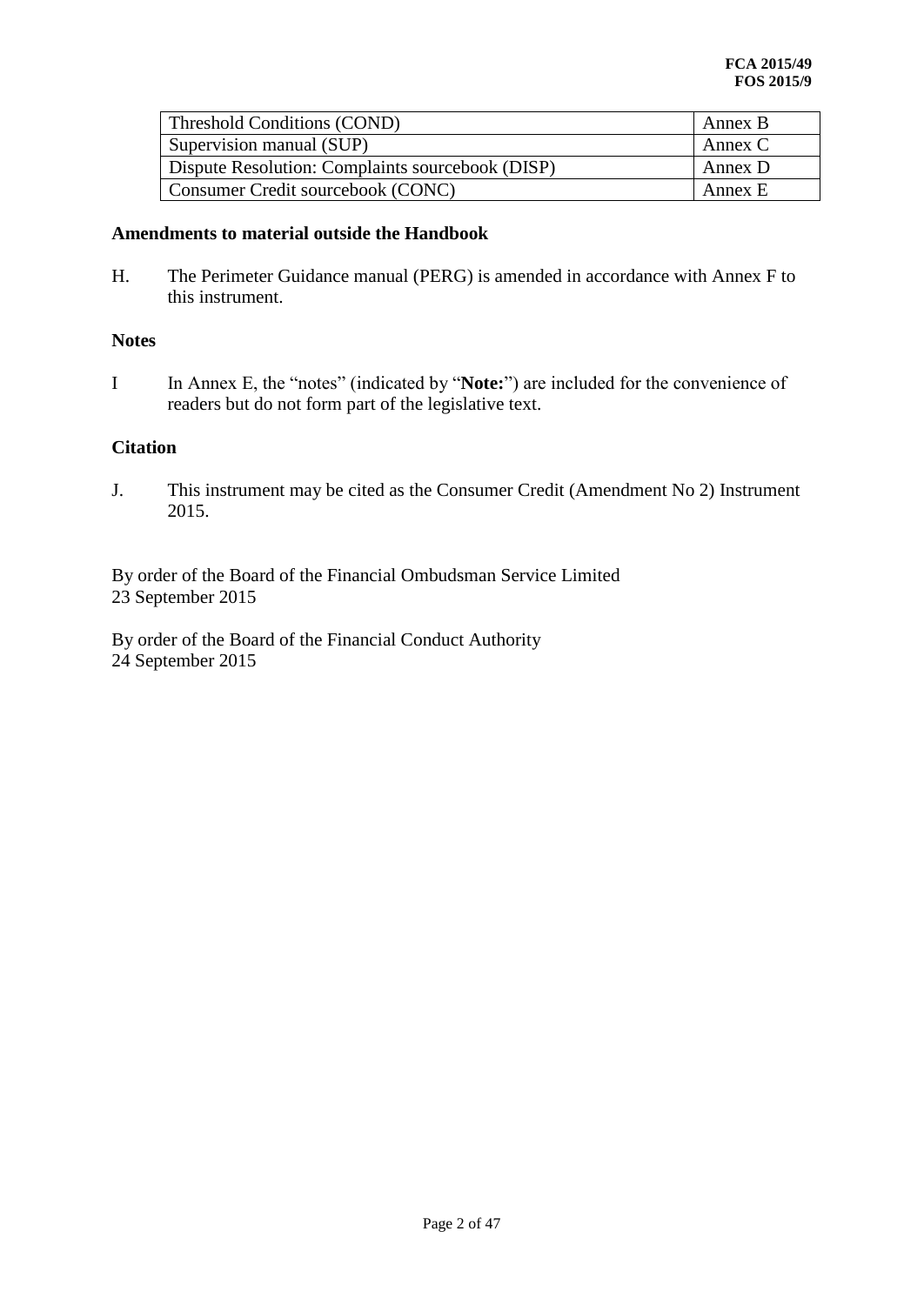## **Annex A**

## **Amendments to the Principles for Businesses (PRIN)**

In this Annex, underlining indicates new text.

| 3      | <b>Rules about application</b> |     |     |                                                                                                                                                                                      |
|--------|--------------------------------|-----|-----|--------------------------------------------------------------------------------------------------------------------------------------------------------------------------------------|
|        |                                |     |     |                                                                                                                                                                                      |
| 3.4    | <b>General</b>                 |     |     |                                                                                                                                                                                      |
|        |                                |     |     |                                                                                                                                                                                      |
|        | Guarantors etc                 |     |     |                                                                                                                                                                                      |
| 3.4.3A | $\underline{R}$                | (1) |     | Paragraph (2) applies in relation to an <i>individual</i> who:                                                                                                                       |
|        |                                |     | (a) | has provided, or is to provide, a guarantee or an indemnity<br>(or both) in relation to a regulated credit agreement, a<br>regulated consumer hire agreement or a P2P agreement; and |
|        |                                |     | (b) | is not the <i>borrower</i> or the <i>hirer</i> .                                                                                                                                     |
|        |                                | (2) |     | If the <i>individual</i> is not a <i>customer</i> , they are to be treated as if they<br><u>were a customer for the purposes of Principles 6 and 7.</u>                              |
|        |                                | (3) |     | For the purposes of this <i>rule</i> , a guarantee does not include a <i>legal or</i><br>equitable mortgage or a pledge.                                                             |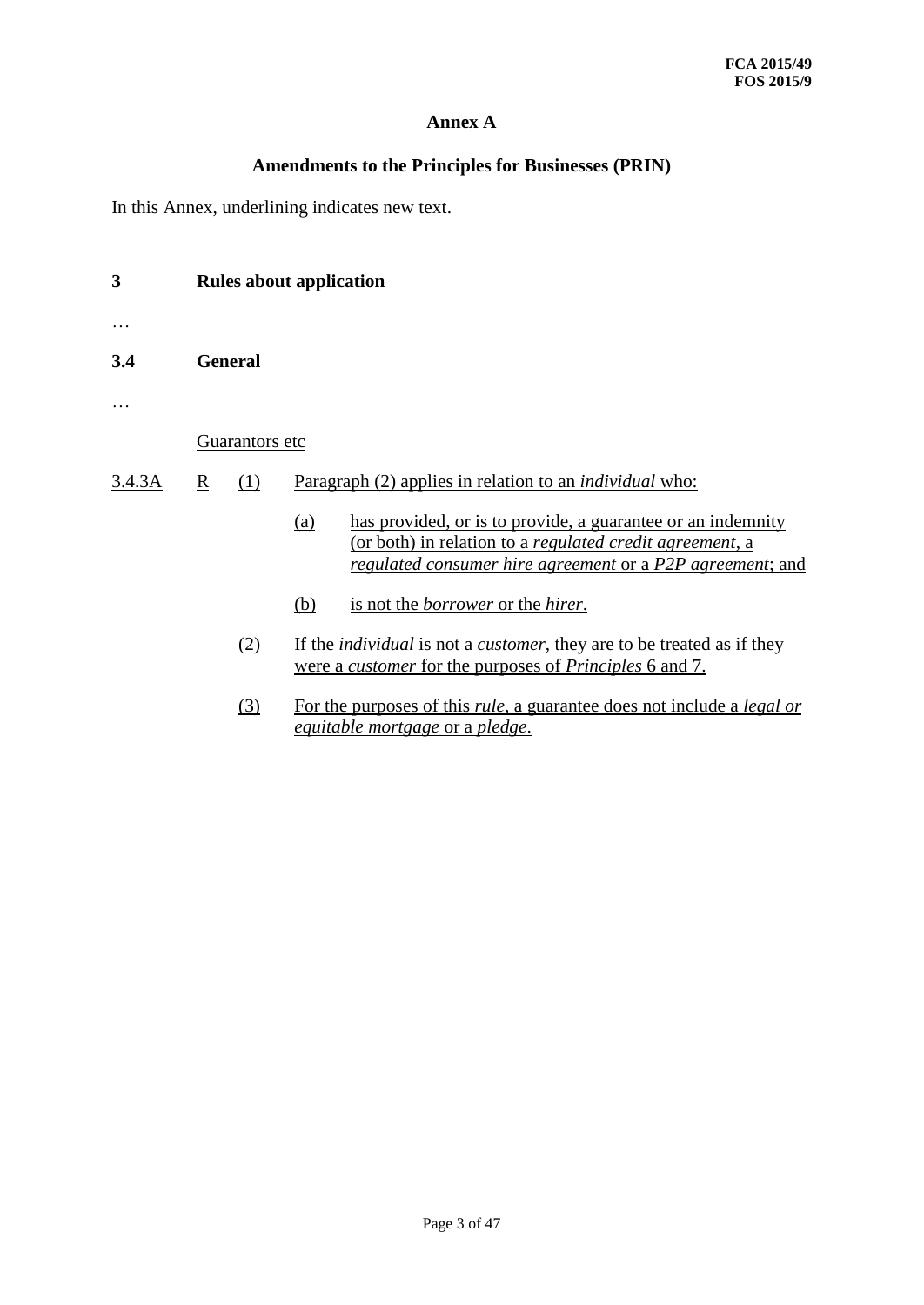## **Annex B**

## **Amendments to the Threshold Conditions (COND)**

In this Annex, underlining indicates new text and striking through indicates deleted text.

### **Comes into force on 28 September 2015**

### **1.1A Application**

…

To what extent does COND apply to credit firms with limited permission?

- 1.1A.5A G …
	- (3) Paragraph 2G of Schedule 6 to the *Act* defines relevant credit activity for the purposes of the *FCA Threshold Conditions*. The interpretation of some of the key expressions used in this specific context is as follows:
		- …
		- (d) "domestic premises supplier" means a supplier who sells goods, offers or agrees to sell goods, or offers or contracts to supply services, or supplies services to customers who are individuals while the supplier or the supplier's representative is physically present in the dwelling of the customer or in consequence of an agreement concluded whilst the supplier was physically present in the dwelling of the customer (though a supplier who does so only on an occasional basis is not to be treated as a "domestic premises supplier" unless the supplier indicates to the public at large, or a section of it, the supplier's willingness to attend, in person or through a representative, the dwelling of a potential customer in order to do any of those things).
	- (3A) Questions may arise over whether a supplier who visits a customer's dwelling to take measurements or give an estimate is a "domestic premises supplier". For example:
		- (a) if the supplier, or the supplier's representative, gives a quote or estimate to the customer during the visit that is sufficiently specific as to be capable of being accepted in a way that is binding on the supplier, then the quote or estimate is an offer; on that basis, the supplier falls within the definition of "domestic premises supplier", irrespective of whether the customer accepts the offer during the visit;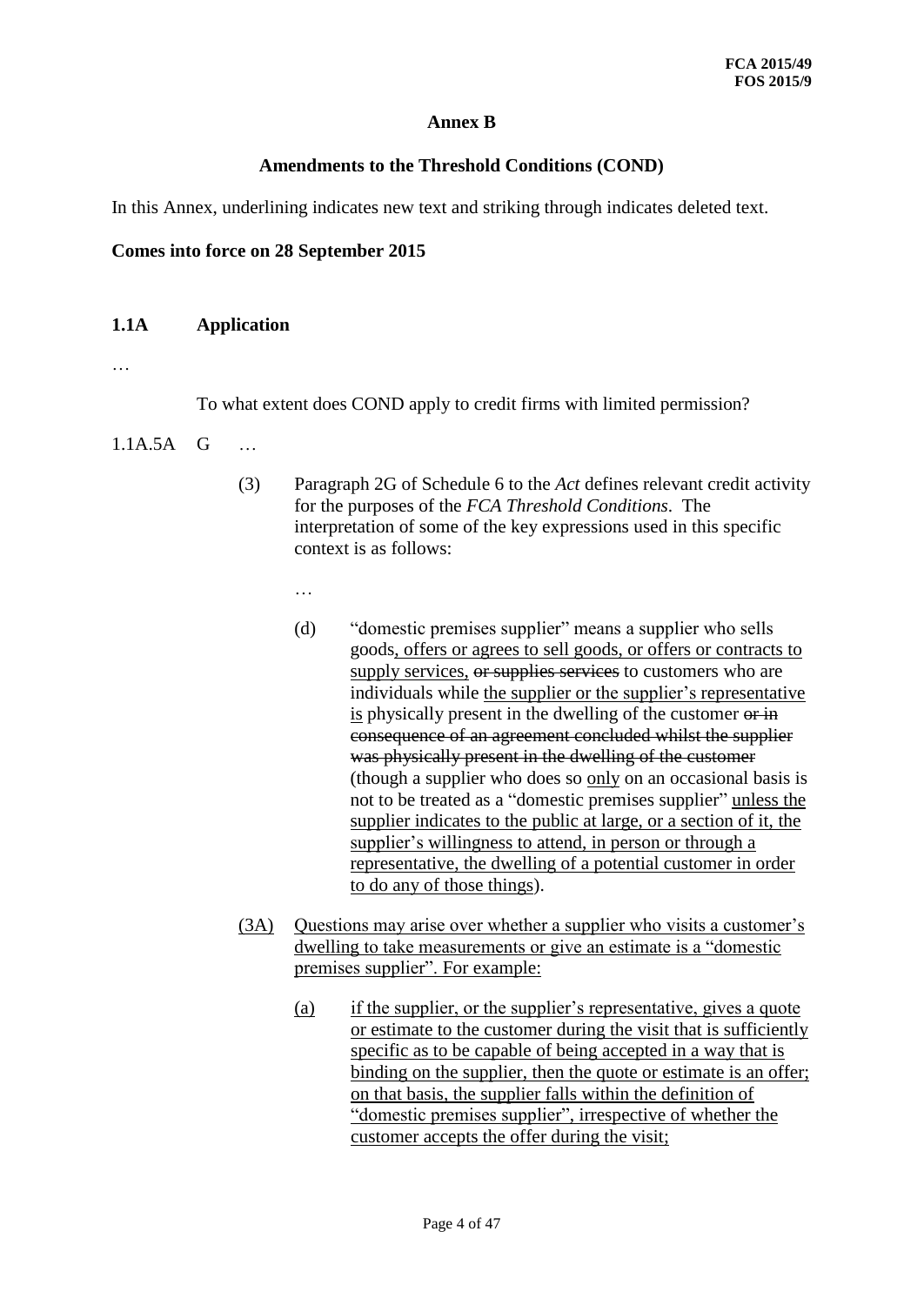- (b) where the supplier, or the supplier's representative, gives only a rough estimate or quote during the visit, with a view to submitting a refined estimate or a firm quote at a later time when the supplier is not at the customer's dwelling, that rough estimate will not be an offer; on that basis, the supplier will not fall within the definition of "domestic premises supplier", unless the customer and the supplier, or the supplier's representative, do reach an agreement during the visit; and
- (c) where an agreement is reached, the supplier will have sold, or agreed to sell, goods or contracted to supply services, and will therefore be a "domestic premises supplier"; this may be the case even if the agreement is subject to later specification of the price, the goods or the services.

It is immaterial whether the supplier carries on any *credit broking* (or other *regulated activity*) during the visit.

- (4) In summary, the following *credit-related regulated activities* are relevant credit activities for the purposes of the *FCA Threshold Conditions*:
	- (a) *credit broking* when carried on:
		- …
		- (iii) in relation to a *consumer hire agreement* where the goods being hired is a vehicle or a *hire-purchase agreement*;
		- …
	- (b) *consumer credit lending* if carried on by a *local authority* or if:
		- …
		- (ii) no charge (by way of interest or otherwise) is payable by the borrower in connection with the provision of *credit* (this includes a charge payable in connection with a breach of the agreement or on the occurrence of a specified event; *consumer credit lending* under an agreement that contains such a charge is not a relevant credit activity); and

…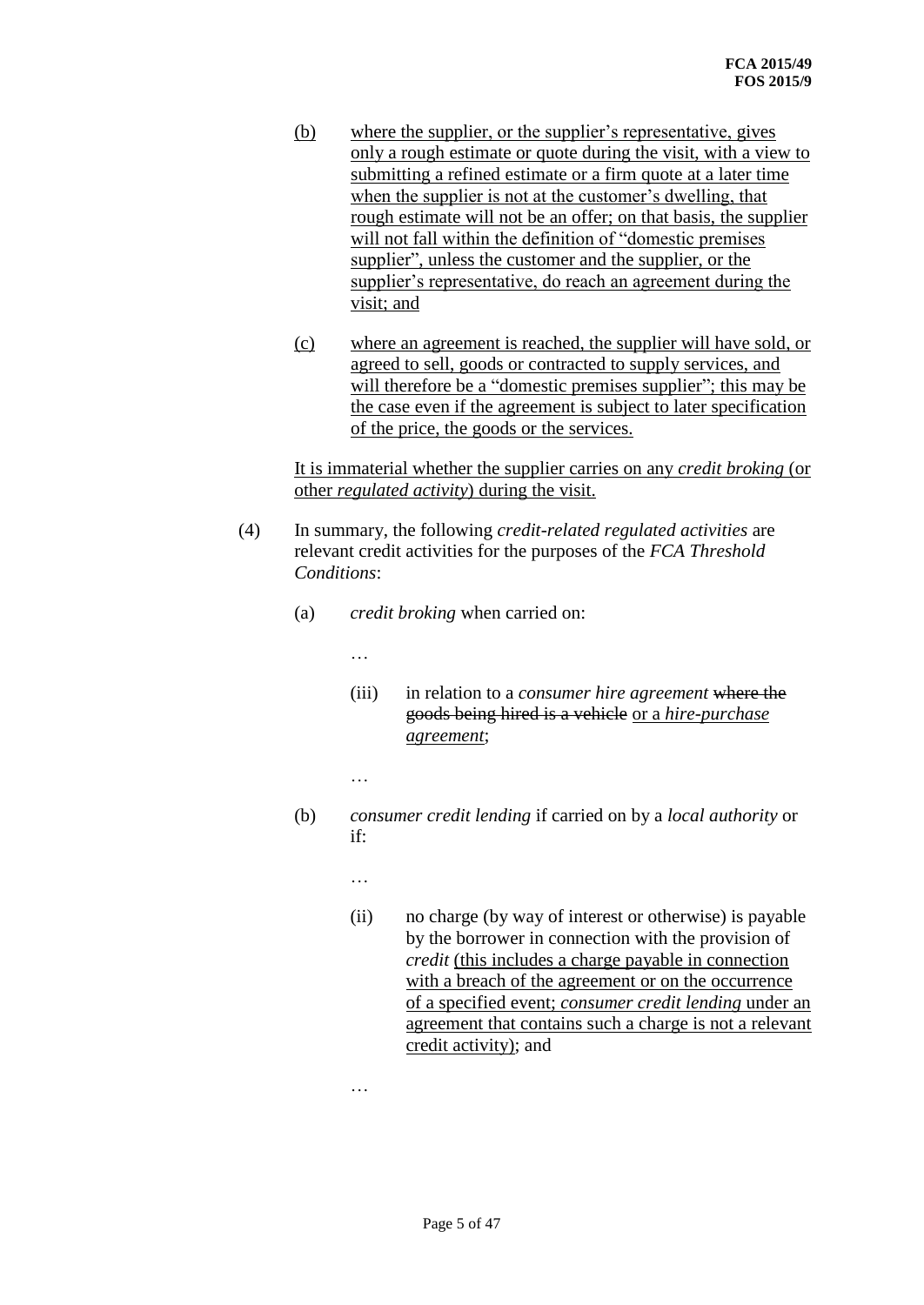## **Annex C**

## **Amendments to the Supervision manual (SUP)**

In this Annex, underlining indicates new text and striking through indicates deleted text.

## **16.12 Integrated Regulatory Reporting**

…

Regulated Activity Group 12

- …
- 16.12.29C R The applicable *data items*, reporting frequencies and submission deadlines referred to in *SUP* 16.12.4R are set out in the table below. Reporting frequencies are calculated from a *firm's accounting reference date*, unless indicated otherwise. The due dates are the last day of the periods given in the table below following the relevant reporting frequency period.

| Description<br>of <i>data item</i>         | Data item<br>Frequency<br>(note 1)                                  |                                                                                       | Submission<br>deadline                                                                |                     |
|--------------------------------------------|---------------------------------------------------------------------|---------------------------------------------------------------------------------------|---------------------------------------------------------------------------------------|---------------------|
|                                            |                                                                     |                                                                                       |                                                                                       |                     |
| Credit<br>broking<br>websites<br>(note 10) | <b>CCR008</b>                                                       | Quarterly: $\frac{1}{2}$<br>January, 1<br>April, 1 July<br>and 1 October<br>(note 11) | Quarterly: $\frac{1}{2}$<br>January, 1<br>April, 1 July<br>and 1 October<br>(note 11) | 30 business<br>days |
| .                                          |                                                                     |                                                                                       |                                                                                       |                     |
| Note 11                                    | Quarters end on 31 March, 30 June, 30 September and 31<br>December. |                                                                                       |                                                                                       |                     |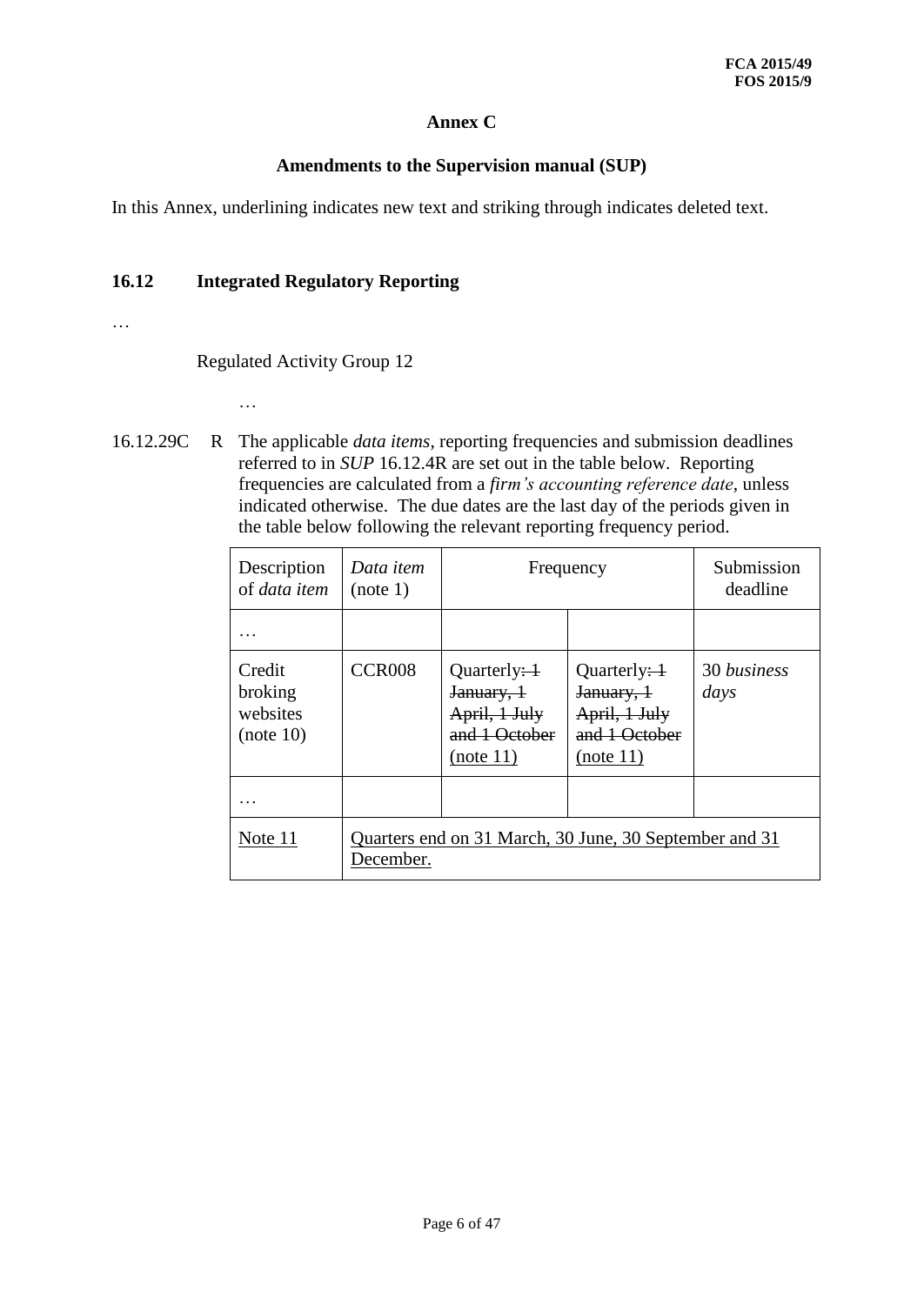## **Annex D**

### **Amendments to the Dispute Resolution: Complaints sourcebook (DISP)**

In this Annex, underlining indicates new text.

#### **Comes into force on 28 September 2015**

#### **1.2 Consumer awareness rules**

…

Publishing and providing summary details, and information about the Financial Ombudsman Service

…

- 1.2.2 R Where the activity does not involve a sale, the obligation in *DISP*  $1.2.1R(2)(b)$ :
	- (1) shall apply at, or immediately after, the point when contact is first made with an *eligible complainant*; and
	- (2) where the *respondent* is a *not-for-profit debt advice body*:
		- (a) may be met at, or immediately after, the point when contact is first made with an *eligible complainant*, by making an oral reference to the availability of the information if the *respondent* does not communicate with the *eligible complainant* in writing then; and
		- (b) must be met in writing on the first occasion on which the *respondent* communicates with the *eligible complainant* in writing.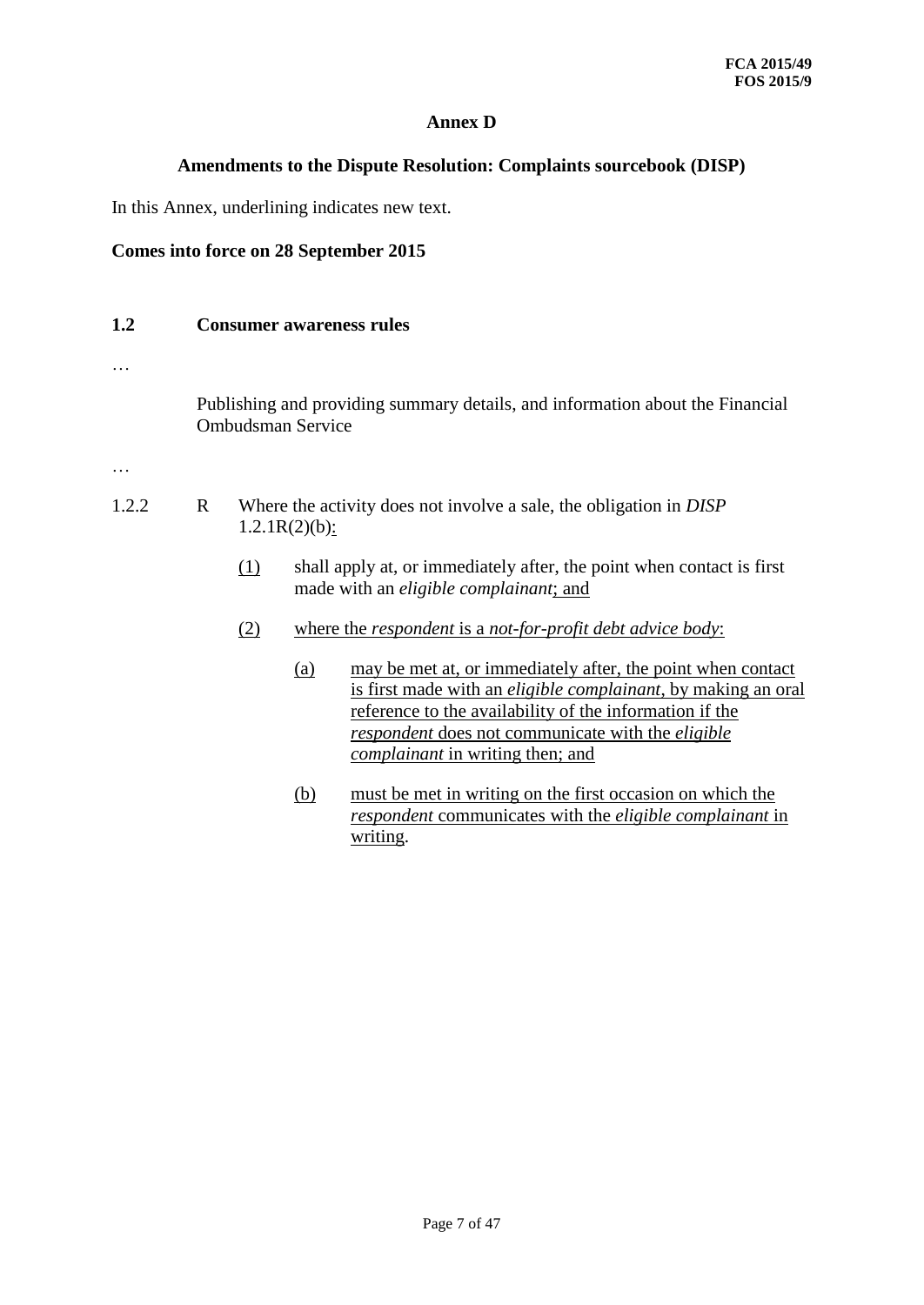## **Annex E**

### **Amendments to the Consumer Credit sourcebook (CONC)**

In this Annex, underlining indicates new text and striking through indicates deleted text, unless otherwise stated.

### **Part 1: Comes into force on 28 September 2015**

#### **7.6 Exercise of continuous payment authority**

Recovery and continuous payment authorities etc

...

- 7.6.2A R (1) This *rule* applies where the terms of a *regulated credit agreement* or a *P2P agreement* do not provide for a *continuous payment authority* and it is proposed that a *customer* will grant a *continuous payment authority* to:
	- (a) a *lender* or a *person* who has *permission* to carry on the activity of *operating an electronic system in relation to lending*; or
	- (b) a *debt collector*¸ provided that the *debt collector* is acting under an arrangement with the *lender* or the *person* who has *permission* to carry on the activity of *operating an electronic system in relation to lending*, the effect of which is that a payment by the *customer* to the *debt collector* amounts to a discharge or reduction of the debt due to the *lender*.
	- (2) The *firm* which proposes the *continuous payment authority* to the *customer* must, before the *customer* grants the *continuous payment authority*:
		- (a) explain why a *continuous payment authority* is proposed;
		- (b) provide the *customer* with an adequate explanation of the matters in *CONC* 4.6.2R(2);
		- (c) give the *customer* information, on paper or in another *durable medium*, setting out, in plain and intelligible language, the terms of the *continuous payment authority* and how it will operate; and
		- (d) give the *customer* a reasonable opportunity to consider the explanations required by (a) and (b) and the information required by (c).
	- (3) A *firm* must not propose that a *customer* should grant a *continuous*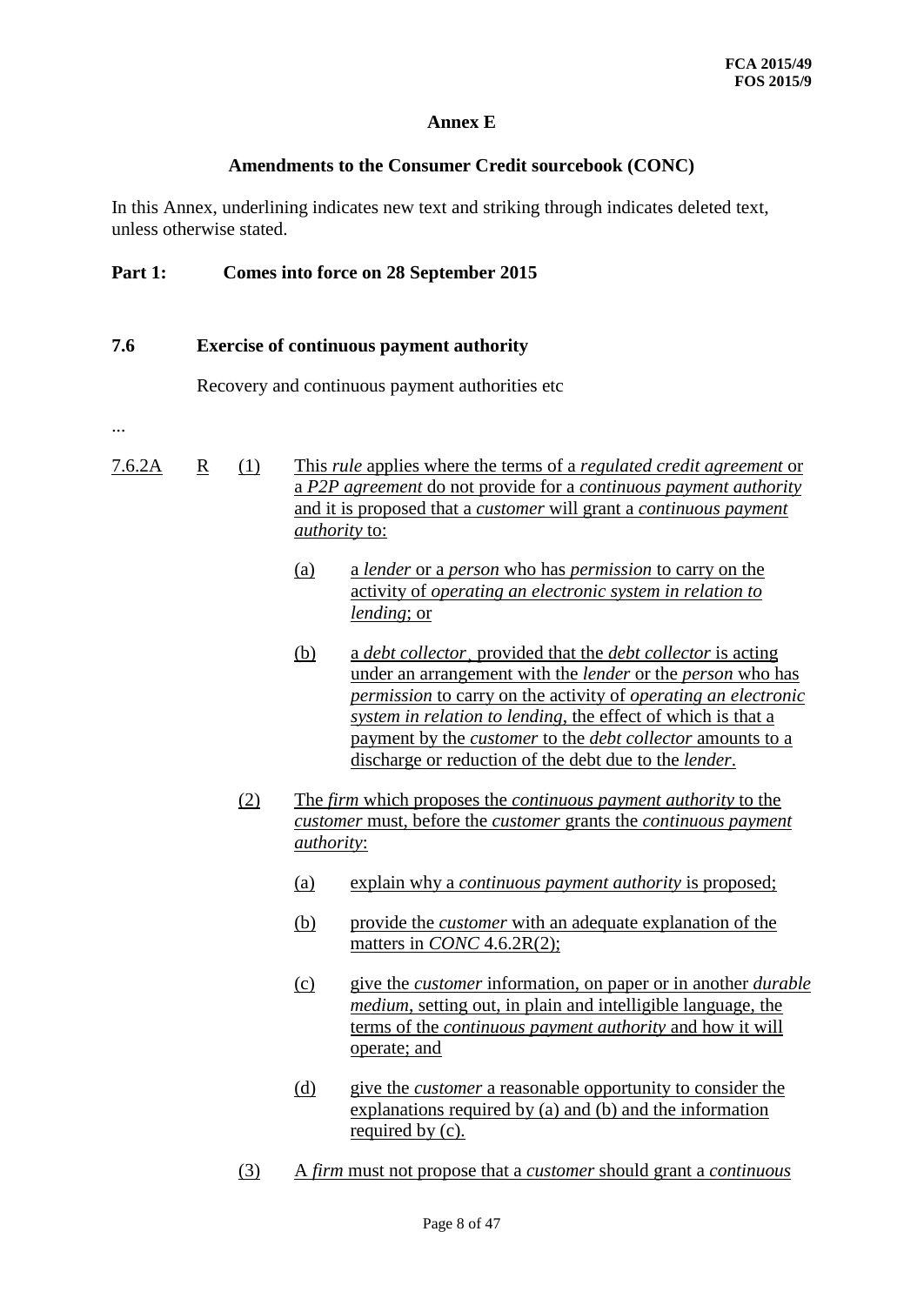*payment authority*, and must not exercise rights under such an authority, in respect of *repayments* under a *regulated credit agreement* or a *P2P agreement*, the terms of which do not already provide for a *continuous payment authority*, unless:

- (a) the *customer* is in arrears or default in respect of the agreement; and
- (b) a *lender* or a *person* who has *permission* to carry on the activity of *operating an electronic system in relation to lending*, or a *debt collector* acting under an arrangement with the *lender* or the *person*, is exercising forbearance in respect of the *customer* in relation to the agreement.
- 7.6.2B G (1) Where a *regulated credit agreement* or a *P2P agreement* does not incorporate the terms of a *continuous payment authority*, *CONC* 7.6.2AR enables a *continuous payment authority* to be put in place (for example, for a repayment plan) without necessarily requiring an amendment to the agreement. But *CONC* 7.6.2AR applies only where the *customer* is in arrears or default, and the creation of the *continuous payment authority* supports the fair treatment of the *customer* and facilitates the exercise of forbearance (see *CONC* 7.3.4R and *CONC* 7.3.5G).
	- (2) *CONC* 7.6.2AR also permits a *continuous payment authority* to be granted to a *debt collector*, provided that the *debt collector* is acting under an arrangement with a *lender* or a *person* who has *permission* to carry on the activity of *operating an electronic system in relation to lending*, such that a payment to the *debt collector* is treated as a payment to the *lender*, and the requirements of *CONC* 7.6.2AR(3) are met.
	- (3) *CONC* 7.6.2AR is subject to the *rule* in *CONC* 7.6.12R which restricts *firms* to two requests under a *continuous payment authority* for a sum due for *high-cost short-term credit*.
	- (4) Whether a forbearance that involves the creation of a *continuous payment authority* amounts to an agreement that varies or supplements a *regulated credit agreement* (rather than merely an indulgence to the *customer*) will depend on the circumstances. If there is an agreement that varies or supplements a *regulated credit agreement*, section 82(2) of the *CCA* requires it to be documented as a modifying agreement and *CONC* 4.6.3R applies instead of *CONC*  7.6.2AR. *Firms* should note the possibility that a *P2P agreement* may be a *regulated credit agreement.*

## **8.3 Pre-contract information and advice requirements**

…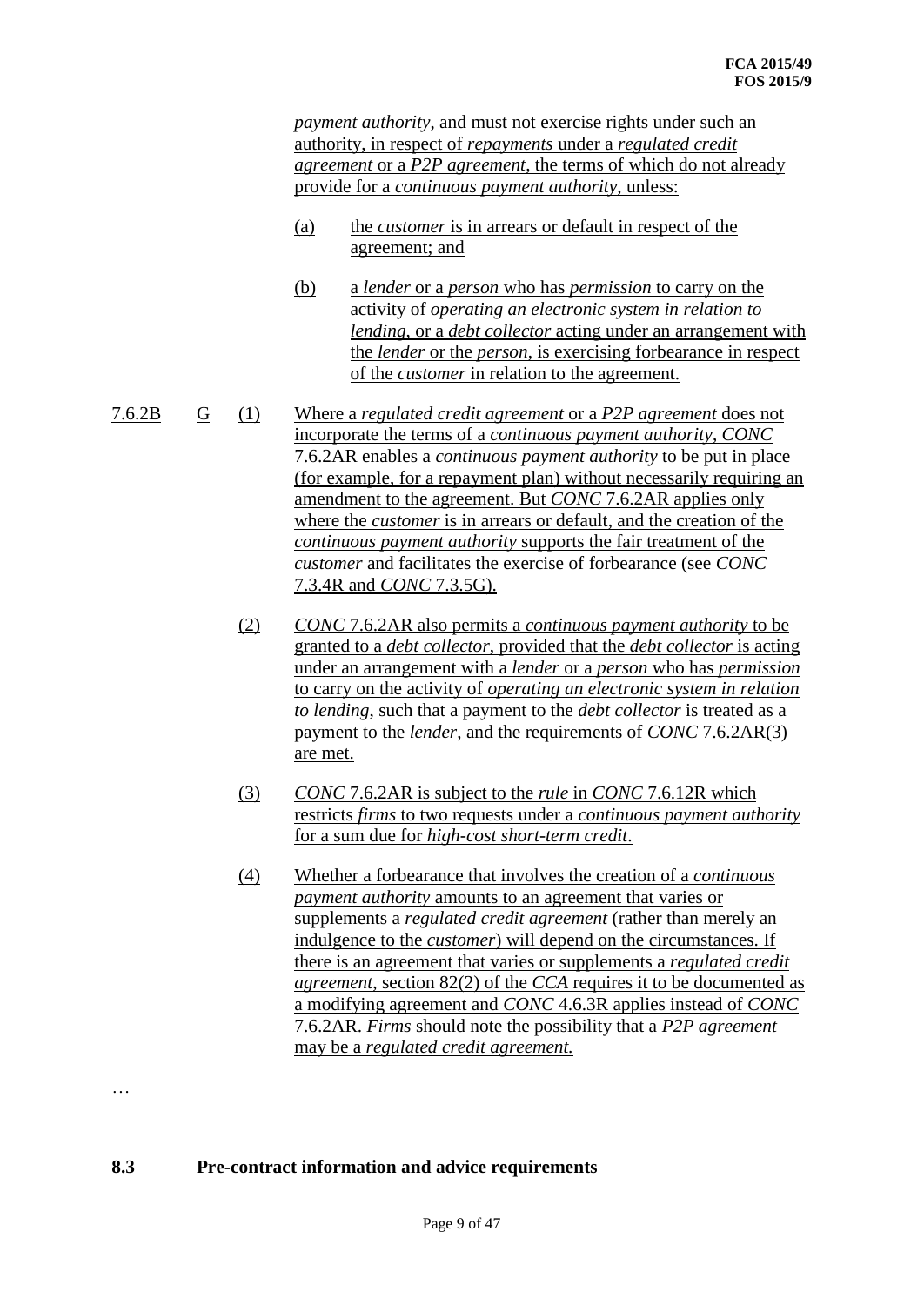| 8.3.4A  | $\overline{\mathbf{R}}$ | (1)<br>(2) | If a firm has not entered into a contract with a <i>customer</i> , and is<br>satisfied on reasonable grounds that it is unlikely to do so, CONC<br>8.3.4R applies in relation to that <i>customer</i> as if the words "is<br>provided in a <i>durable medium</i> and" were omitted.<br>The <i>firm</i> must keep a record of the grounds in (1).                                                                                                                                                                                                                                                                                                                                                                                                                                                                                                                                                                                                                                                                                                                                                                                                                                                                                                                                                        |
|---------|-------------------------|------------|---------------------------------------------------------------------------------------------------------------------------------------------------------------------------------------------------------------------------------------------------------------------------------------------------------------------------------------------------------------------------------------------------------------------------------------------------------------------------------------------------------------------------------------------------------------------------------------------------------------------------------------------------------------------------------------------------------------------------------------------------------------------------------------------------------------------------------------------------------------------------------------------------------------------------------------------------------------------------------------------------------------------------------------------------------------------------------------------------------------------------------------------------------------------------------------------------------------------------------------------------------------------------------------------------------|
| 8.3.6A  | $\overline{G}$          | (1)        | <i>Firms</i> must provide advice in a <i>durable medium</i> , unless CONC<br>8.3.4AR applies. Where questions over the application of that<br>exemption may arise, for example, in relation to advice given to a<br><i>customer</i> at an initial meeting or telephone call, the following<br>considerations may be relevant:<br>if a firm never charges for advice and never enters into<br><u>(a)</u><br>contracts with <i>customers</i> for <i>debt solutions</i> , <i>CONC</i> 8.3.4AR<br>may remove the requirement to provide advice to the<br>customer in a <i>durable medium</i> ; and<br>if a <i>firm</i> enters into contracts with <i>customers</i> (in relation to<br><u>(b)</u><br>advice, to a <i>debt solution</i> , or to some other matter), it will<br>need to consider, at the early stages of contact with a<br><i>customer</i> , whether a contract with that <i>customer</i> may follow.<br>A firm is only likely to able to satisfy itself on that point once<br>discussions with a <i>customer</i> have advanced to a stage where<br>it is reasonable to conclude that it is more likely than not that<br>the <i>firm</i> will not enter into a contract with the <i>customer</i> . The<br><i>firm</i> should keep a record of its reasons for being satisfied on<br>the point. |
|         |                         | (2)        | Where the exemption in CONC 8.3.4AR applies, the <i>firm</i> should<br>consider whether it may nevertheless be appropriate to comply with<br>CONC 8.3.4R in certain cases, for example where complex advice is<br>given.                                                                                                                                                                                                                                                                                                                                                                                                                                                                                                                                                                                                                                                                                                                                                                                                                                                                                                                                                                                                                                                                                |
| Part 2: |                         |            | <b>Comes into force on 2 November 2015</b>                                                                                                                                                                                                                                                                                                                                                                                                                                                                                                                                                                                                                                                                                                                                                                                                                                                                                                                                                                                                                                                                                                                                                                                                                                                              |
| 2.2     |                         |            | General principles for credit-related regulated activities                                                                                                                                                                                                                                                                                                                                                                                                                                                                                                                                                                                                                                                                                                                                                                                                                                                                                                                                                                                                                                                                                                                                                                                                                                              |

2.2.4 G …

…

(3) A *firm* which operates under a variety of trading names should take particular care to ensure that *customers* are not misled as to the identity of the *firm*, or the nature or scale of the *firm's* business.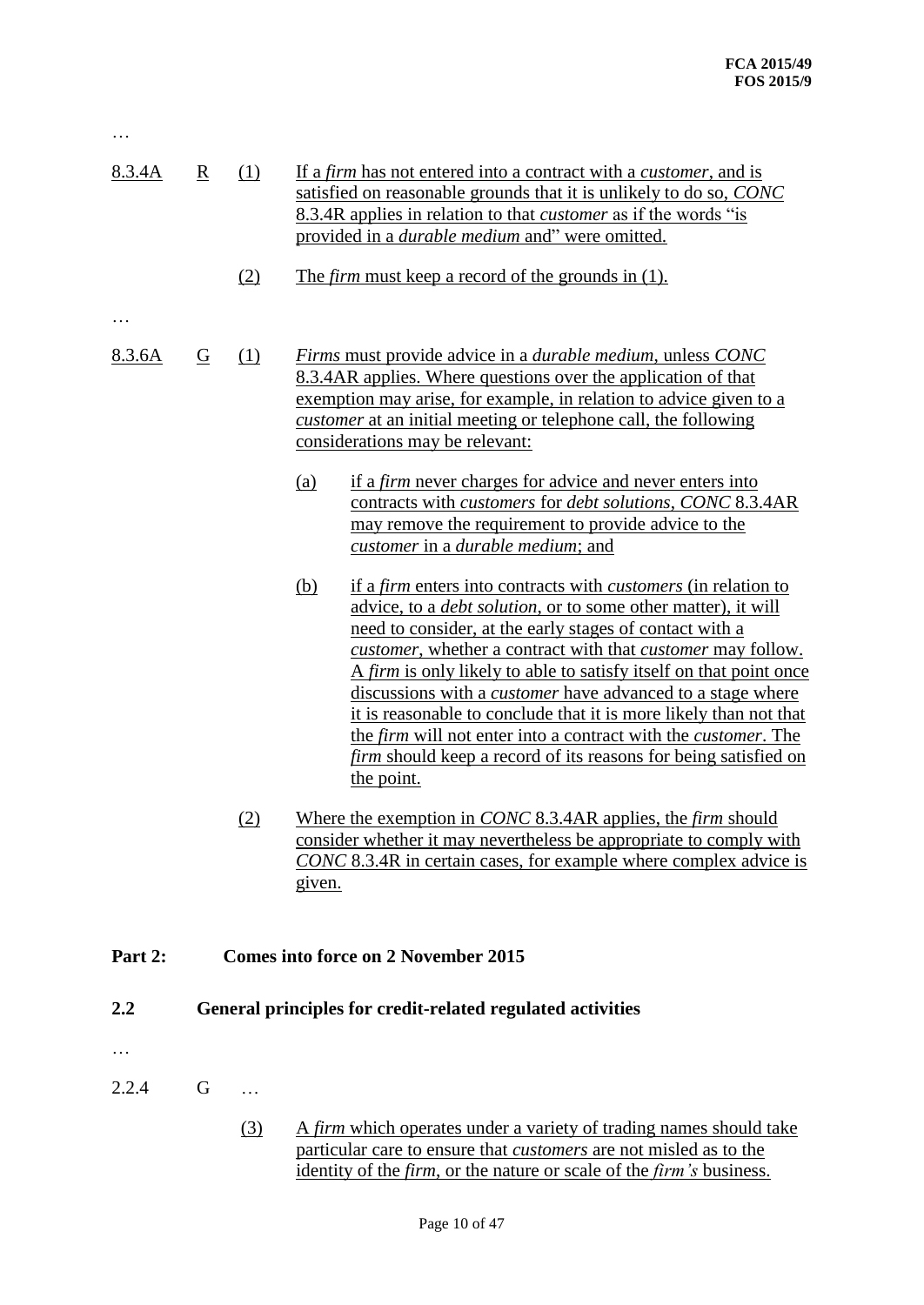## **2.5 Conduct of business: credit broking**

…

…

Unfair business practices: credit brokers

- 2.5.8 R A *firm* must not:
	- …
	- (2) other than where:
		- (a) the *firm* has obtained the contact details of a *customer* (C) in the course of the sale or negotiations for the sale of a product or service to C; [deleted]
		- (b) the direct marketing is in respect of the *firm's* similar products and services only; [deleted]
		- (c) C has been given a simple means of refusing (free of charge, except for the cost of the transmission of the refusal) the use of the contact details for the purposes of such direct marketing, at the time that the details were initially collected and, where C did not initially refuse the use of the details, at the time of each subsequent communication; and [deleted]
		- (ca) (i) the *firm* has obtained the contact details of a *customer* (C) in the course of the sale or negotiations for the sale of a product or service to C;
			- (ii) the direct marketing is in respect of the *firm's* similar products and services only; and
			- (iii) C has been given a simple means of refusing (free of charge, except for the cost of the transmission of the refusal) the use of the contact details for the purposes of such direct marketing, at the time that the details were initially collected and, where C did not initially refuse the use of the details, at the time of each subsequent communication; or
		- (d)

…

…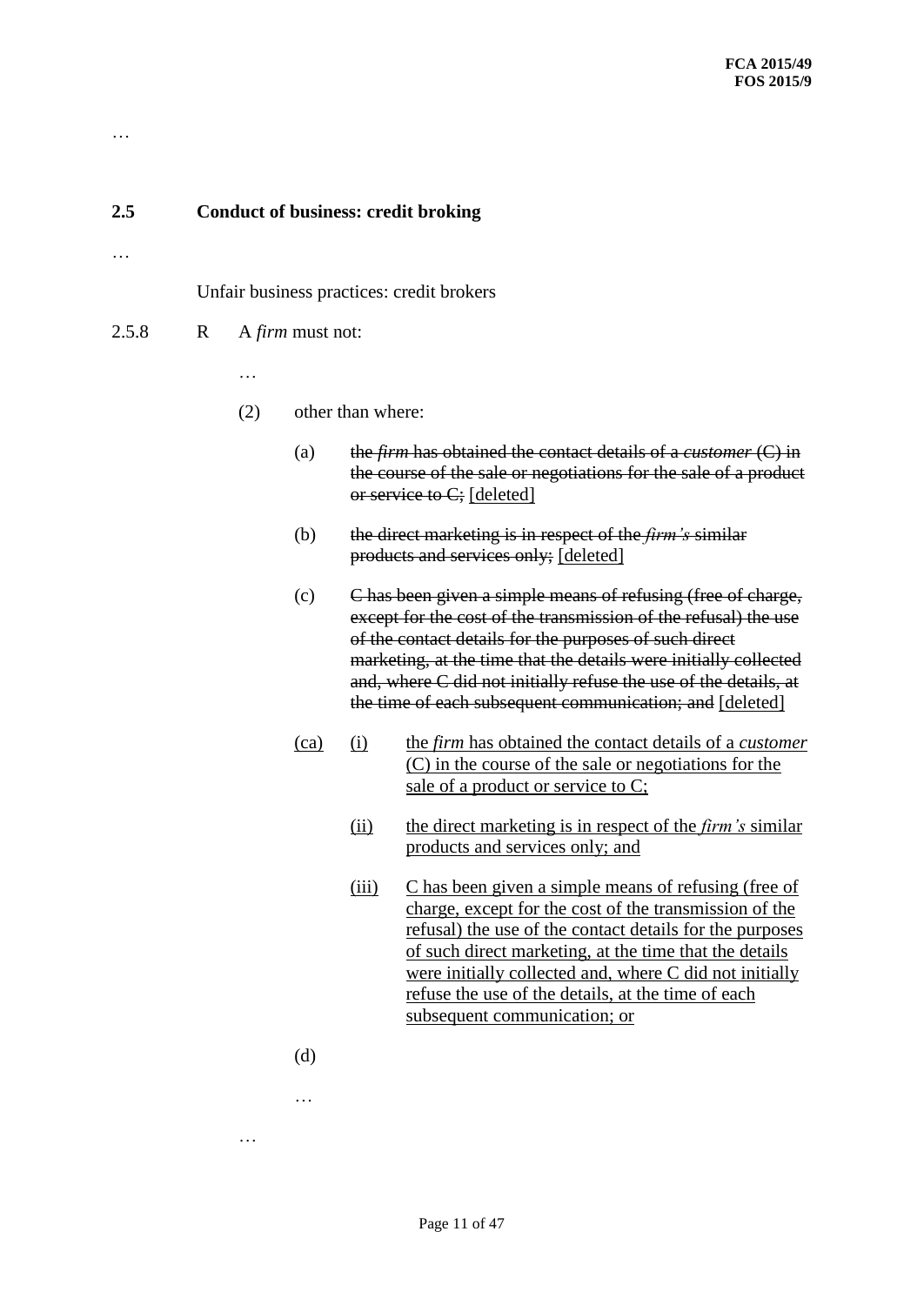- (14) in relation to an insurance product or service (including, in particular, a payment protection product (the meaning of which is set out in *CONC* 2.5.10R)) or other product or service linked to the *credit agreement* or *consumer hire agreement* (whether the product or service is optional or required as a condition of the *credit agreement* or *consumer hire agreement*):
	- (a) pressurise the *customer* to buy the product or service; or

[**Note**: paragraph 2.62, 2nd bullet of *JGPPI*]

(b) offer undue incentives to the *customer* to buy the product or service; or

[**Note**: paragraph 2.62, 2nd bullet of *JGPPI*]

(c) discourage or prevent the *customer* from seeking or obtaining the product or service from another source;

[**Note**: paragraph 4.26f of *CBG*]

(15) in relation to an insurance product or service or other linked product or service to the *credit agreement* or *consumer hire agreement* (whether the service or product is optional or required as a condition of the *credit agreement* or *consumer hire agreement*) discourage or prevent the *customer* from seeking or obtaining the product or service from another source; [deleted]

[**Note**: paragraph 4.26f of *CBG*]

…

…

(20) take a fee from a *customer's* bank payment account without the *customer's* express authorisation to do so (and "payment account" in this *rule* has the same meaning as in the *Payment Services Regulations*, being an account held in the name of one or more payment service users which is used for the execution of payment transactions);

[**Note**: paragraph 4.17c of CBG]

**3 Financial promotions and communications with customers**

**3.1 Application**

…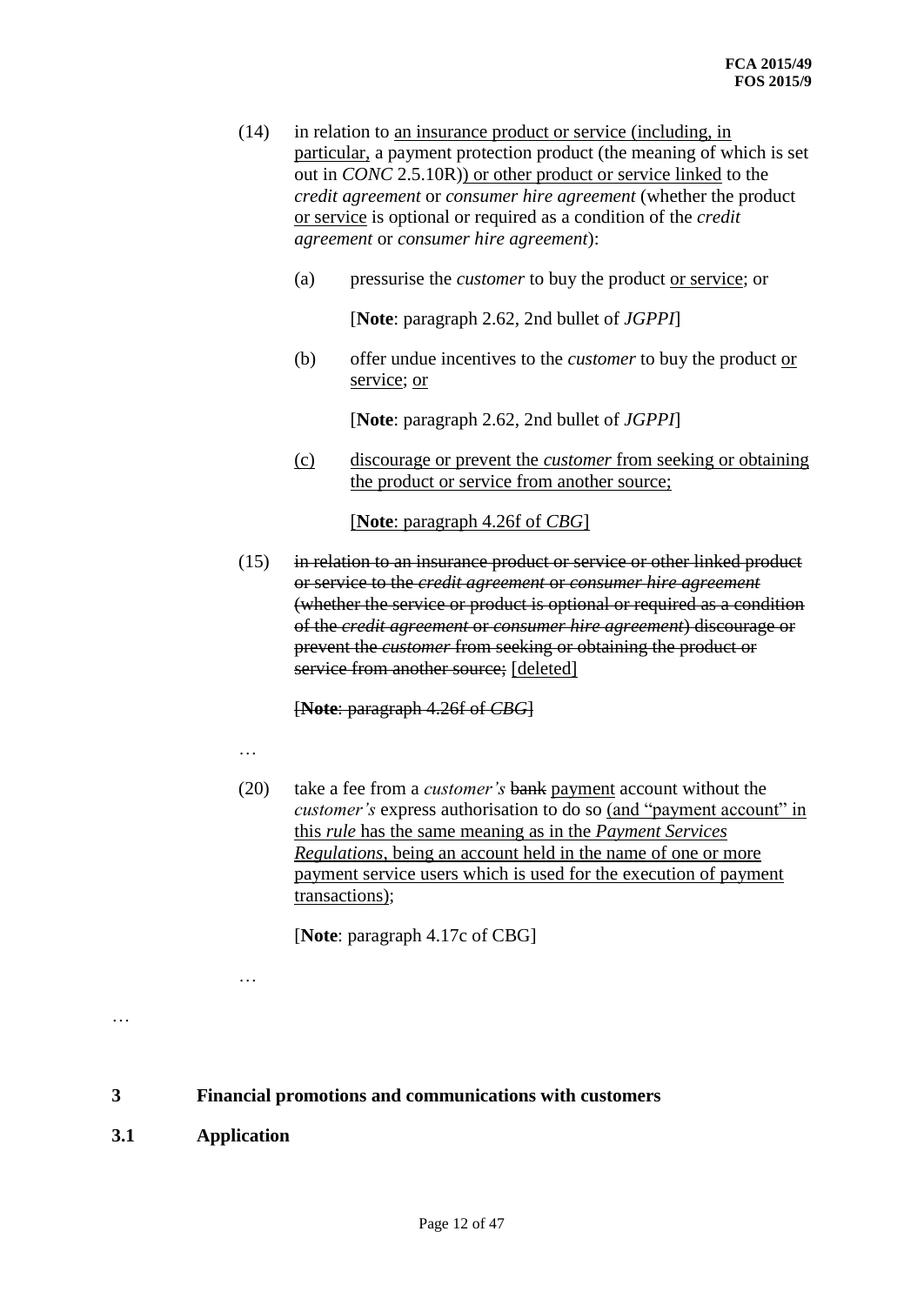| 3.1.4A | $\overline{G}$ | <i>Firms</i> are reminded that the <i>rules</i> and <i>guidance</i> in <i>CONC</i> 3.9 also apply to<br>financial promotions and communications with a customer in relation to<br>debt counselling and debt adjusting.                                                                                                                                                                                                                                                 |                        |                                                                                                                                                                                    |
|--------|----------------|------------------------------------------------------------------------------------------------------------------------------------------------------------------------------------------------------------------------------------------------------------------------------------------------------------------------------------------------------------------------------------------------------------------------------------------------------------------------|------------------------|------------------------------------------------------------------------------------------------------------------------------------------------------------------------------------|
|        |                |                                                                                                                                                                                                                                                                                                                                                                                                                                                                        |                        |                                                                                                                                                                                    |
| 3.1.7  | $\mathbf{R}$   | (1)                                                                                                                                                                                                                                                                                                                                                                                                                                                                    |                        | <i>CONC</i> 3 does not apply (apart from the provisions in (2)) to a<br><i>financial promotion</i> or communication that consists of only one or<br>more of the following:         |
|        |                |                                                                                                                                                                                                                                                                                                                                                                                                                                                                        | (a)                    | the name or a trading name of the firm (or its appointed<br>representative);                                                                                                       |
|        |                |                                                                                                                                                                                                                                                                                                                                                                                                                                                                        |                        |                                                                                                                                                                                    |
|        |                |                                                                                                                                                                                                                                                                                                                                                                                                                                                                        |                        |                                                                                                                                                                                    |
|        |                |                                                                                                                                                                                                                                                                                                                                                                                                                                                                        |                        |                                                                                                                                                                                    |
| 3.2    |                |                                                                                                                                                                                                                                                                                                                                                                                                                                                                        |                        | <b>Financial promotion general guidance</b>                                                                                                                                        |
|        |                |                                                                                                                                                                                                                                                                                                                                                                                                                                                                        |                        |                                                                                                                                                                                    |
|        |                |                                                                                                                                                                                                                                                                                                                                                                                                                                                                        | Meaning of "prominent" |                                                                                                                                                                                    |
| 3.2.3  | $\overline{G}$ | For the purposes of this chapter, information or a statement included in a<br><i>financial promotion</i> or communication will not be treated as prominent<br>unless it is presented, in relation to the other content of the <i>financial</i><br><i>promotion</i> or communication, in such a way that it is likely that the attention<br>of the average <i>customer</i> to whom the <i>financial promotion</i> or communication<br>is directed would be drawn to it. |                        |                                                                                                                                                                                    |
| 3.3    |                |                                                                                                                                                                                                                                                                                                                                                                                                                                                                        |                        | The clear, fair and not misleading rule and general requirements                                                                                                                   |
| 3.3.1  | $\mathbf R$    | (1)                                                                                                                                                                                                                                                                                                                                                                                                                                                                    | .                      |                                                                                                                                                                                    |
|        |                | (1A)                                                                                                                                                                                                                                                                                                                                                                                                                                                                   | promotion:             | A firm must ensure that each communication and each financial                                                                                                                      |
|        |                |                                                                                                                                                                                                                                                                                                                                                                                                                                                                        | <u>(a)</u>             | is clearly identifiable as such;                                                                                                                                                   |
|        |                |                                                                                                                                                                                                                                                                                                                                                                                                                                                                        | <u>(b)</u>             | is accurate;                                                                                                                                                                       |
|        |                |                                                                                                                                                                                                                                                                                                                                                                                                                                                                        | (c)                    | is balanced and, in particular, does not emphasise any<br>potential benefits of a product or service without also giving<br>a fair and prominent indication of any relevant risks; |
|        |                |                                                                                                                                                                                                                                                                                                                                                                                                                                                                        | <u>(d)</u>             | is sufficient for, and presented in a way that is likely to be                                                                                                                     |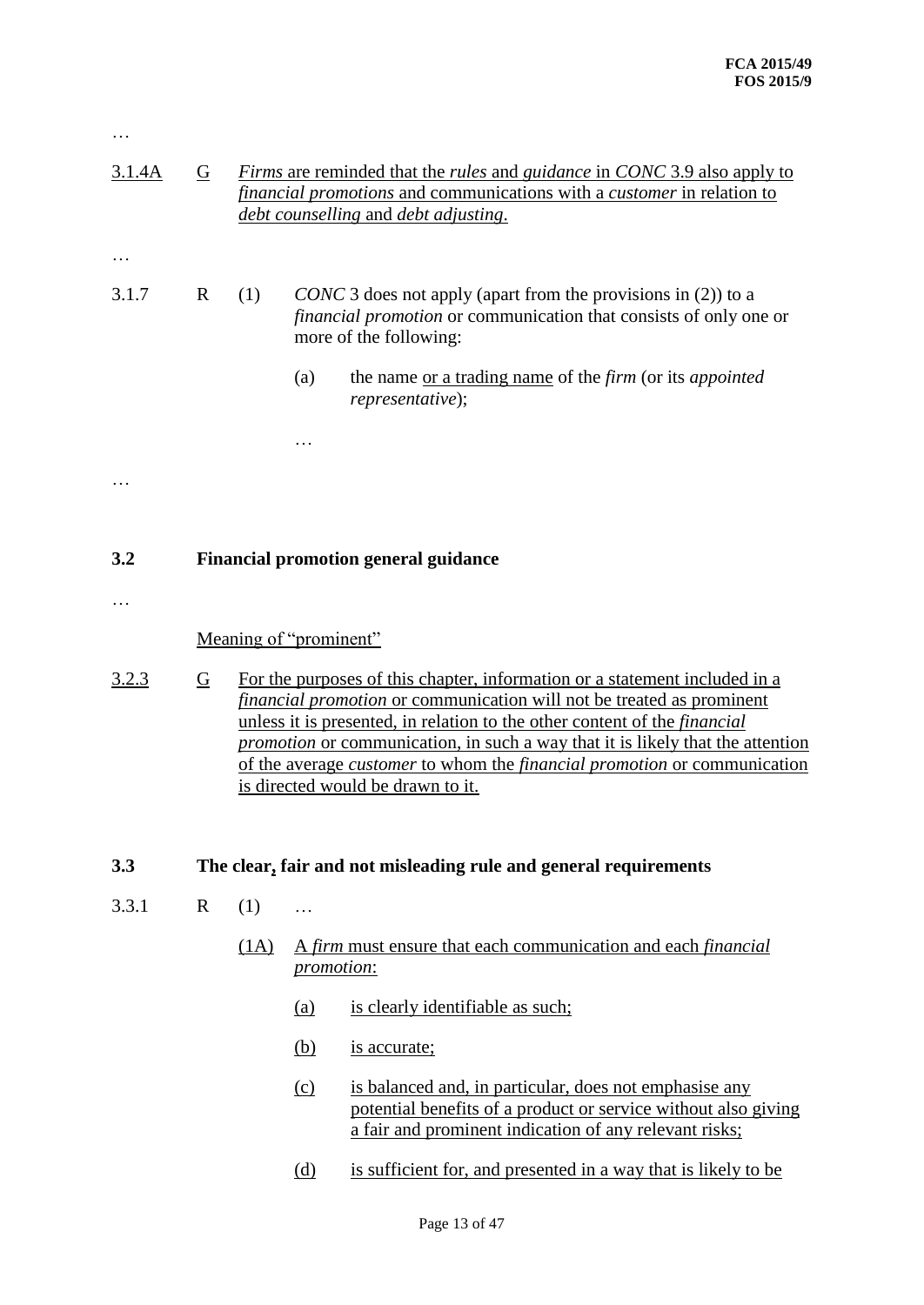understood by, the average member of the group to which it is directed, or by which it is likely to be received; and

- (e) does not disguise, omit, diminish or obscure important information, statements or warnings.
- (1B) A *firm* must ensure that, where a communication or *financial promotion* contains a comparison or contrast, the comparison or contrast is presented in a fair and balanced way and is meaningful.
- (2) If, for a particular communication or *financial promotion*, a *firm* takes reasonable steps to ensure it complies with (1), (1A) and (1B), a contravention does not give rise to a right of action under section 138D of the *Act*.

#### General requirements

…

3.3.2 R A *firm* must ensure that a communication or *financial promotion*:

…

(4) in the case of a communication or *financial promotion* in relation to *credit broking*, indicates to the *customer* specifies the identity name of the *lender* (where it is known).

[**Note**: paragraph 4.8a of *CBG*]

- 
- 3.3.3 R (1) A *firm* must not in a *financial promotion* or a communication to a *customer* suggest or state, expressly or by implication, state or imply that *credit* is available regardless of the *customer's* financial circumstances or status.

[**Note**: paragraphs 3.7o of *CBG* and 5.2 of *ILG*]

- (2) This *rule* does not apply to a *financial promotion* or communication relating to a *credit agreement* under which a *person* takes an article in *pawn* and the *customer's* total financial liability (including capital, interest and all other charges) is limited under the agreement to the proceeds of sale which would represent the true market value (within the meaning of section 121 of the *CCA*) of the article or articles *pawned* by the *customer*.
- 3.3.4 G …
	- (2) If *credit* is described as pre-approved, in accordance with *CONC* 3.5.12R the provision of the *credit* should be free of any conditions regarding the *customer's* credit status, and the *lender* or, in relation to a *P2P agreement* the *operator of an electronic system in relation to lending*, should have carried out the required assessment under *CONC* 5. A statement or an implication that *credit* is guaranteed or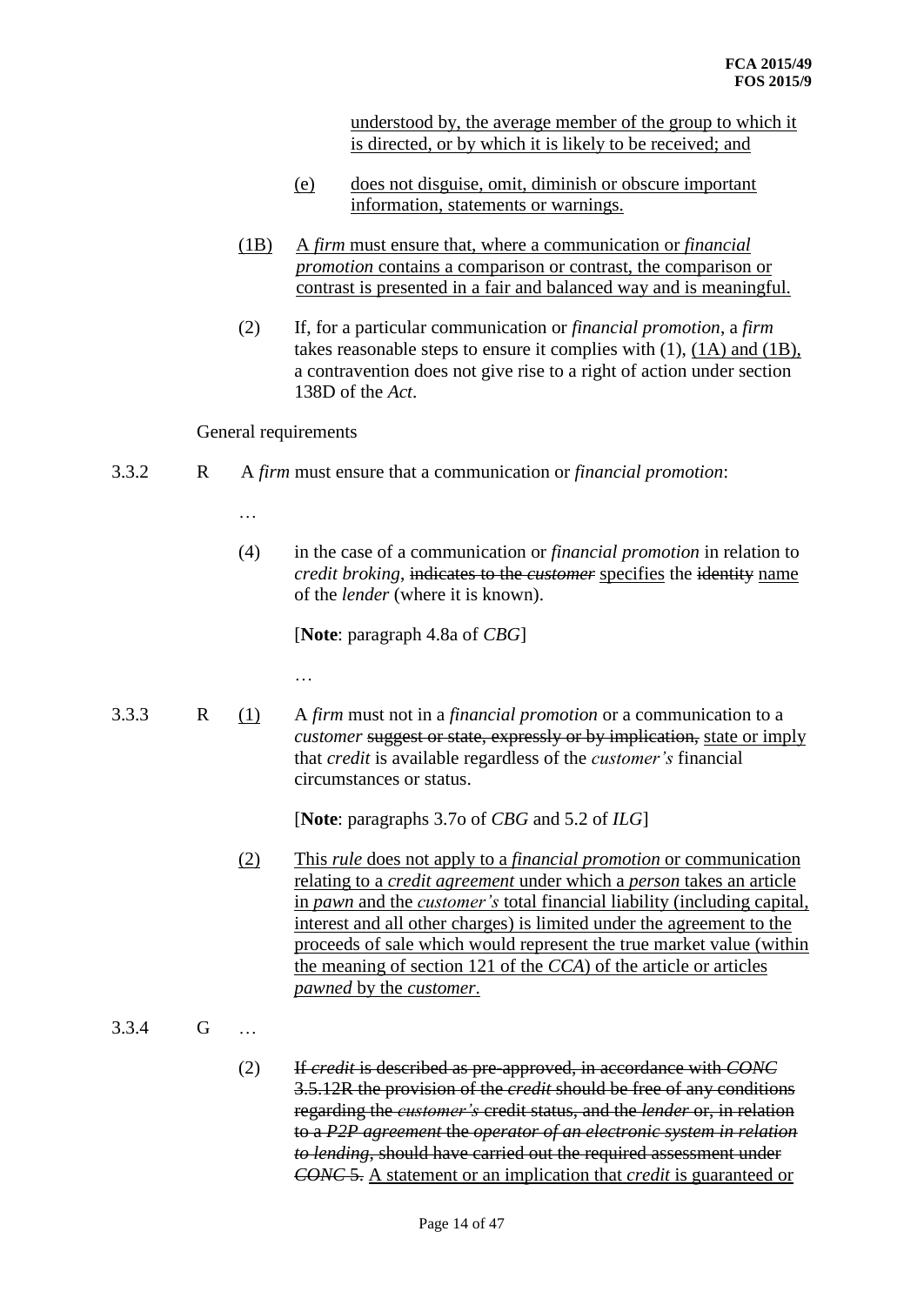pre-approved, or is not subject to any *credit* checks or other assessment of creditworthiness, may contravene *CONC* 3.3.3R. *Firms* are reminded of the requirements of *CONC* 5 (Responsible lending).

Guidance on clear, fair and not misleading

#### 3.3.5 G A firm should ensure that each communication and each *financial promotion*:

- (1) is accurate and, in particular, should not emphasise any potential benefits of a product or service without also giving a fair and prominent indication of any relevant risks;
- $(2)$  is sufficient for, and presented in a way that is likely to be understood by, the average member of the group to whom it is directed, or by whom it is likely to be received;
- (3) does not disguise, diminish or obscure important information, statements or warnings; and
- (4) is clearly identifiable as such. [deleted]

[**Note:** in relation to identifying marketing material as such, paragraphs 3.7p of *CBG* and 3.18q of *DMG*]

…

3.3.8 G If a communication or a *financial promotion* compares a product or service with one or more other products (whether or not provided by the *firm*), the *firm* should ensure that the comparison is meaningful and presented in a fair and balanced way. A comparison or contrast to which *CONC* 3.3.1R(1B) applies may be a comparison or contrast with another *person*, or with another product or service, whether offered by the *firm* or by another *person*.

…

#### **3.4 Risk warning for high-cost short-term credit**

Risk warnings

- 3.4.1 R …
	- (2) The risk warning in (1) must be included in a *financial promotion* contained in an *electronic communication* unless by reason of the limited space available on the medium in question it is not reasonably practicable to include the warning. [deleted]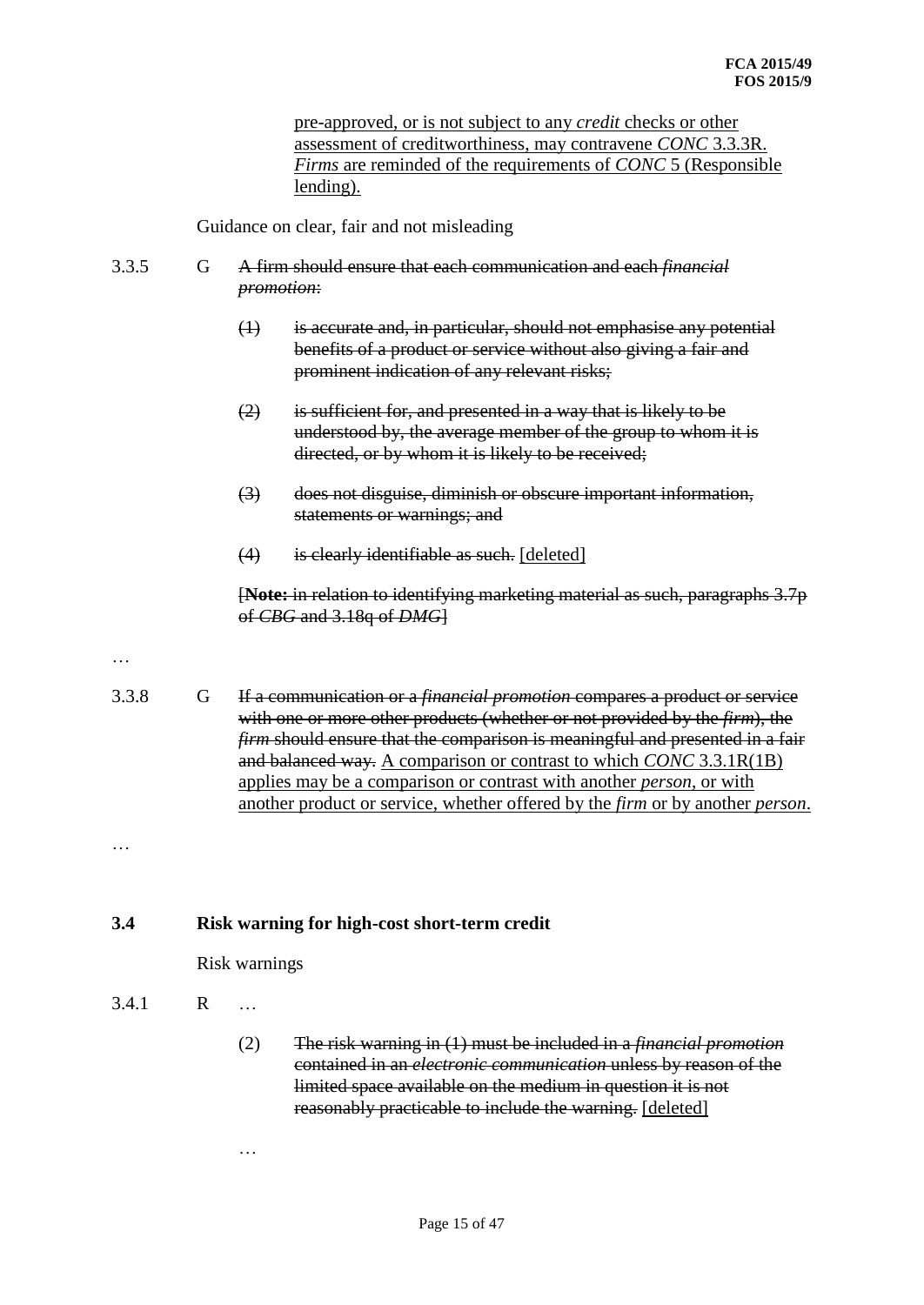# **3.5 Financial promotions about credit agreements not secured on land**

…

…

## Content of financial promotions

…

…

…

3.5.3 R (1) Where a *financial promotion* includes indicates a rate of interest or an amount relating to the *cost of credit* whether expressed as a sum of money or a proportion of a specified amount, the *financial promotion* must also:

Guidance on showing interest rates and cost of credit

- 3.5.4 G (1) A rate of interest for the purpose of *CONC* 3.5.3R(1) is not limited to an annual rate of interest but would include a *monthly* or daily rate or an *APR*. It would also include a reference to 0% credit. An amount relating to the *cost of credit* would include the amount of any fee or charge, or any *repayment* of *credit* (where it includes interest or other charges).
	- (2) If a *rule* in *CONC* 3.5 applies to a rate of interest or a charge, and the rate or charge applies for only a limited period, the duration of the period and the rate or amount following that period, if known or ascertainable, should be shown.

[**Note**: paragraph 6.13 of BIS Guidance on regulations implementing the *Consumer Credit Directive*]

#### Representative example

- 3.5.5 R …
	- (5) The information required by (1) must be:
		- (a) specified in a clear, and concise and prominent way;

…

…

(d) given greater no less prominence than: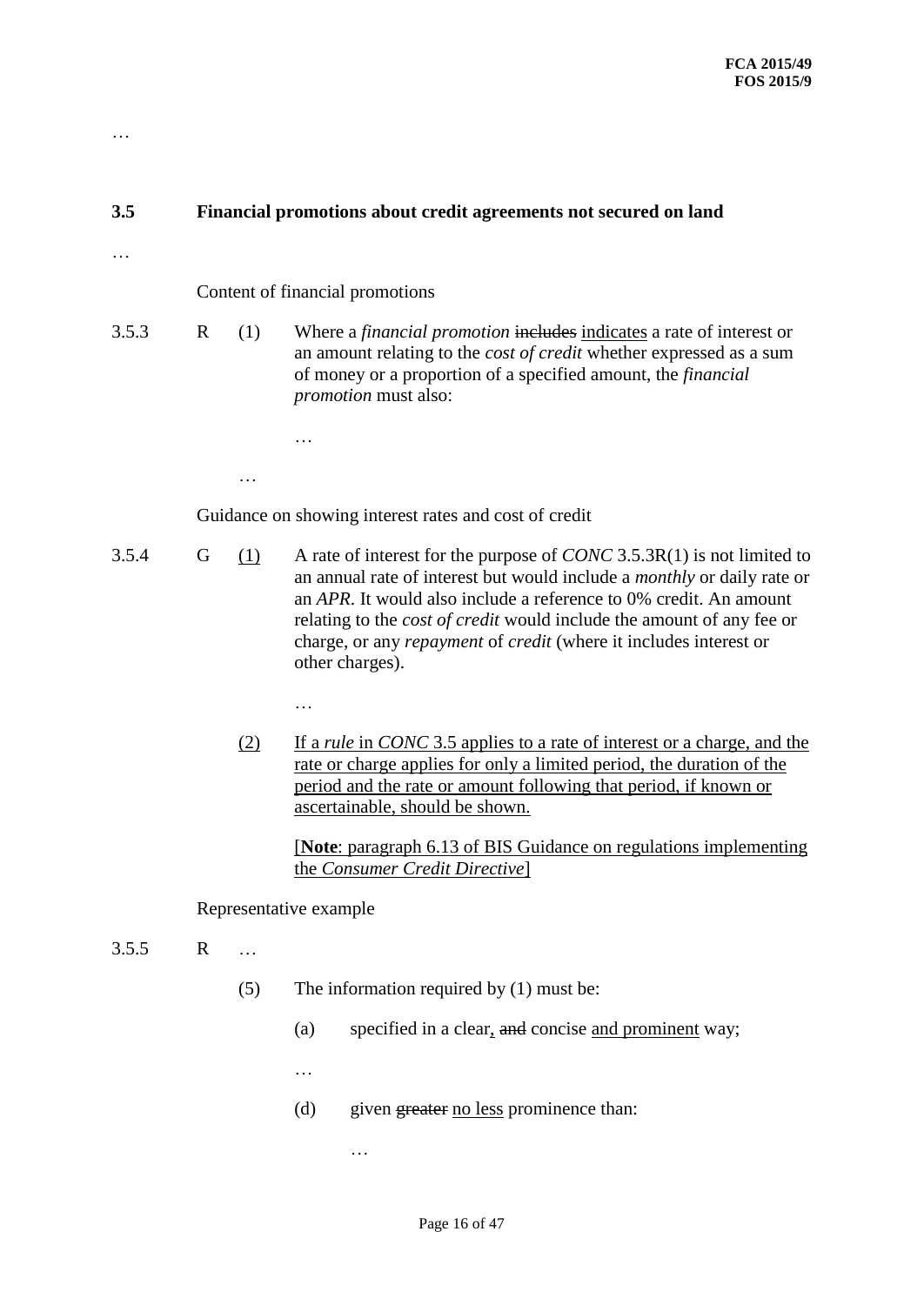Guidance on the representative example

#### 3.5.6 G …

- (1A) *Firms* are referred to the *Glossary* definition of *representative APR* and reminded that they should consider the agreements which they reasonably expect to be entered into (whether by the *firm* or by another *person*) as a result of the *financial promotion*, and ensure that the 51% test in that definition takes account of the *APR* of each of those agreements. The representative example in *CONC* 3.5.5R should be representative of agreements to which the *representative APR* applies.
- (1B) The example referred to in (1) is unlikely to be representative if, for example, most *customers* entering into agreements as a result of the *financial promotion* are likely to do so for a lower amount of *credit*  than that indicated in the example, or with higher rates of interest or other charges than those indicated in the example.
- …
- (3) If a rate of interest or a charge applies for only a limited period, the duration of the period and the rate or amount following that period, if known or ascertainable, should be shown. [deleted]

[**Note:** paragraph 6.13 of BIS Guidance on regulations implementing the *Consumer Credit Directive*]

- …
- (6) For showing the *cash price*, the total *cash price* of all items should be shown, together with the price of each item individually. For the purposes of the *Glossary* definition of *cash price* in this context, a discount will be treated as generally available if most *customers* paying in cash are likely to be, or would reasonably expect to be, offered or given the discount.

Other financial promotions requiring a representative APR

- 
- 3.5.7 R (1) A *financial promotion* must include the *representative APR* if it:
	- (a) indicates in any way, whether expressly or by implication, including by means of the name given to the business or the product or of an address used by a business for the purposes of electronic communication, that: states or implies that *credit* is available to *individuals* who might otherwise consider their access to *credit* restricted; or
		- (i) *credit* is available to persons who might otherwise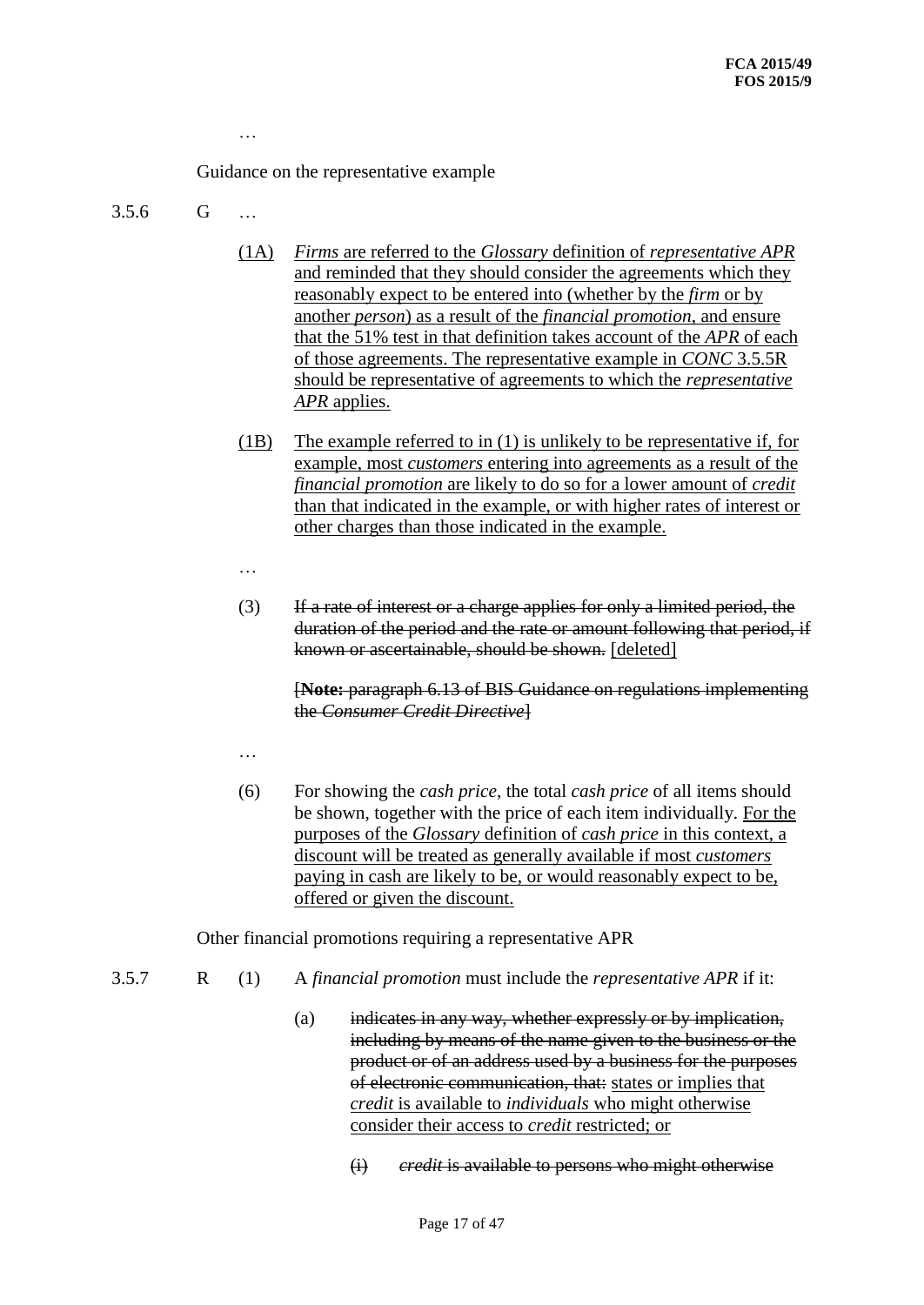consider their access to *credit* restricted; or

- (ii) any of the terms on which *credit* is available is more favourable (either for a limited period or generally) than corresponding terms applied in any other case or by any other *lender*; or
- (iii) the way in which the *credit* is offered is more favourable (either for a limited period or generally) than corresponding ways used in any other case or by any other *lender*; or

[**Note:** regulation 6 of *CCAR 2010*]

- (b) includes an incentive (including but not limited to gifts, special offers, discounts and rewards) to apply for *credit* or to enter into an agreement under which *credit* is provided; includes a favourable comparison relating to the *credit*, whether express or implied, with another *person*, product or service; or
- $(c)$  includes an incentive  $f(x)$  the form of a statement about the speed or ease of processing, considering or granting an application, or of making funds available) to apply for *credit* or to enter into an agreement under which *credit* is provided.

[**Note:** regulation 6 of *CCAR 2010*]

(2) The *representative APR* must be given greater no less prominence than any indication or incentive of the matters in (1).

#### …

- 3.5.8 G (1) A *firm's* trading name, website address or logo could trigger the requirements in *CONC* 3.5.7R(1).
	- (2) For the purposes of *CONC* 3.5.7R(1)(b), a comparison with another *person*, product or service includes a reference (whether stated or implied) to:
		- (a) the terms on which, or the way in which, *credit* is offered or made available; or
		- (b) the nature or quality or any other aspect of the service relating to the *credit* that the *person* offers or provides (or does not offer or provide).

The *financial promotion* does not need to specify a particular *person*, product or service for there to be a comparison.

(3) A *financial promotion* does not necessarily include a comparison where it merely refers to a *person*, product or service in a factual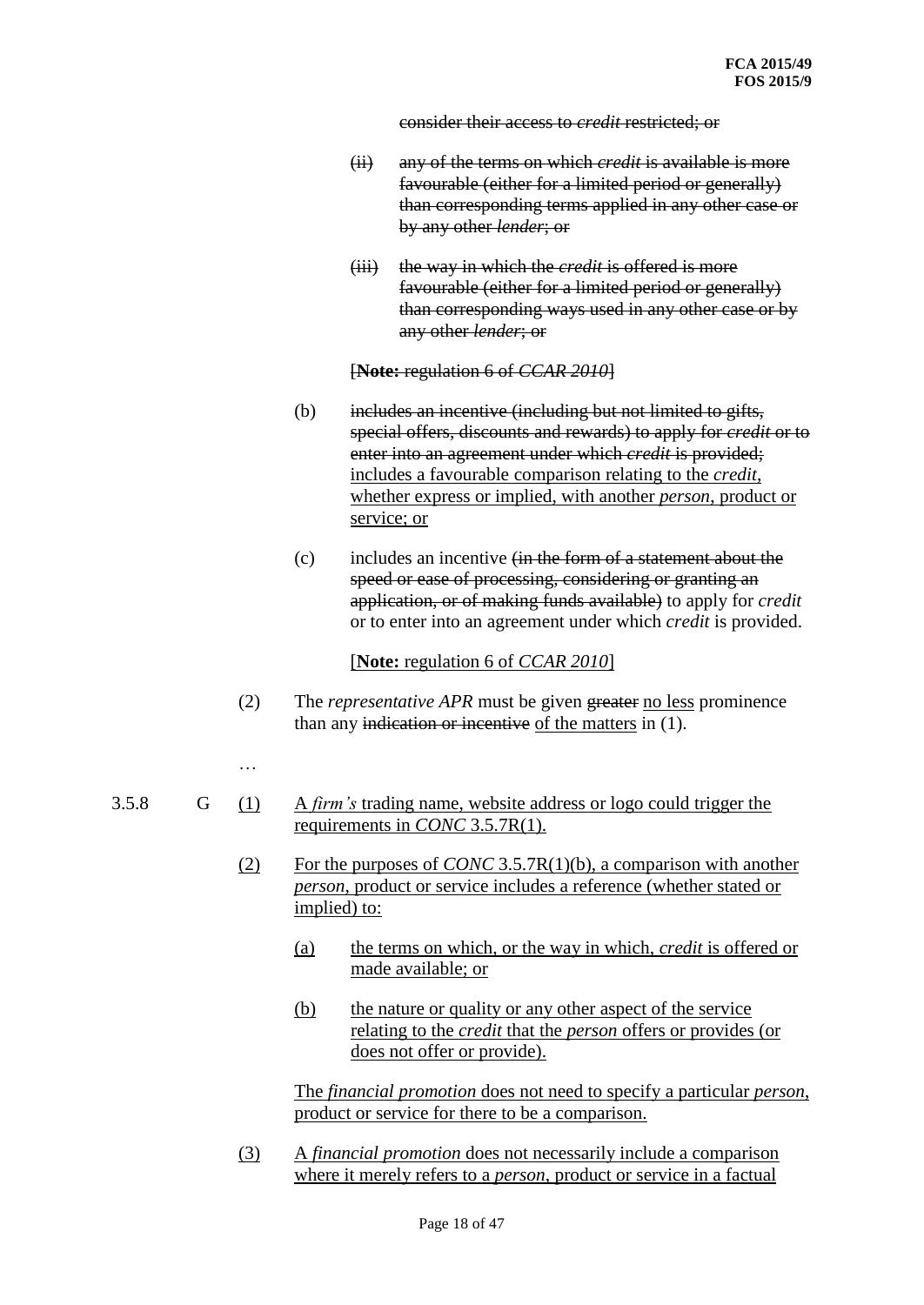manner, but there will be an implied comparison for the purposes of *CONC* 3.5.7R(1)(b) if it may reasonably be inferred that a comparison is being made.

- (4) Whether or not a reference to speed or ease in *CONC* 3.5.7R(1)(c) constitutes an incentive to apply for *credit* or enter into an agreement under which *credit* is provided would depend upon the circumstances, including whether A statement about matters such as the speed or ease of processing, considering or granting an application, of entering into an agreement, or of making funds available, may constitute an incentive for the purposes of *CONC*  3.5.7R(1)(c). This will depend on the context of the statement and the circumstances in which it is made. A statement will be an incentive where it is likely to persuade or influence a *customer* to take those steps or is merely a factual statement about the product or service apply for *credit* or to enter into an agreement under which *credit* is provided, or is presented in a way which is likely to have that effect.
- (5) Other examples of things which could be incentives are gifts, special offers, discounts and rewards.

…

Ancillary services

…

- 3.5.10 R (1) A *financial promotion* must include a clear, and concise and prominent statement in respect of any obligation to enter into a contract for an *ancillary service* where:
	- (2) The statement in (1) must be presented together with any *representative APR* included in the *financial promotion*.:
		- (a) be no less prominent than any information in *CONC* 3.5.5R(1) included in the *financial promotion*; and
		- (b) be presented together with any *representative APR* included in the *financial promotion.*

…

Restricted expressions

- 3.5.12 R (1) A *financial promotion* must not include:
	- …
	- $(c)$  …; <u>or</u>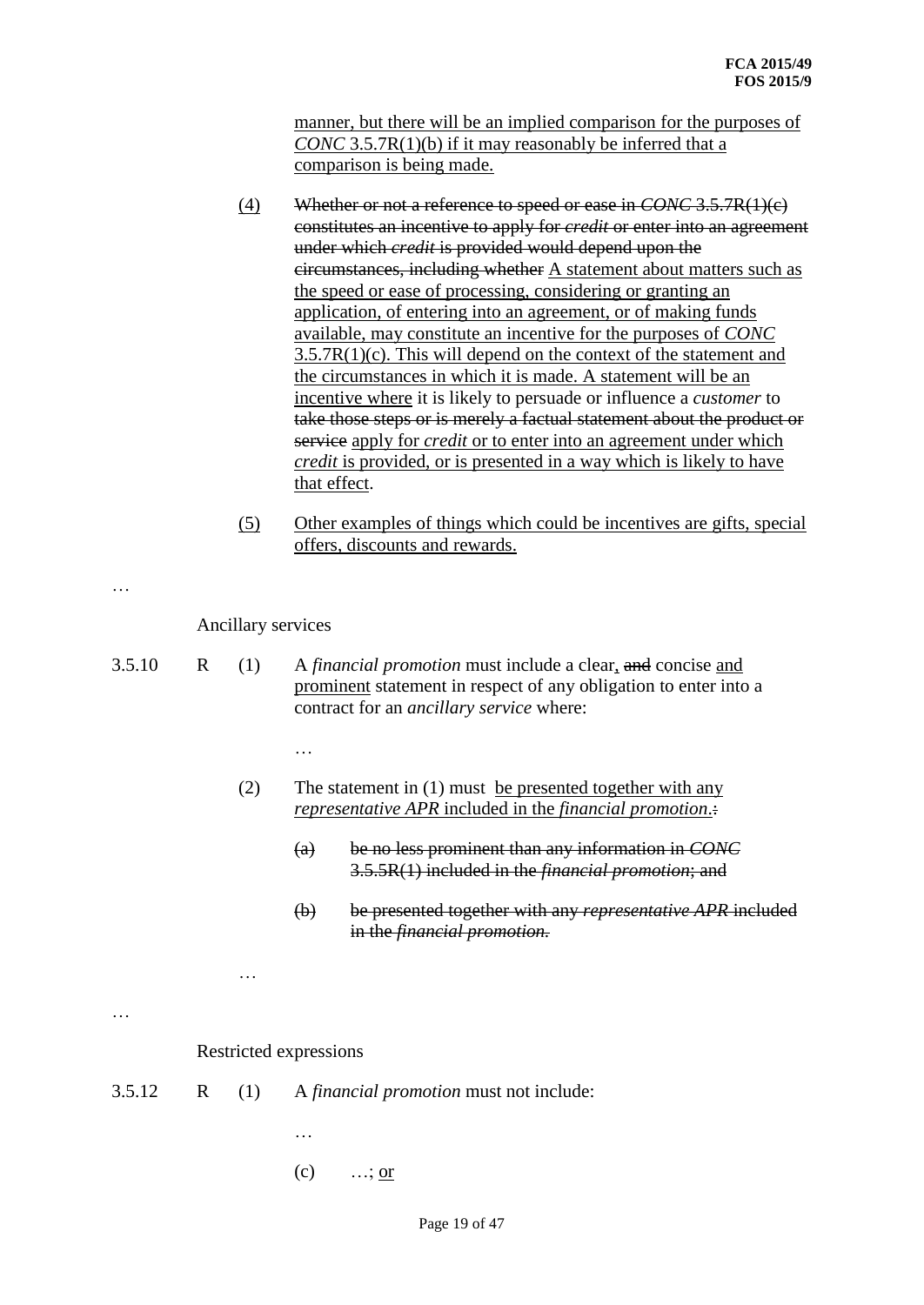|        |   |           | (d)                 | the expression "loan guaranteed", "pre-approved" or "no<br>eredit checks" or any similar expression, except where the<br>agreement is free of any conditions regarding the credit status<br>of the customer; or [deleted];                                                                                                                                                                                                      |
|--------|---|-----------|---------------------|---------------------------------------------------------------------------------------------------------------------------------------------------------------------------------------------------------------------------------------------------------------------------------------------------------------------------------------------------------------------------------------------------------------------------------|
|        |   |           |                     |                                                                                                                                                                                                                                                                                                                                                                                                                                 |
|        |   |           |                     |                                                                                                                                                                                                                                                                                                                                                                                                                                 |
| 3.6    |   |           |                     | Financial promotions about credit agreements secured on land                                                                                                                                                                                                                                                                                                                                                                    |
|        |   |           |                     |                                                                                                                                                                                                                                                                                                                                                                                                                                 |
|        |   |           |                     | Statements in relation to security                                                                                                                                                                                                                                                                                                                                                                                              |
| 3.6.5  | R |           |                     |                                                                                                                                                                                                                                                                                                                                                                                                                                 |
|        |   | (2)       |                     | Where, in the case of a <i>financial promotion</i> , the <i>security</i> comprises<br>or may comprise a mortgage or charge on the <i>customer's</i> home a<br>property used by the <i>customer</i> as a dwelling (whether or not the<br>customer's primary residence):                                                                                                                                                          |
|        |   |           | .                   |                                                                                                                                                                                                                                                                                                                                                                                                                                 |
|        |   |           |                     |                                                                                                                                                                                                                                                                                                                                                                                                                                 |
|        |   |           |                     | Annual percentage rate of charge                                                                                                                                                                                                                                                                                                                                                                                                |
| 3.6.6  | R | $\ddotsc$ |                     |                                                                                                                                                                                                                                                                                                                                                                                                                                 |
|        |   | (6)       |                     | In the case of a <i>financial promotion</i> relating to a <i>borrower-lender</i><br><i>agreement</i> enabling the <i>customer</i> to overdraw on a current account<br>under which the <i>lender</i> is the Bank of England or an <i>authorised</i><br>person <i>authorised person</i> with permission <i>permission</i> to accept<br>deposits, there may be substituted for the typical APR a reference to<br>the statement of: |
|        |   |           | .                   |                                                                                                                                                                                                                                                                                                                                                                                                                                 |
|        |   |           |                     |                                                                                                                                                                                                                                                                                                                                                                                                                                 |
|        |   |           | financial promotion | Information required that CONC $3.6.4R(1)$ may require to be included in a                                                                                                                                                                                                                                                                                                                                                      |
| 3.6.10 | R | .         |                     |                                                                                                                                                                                                                                                                                                                                                                                                                                 |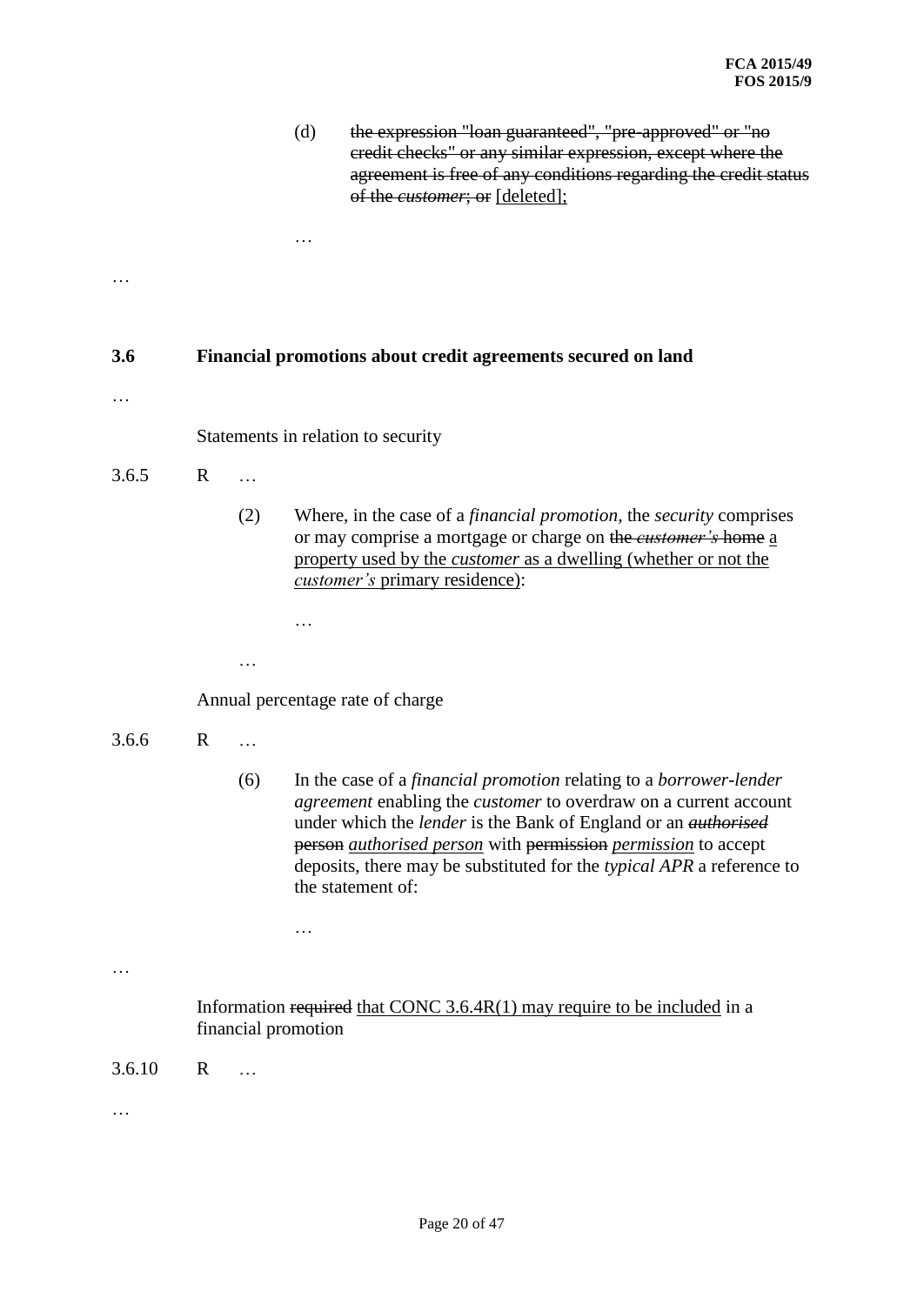| 3.8    |                | <b>Financial promotions and communications: lenders</b>                                                                                                                                                                                                                                       |
|--------|----------------|-----------------------------------------------------------------------------------------------------------------------------------------------------------------------------------------------------------------------------------------------------------------------------------------------|
| .      |                |                                                                                                                                                                                                                                                                                               |
| 3.8.2  | R              | A firm must not, in a financial promotion or a communication with a<br>customer:                                                                                                                                                                                                              |
|        |                | .                                                                                                                                                                                                                                                                                             |
|        |                | (2)<br>suggest or state, expressly or by implication, state or imply that<br>providing <i>credit</i> is dependent solely upon the value of the equity in<br>property on which the agreement is to be secured; or                                                                              |
|        |                | $\ddotsc$                                                                                                                                                                                                                                                                                     |
|        |                |                                                                                                                                                                                                                                                                                               |
|        |                |                                                                                                                                                                                                                                                                                               |
| 3.9    | adjusters      | Financial promotions and communications: debt counsellors and debt                                                                                                                                                                                                                            |
|        |                |                                                                                                                                                                                                                                                                                               |
| 3.9.4A | $\overline{G}$ | <i>Firms</i> are reminded of:                                                                                                                                                                                                                                                                 |
|        |                | (1)<br>the <i>guidance</i> in <i>CONC</i> 3.3.10 $G(6)$ to (8) in relation to <i>debt solutions</i> ;<br>and                                                                                                                                                                                  |
|        |                | the <i>rule</i> in CONC 8.2.4R which requires <i>firms</i> to notify the <i>customer</i><br>(2)<br>that free debt counselling, debt adjusting and providing of credit<br>information services is available and that the customer can find out<br>more by contacting the Money Advice Service. |
| 3.9.5  | $\mathbf R$    | A financial promotion or a communication with a customer by a firm must<br>not:                                                                                                                                                                                                               |
|        |                | .                                                                                                                                                                                                                                                                                             |
|        |                | (2)<br>falsely claim <u>or imply</u> in any way that the <i>firm</i> is, or represents, a<br>charitable or <i>not-for-profit body</i> or government or local government<br>organisation;                                                                                                      |
|        |                |                                                                                                                                                                                                                                                                                               |
| 3.9.7  | R              | A <i>firm</i> must not:                                                                                                                                                                                                                                                                       |
|        |                | unless it is a <i>not-for-profit debt advice body</i> or a person <i>person</i> who<br>(1)<br>will provide such services, operate a look alike website designed to<br>attract customers seeking free, charitable, not-for-profit or<br>governmental or local governmental debt advice; or     |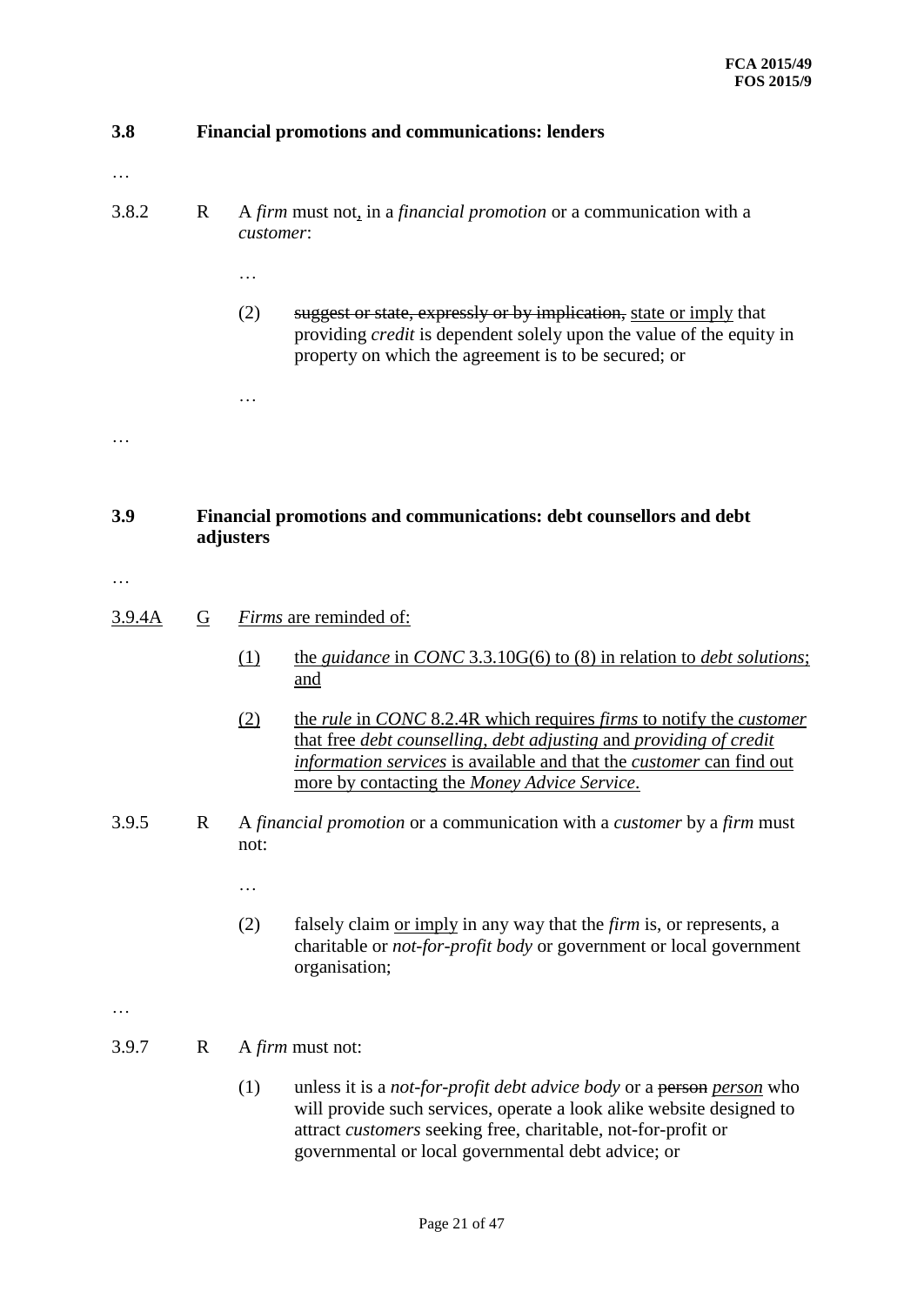# **3.10 Financial promotions not in writing**

- …
- 3.10.3 G *Firms* are reminded that:

…

- (1) section 49 of the *CCA* makes it a criminal offence to canvass *borrower-lender agreement*s, for example cash loans, off trade premises (within the meaning of section 48 of the *CCA*); and
- (2) section 154 of the *CCA* makes it a criminal offence to canvass off trade premises *credit broking* of a kind specified by article 36A(1)(a) to (c) of the *Regulated Activities Order*, *debt adjusting*, *debt counselling* or *providing credit information services* (within the meaning of section 153 of the *CCA*).

**4 Pre-contractual requirements**

#### **4.1 Content of quotations**

…

…

4.1.6 G For the purposes of *CONC* 4.1.5R(3)(c), a statement included in a quotation will not be treated as prominent unless it is presented, in relation to the other content of the quotation, in such a way that it is likely that the attention of the average *customer* to whom such a quotation is addressed would be drawn to it.

**4.2 Pre-contract disclosure and adequate explanations**

…

…

…

- 4.2.5 R …
	- (6) Where the *regulated credit agreement* is an agreement under which a person *person* takes an article in *pawn*: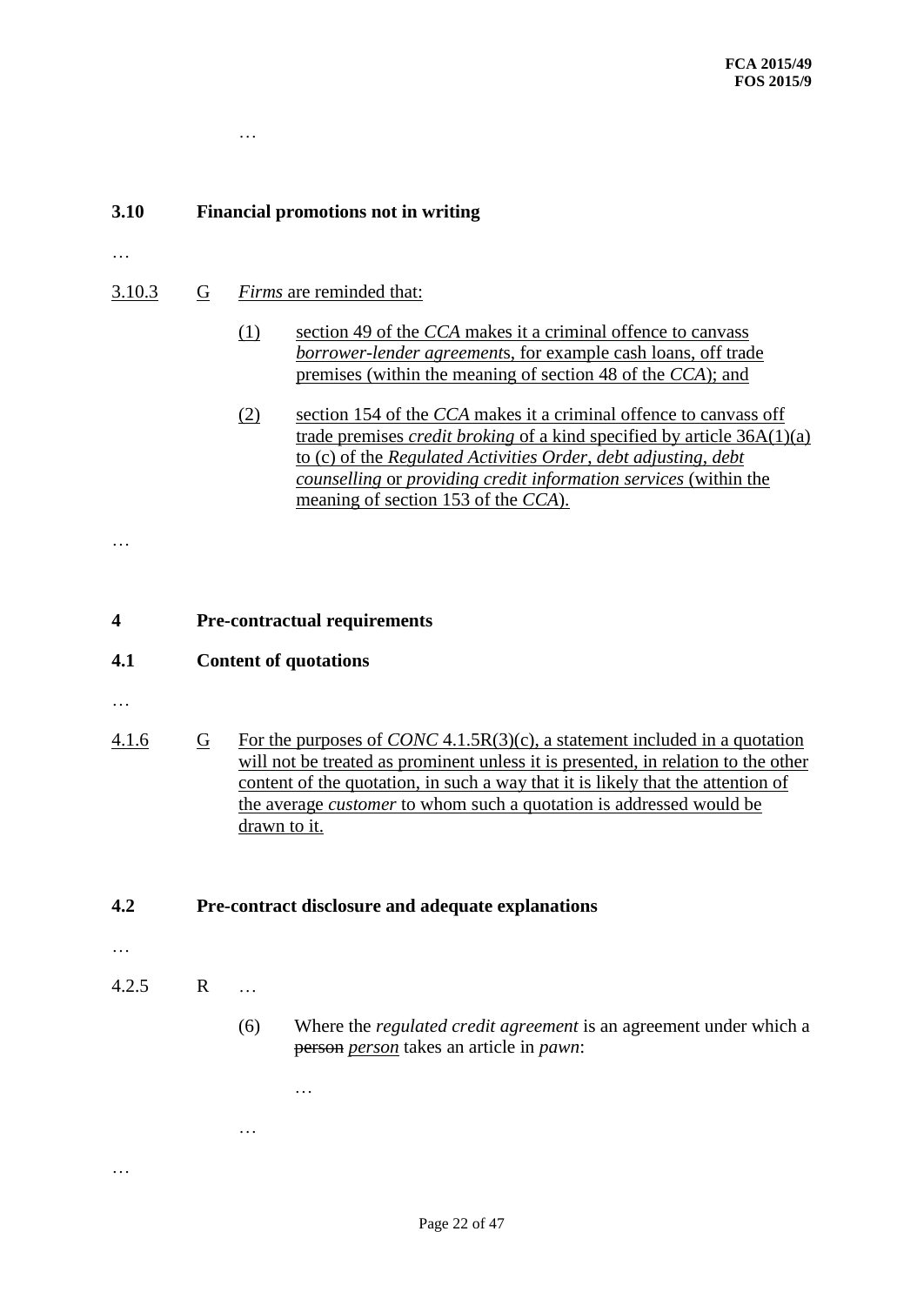- 4.2.7 G In deciding on the level and extent of explanation required by *CONC* 4.2.5R, the *lender* or *credit broker* should consider (and each of them should ensure that anyone acting on its behalf should consider), to the extent appropriate to do so, factors including:
	- (1) the type of *credit* being sought;
	- (2) the amount and duration of *credit* to be provided;
	- (2A) the actual and potential costs of the *credit*;
	- (2B) and the associated cost and the risk to the *customer* arising from the *credit* (the risk to the *customer* is likely to be greater the higher the total cost of the *credit* relative to the *customer's* financial situation);
	- (2C) the purpose of the *credit*, if the *lender* or (as the case may be) the *credit broker* knows what that purpose is;
	- (3) to the extent it is evident and discernible, the *customer's* level of understanding of the agreement, and of the information and the explanation provided about the agreement;
	- …
- 4.2.7A G (1) *CONC* 4.2.5R(1) requires the *customer* to be provided with an adequate explanation of the matters in *CONC* 4.2.5R(2). Where there is more than one *customer* acting together as 'joint borrowers', the *lender* or *credit broker* should consider whether it may be appropriate to give separate explanations to each *customer* and whether the explanation should be the same or different for each, rather than giving a single explanation to all of them jointly. (Where the *borrower* is a *partnership* or an unincorporated association, the members or *partners* may be treated as a single *customer*.)
	- (2) In deciding whether it is appropriate to give separate explanations to each *customer*, and in determining the level and extent of explanation required for each *customer*, the *lender* or *credit broker*  should consider the factors in *CONC* 4.2.7G separately for each *customer*.
	- (3) However, *CONC* 4.2.5R(4) does not require an oral explanation of the matters in *CONC* 4.2.5R(2)(c) and (d) to be given to one *customer* simply because an oral explanation of the matters in *CONC*  4.2.5R(2)(a), (b) or (e) was given to a different *customer*.

Credit agreements where there is a guarantor etc

4.2.22 R (1) This *rule* applies if: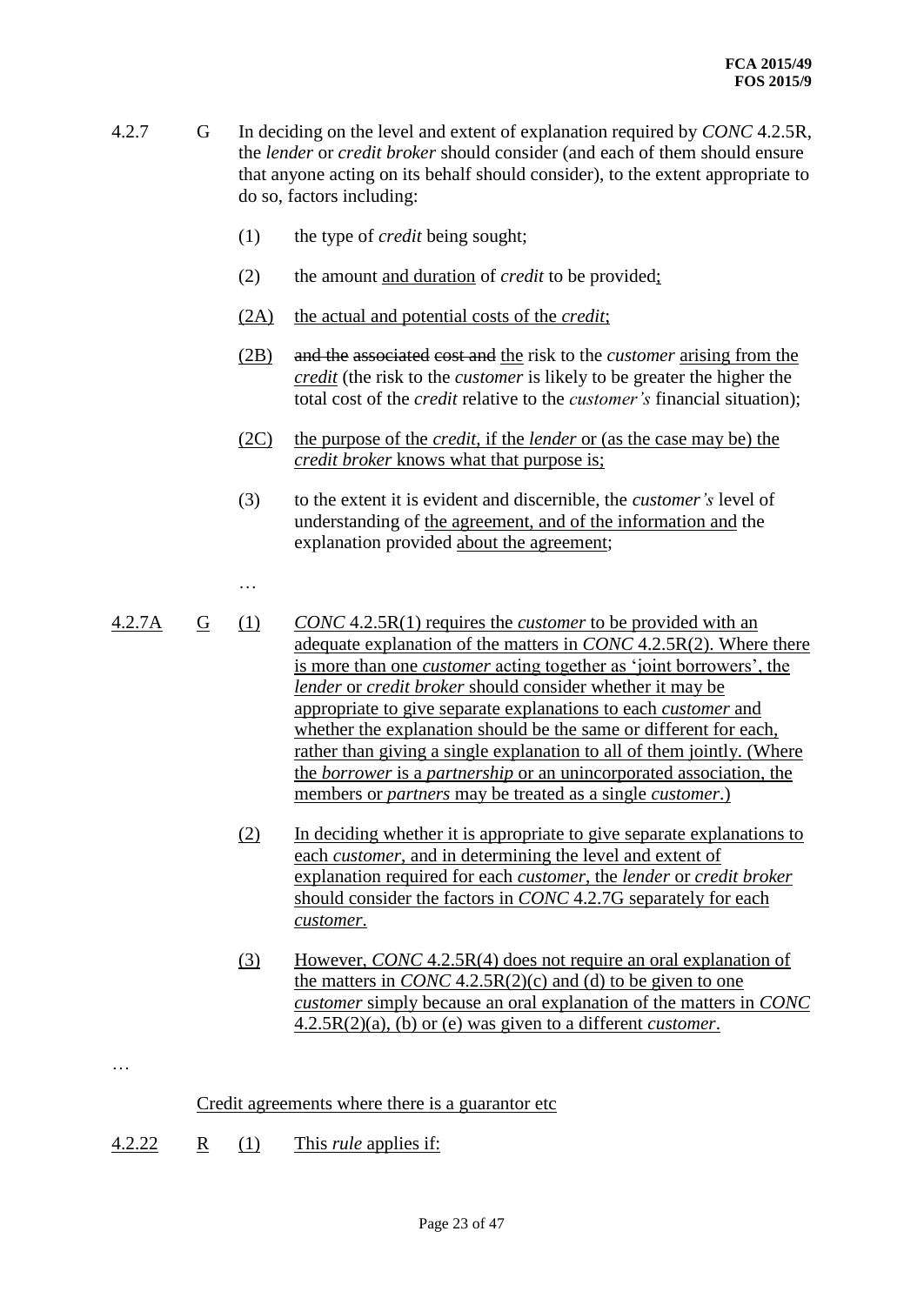- (a) a *firm* is to enter into a *regulated credit agreement*; and
- (b) an *individual* other than the *borrower* (in this *rule* referred to as "the guarantor") is to provide a guarantee or an indemnity (or both) in relation to the *regulated credit agreement*.
- (2) The *firm* must, before making the *regulated credit agreement*, provide the guarantor with an adequate explanation of the matters in (3) in order to place the guarantor in a position to make an informed decision as to whether to act as the guarantor in relation to the *regulated credit agreement*.
- (3) The matters are:
	- (a) the circumstances in which the guarantee or the indemnity (or both) might be called on; and
	- (b) the implications for the guarantor of the guarantee or the indemnity (or both) being called on.
- (4) For the purposes of (2), the *rules* and *guidance* listed in (5) apply as if:
	- (a) references to the *customer* were references to the guarantor; and
	- (b) references to *CONC* 4.2.5R were references to this *rule*.
- (5) The *rules* and *guidance* are:
	- (a) *CONC* 4.2.6G to *CONC* 4.2.7AG;
	- (b) *CONC* 4.2.9R and *CONC* 4.2.10R;
	- (c) *CONC* 4.2.12R to *CONC* 4.2.14G; and
	- (d) *CONC* 4.2.16G to *CONC* 4.2.21G.
- (6) For the purposes of this *rule*, a guarantee does not include a *legal or equitable mortgage* or a *pledge*.
- 4.2.23 R (1) *CONC* 4.2.22R does not apply to a *lender* if a *credit broker*, a solicitor, a barrister, (in Scotland) an advocate, or a relevant person has complied with that *rule* in respect of the agreement.
	- (2) Before a *lender* concludes that *CONC* 4.2.22R does not apply to it in relation to a *regulated credit agreement* by virtue of (1), the *lender* must take reasonable steps to satisfy itself that:
		- (a) an explanation complying with *CONC* 4.2.22R(2) has been provided to the guarantor; and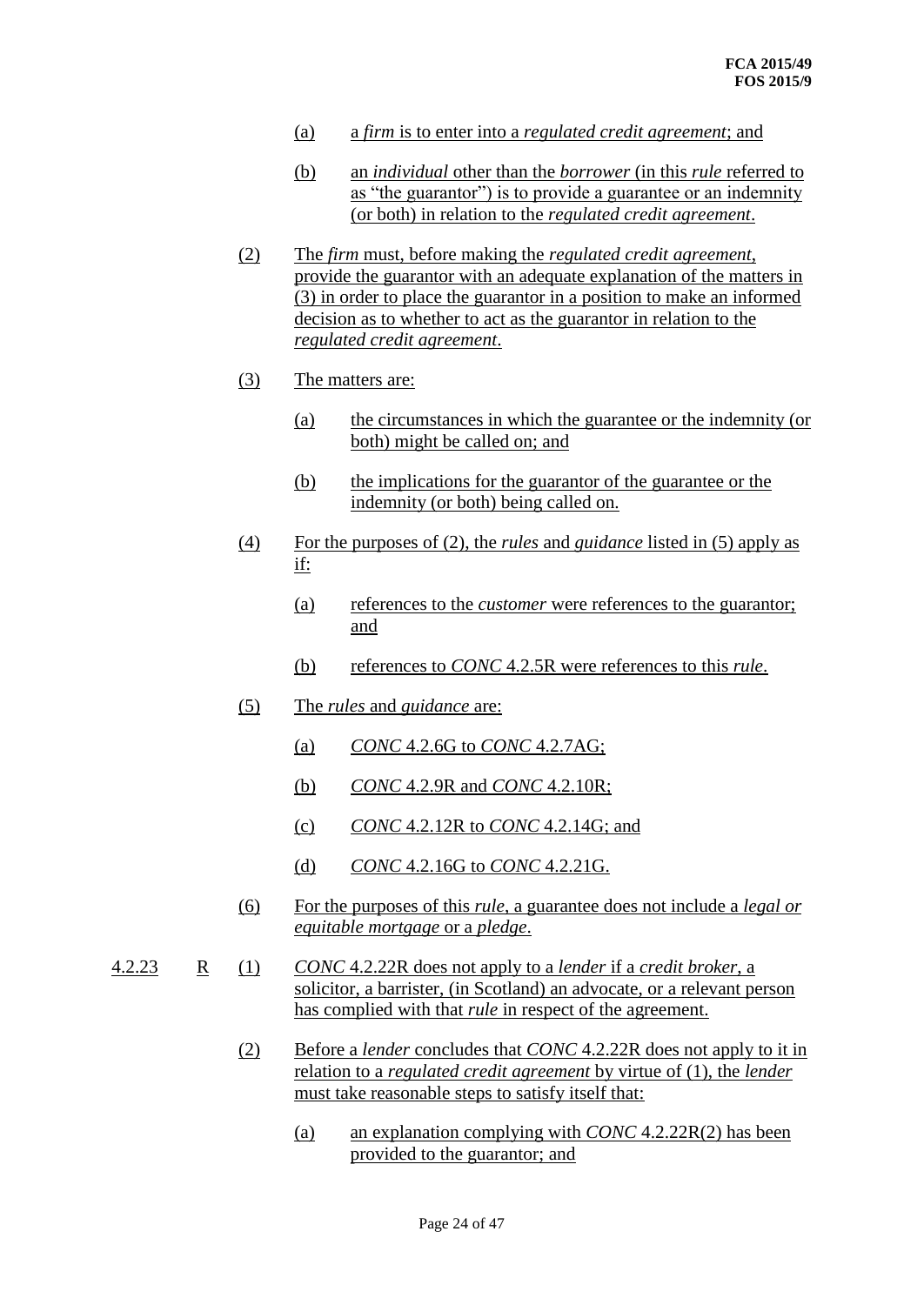- (b) the following had been provided to the *person* giving the explanation, before the explanation was given:
	- (i) a copy of the agreement;
	- (ii) if the guarantee or the indemnity (or both) is contained in a document other than the agreement, a copy of that document; and
	- (iii) a copy of any other document or information in writing relating to the agreement which had been provided to the guarantor by the *lender* or the *credit broker*.
- (3) In this *rule*, "relevant person" means a person who, for the purposes of the Legal Services Act 2007, is an authorised person in relation to an activity which constitutes the exercise of a right of audience or the conduct of litigation (within the meaning of that Act), and is not a solicitor, a barrister or (in Scotland) an advocate.
- 4.2.24 G *CONC* 4.2.23R permits the explanation required by *CONC* 4.2.22R to be given by a *credit broker*. It also permits the explanation to be given by a solicitor, a barrister, a Scottish advocate or another "relevant person" (for example, in the course of giving independent legal advice to the guarantor). The explanation may only be given by such a *person* if the information and documents listed in that *rule* had been provided to that *person*.

#### **4.3 Adequate explanations: P2P agreements**

…

Adequate explanations

…

4.3.7 G For the purposes of *CONC* 4.3.6R, a warning will not be treated as prominent unless it is presented in such a way that it is likely that the attention of the average *customer* would be drawn to it.

#### P<sub>2</sub>P agreements where there is a guarantor etc

- 4.3.8 R (1) This *rule* applies if:
	- (a) a *firm* with *permission* to carry on the activity of *operating an electronic system in relation to lending* is to facilitate the entry into a *P2P agreement*;
	- (b) the prospective *borrower* is an *individual*; and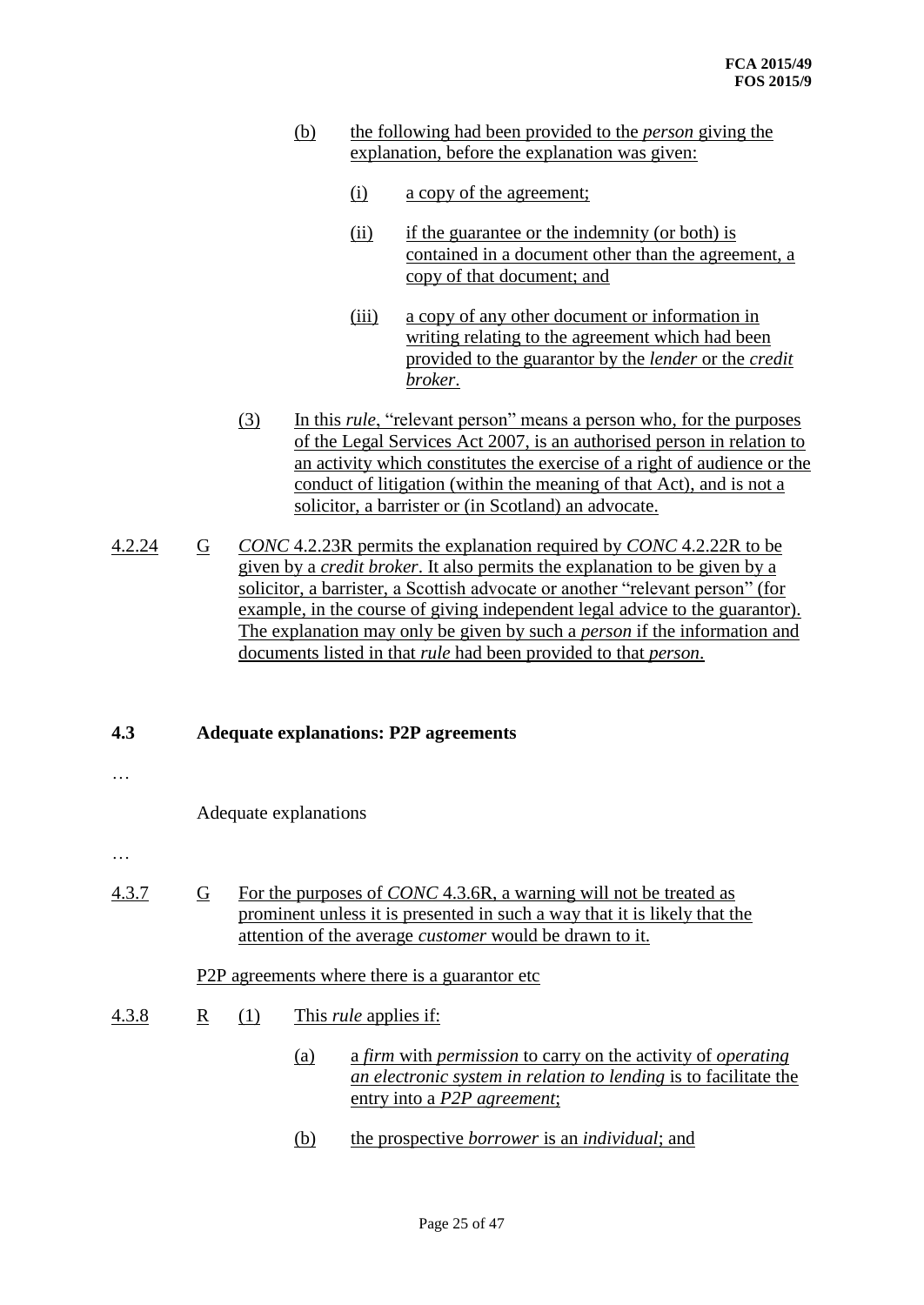- (c) an *individual* other than the *borrower* (in this *rule* referred to as "the guarantor") is to provide a guarantee or an indemnity (or both) in relation to the *P2P agreement*.
- (2) The *firm* must, before the *P2P agreement* is made, provide the guarantor with an adequate explanation of the matters in (3) in order to place the guarantor in a position to make an informed decision as to whether to act as the guarantor in relation to the *P2P agreement*.
- (3) The matters are:
	- (a) the circumstances in which the guarantee or the indemnity (or both) might be called on; and
	- (b) the implications for the guarantor of the guarantee or the indemnity (or both) being called on.
- (4) For the purposes of (2), the *rules* and *guidance* listed in (5) apply as if:
	- (a) references to the *customer* were references to the guarantor;
	- (b) references to *CONC* 4.2.5R were references to this *rule*; and
	- (c) references to the *regulated credit agreement* were references to the *P2P agreement*.
- (5) The *rules* and *guidance* are:
	- (a) *CONC* 4.2.6G to *CONC* 4.2.7AG;
	- (b) *CONC* 4.2.9R and *CONC* 4.2.10R;
	- (c) *CONC* 4.2.12R to *CONC* 4.2.14G; and
	- (d) *CONC* 4.2.16G to *CONC* 4.2.21G.
- (6) For the purposes of this *rule*, a guarantee does not include a *legal or equitable mortgage* or a *pledge*.

#### **4.6 Pre-contract disclosure: continuous payment authorities**

…

…

4.6.3 R A *firm* must include the terms of the *continuous payment authority*, in plain and intelligible language, as part of the *credit agreement* or *consumer hire agreement* presented to the *customer* or *P2P agreement* presented to the *borrower*.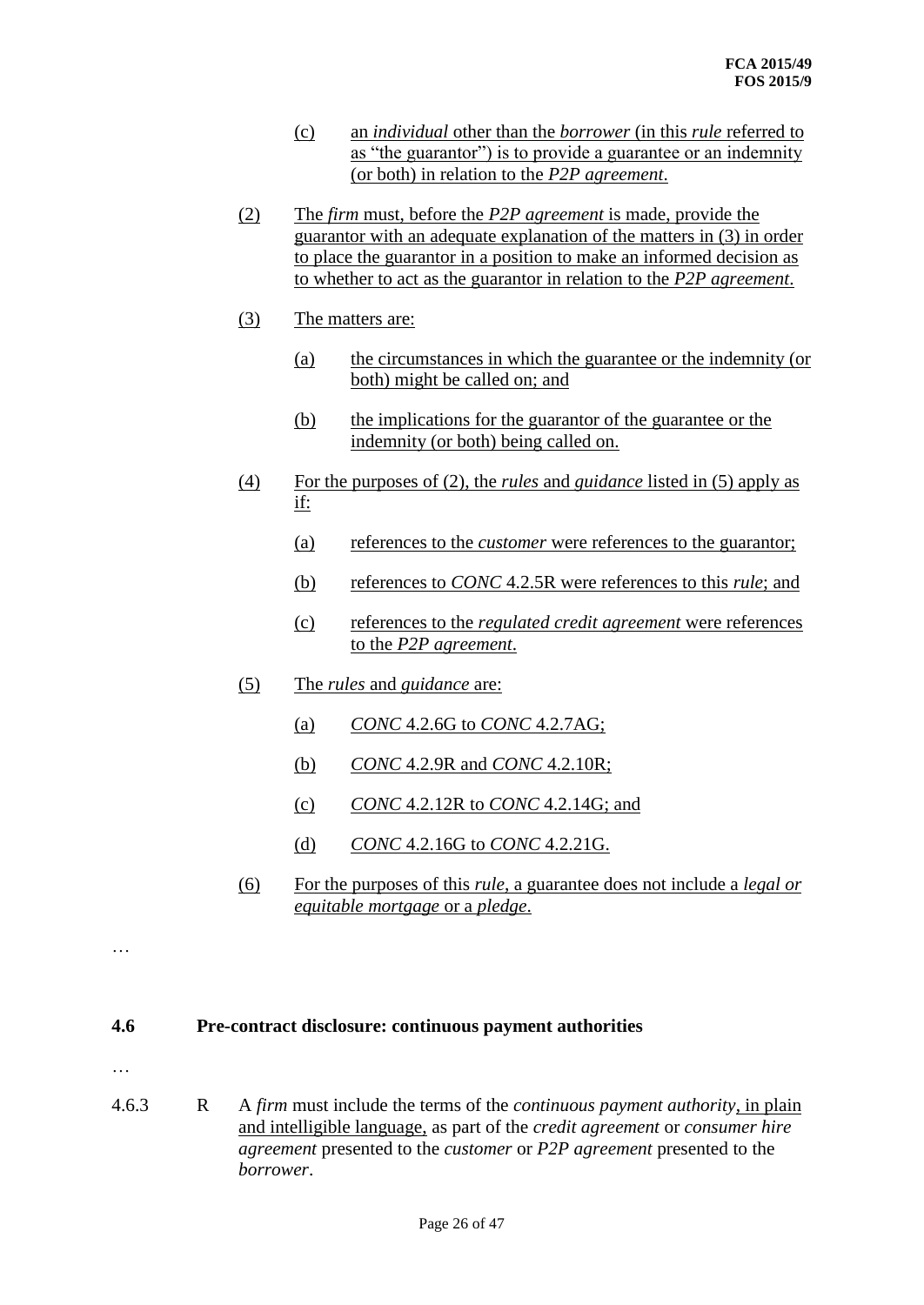[**Note**: paragraph 3.9miii of *DCG*]

4.6.4 R A *firm* must set out, in plain and intelligible language, the scope of the agreed *continuous payment authority* and how it will operate. [deleted]

[**Note:** paragraph 3.9miii of DCG]

Agreements where there is a guarantor etc

- 4.6.5 R (1) This *rule* applies if:
	- (a) a *firm* is to enter into a *regulated credit agreement* or a *regulated consumer hire agreement*, or is to facilitate the entry into a *P2P agreement*;
	- (b) an *individual* other than the *borrower* or the *hirer* (in this *rule* referred to as "the guarantor") is to provide a guarantee or an indemnity (or both) in relation to the *regulated credit agreement*, the *regulated consumer hire agreement* or the *P2P agreement*; and
	- (c) the guarantor is to grant a *continuous payment authority*.
	- (2) The *firm* must, before the guarantor provides the guarantee or the indemnity, provide the guarantor with an adequate explanation of the matters in *CONC* 4.6.2R(2).
	- (3) For the purposes of (2), *CONC* 4.6.2R(2) applies as if references to the *customer* were references to the guarantor.
	- (4) The *firm* must include the terms of the *continuous payment authority*, in plain and intelligible language, in the document that includes the guarantee or the indemnity (or both).
	- (5) For the purposes of this *rule*, a guarantee does not include a *legal or equitable mortgage* or a *pledge*.

#### **5.2 Creditworthiness assessment: before agreement**

…

…

Proportionality of assessments

- 5.2.4 G …
	- (3A) Where the *customer* is borrowing for the purposes of a business, it may be reasonable to have regard to the *customer's* business plan for the purposes of an assessment required by *CONC* 5.2.1R or *CONC*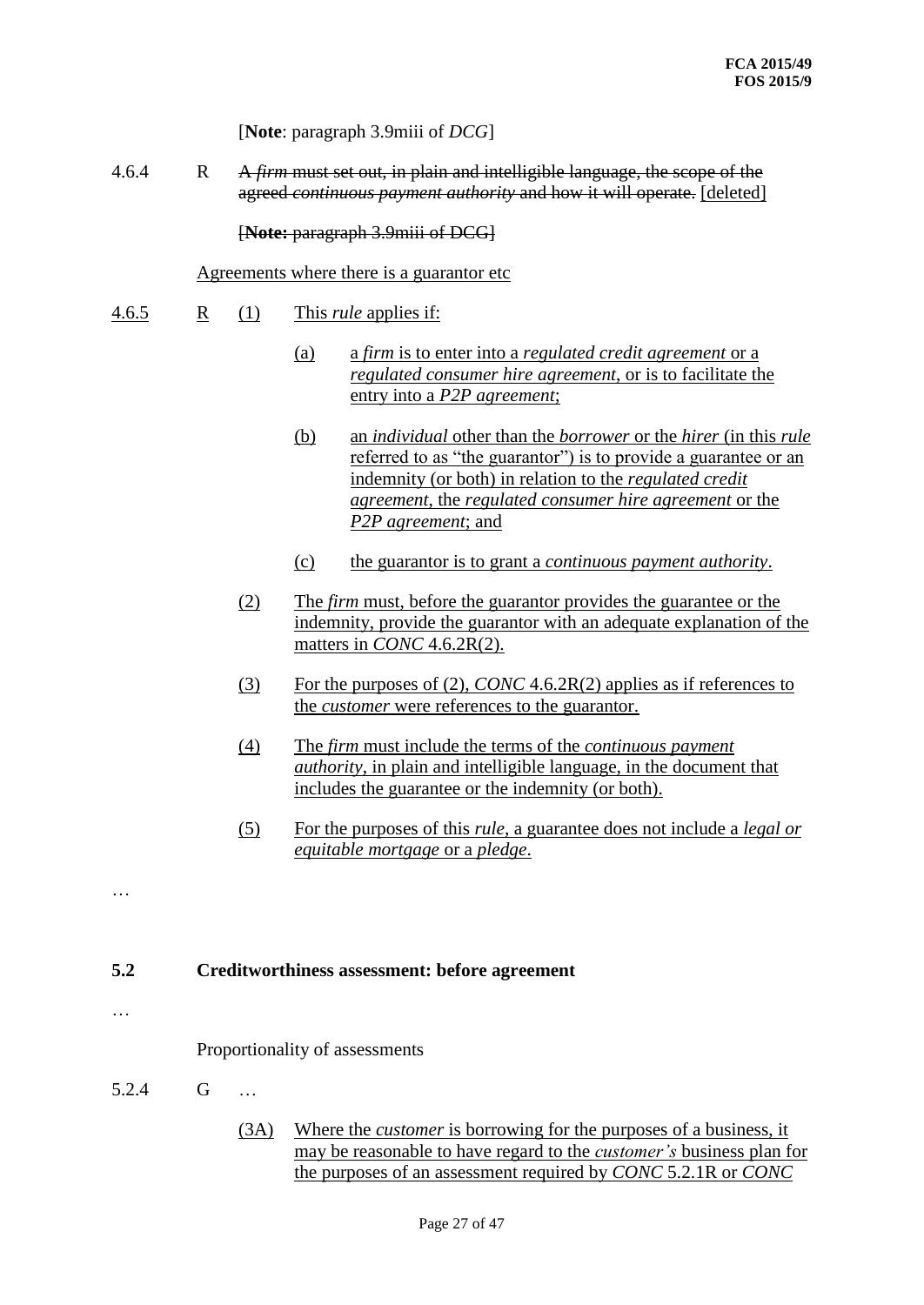5.2.2R, but the assessment should not be based solely on that business plan.

(3B) Where there is more than one *customer* acting together as 'joint borrowers', the *lender* should consider whether it may be appropriate to assess each *customer* in accordance with *CONC* 5.2.1R or *CONC*  5.2.2R separately (as well as collectively), having regard to the risk to that *customer* arising from the *credit* being sought were the *customer* to be treated as being solely responsible for obligations of the joint borrowers under the agreement. (Where the *borrower* is a *partnership* or an unincorporated association, the members or *partners* may be treated as a single *customer*.)

…

Creditworthiness assessment where there is a guarantor etc

- 5.2.5 R (1) This *rule* applies if, in relation to a *regulated credit agreement*:
	- (a) an *individual* other than the *borrower* (in this *rule* referred to as "the guarantor") is to provide a guarantee or an indemnity (or both); and
	- (b) the *lender* is required to undertake an assessment of the *customer* under *CONC* 5.2.1R or *CONC* 5.2.2R.
	- (2) Before entering into the *regulated credit agreement*, the *lender* must undertake an assessment of the potential for the guarantor's commitments in respect of the *regulated credit agreement* to adversely impact the guarantor's financial situation.
	- (3) A *firm* must consider sufficient information to enable it to make a reasonable assessment under this *rule*, taking into account the information of which the *firm* is aware at the time the *regulated credit agreement* is to be made.
	- (4) For the purposes of (2), *CONC* 5.2.3G, *CONC* 5.2.4G and *CONC*  5.3.1G to *CONC* 5.3.8G apply as if:
		- (a) references to the *customer* were references to the guarantor; and
		- (b) references to *CONC* 5.2.2R(1) were references to *CONC*   $5.2.5R(2)$ .
	- (5) For the purposes of this *rule*, a guarantee does not include a *legal or equitable mortgage* or a *pledge*.
- 5.2.6 G (1) The assessment of the guarantor does not need to be identical to the assessment undertaken in respect of the *borrower*, but should be sufficient in depth and scope having regard to the potential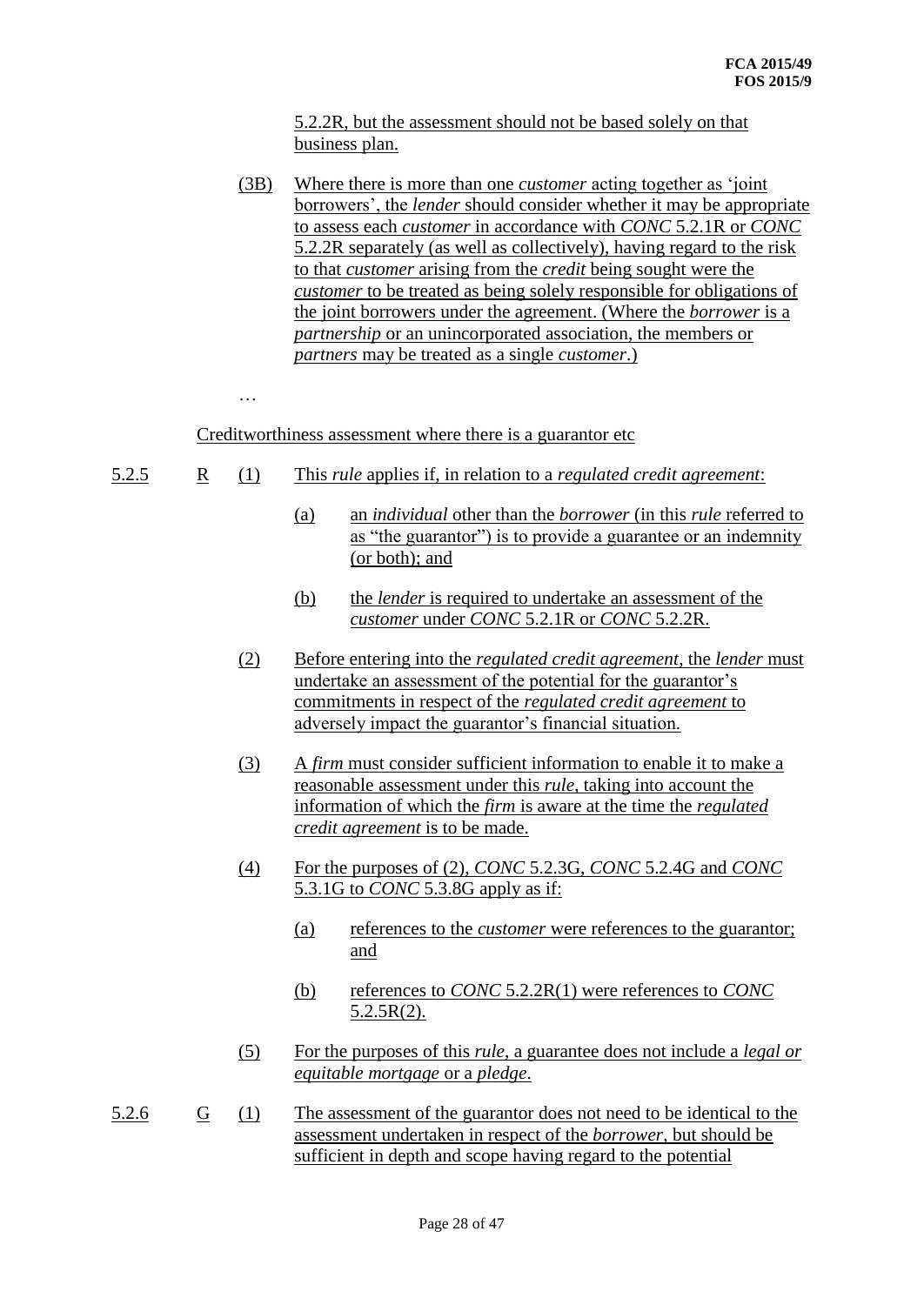#### obligations which might fall on the guarantor.

(2) The provision of the guarantee or indemnity (or both), and the assessment of the guarantor under *CONC* 5.2.5R, does not remove or reduce the obligation on the *lender* to carry out an assessment of the *borrower* under *CONC* 5.2.1R or *CONC* 5.2.2R. *Firms* are reminded of the *rule* in *CONC* 5.3.4R that the assessment of the *borrower* must not be based primarily or solely on the value of any *security* provided by the *borrower*.

## **5.5 Creditworthiness assessment: P2P agreements**

…

…

Creditworthiness assessment where there is a guarantor etc

- 5.5.7 R (1) This *rule* applies if, in relation to a *P2P agreement*:
	- (a) the prospective *borrower* is an *individual*;
	- (b) an *individual* other than the *borrower* (in this *rule* referred to as "the guarantor") is to provide a guarantee or an indemnity (or both); and
	- (c) the *firm* is required to undertake an assessment of the prospective *borrower* under *CONC* 5.5.3R.
	- (2) Before the *P2P agreement* is made, the *firm* must undertake an assessment of the potential for the guarantor's commitments in respect of the *P2P agreement* to adversely impact the guarantor's financial situation.
	- (3) A *firm* must consider sufficient information to enable it to make a reasonable assessment under this *rule*, taking into account the information of which the *firm* is aware at the time the *P2P agreement* is to be made.
	- (4) For the purposes of (2), *CONC* 5.2.3G, *CONC* 5.2.4G and *CONC*  5.3.1G to *CONC* 5.3.8G apply as if:
		- (a) references to the *customer* were references to the guarantor;
		- (b) references to *CONC* 5.2.2R(1) were references to *CONC*  5.5.7R(2); and
		- (c) references to the *regulated credit agreement* were references to the *P2P agreement*.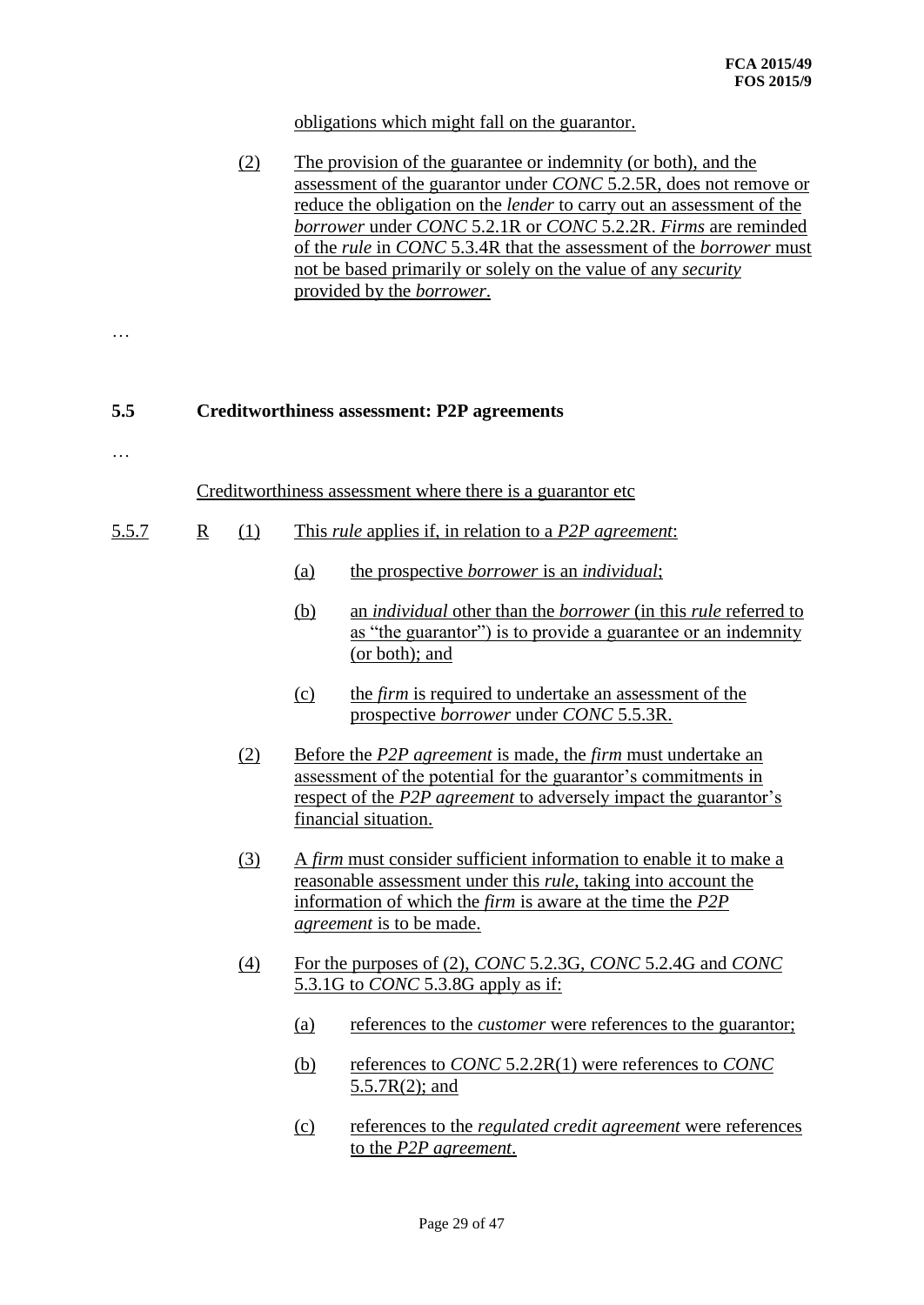|              |                         | (5) | For the purposes of this <i>rule</i> , a guarantee does not include a <i>legal or</i><br><i>equitable mortgage</i> or a <i>pledge</i> .                                                                                                                                                                                                                                                                                                                                            |
|--------------|-------------------------|-----|------------------------------------------------------------------------------------------------------------------------------------------------------------------------------------------------------------------------------------------------------------------------------------------------------------------------------------------------------------------------------------------------------------------------------------------------------------------------------------|
| <u>5.5.8</u> | $\overline{G}$          | (1) | The assessment of the guarantor does not need to be identical to the<br>assessment undertaken in respect of the <i>borrower</i> , but should be<br>sufficient in depth and scope having regard to the potential<br>obligations which might fall on the guarantor.                                                                                                                                                                                                                  |
|              |                         | (2) | The provision of the guarantee or indemnity (or both), and the<br>assessment of the guarantor under CONC 5.5.7R, does not remove or<br>reduce the obligation on the <i>firm</i> to carry out an assessment of the<br><i>borrower</i> under <i>CONC</i> 5.5.3R. <i>Firms</i> are reminded of the <i>rule</i> in<br>CONC 5.3.4R that the assessment of the borrower must not be based<br>primarily or solely on the value of any <i>security</i> provided by the<br><u>borrower.</u> |
|              |                         |     |                                                                                                                                                                                                                                                                                                                                                                                                                                                                                    |
| 6.2          |                         |     | Assessment of creditworthiness: during agreement                                                                                                                                                                                                                                                                                                                                                                                                                                   |
| 6.2.1A       | $\overline{\mathbf{R}}$ | (1) | This <i>rule</i> applies if, in relation to a <i>regulated credit agreement</i> :                                                                                                                                                                                                                                                                                                                                                                                                  |
|              |                         |     | an <i>individual</i> other than the <i>borrower</i> (in this <i>rule</i> referred to<br>(a)<br>as "the guarantor") has provided a guarantee or an indemnity<br>(or both); and                                                                                                                                                                                                                                                                                                      |
|              |                         |     | <u>(b)</u><br>the <i>lender</i> is required to undertake an assessment of the<br>customer under CONC 6.2.1R.                                                                                                                                                                                                                                                                                                                                                                       |
|              |                         | (2) | <u>Before doing either of the things mentioned in (1), the lender must</u><br>undertake an assessment of the potential for the guarantor's<br>commitments in respect of the <i>regulated credit agreement</i> to<br>adversely impact the guarantor's financial situation.                                                                                                                                                                                                          |
|              |                         | (3) | For the purposes of this <i>rule</i> , a guarantee does not include a <i>legal or</i><br><i>equitable mortgage or a pledge.</i>                                                                                                                                                                                                                                                                                                                                                    |
| 6.2.2        | $\mathbf R$             |     | Where CONC 6.2.1R or CONC 6.2.1AR applies to a firm:                                                                                                                                                                                                                                                                                                                                                                                                                               |
|              |                         |     |                                                                                                                                                                                                                                                                                                                                                                                                                                                                                    |
|              |                         | (2) | the <i>rules</i> in <i>CONC</i> 5.3 referred to in (1) apply with the modifications<br>necessary to take into account that CONC 6.2.1R concerns increases<br>in the amount of <i>credit</i> and in <i>credit limits</i> and when the increase is<br>to take place; and                                                                                                                                                                                                             |
|              |                         | (3) | the <i>guidance</i> in <i>CONC</i> 5.3 applies accordingly and <i>CONC</i> 5.2.3G<br>and CONC 5.3.4R apply treating them as <i>guidance</i> on CONC 6.2.1R                                                                                                                                                                                                                                                                                                                         |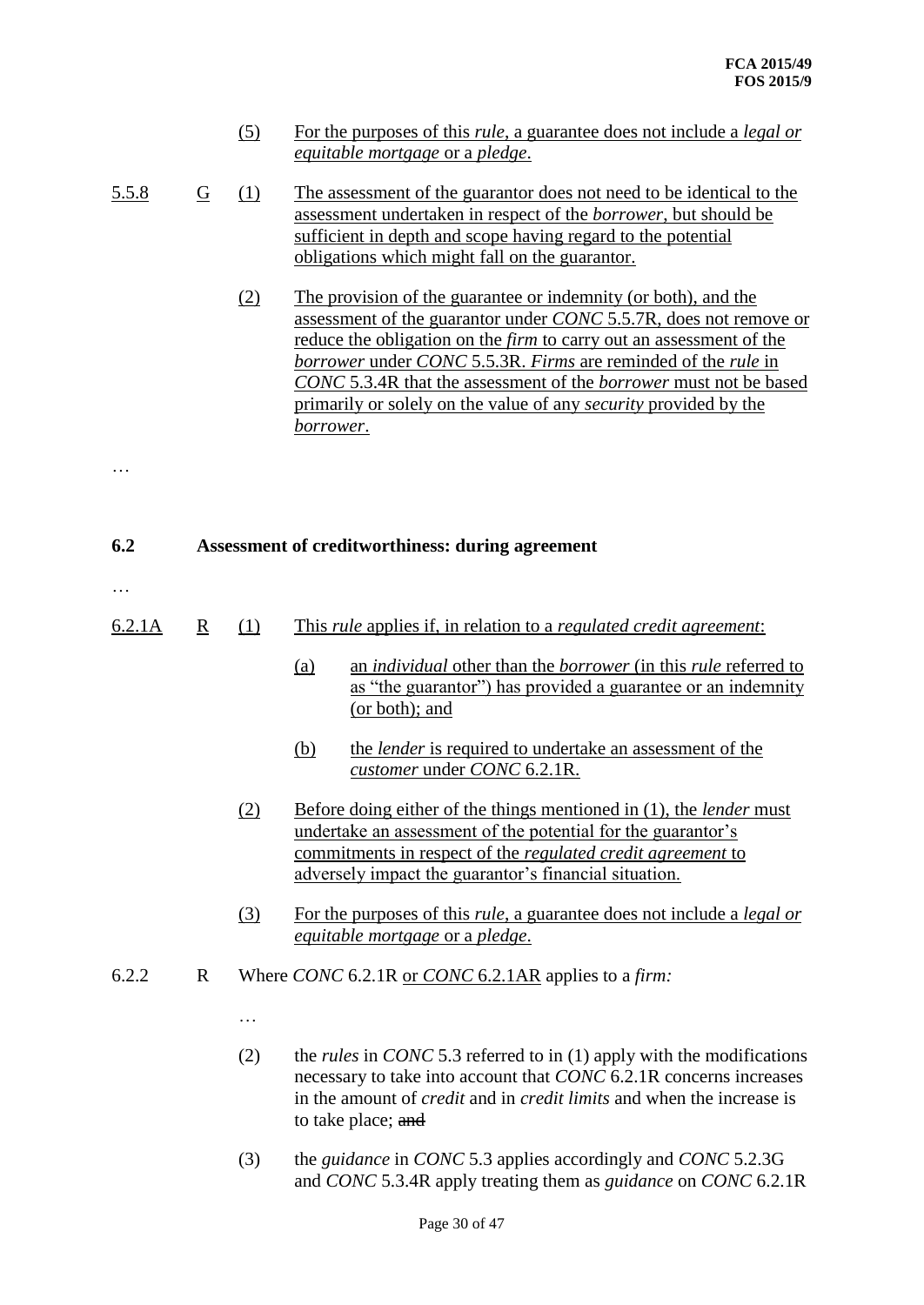or, as the case may be, on *CONC* 6.2.1AR; and

- (4) for the purposes of *CONC* 6.2.1AR, the *rules* specified in (1), as modified by (2), and the *guidance* specified in (3) apply as if references to the *customer* were references to the guarantor.
- 6.2.3 R A *firm* must consider sufficient information available to it at the time of the increase referred to in *CONC* 6.2.1R to enable it to make a reasonable assessment required by that *rule* or *CONC* 6.2.1AR. The provision of the guarantee or indemnity (or both), and the assessment of the guarantor, does not remove or reduce the obligation on the *firm* to carry out an assessment of the *borrower* under *CONC* 6.2.1R. *Firms* are reminded of the *rule* in *CONC*  5.3.4R that the assessment of the *borrower* must not be based primarily or solely on the value of any *security* provided by the *borrower*.

…

**6.7 Post contract: business practices**

Continuous payment authorities: post agreement obligations

…

…

- 6.7.25A R (1) Paragraph (2) applies if an *individual* other than the *borrower* (in this *rule* referred to as "the guarantor") has:
	- (a) provided a guarantee or an indemnity (or both) in relation to:
		- (i) a *regulated credit agreement*; or
		- (ii) a *P2P agreement* in respect of which the *borrower* is an *individual*; and
	- (b) granted a *continuous payment authority*.
	- (2) *CONC* 6.7.24R and *CONC* 6.7.25R apply in respect of the guarantor as if references to the *customer* were references to the guarantor.
	- (3) For the purposes of this *rule*, a guarantee does not include a *legal or equitable mortgage* or a *pledge*.

…

…

#### **6.8 Post contract business practices: credit brokers**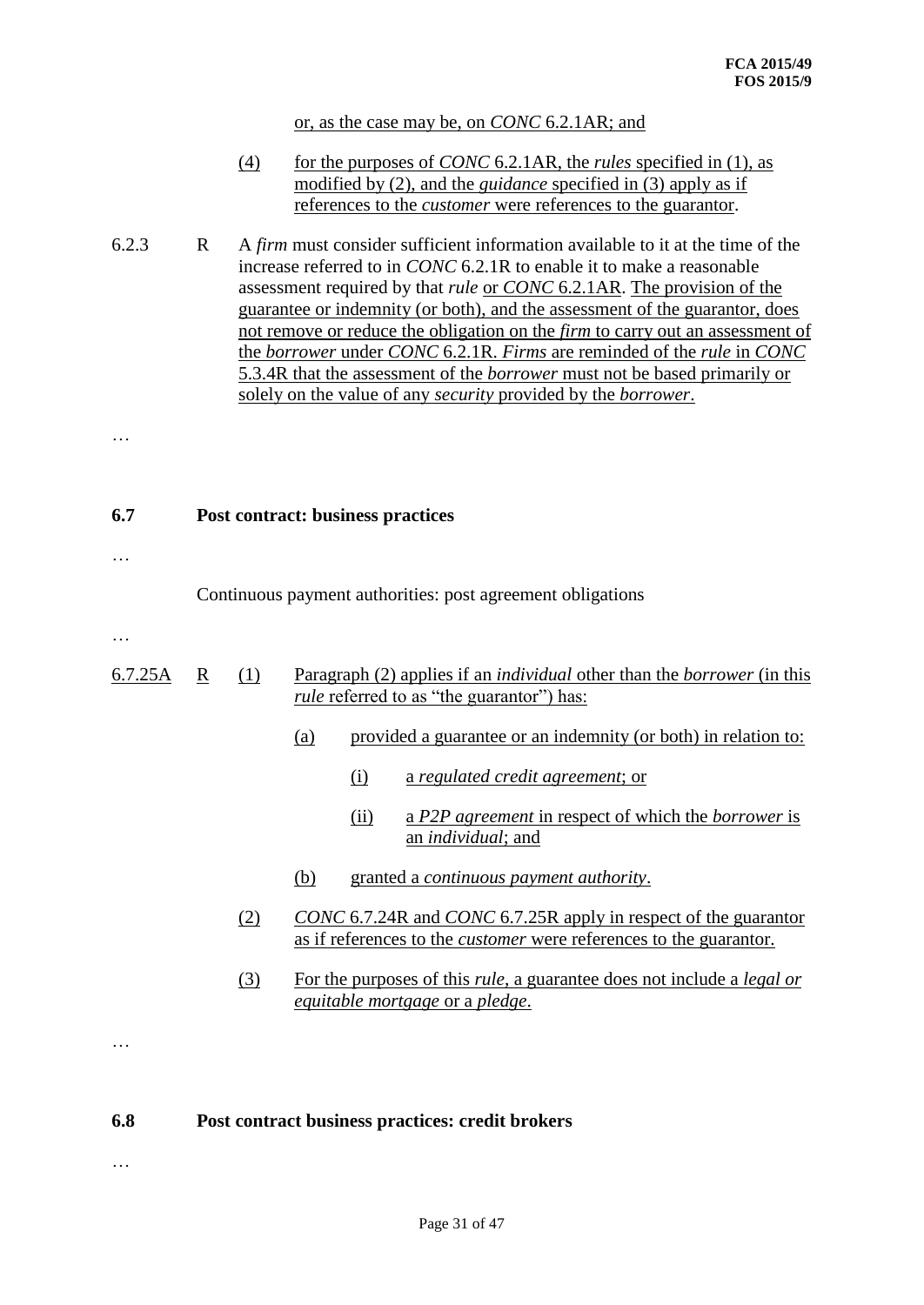|              | Refunds of brokers' fees                                                                                                                                                                                                                      |                    |                      |                                                                                                                                                                                                                                                                                    |  |  |
|--------------|-----------------------------------------------------------------------------------------------------------------------------------------------------------------------------------------------------------------------------------------------|--------------------|----------------------|------------------------------------------------------------------------------------------------------------------------------------------------------------------------------------------------------------------------------------------------------------------------------------|--|--|
| 6.8.4        | $\mathbf{R}$                                                                                                                                                                                                                                  |                    | a refund is payable. | Where section 155 of the CCA applies, a <i>firm</i> must respond promptly to a<br>request for a refund; this includes making payment of the refund promptly if                                                                                                                     |  |  |
|              |                                                                                                                                                                                                                                               |                    |                      |                                                                                                                                                                                                                                                                                    |  |  |
| 6.8.5        | G                                                                                                                                                                                                                                             |                    |                      |                                                                                                                                                                                                                                                                                    |  |  |
|              |                                                                                                                                                                                                                                               | (2)                |                      | A firm should respond promptly to a request for a refund. Firms are<br>reminded of the <i>rule</i> in <i>CONC</i> 11.1.12R to return sums without<br>undue delay, and within 30 calendar days, on cancellation of a<br>distance contract.                                          |  |  |
|              |                                                                                                                                                                                                                                               |                    |                      |                                                                                                                                                                                                                                                                                    |  |  |
| 7            |                                                                                                                                                                                                                                               |                    |                      | Arrears, default and recovery (including repossessions)                                                                                                                                                                                                                            |  |  |
| 7.1          |                                                                                                                                                                                                                                               | <b>Application</b> |                      |                                                                                                                                                                                                                                                                                    |  |  |
|              |                                                                                                                                                                                                                                               |                    |                      |                                                                                                                                                                                                                                                                                    |  |  |
|              |                                                                                                                                                                                                                                               |                    |                      | Agreements where there is a guarantor etc.                                                                                                                                                                                                                                         |  |  |
| <u>7.1.4</u> | $\underline{R}$                                                                                                                                                                                                                               | (1)                |                      | In this chapter, except for <i>CONC</i> 7.6.15AG:                                                                                                                                                                                                                                  |  |  |
|              |                                                                                                                                                                                                                                               |                    | <u>(a)</u>           | <u>a reference to a borrower, a customer or a hirer includes a</u><br>reference to an <i>individual</i> other than the <i>borrower</i> or the<br>hirer (in this chapter, referred to as "the guarantor") who has<br>provided a guarantee or an indemnity (or both) in relation to: |  |  |
|              |                                                                                                                                                                                                                                               |                    |                      | (i)<br>a regulated credit agreement; or                                                                                                                                                                                                                                            |  |  |
|              |                                                                                                                                                                                                                                               |                    |                      | <u>a regulated consumer hire agreement; or</u><br>$\overline{(\text{ii})}$                                                                                                                                                                                                         |  |  |
|              |                                                                                                                                                                                                                                               |                    |                      | <u>a P2P agreement in respect of which the borrower is</u><br>(iii)<br>an <i>individual</i> ;                                                                                                                                                                                      |  |  |
|              |                                                                                                                                                                                                                                               |                    |                      | where it would not do so but for this <i>rule</i> ;                                                                                                                                                                                                                                |  |  |
|              | a reference (other than in this <i>rule</i> ) to a <i>credit agreement</i> , a<br><u>(b)</u><br>consumer hire agreement or a P2P agreement includes a<br>reference to the document that includes the guarantee or the<br>indemnity (or both); |                    |                      |                                                                                                                                                                                                                                                                                    |  |  |
|              |                                                                                                                                                                                                                                               |                    | (c)                  | a reference to a <i>repayment</i> includes a reference to a payment<br>due under the guarantee or under the indemnity;                                                                                                                                                             |  |  |
|              |                                                                                                                                                                                                                                               |                    |                      | Page 32 of 47                                                                                                                                                                                                                                                                      |  |  |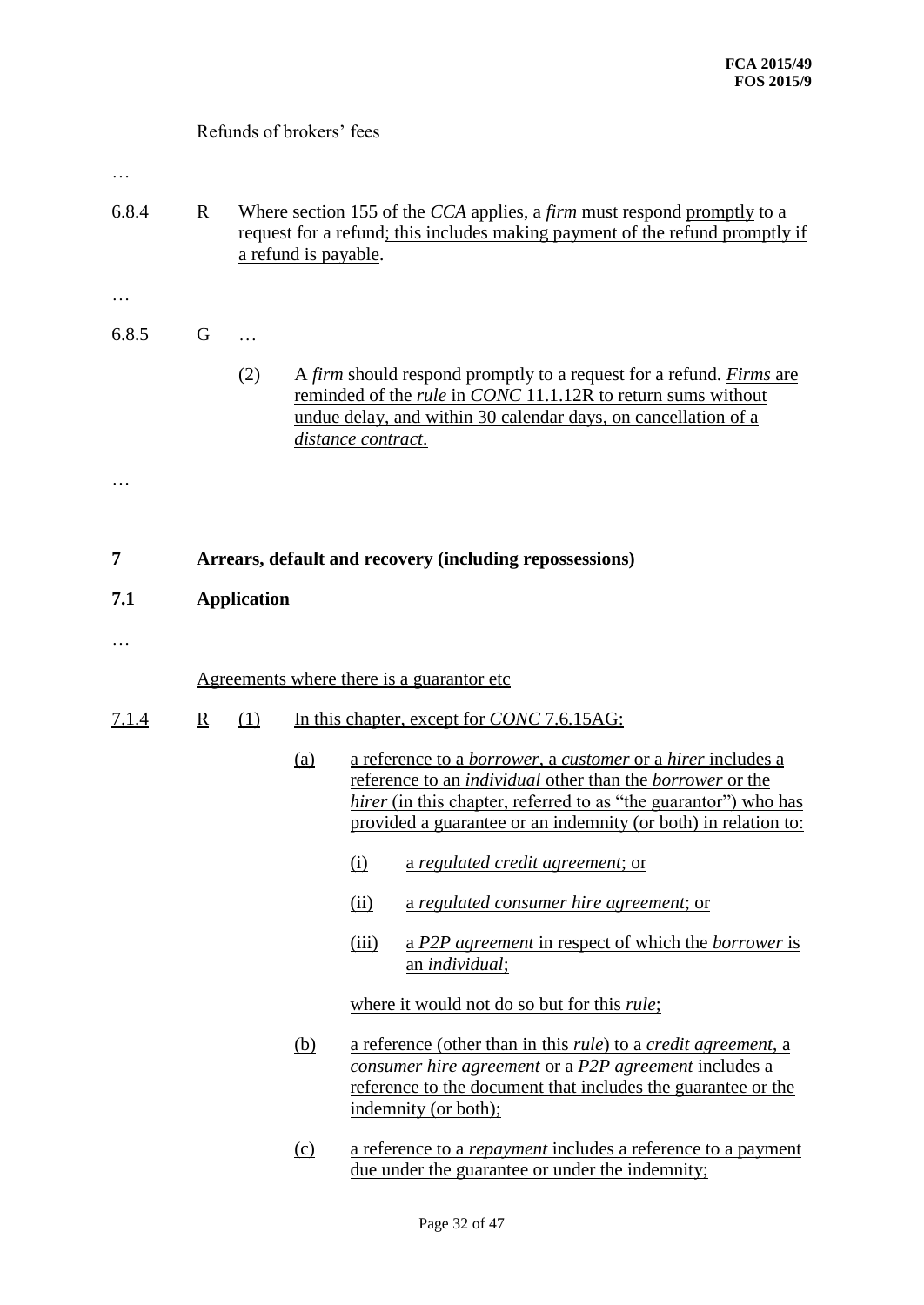- (d) a reference to paying or repaying the debt includes a reference to making (in whole or in part) a payment due under the guarantee or under the indemnity; and
- (e) a reference to the adequate explanation required by *CONC*  4.6.2R includes a reference to the adequate explanation required by *CONC* 4.6.5R.
- (2) For the purposes of this *rule*, a guarantee does not include a *legal or equitable mortgage* or a *pledge*.
- (3) This *rule* does not apply to *CONC* 7.3.1G, *CONC* 7.4.1R, *CONC*  7.4.2R, *CONC* 7.5.1G, *CONC* 7.6.2AR, *CONC* 7.6.2BG, *CONC*  7.15.3G, *CONC* 7.15.4R, *CONC* 7.15.5G, or *CONC* 7.17 to *CONC*  7.19.
- 7.1.5 G In relation to *CONC* 7.1.4(1)(a), *firms* are reminded that the definitions of *customer* and *borrower* include, in relation to *debt collecting* and *debt administration*, a *person* providing a guarantee or indemnity under the agreement. (See *CONC* 7.3.1G(2).)
- **7.3 Treatment of customers in default or arrears (including repossessions): lenders, owners and debt collectors**
- …

Forbearance and due consideration

- …
- 7.3.7 G Where appropriate, a *firm* should direct a *customer* in default or in arrears difficulties to sources of free and independent debt advice. [deleted]
- 7.3.7A G (1) If a *customer* is in default or in arrears difficulties, the *firm* should, where appropriate:
	- (a) inform the *customer* that free and impartial debt advice is available from *not-for-profit debt advice bodies*; and
	- (b) refer the *customer* to a *not-for-profit debt advice body*.
	- (2) A *firm* may refer the *customer* to a *not-for-profit debt advice body* by, for example, providing the *customer* with a copy of the current arrears information sheet under section 86 of the *CCA*, or with the name and contact details of a *not-for-profit debt advice body* or the *Money Advice Service*; or directly transferring the *customer's* call to a *not-for-profit debt advice body*.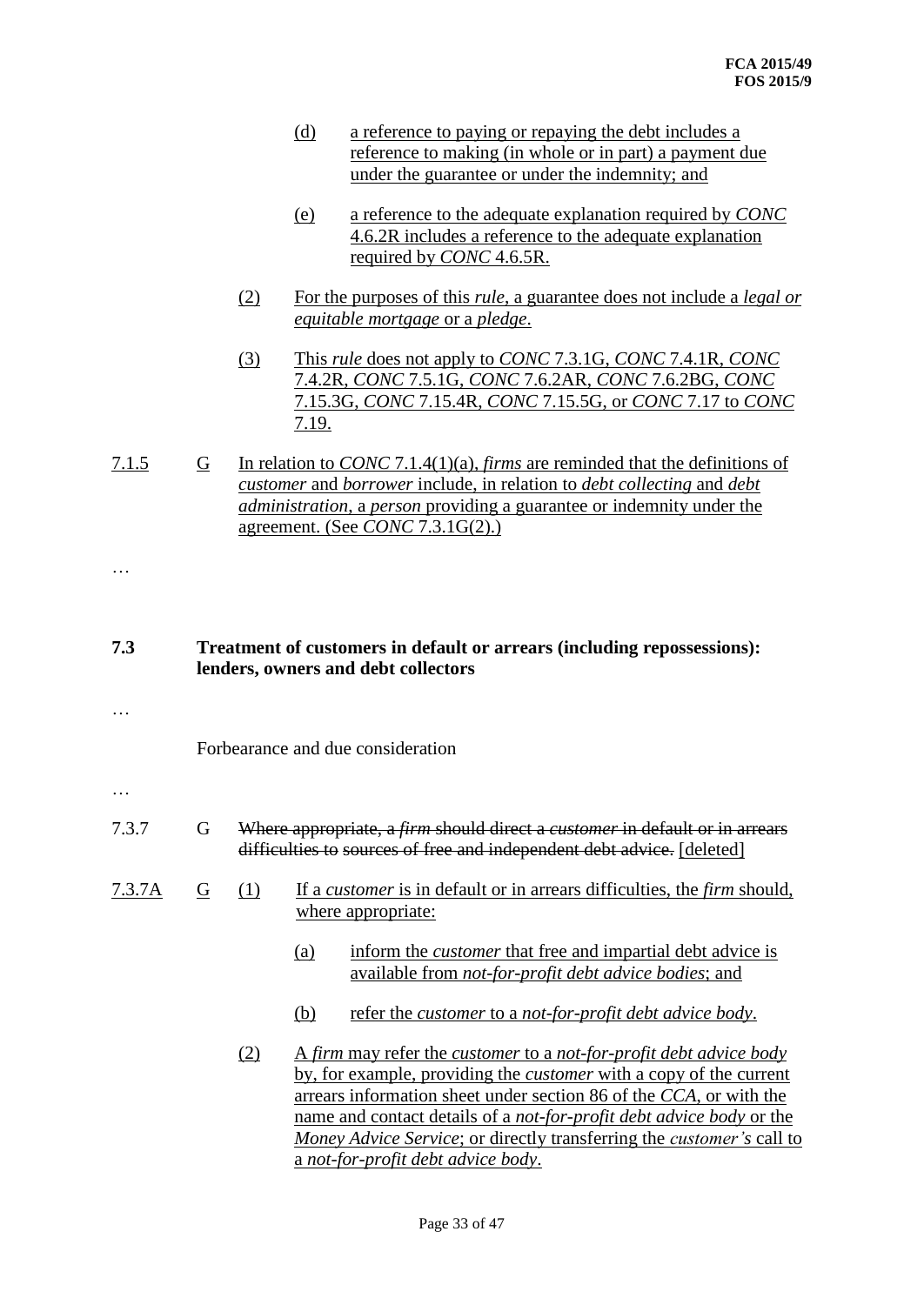|         |          | (3) | In addition, the <i>firm</i> may provide the <i>customer</i> with the name and<br>contact details of another <i>authorised person</i> who has <i>permission</i> for<br>debt counselling, provided that to do so is consistent with the firm's<br>obligations under the <i>regulatory</i> system.                                                                                                                                                                                                                      |
|---------|----------|-----|-----------------------------------------------------------------------------------------------------------------------------------------------------------------------------------------------------------------------------------------------------------------------------------------------------------------------------------------------------------------------------------------------------------------------------------------------------------------------------------------------------------------------|
|         |          |     |                                                                                                                                                                                                                                                                                                                                                                                                                                                                                                                       |
| 7.6     |          |     | <b>Exercise of continuous payment authority</b>                                                                                                                                                                                                                                                                                                                                                                                                                                                                       |
|         | payments |     | Continuous payment authorities and high-cost short-term credit: instalment                                                                                                                                                                                                                                                                                                                                                                                                                                            |
|         |          |     |                                                                                                                                                                                                                                                                                                                                                                                                                                                                                                                       |
| 7.6.15A | G        | (1) | Paragraph (2) applies where a guarantor has provided a guarantee or<br>an indemnity (or both) in respect of <i>high-cost short-term credit</i> . (See<br><i>CONC</i> 7.1.4R for the meanings of "guarantor" and "guarantee".)                                                                                                                                                                                                                                                                                         |
|         |          | (2) | CONC 7.6.12R and CONC 7.6.13R apply to a continuous payment<br><i>authority</i> granted by the borrower and to a <i>continuous payment</i><br><i>authority</i> granted by a guarantor separately. This means that the <i>firm</i><br>may make up to two requests for payment under a <i>continuous</i><br><i>payment authority</i> granted by the borrower and, if those requests are<br>unsuccessful, up to two requests for payment under a <i>continuous</i><br><i>payment authority</i> granted by the guarantor. |
|         |          |     |                                                                                                                                                                                                                                                                                                                                                                                                                                                                                                                       |
| 7.13    |          |     | Data accuracy and outsources activities                                                                                                                                                                                                                                                                                                                                                                                                                                                                               |
| 7.13.3  | R        |     | A firm must endeavour to ensure that the information it passes on to its<br>agent or to a <i>debt collector</i> or to a tracing agent (a person person that carries<br>on the activity in article 54 of the <i>Exemption Order</i> ), whether for the <i>firm's</i><br>or another person's <i>person's</i> business,                                                                                                                                                                                                  |
|         |          |     |                                                                                                                                                                                                                                                                                                                                                                                                                                                                                                                       |
| 7.14    |          |     | Settlements, disputed and deadlocked debt                                                                                                                                                                                                                                                                                                                                                                                                                                                                             |

- $\dots$
- 7.14.10 R If a *firm* rejects a repayment offer because it is unacceptable, the *firm* must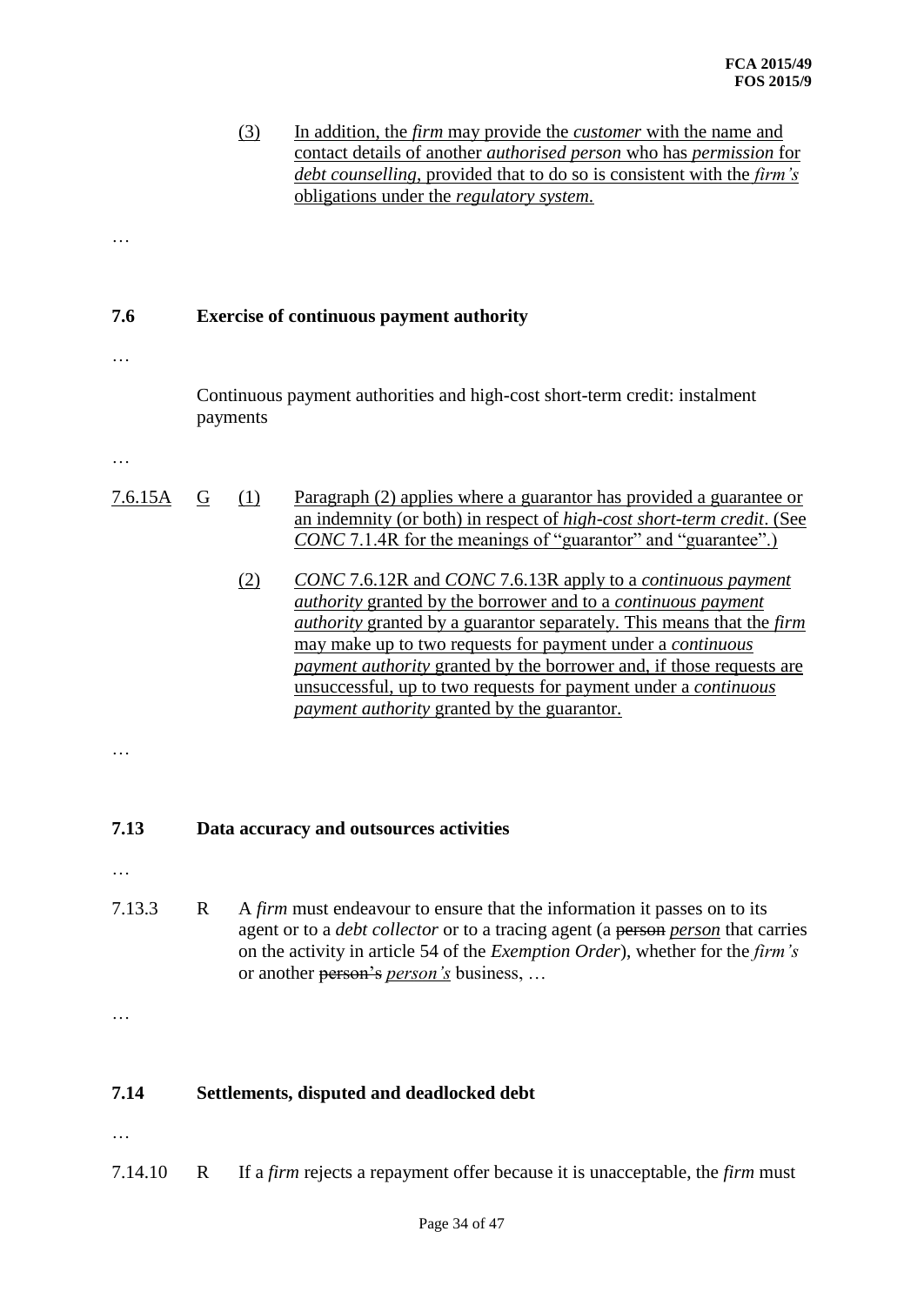not engage in any conduct intended to, or likely to, have the effect of intimidating the customer *customer* into increasing the offer.

| 7.17   |              |     | Notice of sums in arrears under P2P agreements for fixed-sum credit                                                                                                                                                                                                        |
|--------|--------------|-----|----------------------------------------------------------------------------------------------------------------------------------------------------------------------------------------------------------------------------------------------------------------------------|
|        |              |     | Notice of sums in arrears for fixed-sum credit                                                                                                                                                                                                                             |
|        |              |     |                                                                                                                                                                                                                                                                            |
| 7.17.5 | $\mathbf{R}$ |     |                                                                                                                                                                                                                                                                            |
|        |              | (4) | A firm must accompany the notice required by CONC 7.17.4R with a<br>copy of the current arrears information sheet under section 86A of<br>the CCA with the following modifications:<br>for the heading "Arrears" substitute "Arrears – peer-to-peer<br>$(-a)$<br>lending"; |
|        |              |     |                                                                                                                                                                                                                                                                            |
|        |              |     |                                                                                                                                                                                                                                                                            |
|        |              |     |                                                                                                                                                                                                                                                                            |
|        |              |     |                                                                                                                                                                                                                                                                            |
| 7.18   |              |     | Notice of sums in arrears under P2P agreements for running-account credit                                                                                                                                                                                                  |
|        |              |     |                                                                                                                                                                                                                                                                            |
| 7.18.3 | $\mathbf R$  |     |                                                                                                                                                                                                                                                                            |
|        |              | (2) | A <i>firm</i> must accompany the notice required by $(1)$ with a copy of the<br>current arrears information sheet under section 86A of the CCA with<br>the following modifications:                                                                                        |
|        |              |     | <u>for the heading "Arrears" substitute "Arrears – peer-to-peer</u><br>$(-a)$<br>lending";                                                                                                                                                                                 |
|        |              |     |                                                                                                                                                                                                                                                                            |
|        |              |     |                                                                                                                                                                                                                                                                            |

# **8.2 Conduct standards: debt advice**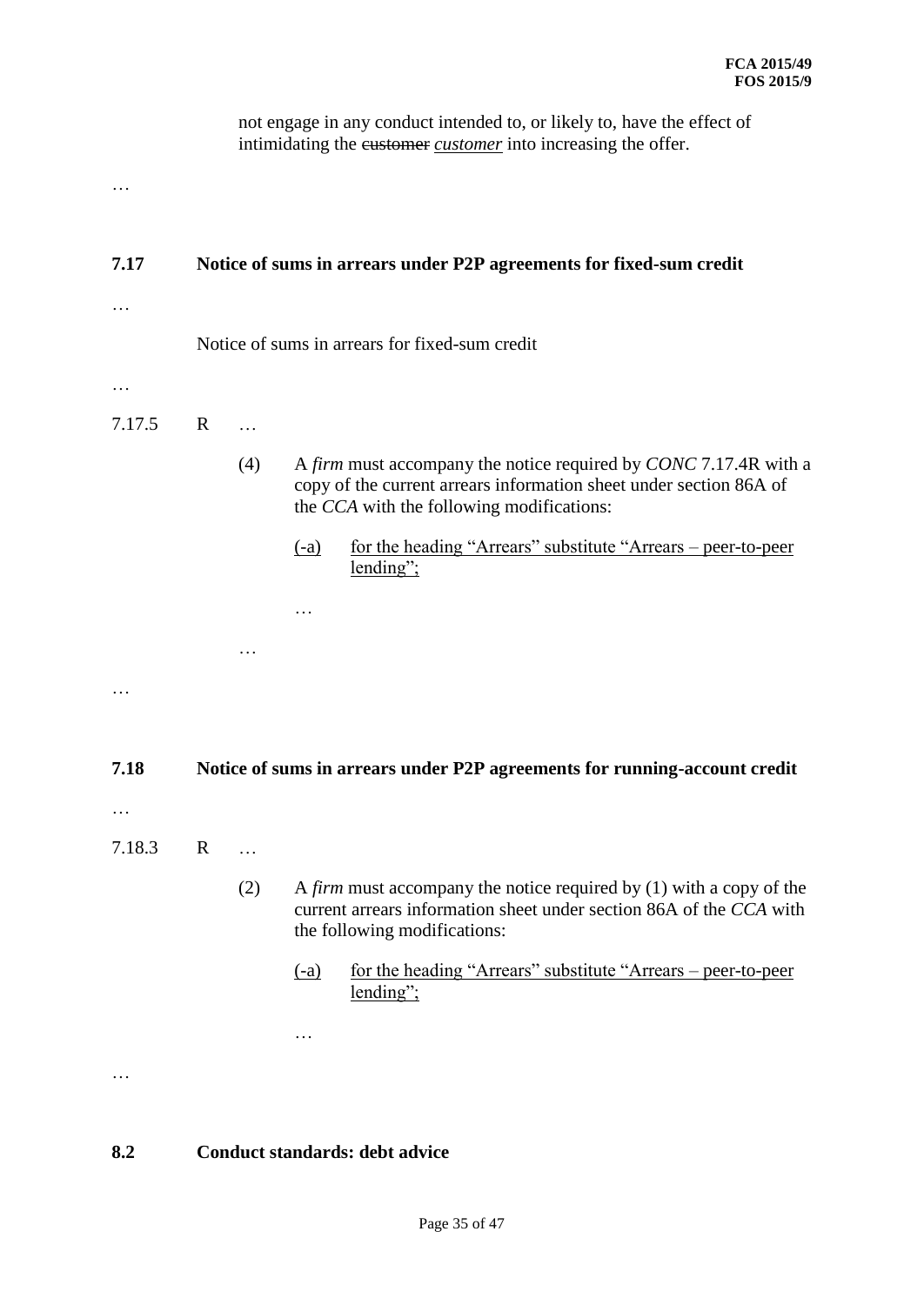## Overarching principles

…

- 8.2.2 G …
	- (2) Recommending a *debt solution* which a *firm* knows, believes or ought to suspect is unaffordable for the *customer* is likely to contravene *Principle* 2, *Principle* 6 and *Principle* 9 and may contravene other *Principles*. The *firm* should also take into account the expected term of the proposed *debt solution*, having regard to the *Principles.*

...

Signposting to sources of free debt counselling, etc

- 8.2.4 R A *debt management firm* must prominently include:
	- (1) in its first written or oral communication with the *customer* a statement that free *debt counselling*, *debt adjusting* and *providing of credit information services* is available to *customers* and that the *customer* can find out more by contacting the Money Advice Service *Money Advice Service*; and
	- (2) on its web-site the following link to the Money Advice Service *Money Advice Service* web-site…

CONC 9 (Credit reference agencies) is deleted in its entirety. The deleted text is not shown.

Amend the following as shown.

…

#### **12 Requirements for firms with interim permission for credit-related regulated activities**

…

12.1.4 R Table: Disapplication or modified modules or provisions of the Handbook

| Module                | Disapplication or modification                            |
|-----------------------|-----------------------------------------------------------|
|                       |                                                           |
| Supervision<br>manual | .                                                         |
|                       | SUP 6 (Applications to vary and cancel Part 4A permission |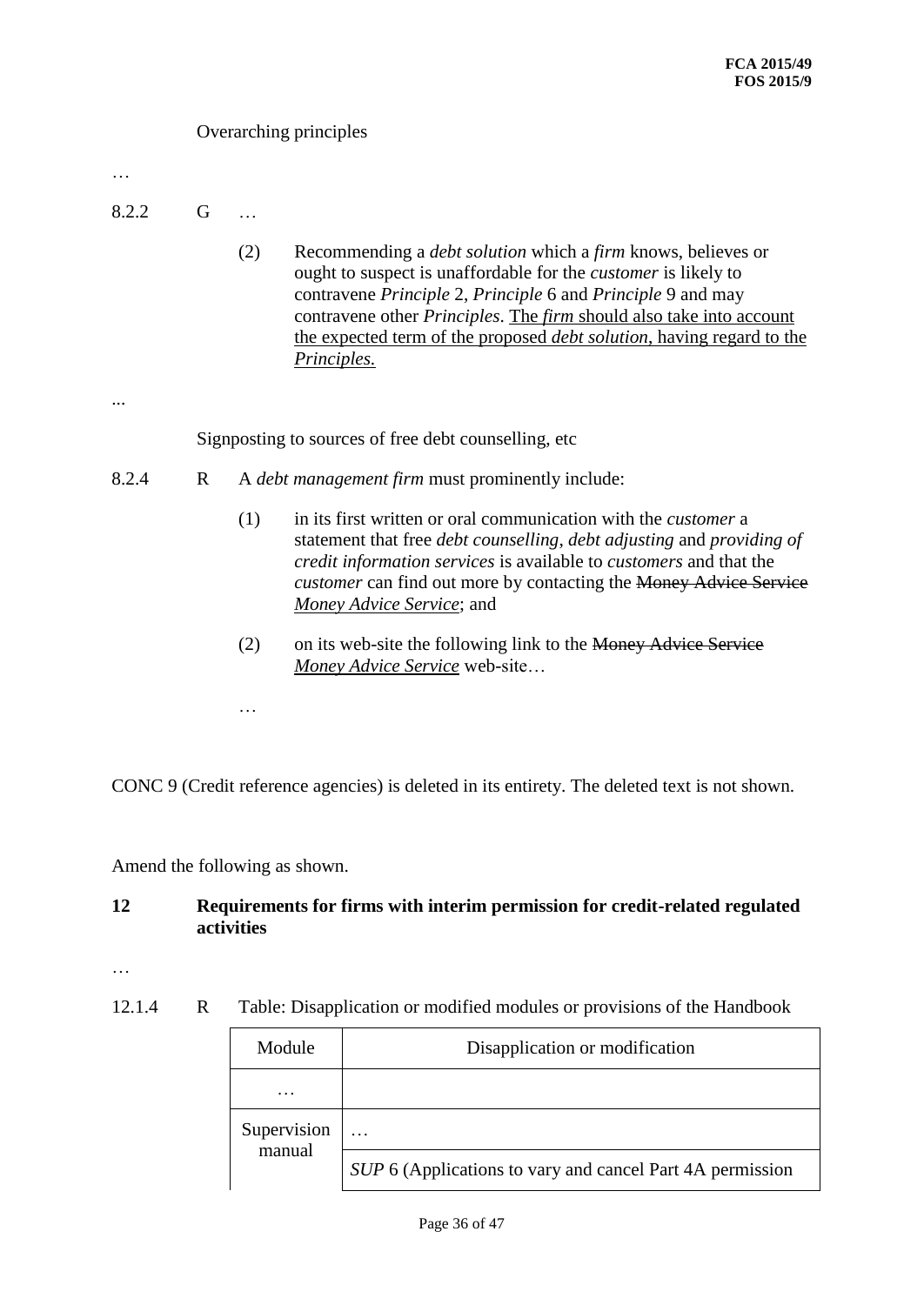| (SUP) | and to impose, vary or cancel requirements) applies:                                                              |
|-------|-------------------------------------------------------------------------------------------------------------------|
|       | .                                                                                                                 |
|       | with the modifications to SUP SUP 6.3.15D and SUP<br>(2)<br>SUP 6.4.5D set out in paragraph 1.2 of this Schedule. |
|       | .                                                                                                                 |
|       |                                                                                                                   |

## **13 Guidance on the duty to give information under sections 77, 78 and 79 of the Consumer Credit Act 1974**

…

Failure to comply

- 13.1.6 G …
	- (4) The *firm* should, in any communication or request for payment or communication relating to a payment (other than a statement issued in accordance with the *CCA* or regulations made under it which does not constitute or contain a request for payment) in such cases, make clear to the *customer* that although the debt remains outstanding it is unenforceable.

#### …

## **Appendix 1 Total charge for credit rules**

…

# **App 1.2 Total charge for credit rules for other agreements**

…

Total charge for credit

…

App R …

- 1.2.3
- (2) Subject to (3), the following costs shall be included in the *total cost of credit to the borrower*: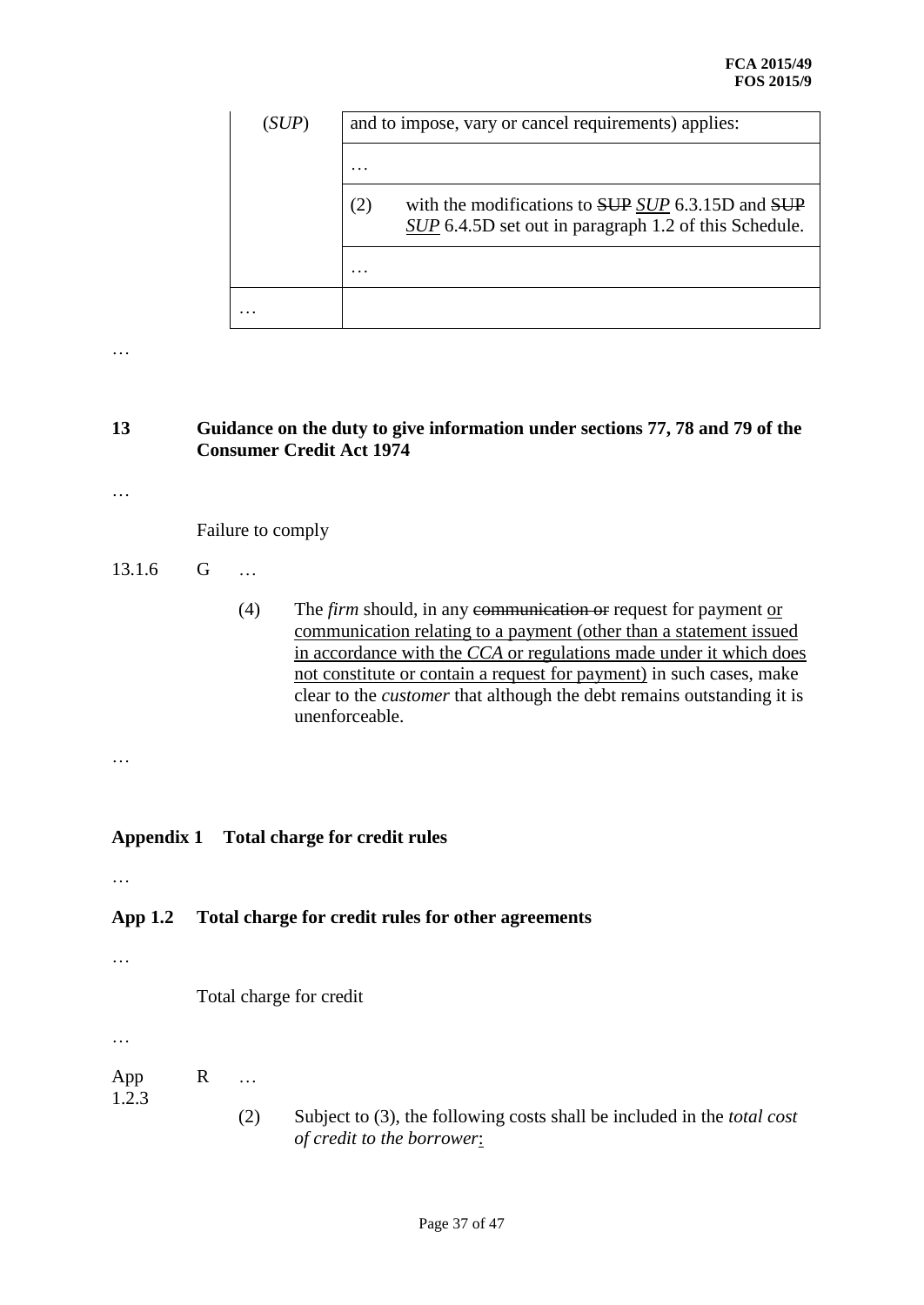- (-a) any fee or charge payable by the *borrower* to a *credit broker* in connection with the agreement (if the fee or charge is known to the *lender*);
- 

…

(7) The *total cost of credit to the borrower* must not take account of any discount, reward (including 'cash back') or other benefit to which the *borrower* might be entitled, whether such an entitlement is subject to conditions or otherwise.

#### Total cost of credit

App 1.2.3A G The *total cost of credit to the borrower* includes fee or charge payable by the *borrower* to a *credit broker*, if the fee or charge is known to the *lender*. *CONC* 4.4.2R(3) requires the *credit broker* to disclose their fee to the *lender*. *Lenders* should take reasonable steps to ascertain whether a fee is payable to the *credit broker* and, if so, the amount of the fee.

…

## **App 1.4 Exemption for high net worth borrowers and hirers and exemption relating to businesses**

…

App 1.4.4 R A person *person* who is: …

…

#### **Transitional Provisions and Schedules**

After CONC TP 6 insert the following new transitional provisions. The text is not underlined.

## **TP 7 Transitional provision in relation to the Consumer Credit (Amendment No 2) Instrument 2015**

| $\mid$ (1)<br>(2) | (3) |  | ιJ | (6) |
|-------------------|-----|--|----|-----|
|-------------------|-----|--|----|-----|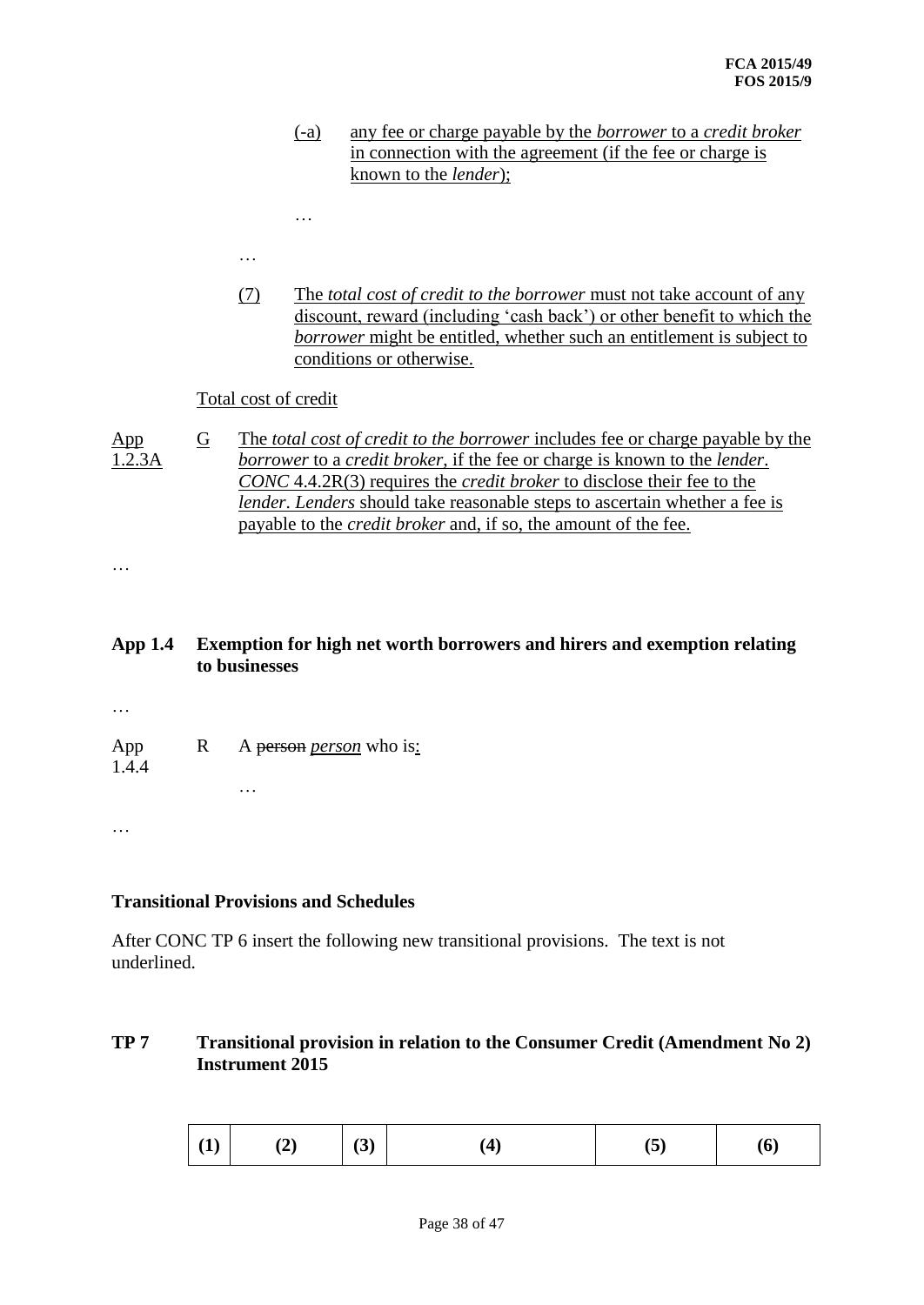|     | <b>Material to</b><br>which the<br>transitional<br>provision<br>applies |   | <b>Transitional provision</b>                                                                                                                                                                                                                                       | <b>Transitional</b><br>provision:<br>dates in<br>force | <b>Handbook</b><br>provision:<br>coming<br>into force |
|-----|-------------------------------------------------------------------------|---|---------------------------------------------------------------------------------------------------------------------------------------------------------------------------------------------------------------------------------------------------------------------|--------------------------------------------------------|-------------------------------------------------------|
| 7.1 | CONC                                                                    | R | The Consumer Credit<br>(Amendment No. 2)<br>Instrument 2015 does not<br>have effect in relation to<br>credit agreements<br>secured on <i>land</i> , or to<br><i>credit broking</i> in relation<br>to such agreements,<br>except in so far as it<br>amends CONC 3.6. | From 28<br>September<br>2015 to 21<br>March 2016       | 28<br>September<br>2015                               |

# **Schedule 1 Record keeping requirements**

| Handbook<br>reference   | Subject of<br>record                                                                                                              | Contents of<br>record                                                                                                     | When record<br>must be made                                                                                              | Retention period |
|-------------------------|-----------------------------------------------------------------------------------------------------------------------------------|---------------------------------------------------------------------------------------------------------------------------|--------------------------------------------------------------------------------------------------------------------------|------------------|
|                         |                                                                                                                                   |                                                                                                                           |                                                                                                                          |                  |
| 7.13.7R                 | .                                                                                                                                 |                                                                                                                           |                                                                                                                          |                  |
| 8.3.4AR(2)<br>$\ddotsc$ | The grounds for<br>being satisfied<br>that the <i>firm</i> is<br>unlikely to enter<br>into a contract<br>with a <i>customer</i> . | The grounds for<br>being satisfied<br>that the <i>firm</i> is<br>unlikely to enter<br>into a contract<br>with a customer. | When the <i>firm</i><br>becomes<br>satisfied that it<br>is unlikely to<br>enter into a<br>contract with the<br>customer. | Not specified.   |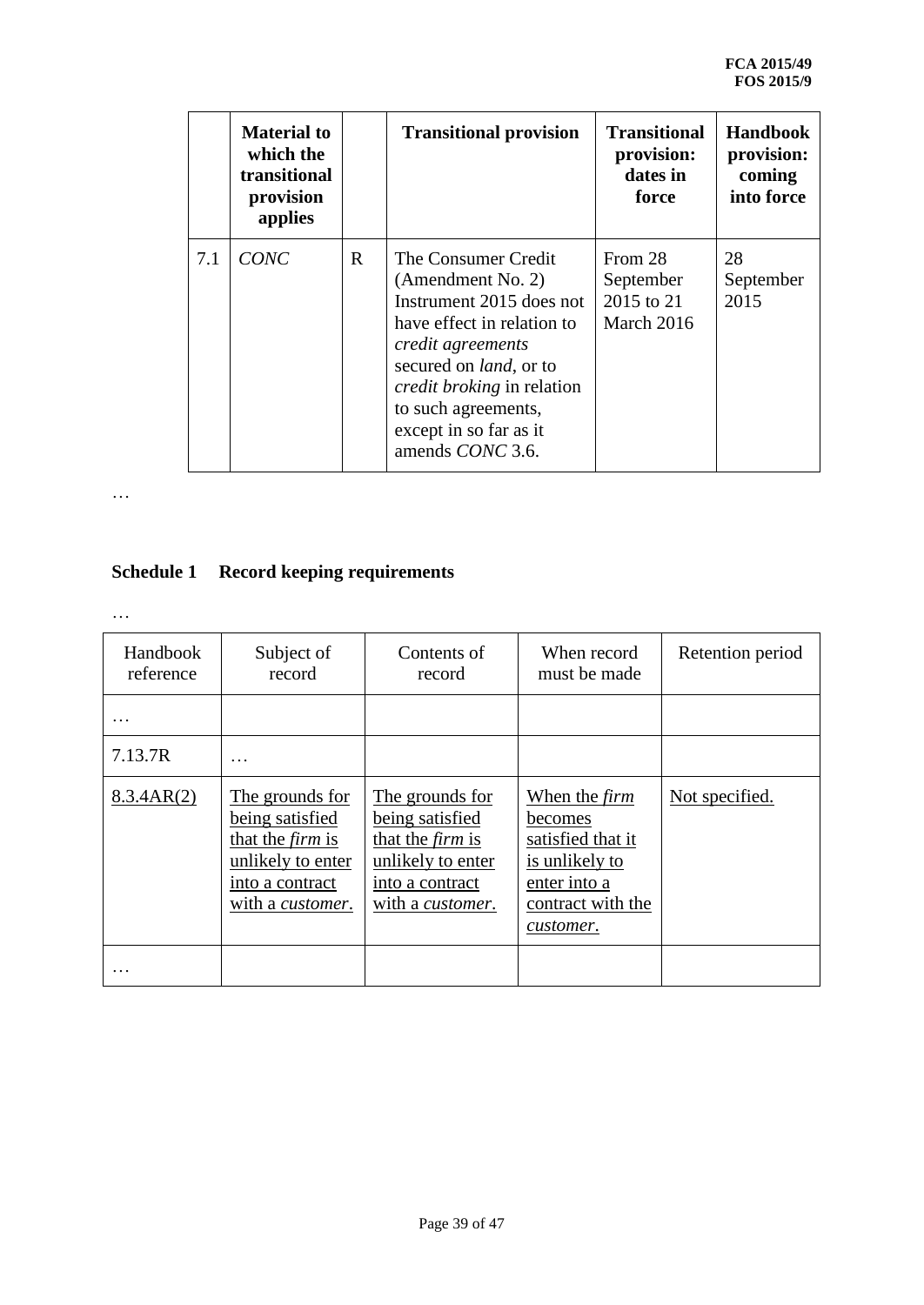## **Annex F**

#### **Amendments to the Perimeter Guidance manual (PERG)**

In this Annex, underlining indicates new text and striking through indicates deleted text.

#### **Comes into force on 28 September 2015**

- **2 Authorisation and regulated activities**
- …
- 
- **2.3 The business element**
- …
- 2.3.2 G …
	- (4) The business element for all other *regulated activities* is that the activities are carried on by way of business. This applies to the activities of *effecting* or *carrying out contracts of insurance*, certain activities relating to the Lloyd's market, *entering as provider into a funeral plan contract*, *entering into a home finance transaction* or *administering a home finance transaction*, *operating a dormant account fund*, *credit-related regulated activities* (subject to the modification for *not-for-profit bodies* in (3B)) and *operating an electronic system in relation to lending* earried on by persons other than *not-for-profit bodies*.

…

## **2.7 Activities: a broad outline**

…

#### Exempt agreements

2.7.19B G A *credit agreement* is not a *regulated credit agreement* for the purposes of *PERG* 2.7.19AG if it is an exempt agreement. *PERG* 2.7.19CG to *PERG* 2.7.19JG describe the categories of exempt agreement. Where part of a *credit agreement* falls within the exemptions in articles 60C to 60H of the *Regulated Activities Order*, only that part of the agreement is an exempt agreement.

…

Exemptions relating to number of repayments to be made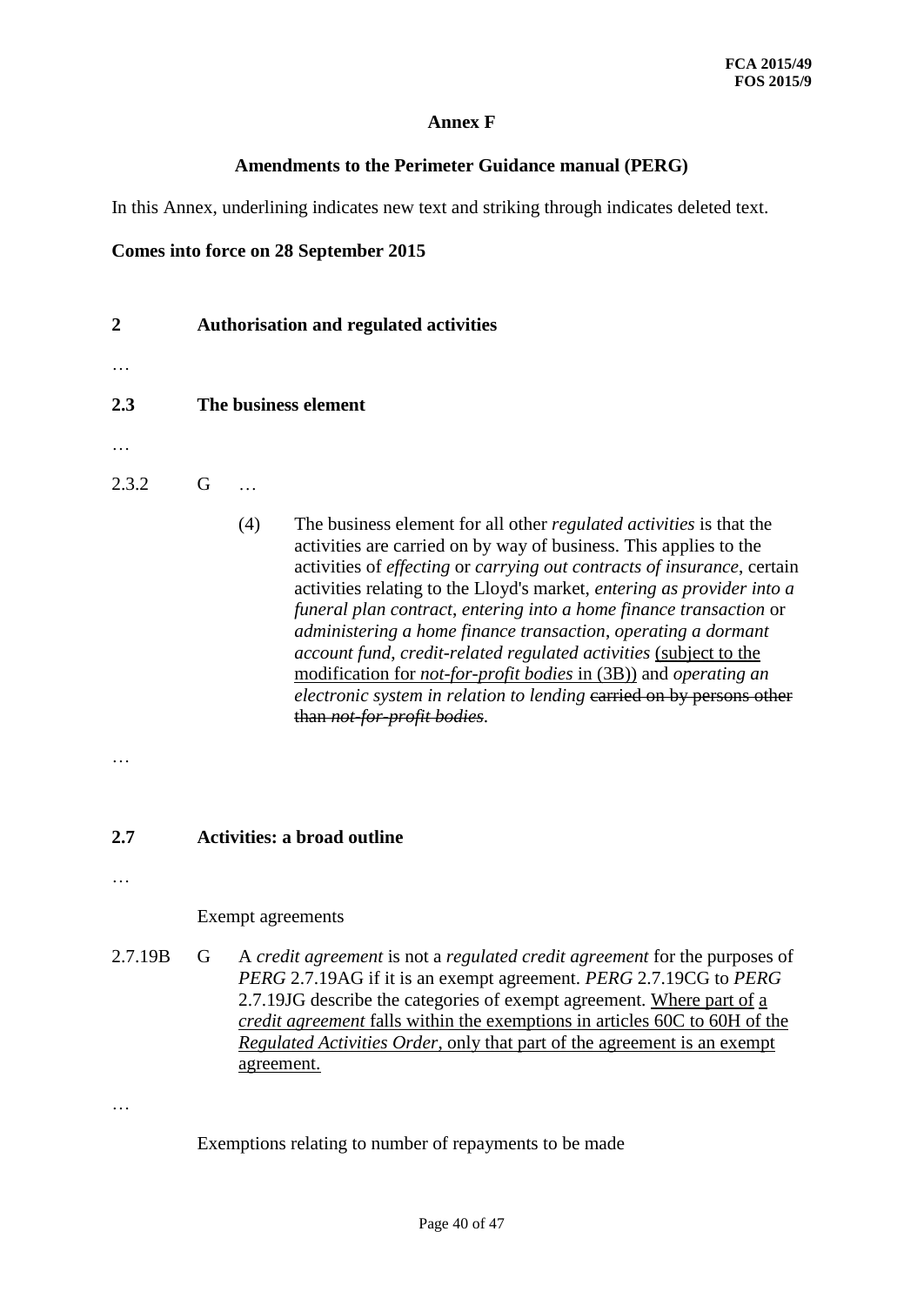- 2.7.19G G A *credit agreement* is also an exempt agreement in the following cases:
	- (1) if (subject to *PERG* 2.7.19HG):
		- …

- (b) the number of payments to be made by the borrower is not more than four 12;
- …
- $(5)$  ...

For the purposes of  $(1)$  to  $(5)$ , "payment" means any payment which comprises or includes a *repayment*, a payment of interest or any other charge which forms part of the *total charge for credit*.

…

Exemptions relating to the total charge for credit

2.7.19I G A *credit agreement* is also an exempt agreement in the following cases:

…

- (6) unless the agreement:
	- …

…

(b) is offered by a *lender* who is an employer to a *borrower* as an incident of employment with the lender *lender*, or with an *undertaking* in the same *group* as the *lender*;

…

#### **2.8 Exclusions applicable to particular regulated activities**

…

Credit broking

2.8.6C G The following activities are excluded from the *regulated activity* of *credit broking*: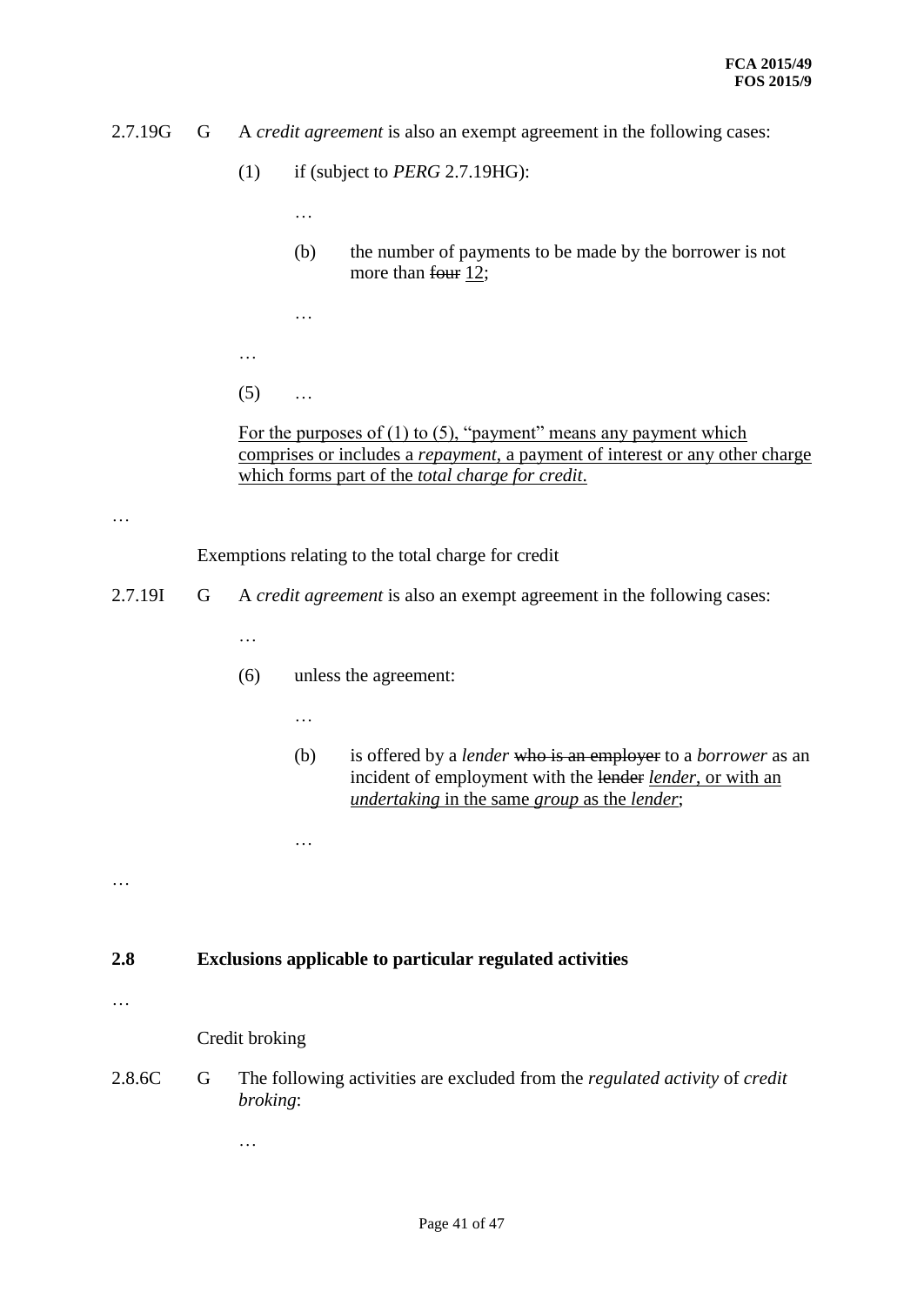Activities carried on by members of the legal profession

(6) Activities carried on by:

…

- (b) a solicitor acting in the course of contentious business providing advocacy services or litigation services;
- (c) a *person* acting in the course of contentious business providing advocacy services or litigation services who, for the purposes of the Legal Services Act 2007, is authorised to exercise a right of audience or conduct litigation;

are excluded from *credit broking*. For these purposes: , business done in, or for the purposes of, proceedings begun before a court or before an arbitrator, not being non-contentious or common form probate business, is contentious business

- (d) "advocacy services" means any service which it would be reasonable to expect a *person* who is exercising, or contemplating exercising, a right of audience in relation to any proceedings, or contemplated proceedings, to provide for the purpose of those proceedings or contemplated proceedings; and
- (e) "litigation services" means any service which it would be reasonable to expect a *person* who is exercising, or contemplating exercising, a right to conduct litigation in relation to any proceedings, or contemplated proceedings, to provide for the purpose of those proceedings or contemplated proceedings.

…

Debt adjusting, debt counselling, debt collecting and debt administration

- 2.8.7C G …
	- (5) Activities carried on by:
		- …
		- (b) a solicitor acting in the course of contentious business providing advocacy services or litigation services;
		- (c) a *person* acting in the course of contentious business providing advocacy services or litigation services who, for the purposes of the Legal Services Act 2007, is authorised to exercise a right of audience or conduct litigation;

are excluded from *debt adjusting*, *debt counselling*, *debt collecting*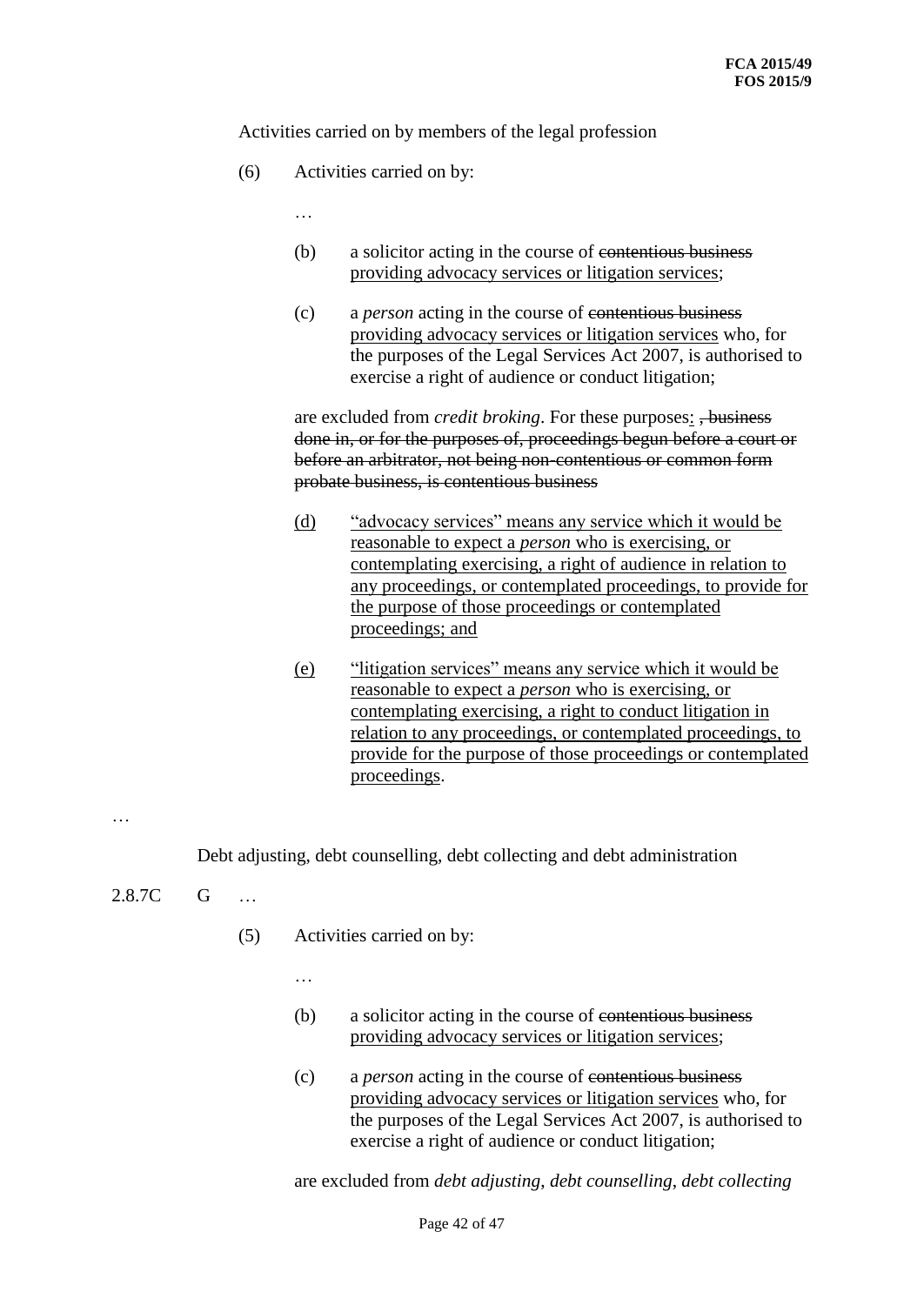and *debt administration*. For these purposes: <del>, contentious business</del> means business done in, or for the purposes of, proceedings begun before a court or before an arbitrator, not being non-contentious or common form probate business

- (d) "advocacy services" means any service which it would be reasonable to expect a *person* who is exercising, or contemplating exercising, a right of audience in relation to any proceedings, or contemplated proceedings, to provide for the purpose of those proceedings or contemplated proceedings; and
- (e) "litigation services" means any service which it would be reasonable to expect a *person* who is exercising, or contemplating exercising, a right to conduct litigation in relation to any proceedings, or contemplated proceedings, to provide for the purpose of those proceedings or contemplated proceedings.

#### **2.11 Persons who are exempt for credit-related regulated activities**

…

…

#### **Charities**

2.11.6 G The exemption from *operating an electronic system in relation to lending* in paragraph 44(A1) of the Schedule to the *Exemption Order* applies to a charity (as defined in article 3 to the *Exemption Order*) which carries on that activity in relation to an article 36H agreement (see *PERG* 2.7.7HG(4)). For the exemption to apply, the only amount payable to the *lender* under, or in connection with, the agreement must be the amount of *credit* provided; no interest or other charges may be added.

#### Process servers

- 2.11.7 G (1) Under paragraph 54A(1) of the Schedule to the *Exemption Order*, a *person* who serves, or takes steps to serve, a document on a *borrower* or a *hirer* for the purposes of legal proceedings, including arbitration and insolvency proceedings, brought or to be brought for the payment of a debt due under a *credit agreement*, a *P2P agreement* or a *consumer hire agreement* is exempted from *debt collecting*, as long as the *person*:
	- (a) is not the *lender* or *owner* under the agreement; and
	- (b) does not take any other steps to procure the payment of the debt or any other debt due from the *borrower* or the *hirer*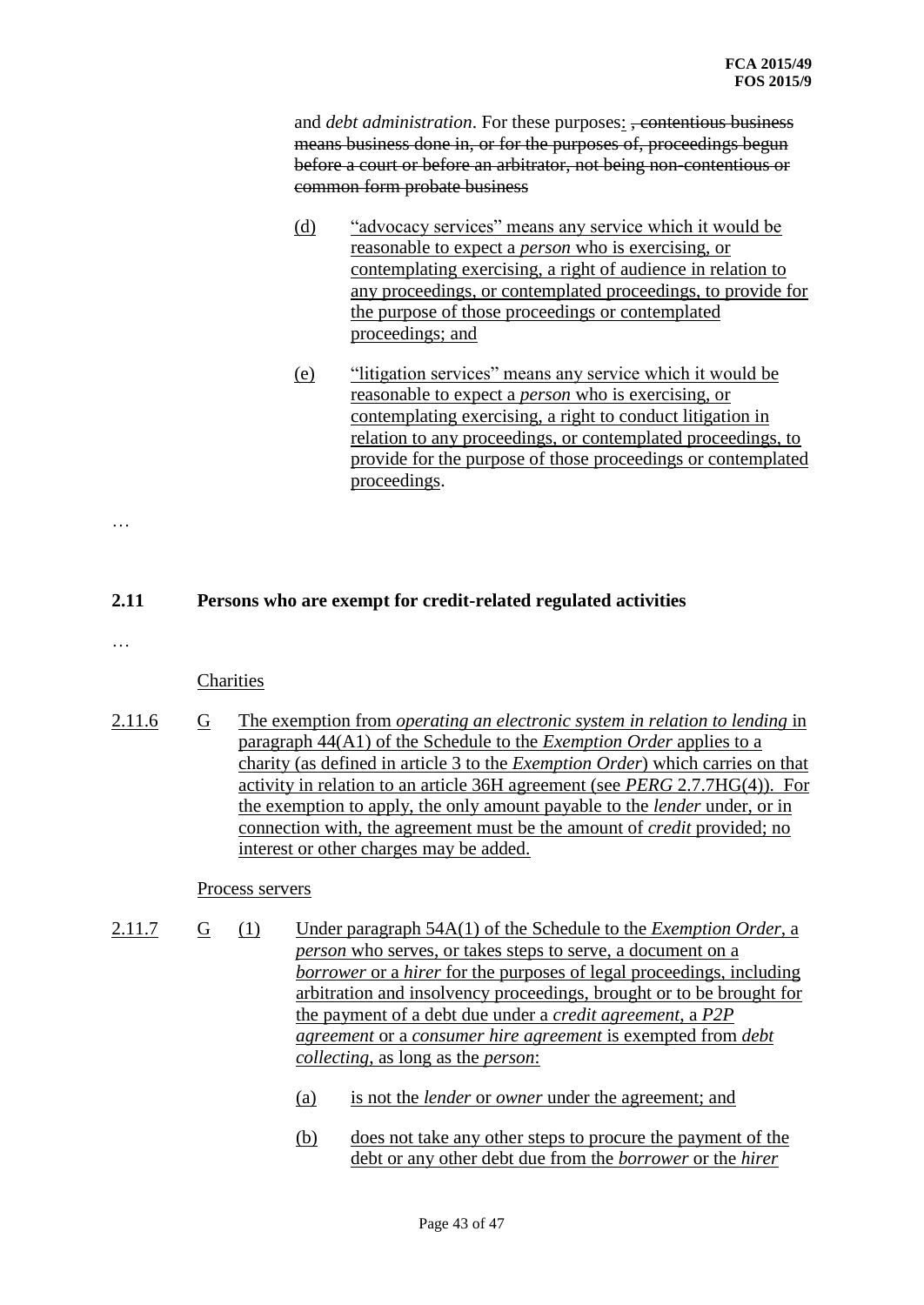#### under the agreement.

- (2) Under paragraph 54A(2) of the Schedule to the *Exemption Order*, a *person* who serves, or takes steps to serve, a document on a *borrower* or a *hirer* for the purposes of legal proceedings, including arbitration and insolvency proceedings, brought or to be brought for the exercise or enforcement of rights under a *credit agreement*, a *P2P agreement* or a *consumer hire agreement* is exempted from *debt administration*, as long as the *person*:
	- (a) is not the *lender* or *owner* under the agreement;
	- (b) does not take any other steps to exercise or enforce rights under the agreement; and
	- (c) does not take any steps in the performance of any duties under the agreement.

Persons exercising, or having the right to exercise, the rights of the person who provided credit under a regulated credit agreement: special purpose vehicles

- 2.11.8 G (1) The exemption in paragraph 55 of the Schedule to the *Exemption Order* covers special purpose vehicles and other entities which are part of a structured finance transaction and which meet the specified conditions. It confers exemption from the *general prohibition* on a *person* ("P") for the *regulated activity* of *exercising, or having the right to exercise. the lender's rights and duties under a regulated credit agreement* (and associated *regulated activities*) where there is an arrangement for an *authorised person* who holds a relevant *permission* to service the loans, or such an arrangement has ended in the previous 30 *days*.
	- (2) The exemption is available to a *person* ("P") who:
		- (a) is not the original *lender*;
		- (b) does not grant or promise to grant, and is not required to grant, *credit* under any *regulated credit agreement*;
		- (c) has entered into a servicing arrangement with an *authorised person* who has permission to carry on the *regulated activities* of *debt collecting*, *debt administration* or *consumer credit lending* ("the servicer"), under which the servicer is to exercise on P's behalf P's rights under a *regulated credit agreement* (other than P's right to dispose of those rights); and
		- (d) does not undertake the regulated activities of *debt counselling*, *debt adjusting* or *debt collecting* in relation to a *regulated credit agreement* other than during an "exempt period". An "exempt period" is the period of 30 *days*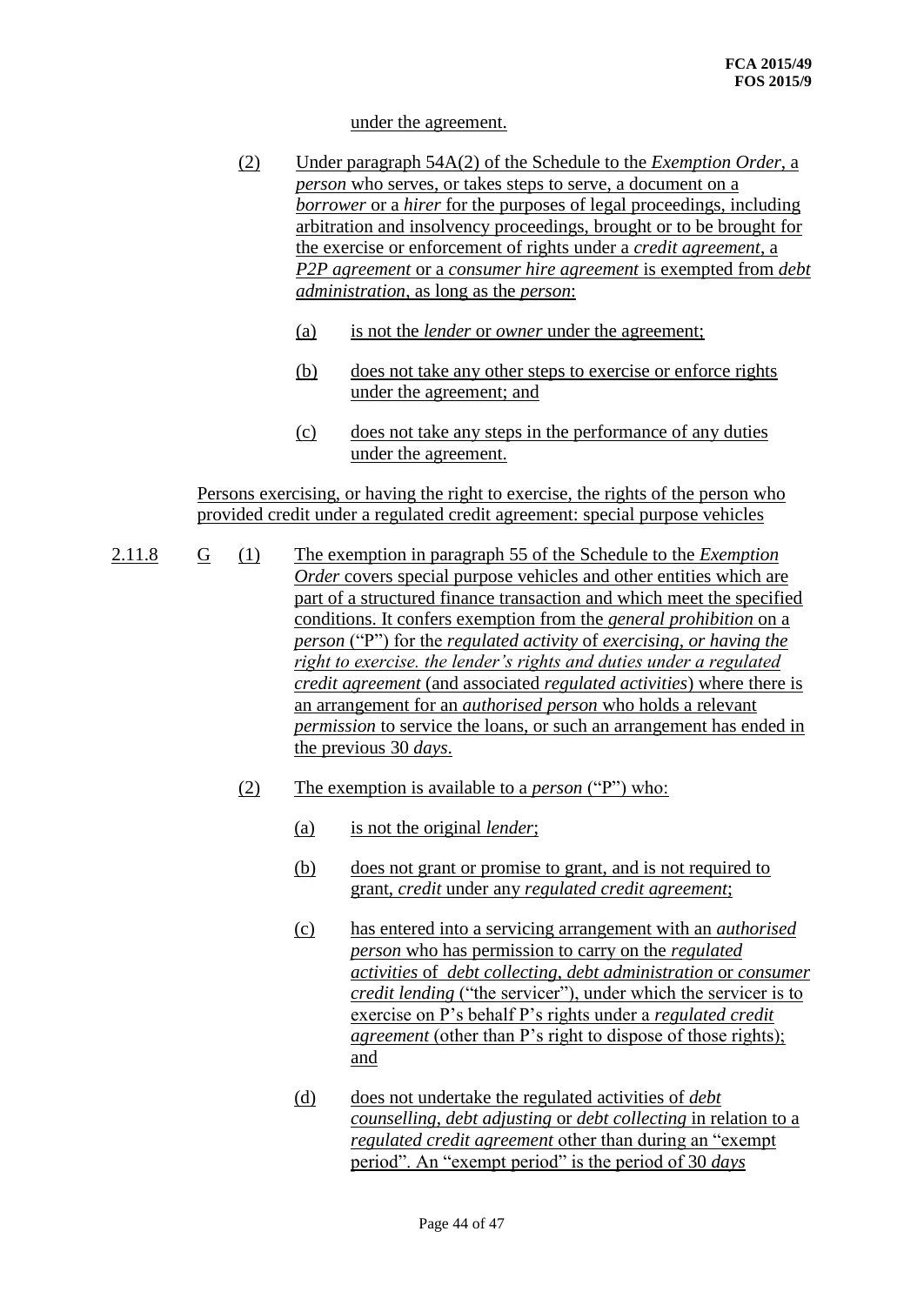beginning on the *day* after the *day* on which a servicing arrangement came to an end. Where, for example, a servicing agreement comes to an end suddenly or unexpectedly, P has a grace period of 30 *days* to find a new servicer and enter into a new servicing arrangement, and may service its own loans in that period without being authorised.

- (3) In addition, P must have arranged for the servicer to comply with:
	- (a) any provision of, or made under, the *Act* applicable to *authorised persons* that relates to the exercise of the right of the *lender* under a *regulated credit agreement* to vary terms and conditions of the agreement; and
	- (b) the requirements of, or made under, section 82 of the *CCA*  (variation of agreements).

Where P varies the agreement itself, P must comply with those provisions and requirements.

- (4) Where P is exempt (as set out above), the exemption also extends to the *regulated activities* of *debt counselling* and *debt collecting*  carried on in an exempt period in relation a *regulated credit agreement* under which P exercises, or has the right to exercise, the rights of the original *lender*.
- (5) For the purposes of this exemption, activities carried on by P under, or for the purposes of, a servicing arrangement are excluded from the *regulated activities* of *debt counselling* and *debt collecting* in relation to a *regulated credit agreement.*

Persons exercising, or having the right to exercise, the rights of the person who provided credit under a regulated consumer hire agreement: special purpose vehicles

- 2.11.9 G Paragraph 56 of the Schedule to the *Exemption Order* confers an exemption analogous to that in paragraph 55 of the Schedule to the *Exemption Order* and described in *PERG* 2.11.8G. It applies to the *regulated activity* of *exercising, or having the right to exercise, the owner's rights and duties under a regulated consumer hire agreement*.
- …

## **8.14 Other financial promotions**

…

Governments, central banks etc (article 34)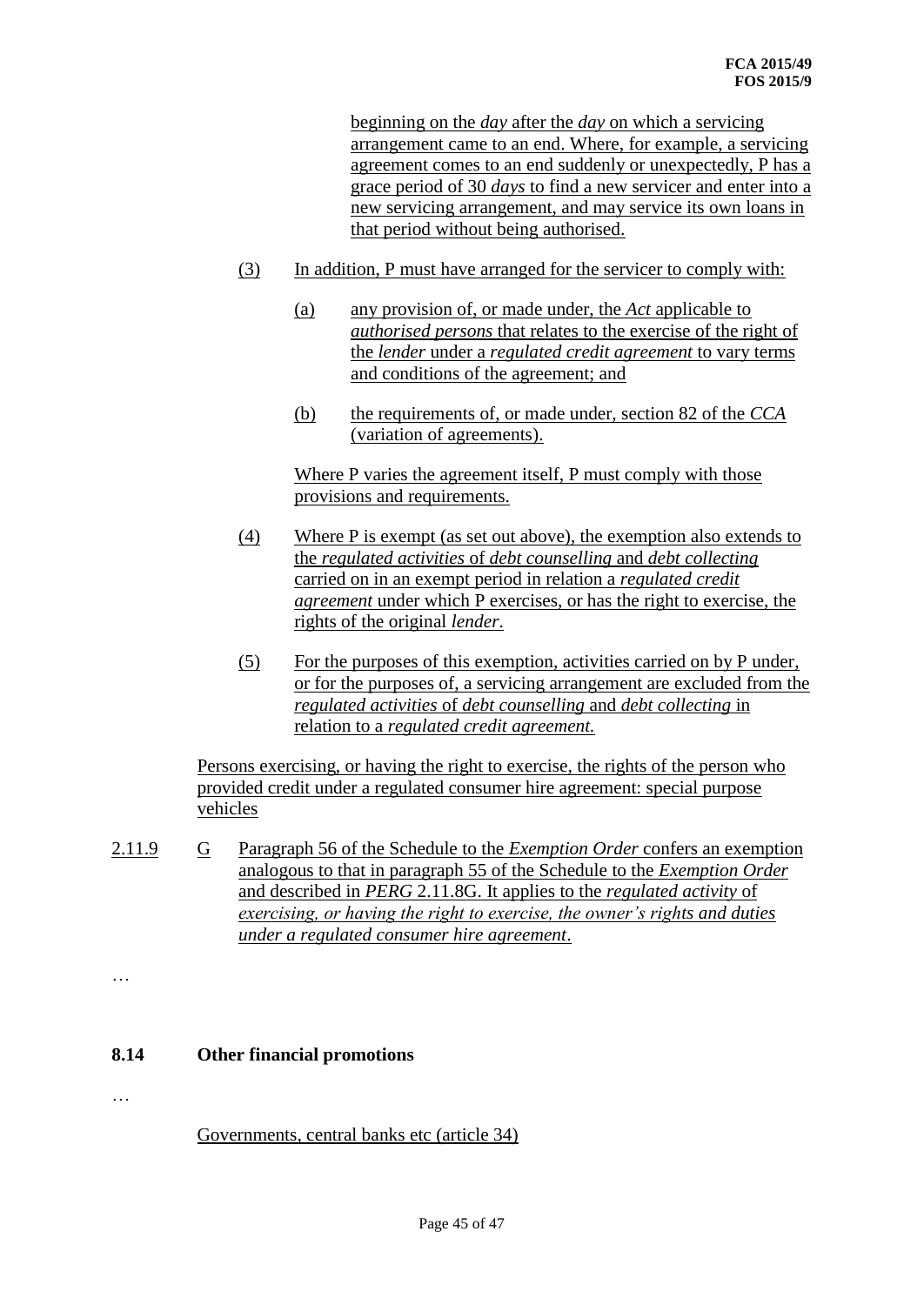8.14.17A G A *local authority* (in the *United Kingdom* or elsewhere) is exempt from the *financial promotion* restriction (that is, the restriction in section 21 of the *Act*) for a communication which is a *non-real time financial promotion* or a *solicited real time financial promotion*. However, this exemption does not apply to a communication which relates to a *regulated credit agreement*, where entering into the agreement or exercising, or having the right to exercise, the *lender's* rights and duties under the agreement constitutes the carrying on of an activity of the kind specified in article 60B of the *Regulated Activities Order* (and where the exclusion in article 72G of that Order does not apply).

…

#### Insolvency practitioners (article 55B)

8.14.34A G The *financial promotion* restriction (that is, the restriction in section 21 of the *Act*) does not apply to a communication which is a *non-real time financial promotion* or a *solicited real time financial promotion* by an insolvency practitioner who acts in that capacity (see the definition of "acting as an insolvency practitioner" in article 3 of the *Regulated Activities Order*). The exemption only applies where the communication is made in the course of carrying on an activity which is excluded from being a *regulated activity* by virtue of article 72H of the *Regulated Activities Order* (see *PERG* 2.9.25G and *PERG* 2.9.26G).

…

Credit agreements offered to employees by employers (article 72F)

- 8.14.40 AEA G Article 72F exempts any *financial promotion* which is made to an employee by or on behalf of a *person* in relation to an exempt staff loan. An exempt staff loan is defined as a *credit agreement* which is:
	- (1) entered into by the employee as *borrower* and the employer, or an undertaking in the same group as the employer, as *lender* offered by a *lender* to a *borrower* as an incident of employment with the *lender*, or with an undertaking in the same group as the *lender*; and

…

#### **8.17-A Financial promotions concerning consumer credit and consumer hire**

…

…

Controlled activities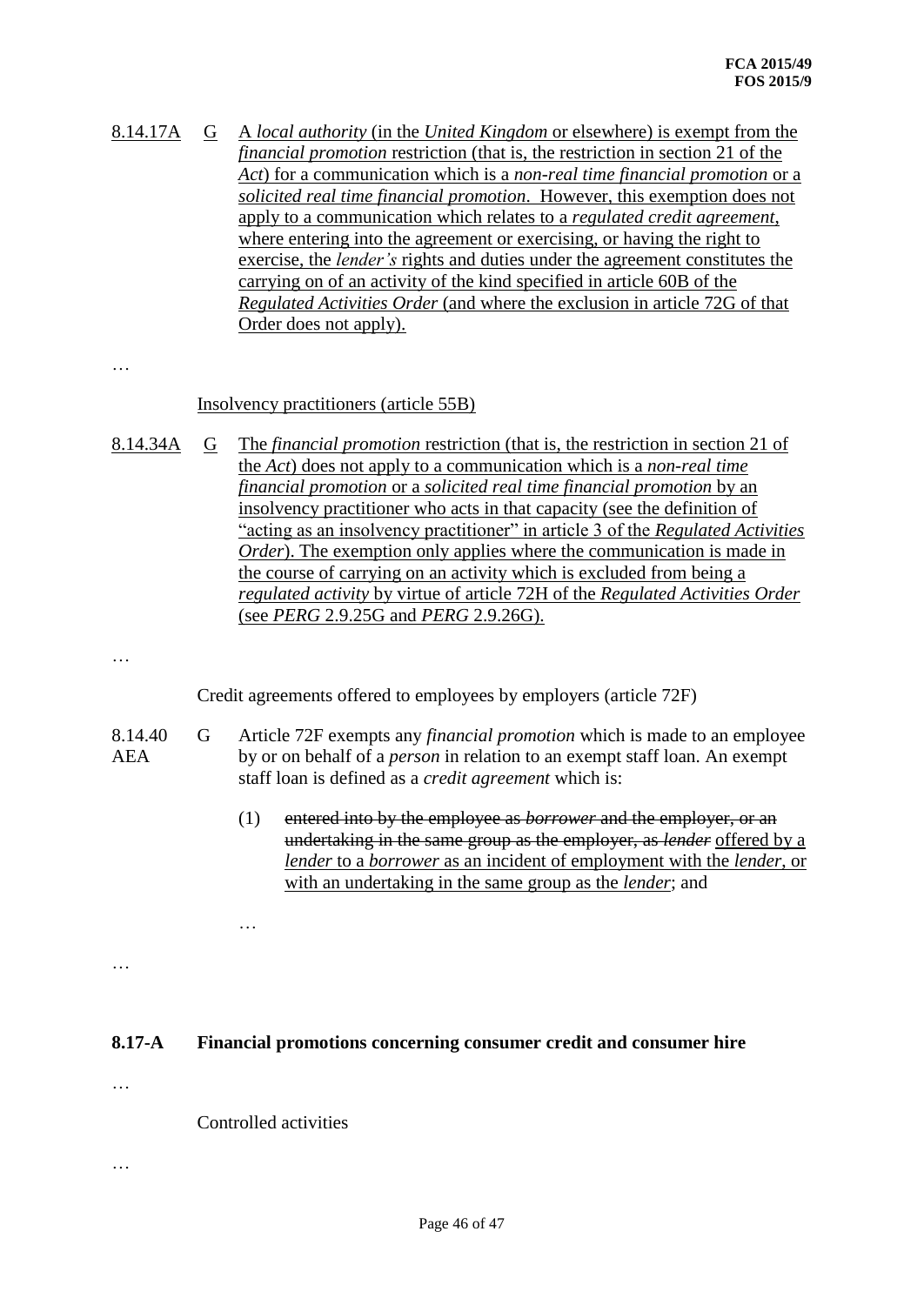8.17-A.8 G The *controlled activities* in *PERG* 8.17-A.6G and *PERG* 8.17-A.7G are substantially the same as the *regulated activities* of *operating an electronic system in relation to lending*, *credit broking*, *debt adjusting* and *debt counselling* (although there are some technical differences between the *controlled activity* of credit broking and the *regulated activity* of credit broking. For example, the credit broking *controlled activity* captures all relevant credit agreements (including those to which the exemption relating to number of repayments to be made in article 60F of the *Regulated Activities Order* applies). Also, an activity is not the *controlled activity* of credit broking to the extent that it constitutes the *controlled activity* of arranging *qualifying credit*). Guidance on these *regulated activities* is given in *PERG* 2.7.7EG (credit broking), *PERG* 2.7.7HG (operating an electronic system), *PERG* 2.7.8BG (debt adjusting) and *PERG* 2.7.8CG (debt counselling). Agreeing to carry on the above activities also constitutes a *controlled activity*.

# …

#### **8.21 Company statements, announcements and briefings**

…

Article 59: Annual accounts and directors' reports

8.21.11 G Article 59 is capable of applying to *financial promotions* in *company* statements and briefings where they are accompanied by:

…

(2) any report prepared and approved by the directors of such a *company* under section 234 and 234A of the Companies Act 1985 or sections 414A and 414D of the Companies Act 2006 (strategic reports) or sections 415 and 419 of that Act (directors' reports), or corresponding legislation in Northern Ireland or in another *EEA State*.